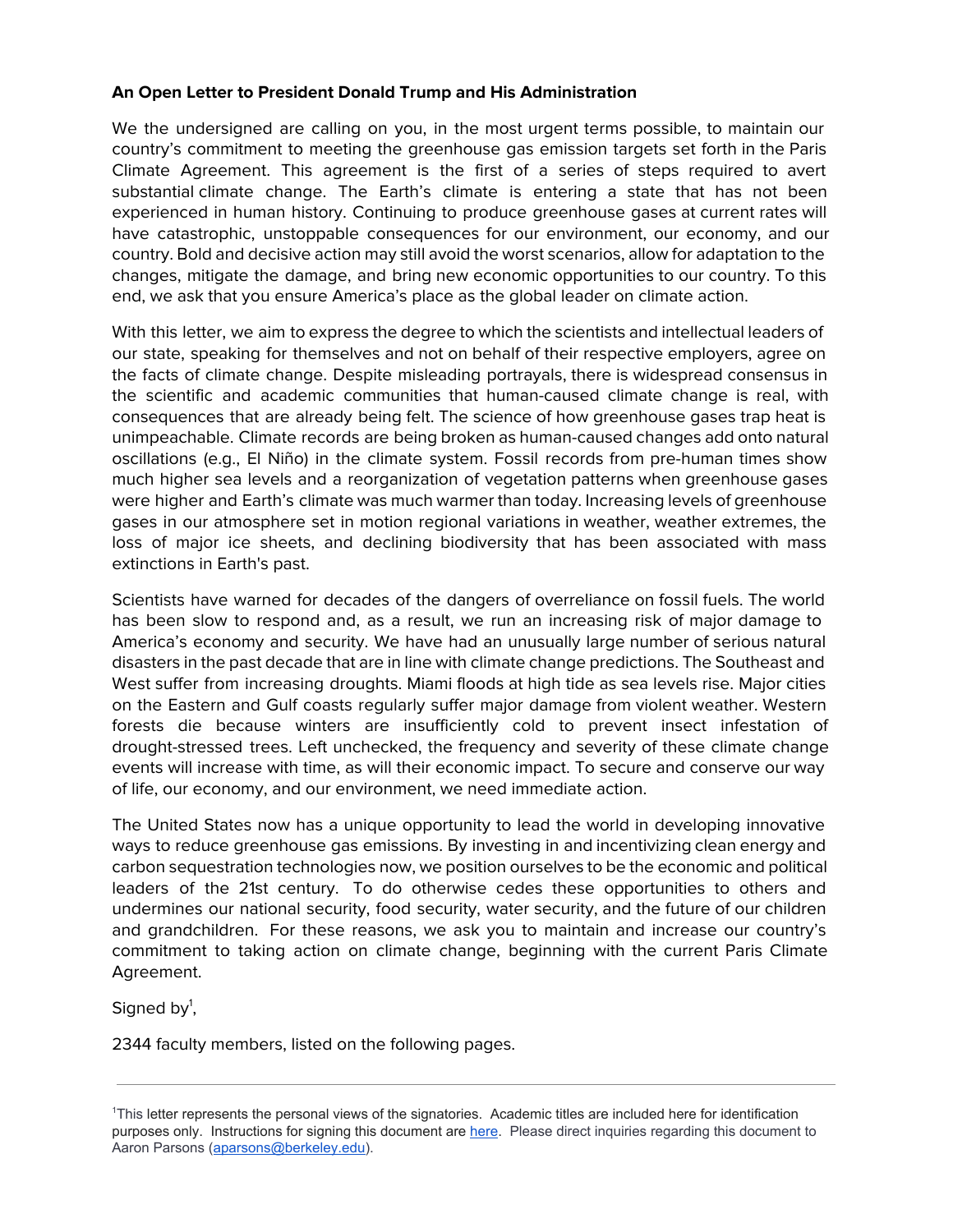**Kerri R. McCanna**, Lecturer, ESL Writing Specialist, Ctr. for Excellence in Writing & Communication, Academic English, University of California, Irvine

 **Brandy Hadley**, Assistant Professor, Accounting & Finance, California State University, San Bernardino

**Krisztina Buti**, Adjunct Professor, Accounting, University of California, San Diego

 **Dianne J DeTurris**, Professor, Aerospace Engineering, California Polytechnic University, San Luis Obispo

 **Leigh Raiford**, Associate Professor, H. Michael and Jeanne Williams Chair, African American Studies, University of California, Berkeley

 **Chiyuma Elliott**, Assistant Professor, African American Studies, University of California, **Berkeley** 

 **David A Cleveland**, Professor, Research Professor, Dept of Geography and Agricultural and Environmental Sciences, University of California, Santa Barbara

 **Peter Berck**, Professor, S.J. Hall Professor, Agricultural and Resource Economics, University of California, Berkeley

 **Maximilian Auffhammer**, Professor, George Pardee Professor of Sustainable Development, Agricultural and Resource Economics, University of California, Berkeley

 **Travis Lybbert**, Professor, Agricultural and Resource Economics, University of California, Davis

 **Stephen Boucher**, Associate Professor, Agricultural and Resource Economics, University of California, Davis

 **Dalia Ghanem**, Assistant Professor, Agricultural and Resource Economics, University of California, Davis

**Caren Kaplan**, Professor, American Studies, University of California, Davis

 **charlotte biltekoff**, Associate Professor, Food Science and Technology and American Studies, University of California, Davis

**Geoff Ward**, Associate Professor, American Studies, University of California, Irvine

**Michelle Fortier**, Assistant Professor, Anesthesiology, University of California, Irvine

**Thomas Vondriska**, Professor, Anesthesiology, University of California, Los Angeles

**Matthias Hess**, Assistant Professor, Animal Science, University of California, Davis

**Kathryn Radke**, Professor Emerita/Emeritus, Animal Science, University of California, Davis

**Anne Todgham**, Assistant Professor, Animal Science, University of California, Davis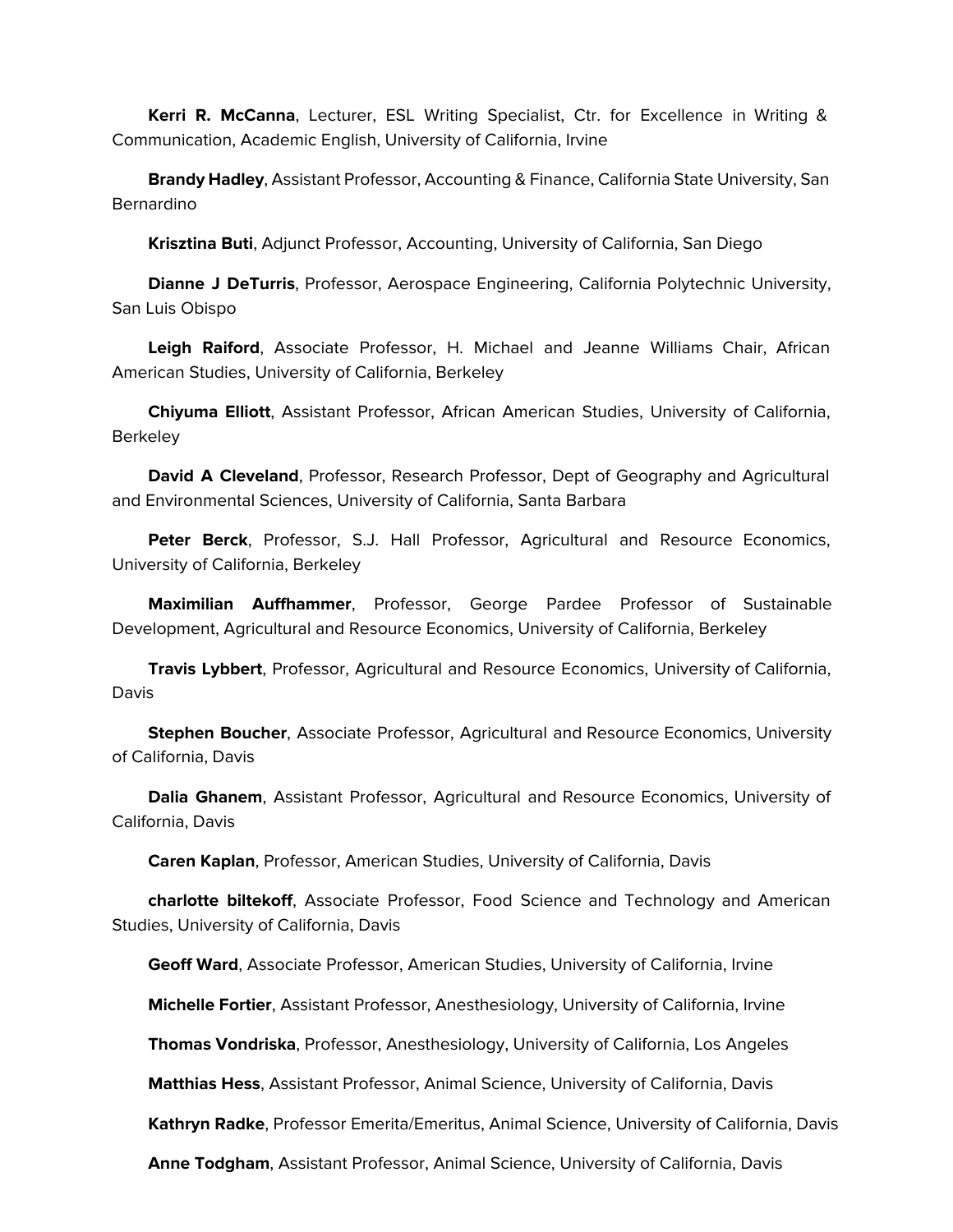**David Bunn**, Adjunct Professor, Animal Science, University of California, Davis

**Michael Miller**, Assistant Professor, Animal Science, University of California, Davis

**Dietmar Kueltz**, Professor, Animal Science, University of California, Davis

**Andrea Schreier**, Adjunct Professor, Animal Science, University of California, Davis

**Joy Mench**, Professor Emerita/Emeritus, Animal Science, University of California, Davis

**John Bock**, Professor, Environmental Studies and Anthropology, CSU Fullerton

**Sara Johnson**, Professor, Anthropology, California State University, Fullerton

 **Peter Robertshaw**, Professor, Chair, Anthropology, California State University, San Bernardino

**Pamela Godde**, Lecturer, Anthropology, California State University, San Marcos

**Jon Spenard**, Assistant Professor, Anthropology, California State University, San Marcos

 **Margaret W. Conkey**, Professor Emerita/Emeritus, Class of 1960 Professor Emerita, Anthropology, University of California, Berkeley

 **Lawrence Cohen**, Professor, Sarah Kailath Professor of India Studies, Anthropology, University of California, Berkeley

 **Joseph Dumit**, Professor, Science & Technology Studies and Anthropology, University of California, Davis

 **Suad Joseph**, Professor, Distinguished Research Professor, Anthropology, University of California, Davis

**Monique Borgerhoff Mulder**, Professor, Anthropology, University of California, Davis

 **Margaret Crofoot**, Assistant Professor, Research Associate, Smithsonian Tropical Research Institute and Anthropology, University of California, Davis

 **Bruce Winterhalder**, Professor Emerita/Emeritus, Graduate Group in Ecology and Anthropology, University of California, Davis

 **Marisol de la Cadena**, Professor, Science and Technology Studies and Anthropology, University of California, Davis

 **Mizuko Ito**, Professor, MacArthur Foundation Chair in Digital Media and Learning, Department of Informatics and Anthropology, University of California, Irvine

 **Hannah Appel**, Assistant Professor, Global Studies and Anthropology, University of California, Los Angeles

**Thomas W. Gillespie**, Professor, Anthropology, University of California, Los Angeles

**Jessica Cattelino**, Associate Professor, Anthropology, University of California, Los Angeles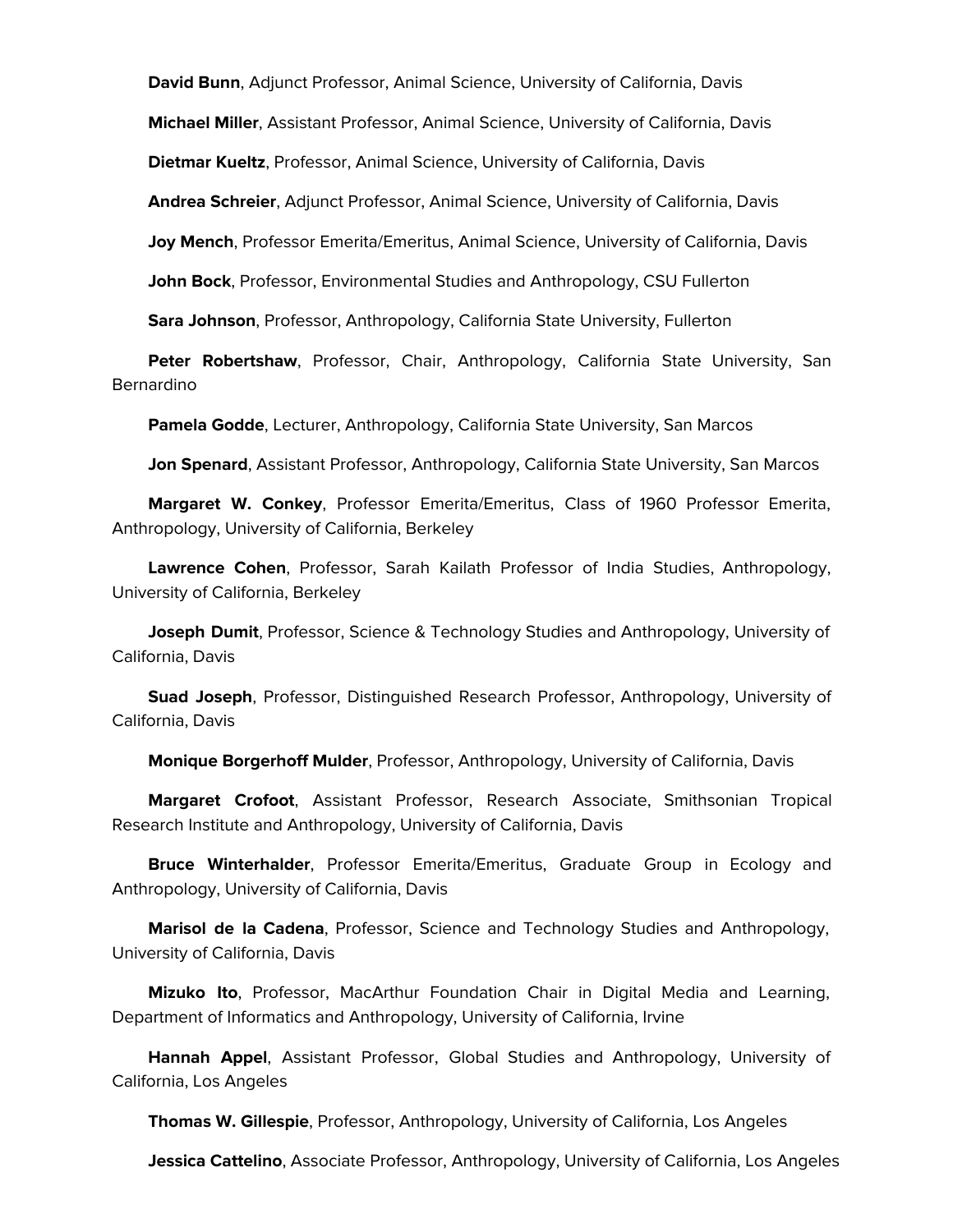**Kathleen Hull**, Associate Professor, Anthropology, University of California, Merced

 **Holley Moyes**, Associate Professor, Associate Dean of Undergraduate Education, Social Sciences, Humanities, and Arts, Cognitive and Information Sciences and Anthropology, University of California, Merced

**Linda Ann Rebhun**, Associate Professor, Anthropology, University of California, Merced

**Robin DeLugan**, Associate Professor, Anthropology, University of California, Merced

**Heather Jarrell**, Lecturer, Anthropology, University of California, Merced

 **Christina Torres-Rouff**, Associate Professor, Anthropology, University of California, Merced

 **Sang-Hee Lee**, Associate Professor, Associate Dean, CHASS and Anthropology, University of California, Riverside

**Sara K. Becker**, Assistant Professor, Anthropology, University of California, Riverside

**Worku Nida**, Lecturer, Anthropology, University of California, Riverside

**David Pedersen**, Associate Professor, Anthropology, University of California, San Diego

 **Janis Jenkins**, Professor, Professor of Psychiatry and Anthropology, University of California, San Diego

**Paul Goldstein**, Associate Professor, Anthropology, University of California, San Diego

**Dredge Kang**, Assistant Professor, Anthropology, University of California, San Diego

**Shirley Carol Strum**, Professor, Anthropology, University of California, San Diego

**Kathryn Woolard**, Professor, Anthropology, University of California, San Diego

**Esin Duzel**, Lecturer, Anthropology, University of California, San Diego

**Guillermo Algaze**, Professor, Anthropology, University of California, San Diego

**Amy Non**, Assistant Professor, Anthropology, University of California, San Diego

**Steven Parish**, Professor, Anthropology, University of California, San Diego

**Barbara Herr Harthorn**, Professor, Anthropology, University of California, Santa Barbara

 **Amber VanDerwarker**, Professor, Department Chair, Director, Integrative Subsistence Laboratory and Anthropology, University of California, Santa Barbara

 **Michael Gurven**, Professor, Associate Chair, Anthropology, University of California, Santa Barbara

**James F Brooks**, Professor, Anthropology, University of California, Santa Barbara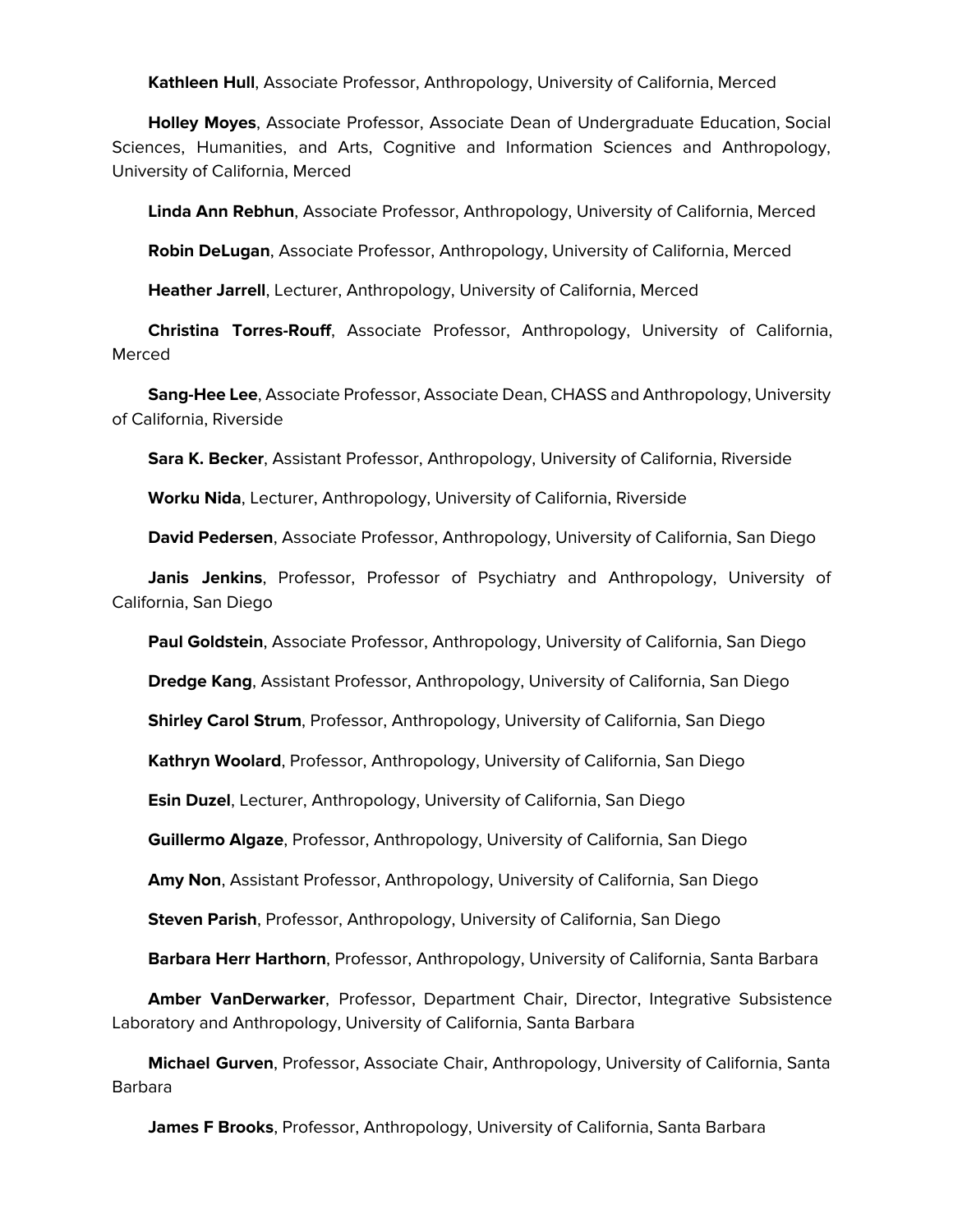**Anna Tsing**, Professor, Anthropology, University of California, Santa Cruz

 **Shelly Errington**, Professor Emerita/Emeritus, Anthropology, University of California, Santa **Cruz** 

 **Susan Harding**, Professor Emerita/Emeritus, Anthropology, University of California, Santa **Cruz** 

 **Andrew Mathews**, Associate Professor, Graduate Director, Department of Anthropology and Anthropology, University of California, Santa Cruz

 **Susanne Sindi**, Assistant Professor, Quantitative and Systems Biology and Applied Mathematics, University of California, Merced

**Boaz Ilan**, Associate Professor, Applied Mathematics, University of California, Merced

 **Mark Cabrinha**, Associate Professor, Architecture, California Polytechnic University, San Luis Obispo

**Stefano Schiavon**, Assistant Professor, Architecture, University of California, Berkeley

**C. Greig Crysler**, Associate Professor, Architecture, University of California, Berkeley

**Simon Schleicher**, Assistant Professor, Architecture, University of California, Berkeley

**Dan Spiegel**, Lecturer, Architecture, University of California, Berkeley

**Jean-paul Bourdier**, Professor, professor, Architecture, University of California, Berkeley

 **Edward Arens**, Professor of the Graduate School, Architecture, University of California, **Berkeley** 

**Andrew M. Shanken**, Professor, Architecture, University of California, Berkeley

**Dana Buntrock**, Professor, Architecture, University of California, Berkeley

**Maria Paz Gutierrez**, Associate Professor, Architecture, University of California, Berkeley

**Gail Brager**, Professor, Architecture, University of California, Berkeley

**Juliana Raimondi**, Lecturer, Architecture, University of California, Berkeley

 **Leonardo Chiesi**, Associate Professor, Visiting Associate Professor, Architecture, University of California, Berkeley

**Roberta Wue**, Associate Professor, Art History Program, University of California, Irvine

**Aditi Chandra**, Assistant Professor, Art History Program, University of California, Merced

**Jason Weems**, Associate Professor, Art History Program, University of California, Riverside

 **Jeanette Kohl**, Associate Professor, Chair of Art History, Art History Program, University of California, Riverside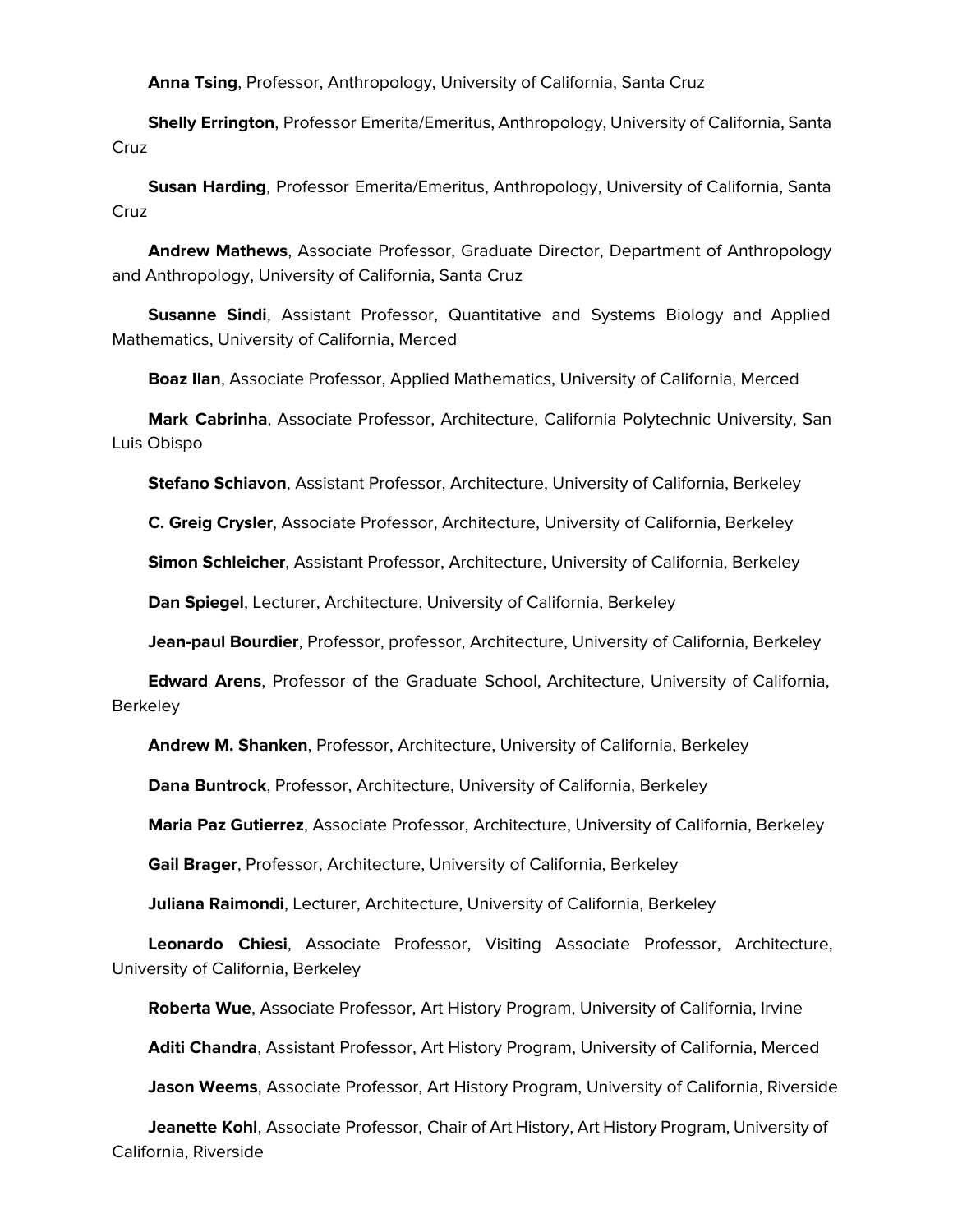**Patricia Morton**, Associate Professor, Art History Program, University of California, Riverside

 **Ann Bermingham**, Professor Emerita/Emeritus, Art History Program, University of California, Santa Barbara

 **Peter Sturman**, Professor, East Asian Languages and Cultural Studies and Art History Program, University of California, Santa Barbara

**Ann Adams**, Professor, Art History Program, University of California, Santa Barbara

**Patricia Berger**, Professor, Art History, University of California, Berkeley

**Gregory Levine**, Associate Professor, Art History, University of California, Berkeley

**Diliana Angelova**, Associate Professor, Art History, University of California, Berkeley

**Todd Olson**, Professor, Art History, University of California, Berkeley

**Bronwen Wilson**, Professor, Art History, University of California, Los Angeles

 **Robin Richesson**, Professor, New Faculty Mentor, College of the Arts and Art and Design, California State University, Long Beach

 **Carole Frances Lung-Bazile**, Associate Professor, Art and Design, California State University, Los Angeles

 **Tonya Lopez-Craig**, Lecturer, Global Arts Studies Program and Art, University of California, Merced

**A. Laurie Palmer**, Professor, Art, University of California, Santa Cruz

 **Elizabeth Stephens**, Professor, Founding Director of the E.A.R.T.H. Lab , Art, University of California, Santa Cruz

**Wendy Ho**, Lecturer, Asian American Studies, University of California, Davis

 **Lisa S. Park**, Professor, Chair, Asian American Studies, University of California, Santa Barbara

**Kevin Bundy**, Adjunct Professor, Astronomy & Astrophysics, UC Santa Cruz

**Andrew Skemer**, Assistant Professor, Astronomy & Astrophysics, UCSC

 **Raja GuhaThakurta**, Professor, Astronomer, University of California Observatories and Astronomy & Astrophysics, University of California Santa Cruz

 **Ryan Foley**, Assistant Professor, Astronomy & Astrophysics, University of California, Santa Cruz

**Enrico Ramirez-Ruiz**, Professor, Chair, Astronomy and Astrophysics , UCO and UCSC

**Ruth Murray-Clay**, Associate Professor, Astronomy and Astrophysics , University of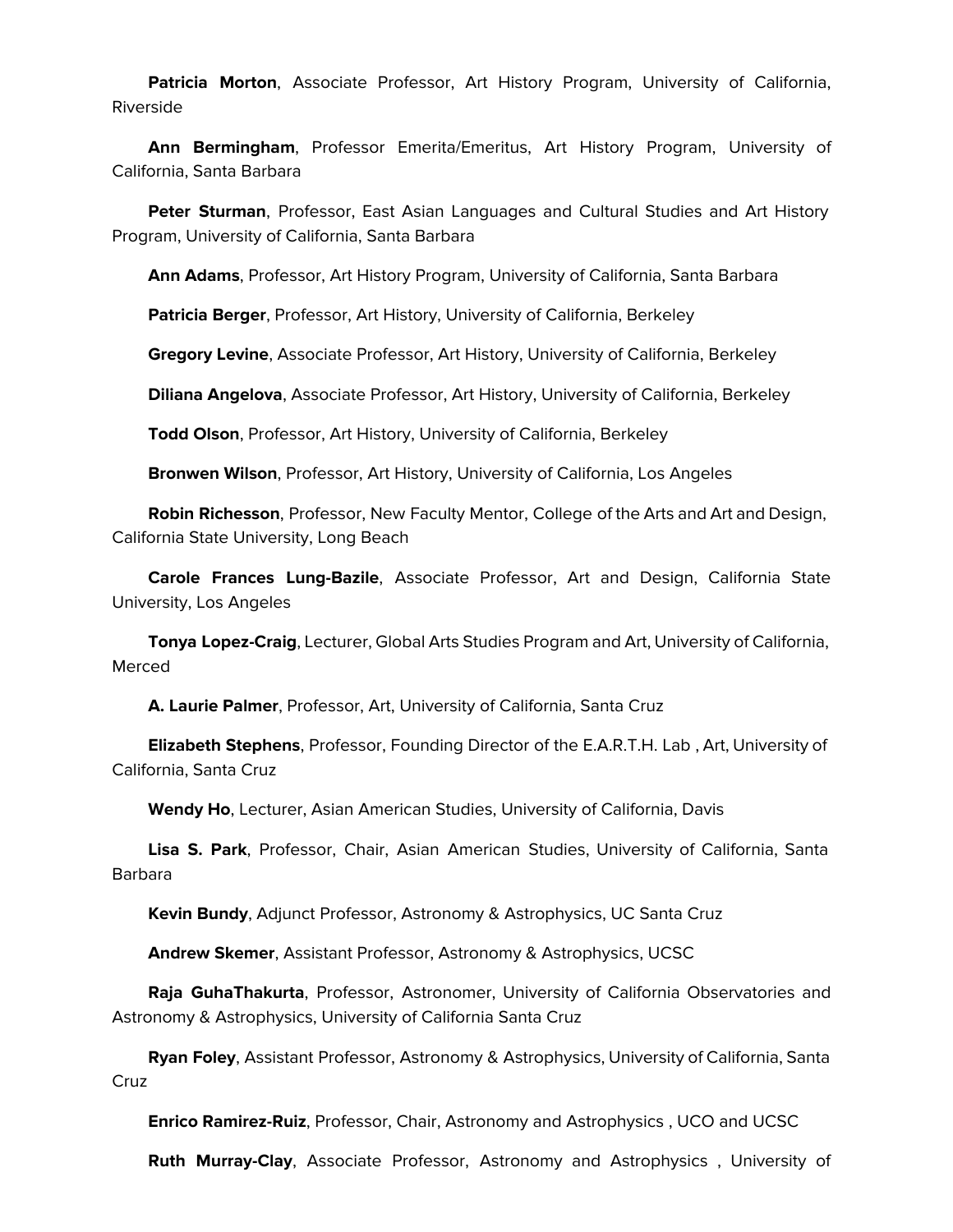California, Santa Cruz

**Bruce Margon**, Professor Emerita/Emeritus, Astronomy and Astrophysics, Santa Cruz

 **Claire Max**, Professor, Bachman Professor of Astronomy and Astrophysics, Astronomy and Astrophysics, UC Santa Cruz

 **William G. Mathews**, Professor Emerita/Emeritus, Astronomy and Astrophysics, UC Santa Cruz

**John Faulkner**, Professor Emerita/Emeritus, Astronomy and Astrophysics, UCSC

 **Constance Rockosi**, Professor, Astronomer and Astronomy and Astrophysics, University of California Observatories, University of California, Santa Cruz

 **Robert Michael Rich**, Adjunct Professor, Astronomy and Astrophysics, University of California, Los Angeles

 **John Faulkner**, Professor Emerita/Emeritus, Astronomy and Astrophysics, University of California, Santa Cruz

 **Jonathan Fortney**, Professor, Astronomy and Astrophysics, University of California, Santa Cruz

**Douglas Lin**, Professor, Astronomy and Astrophysics, University of California, Santa CruzA

**Evan Kirby**, Assistant Professor, Astronomy, California Institute of Technology

**Gregg Hallinan**, Assistant Professor, Astronomy, California Institute of Technology

**Andrew Howard**, Professor, Astronomy, Caltech

**Dimitri**, Associate Professor, Jet Propulsion Laboratory and Astronomy, Caltech

**Steven Vogt**, Professor Emerita/Emeritus, Astronomy, UCSC

**Harland Epps**, Professor Emerita/Emeritus, Astronomy, UCSC

**Alfred E. Glassgold**, Adjunct Professor, Astronomy, University of California, Berkeley

**Alex Filippenko**, Professor, Astronomy, University of California, Berkeley

**Eliot Quataert**, Professor, Physics and Astronomy, University of California, Berkeley

**Peter Nugent**, Adjunct Professor, Astronomy, University of California, Berkeley

 **Eugene Chiang**, Professor, Earth and Planetary Sciences and Astronomy, University of California, Berkeley

**James Graham**, Professor, Astronomy, University of California, Berkeley

**Mariska Kriek**, Associate Professor, Astronomy, University of California, Berkeley

**Richard Klein**, Adjunct Professor, Astronomy, University of California, Berkeley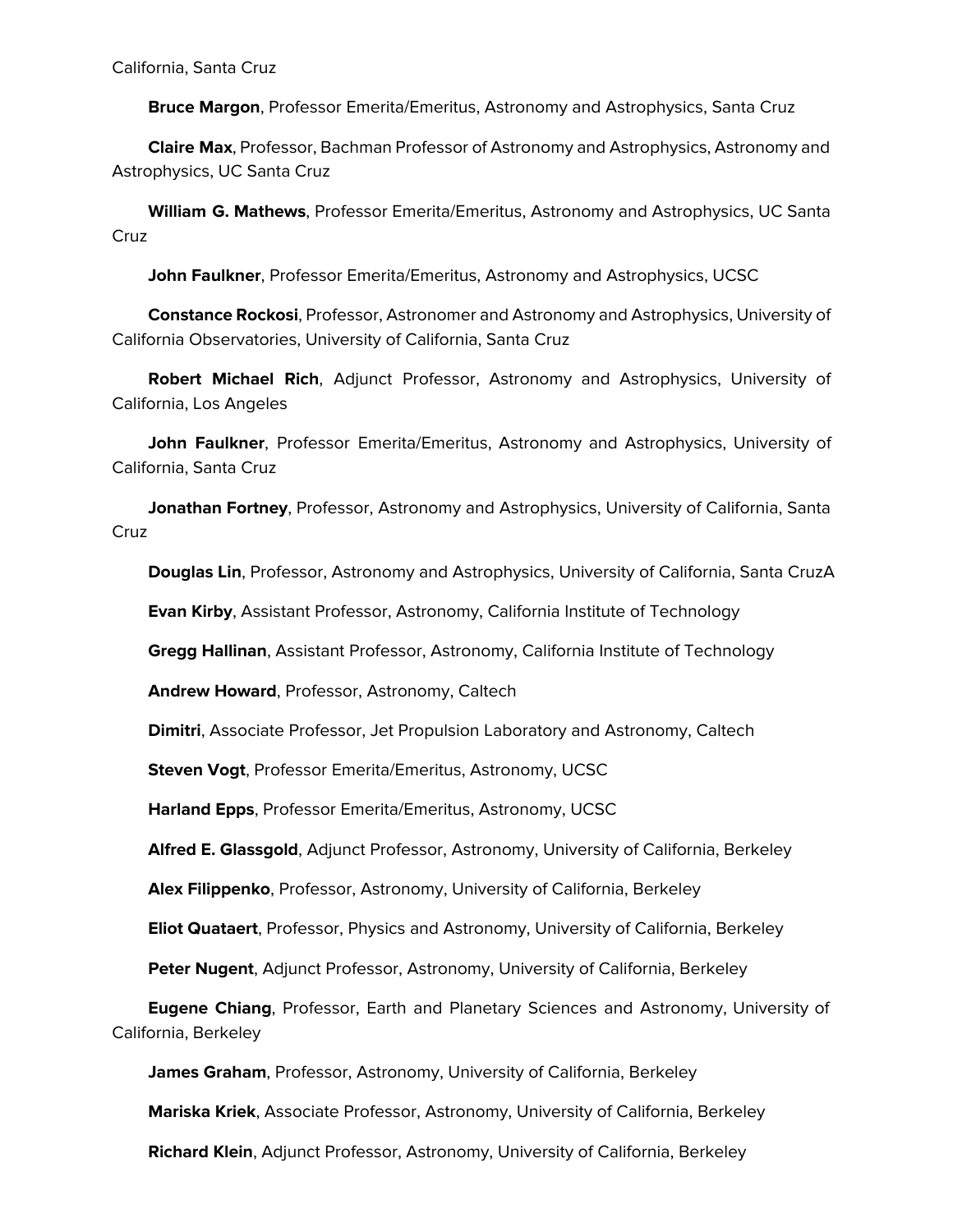**Marc Davis**, Professor Emerita/Emeritus, Professor Emeritus, Astronomy, University of California, Berkeley

 **Jonathan Arons**, Professor Emerita/Emeritus, Professor Emeritus, Astronomy, University of California, Berkeley

**Imke de Pater**, Professor, Astronomy, University of California, Berkeley

**Paul Kalas**, Adjunct Professor, Astronomy, University of California, Berkeley

**Jessica R. Lu**, Assistant Professor, Astronomy, University of California, Berkeley

**Leo Blitz**, Professor of the Graduate School, Astronomy, University of California, Berkeley

**Steve Beckwith**, Professor, Astronomy, University of California, Berkeley

 **Gibor Basri**, Professor of the Graduate School, Astronomy, University of California, Berkeley

 **Carl Heiles**, Professor of the Graduate School, Astronomy, University of California, **Berkeley** 

**Daniel R. Weisz**, Assistant Professor, Astronomy, University of California, Berkeley

**Aaron R. Parsons**, Associate Professor, Astronomy, University of California, Berkeley

**Chung-Pei Ma**, Professor, Astronomy, University of California, Berkeley

**Reinhard Genzel**, Professor, Astronomy, University of California, Berkeley

**Josh Bloom**, Professor, Astronomy, University of California, Berkeley

 **Sandra Faber**, Professor Emerita/Emeritus, University Professor, none and Astronomy, ucsc

 **Karina Garbesi**, Professor, Academic Senate Vice President, Athropology, Geography, and Environmental Studies, California State University, East Bay

**Richard Grotjahn**, Professor, Atmospheric Science Program, University of California, Davis

**Terrence Nathan**, Professor, Atmospheric Sciences, University of California, Davis

**Ian Faloona**, Associate Professor, Atmospheric Sciences, University of California, Davis

 **Jonathan Mitchell**, Associate Professor, Earth, Planetary & Space Sciences and Atmospheric and Oceanic Sciences, University of California, Los Angeles

 **Suzanne Paulson**, Professor, Director, Center for Clean Air, Institute of Environment and Sustainability and Atmospheric and Oceanic Sciences, University of California, Los Angeles

 **Ulli Seibt**, Associate Professor, Atmospheric and Oceanic Sciences, University of California, Los Angeles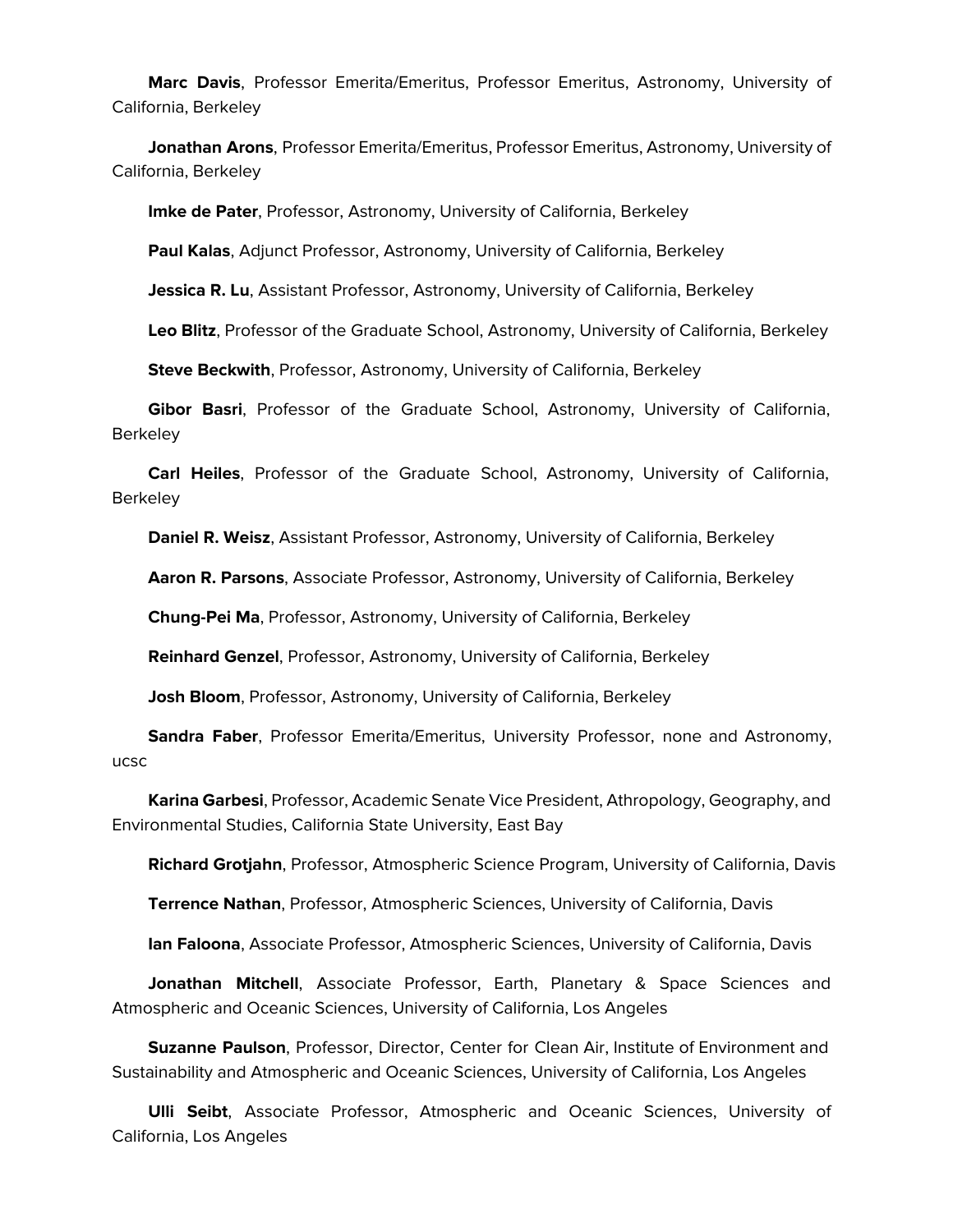**David Agard**, Professor, Biochemistry & Biophysics, University of California, San Francisco

 **Martin Kampmann**, Assistant Professor, Institute for Neurodegenerative Diseases and Biochemistry & Biophysics, University of California, San Francisco

 **Seemay Chou** , Assistant Professor, Biochemistry and Biophysics , University of California, San Francisco

 **Peter Walter**, Professor, Distinguished Professor / Howard Hughes Medical Institute Investigator , Biochemistry and Biophysics, University of California, San Francisco

 **Hana El-Samad**, Associate Professor, Biochemistry and Biophysics, University of California, San Francisco

 **Hao Li**, Professor, Director, Hillblom Center for the Biology of Aging, Biochemistry and Biophysics, University of California, San Francisco

 **Patrick O'Farrell**, Professor, Biochemistry and Biophysics, University of California, San Francisco

 **Jeremy Reiter**, Professor, Vice-Chair, Biochemistry and Biophysics, University of California, San Francisco

 **Kira Poskanzer**, Assistant Professor, Kavli Institute for Fundamental Neuroscience and Biochemistry and Biophysics, University of California, San Francisco

 **Hiten Madhani**, Professor, Biochemistry and Biophysics, University of California, San Francisco

 **Katherine Hyland**, Professor, Biochemistry and Molecular Medicine, University of California, San Francisco

 **Robert Fletterick**, Professor, Department of Pharmaceutical Chemistry and Cellular and Molecular Pharmacology and Biochemistry and Molecular Medicine, University of California, San Francisco

 **Ryan Hernandez**, Associate Professor, Bioengineering and Therapeutic Sciences, University of California, San Francisco

 **Kathleen M. Giacomini**, Professor, Bioengineering and Therapeutic Sciences, University of California, San Francisco

 **Nadav Ahituv**, Professor, Bioengineering and Therapeutic Sciences, University of California, San Francisco

**John Dueber**, Associate Professor, Bioengineering, University of California, Berkeley

 **Amy E. Herr**, Professor, Lloyd Distinguished Professor, Bioengineering, University of California, Berkeley

**Terry D. Johnson**, Associate Professor, Associate Teaching Professor, Bioengineering,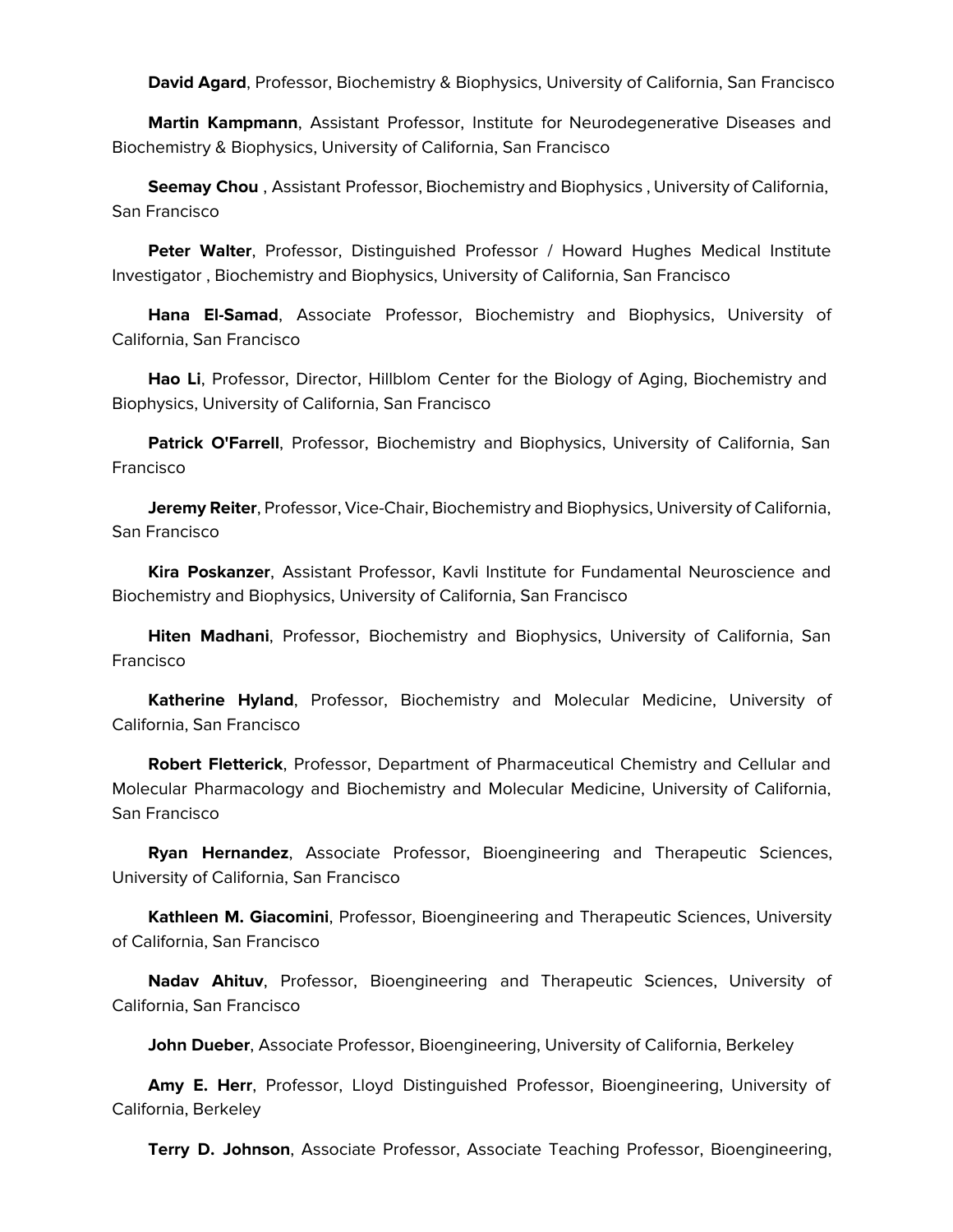University of California, Berkeley

**Bahman Anvari**, Professor, Bioengineering, University of California, Riverside

**William H. Grover**, Assistant Professor, Bioengineering, University of California, Riverside

**Geert Schmid-Schoenbein**, Professor, Bioengineering, University of California, San Diego

**Terry Gaasterland**, Professor, Bioinformatics Program, University of California, San Diego

 **Timothy F Lane**, Associate Professor, Obstetrics & Gynecology and Biological Chemistry, University of California, Los Angeles

 **Gregory Payne**, Professor, Associate Dean, Biological Chemistry, University of California, Los Angeles

**Kathrin Plath**, Professor, Biological Chemistry, University of California, Los Angeles

 **Alexander van der Bliek**, Professor, Biological Chemistry, University of California, Los Angeles

**John Colicelli**, Professor, Biological Chemistry, University of California, Los Angeles

 **Joseph Loo**, Professor, Chemistry and Biochemistry and Biological Chemistry, University of California, Los Angeles

 **Heather Christofk**, Associate Professor, Molecular and Medical Pharmacology and Biological Chemistry, University of California, Los Angeles

 **Kelsey Martin**, Professor, Dean, David Geffen School of Medicine, Biological Chemistry, University of California, Los Angeles

**H. Jochen Schenk**, Professor, Biological Science, California State University, Fullerton

**Sean Walker**, Professor, Chair, Biological Science, California State University, Fullerton

**Angel Valdes**, Professor, Biological Sciences, California Polytechnic University, Pomona

 **Peter Arensburger**, Assistant Professor, Biological Sciences, California Polytechnic University, Pomona

**Nancy Buckley**, Professor, Biological Sciences, California Polytechnic University, Pomona

 **Andrea Bonisoli Alquati**, Assistant Professor, Biological Sciences, California Polytechnic University, Pomona

 **Erin Questad**, Assistant Professor, Biological Sciences, California Polytechnic University, Pomona

 **Jill Adler-Moore**, Professor Emerita/Emeritus, Biological Sciences, California Polytechnic University, Pomona

**Jayson Smith**, Associate Professor, Biological Sciences, California Polytechnic University,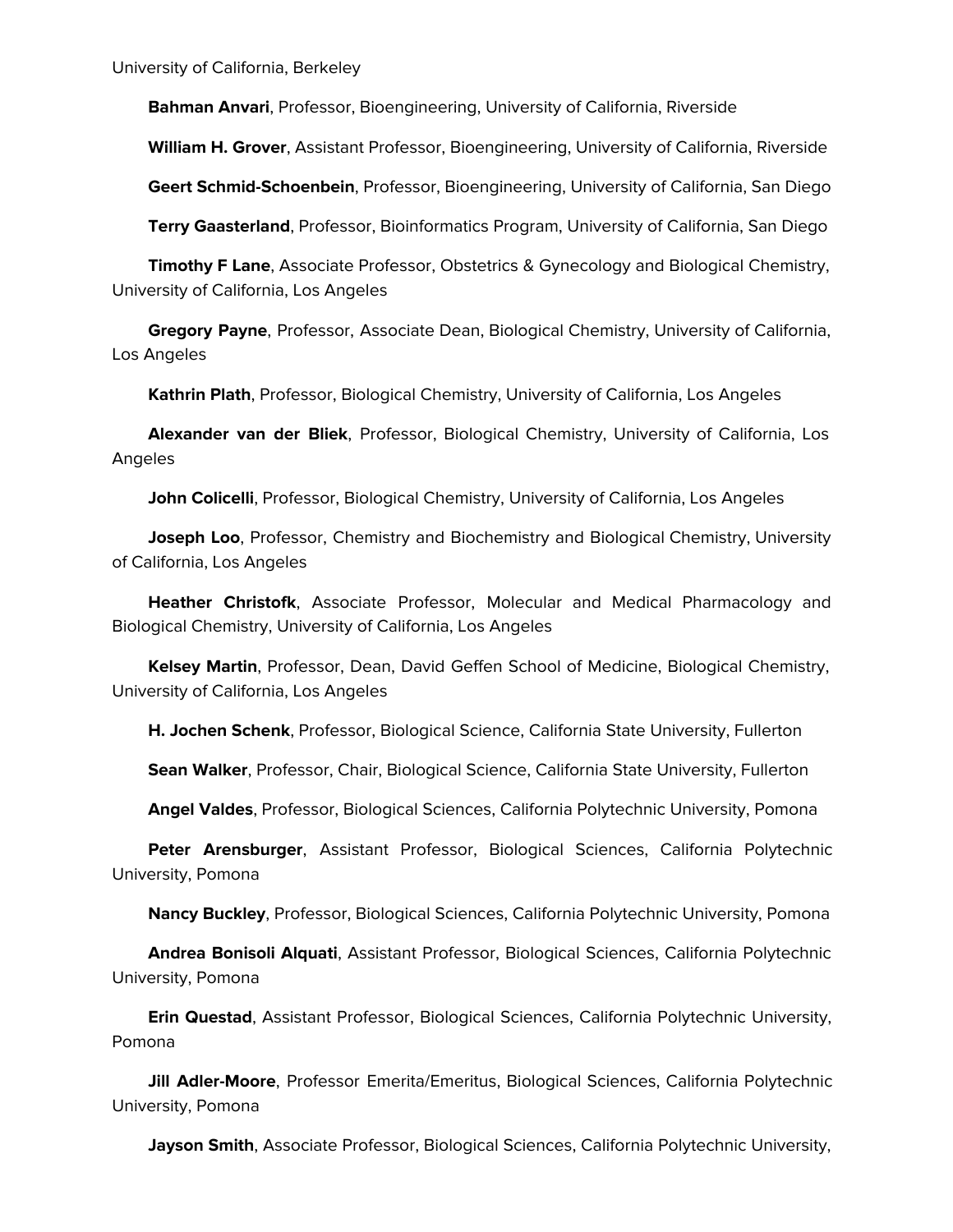Pomona

 **Curtis Clark**, Professor Emerita/Emeritus, Biological Sciences, California Polytechnic University, Pomona

 **Jennifer O'Leary**, Adjunct Professor, Biological Sciences, California Polytechnic University, San Luis Obispo

 **Brian Paavo**, Lecturer, STAR Program Director, Center for Engineering, Science, and Mathematics Education and Biological Sciences, California Polytechnic University, San Luis Obispo

 **Benjamin Ruttenberg**, Assistant Professor, Biological Sciences, California Polytechnic University, San Luis Obispo

 **Marie Yeung**, Associate Professor, Biological Sciences, California Polytechnic University, San Luis Obispo

 **Jennifer VanderKelen**, Lecturer, Biological Sciences, California Polytechnic University, San Luis Obispo

 **Crow White**, Assistant Professor, Biological Sciences, California Polytechnic University, San Luis Obispo

 **Lars Tomanek**, Associate Professor, Biological Sciences, California Polytechnic University, San Luis Obispo

 **Clinton Francis**, Assistant Professor, Biological Sciences, California Polytechnic University, San Luis Obispo

 **Candace Winstead**, Associate Professor, Biological Sciences, California Polytechnic University, San Luis Obispo

 **Dena Grossenbacher**, Assistant Professor, Biological Sciences, California Polytechnic University, San Luis Obispo

 **Elena Keeling**, Professor, Biological Sciences, California Polytechnic University, San Luis Obispo

 **Alexis Pasulka**, Assistant Professor, Biological Sciences, California Polytechnic University, San Luis Obispo

 **Emily Taylor**, Professor, Biological Sciences, California Polytechnic University, San Luis Obispo

 **Larisa Vredevoe**, Professor, Biological Sciences, California Polytechnic University, San Luis Obispo

 **Michael Kutilek**, Professor Emerita/Emeritus, Biological Sciences, California Polytechnic University, San Luis Obispo

**Nikki Adams**, Professor, Center for Coastal Marine Sciences and Biological Sciences,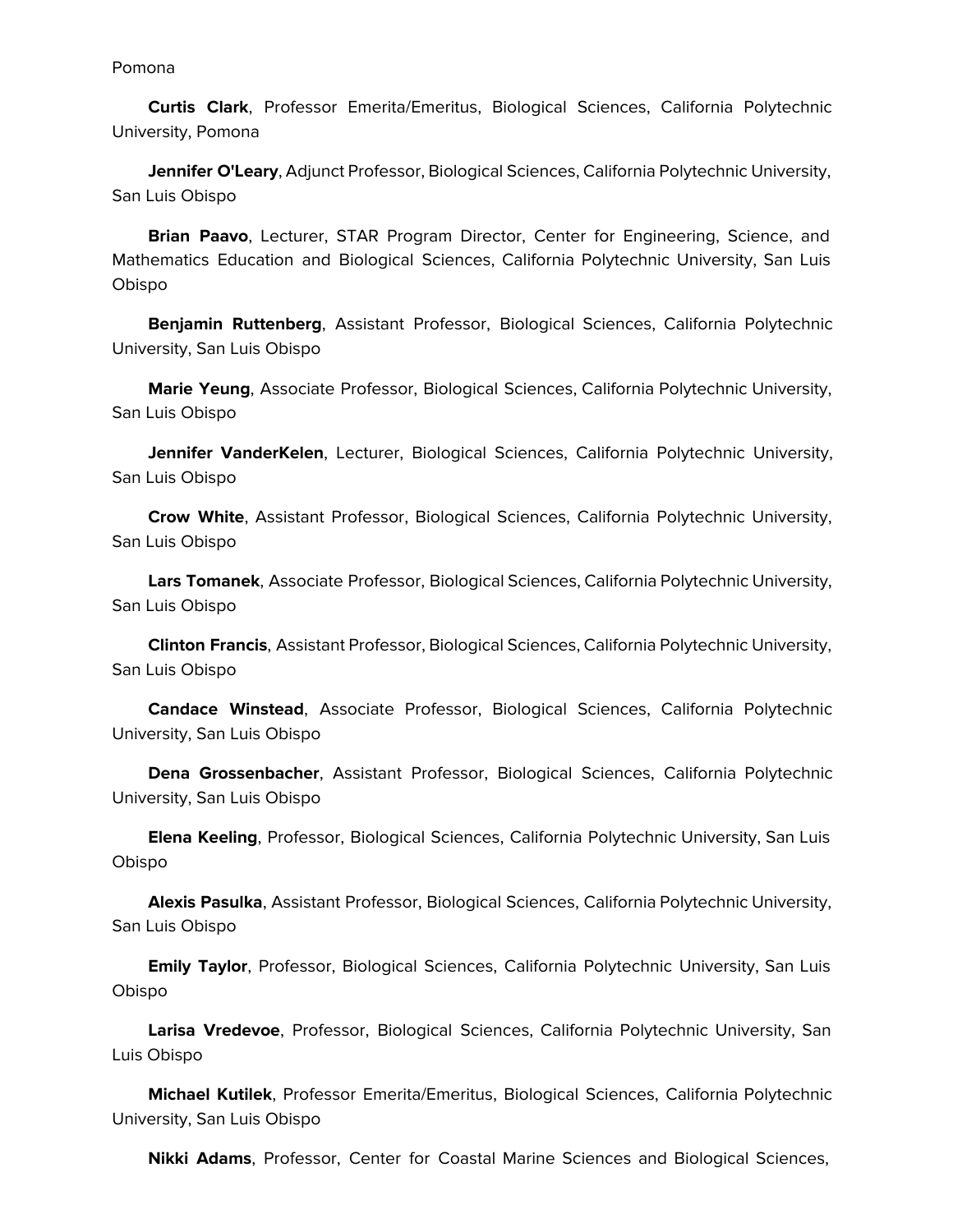California Polytechnic University, San Luis Obispo

 **Jason Blank**, Associate Professor, Biological Sciences, California Polytechnic University, San Luis Obispo

 **Jeroen Gillard**, Assistant Professor, Biological Sciences, California State University, Bakersfield

 **Ruben Alarcon**, Associate Professor, Biological Sciences, California State University, Channel Islands

 **Erich Fleming**, Assistant Professor, Biological Sciences, California State University, Channel Islands

 **James Alan Murray**, Associate Professor, Biological Sciences, California State University, East Bay

 **Caron Inouye**, Professor, Director of General Education, Chair of General Studies and Biological Sciences, California State University, East Bay

**Michael S. Hedrick**, Professor, Biological Sciences, California State University, East Bay

**Brian Perry**, Assistant Professor, Biological Sciences, California State University, East Bay

 **Kelly Decker**, Lecturer, Earth and Environmental Science and Biological Sciences, California State University, East Bay

 **Ana Almeida**, Assistant Professor, Biological Sciences, California State University, East Bay

**Tyler Evans**, Assistant Professor, Biological Sciences, California State University, East Bay

 **Emily M. Walter**, Assistant Professor, Biological Sciences, California State University, Fresno

**Ulrike Muller**, Associate Professor, Biological Sciences, California State University, Fresno

**Joshua Reece**, Assistant Professor, Biological Sciences, California State University, Fresno

**Paul Crosbie**, Professor, Chair, Biological Sciences, California State University, Fresno

 **Fred Schreiber**, Professor Emerita/Emeritus, Biological Sciences, California State University, Fresno

**Karen Chooljian**, Lecturer, Biological Sciences, California State University, Fresno

**Amber Reece**, Lecturer, Biological Sciences, California State University, Fresno

**Archana Mohan**, Lecturer, Biological Sciences, California State University, Fresno

 **Ruth Ann Kern**, Associate Professor, Biological Sciences, California State University, Fresno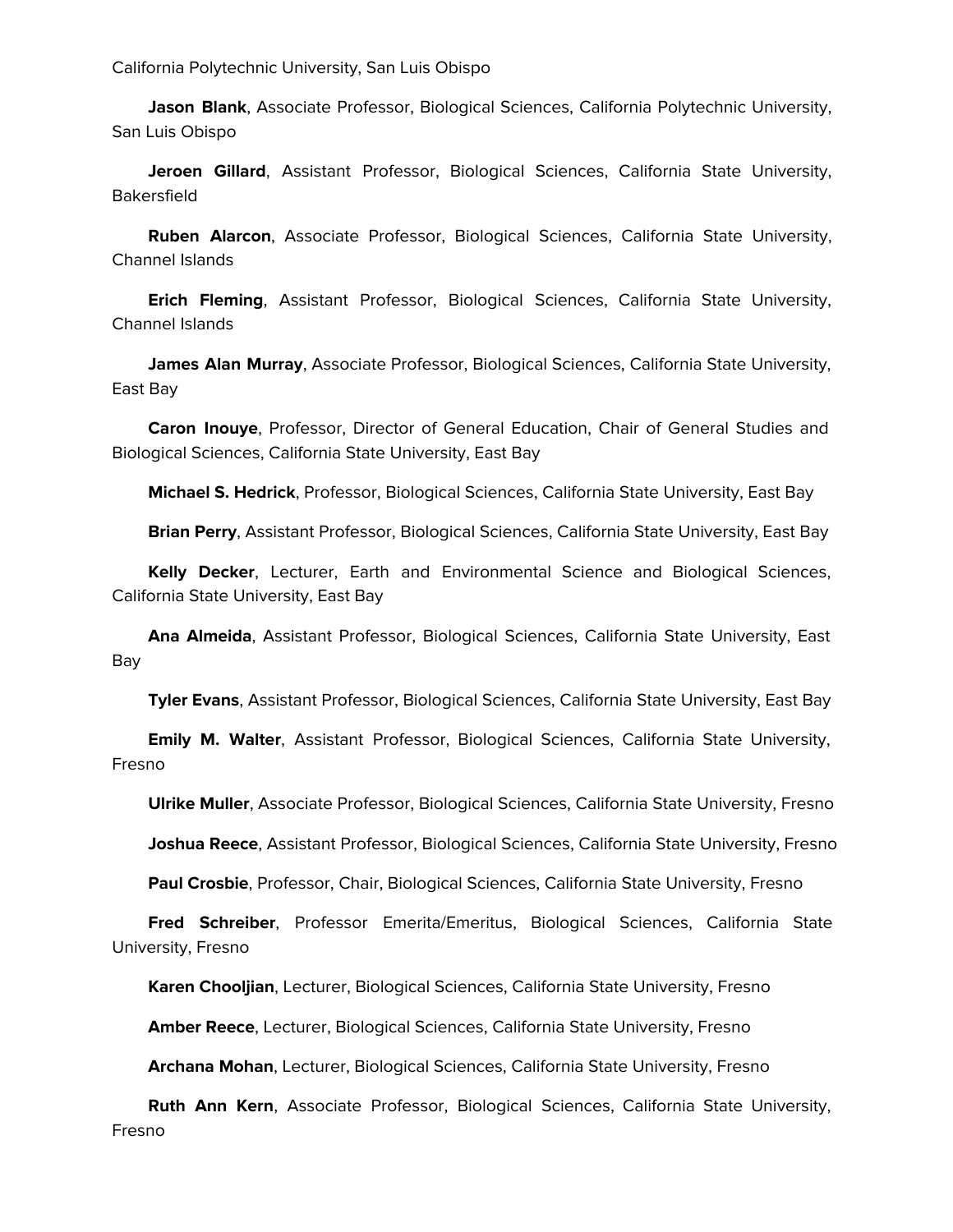**Steve Blumenshine**, Professor, Biological Sciences, California State University, Fresno

**Julie Constable**, Lecturer, Biological Sciences, California State University, Fresno

 **John Van Horne Constable**, Professor, Biological Sciences, California State University, Fresno

**David Lent**, Assistant Professor, Biological Sciences, California State University, Fresno

 **Katherine Waselkov**, Assistant Professor, Biological Sciences, California State University, Fresno

 **Steven N. Murray**, Professor Emerita/Emeritus, Dean and Interim Provost Emeritus, Biological Sciences, California State University, Fullerton

**Christina Burdi**, Lecturer, Biological Sciences, California State University, Fullerton

 **William Presch**, Professor Emerita/Emeritus, Biological Sciences, California State University, Fullerton

**Paul Stapp**, Professor, Biological Sciences, California State University, Fullerton

 **Judith Kandel**, Professor Emerita/Emeritus, Biological Sciences, California State University, **Fullerton** 

 **Joel Abraham**, Associate Professor, Biological Sciences, California State University, **Fullerton** 

 **H. Eve Robinson**, Lecturer, Biological Sciences, California State University, Humboldt **State** 

 **Brian N. Tissot**, Professor, Director, Marine Laboratory, Biological Sciences, California State University, Humboldt State

 **Alison O'Dowd**, Associate Professor, Biological Sciences, California State University, Humboldt State

 **Bruce A. O'Gara**, Professor, Chair, Biological Sciences, California State University, Humboldt State

 **Frank Shaughnessy**, Professor, Biological Sciences, California State University, Humboldt **State** 

**Kelly Young**, Professor, Biological Sciences, California State University, Long Beach

 **Bengt Allen**, Associate Professor, Biological Sciences, California State University, Long Beach

 **Elizabeth Eldon**, Associate Professor, Biological Sciences, California State University, Long Beach

**Douglas Pace**, Assistant Professor, Biological Sciences, California State University, Long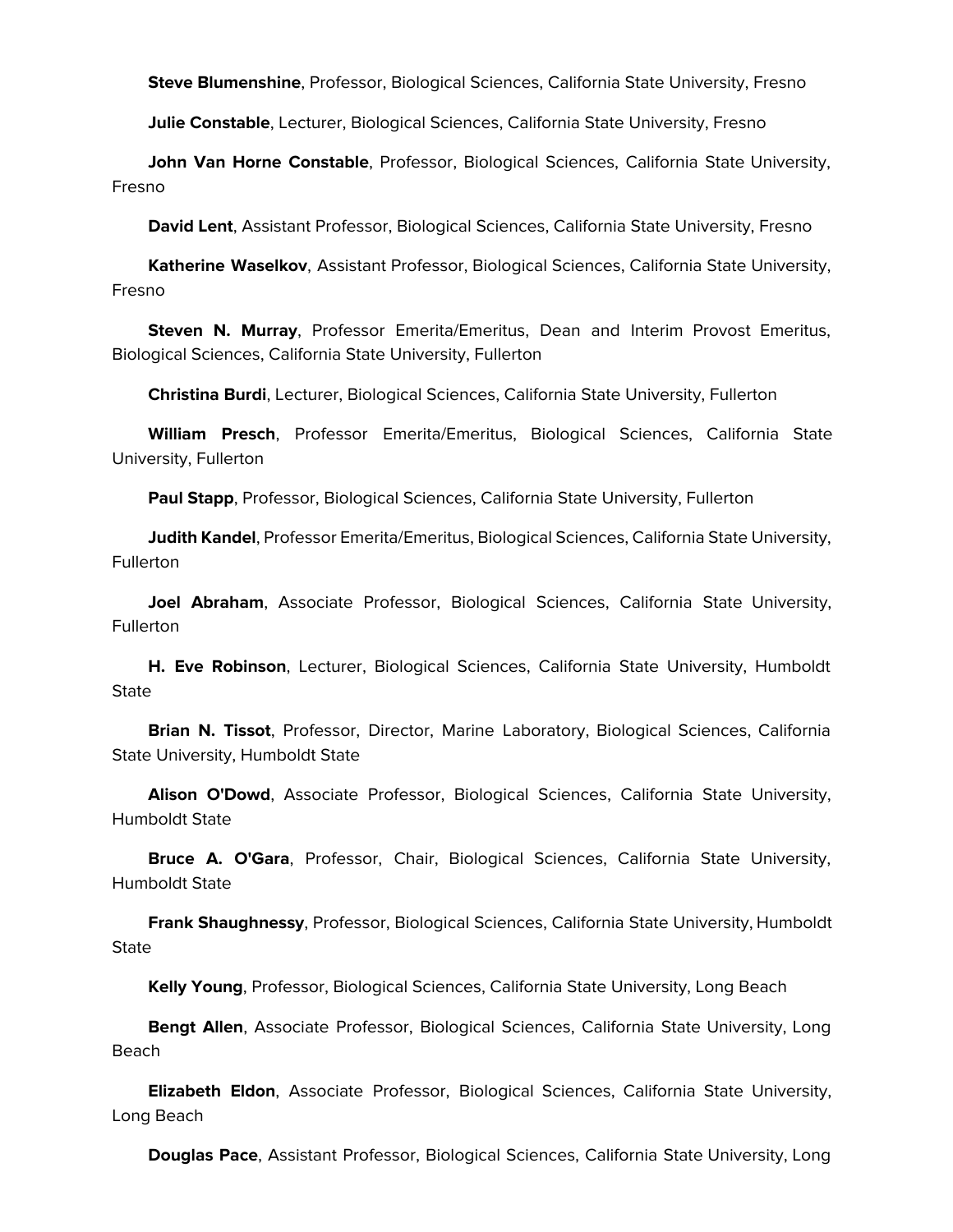Beach

 **Christine Whitcraft**, Associate Professor, Biological Sciences, California State University, Long Beach

**Manuela Gardner**, Lecturer, Biological Sciences, California State University, Long Beach

 **Kirsten Fisher**, Associate Professor, Biological Sciences, California State University, Los Angeles

 **Andres Aguilar**, Assistant Professor, Biological Sciences, California State University, Los Angeles

**Patrick Krug**, Professor, Biological Sciences, California State University, Los Angeles

 **Janet Kubler**, Lecturer, Senior Research Scientist, Biological Sciences, California State University, Northridge

**Steven Dudgeon**, Professor, Biological Sciences, California State University, Northridge

**Jerry Stinner**, Professor, Dean, Biological Sciences, California State University, Northridge

**Kevin Hovel**, Professor, Biological Sciences, California State University, San Diego State

 **Walter Oechel**, Professor, Distinguished Professor of Biology; Co-Director Center for Climate and Sustainability Studies;, Director Global Change Research Group and Biological Sciences, California State University, San Diego State

 **Matthew Edwards**, Professor, Coordinator, Marine Ecology Emphasis, Biological Sciences, California State University, San Diego State

 **Bruce Ito**, Adjunct Professor, Biological Sciences, California State University, San Diego **State** 

 **Rebecca Lewison**, Professor, Director, Institute for Ecological Monitoring and Management, Biological Sciences, California State University, San Diego State

 **Chun-Ta**, Associate Professor, Biological Sciences, California State University, San Diego **State** 

**Scott T. Kelley**, Professor, Biological Sciences, California State University, San Diego State

 **Nicholas J. Shikuma**, Assistant Professor, Biological Sciences, California State University, San Diego State

 **Kathy Williams**, Professor, Center for Research in Mathematics and Science Education and Biological Sciences, California State University, San Diego State

 **Jeremy Long**, Associate Professor, Biological Sciences, California State University, San Diego State

**Stanley Maloy**, Professor, Dean, College of Sciences, Biological Sciences, California State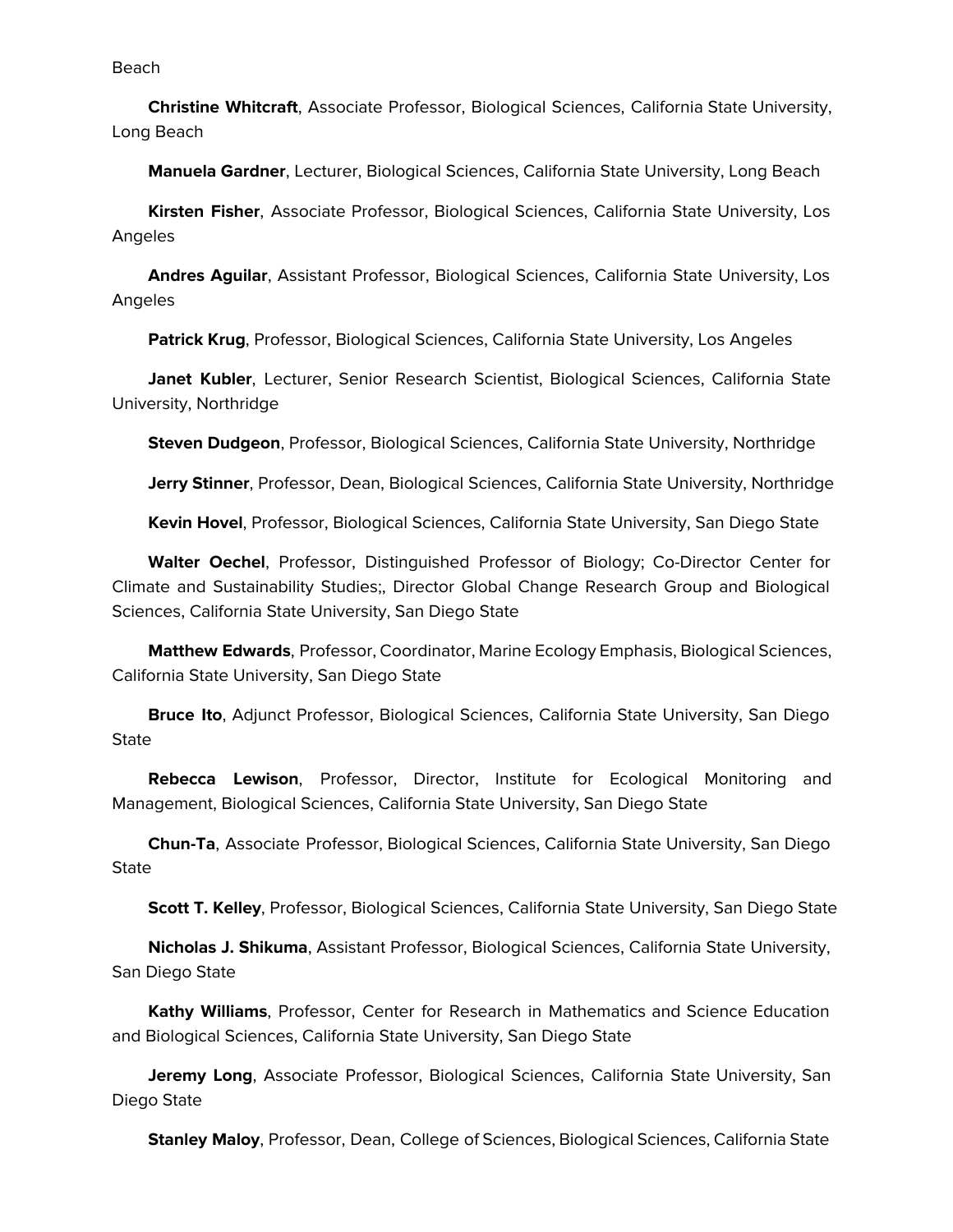**Karin E. Norgard-Sumnicht Ph.D.**, Lecturer, Biological Sciences, California State University, San Diego State

 **Gretchen Le Buhn**, Professor, Biological Sciences, California State University, San Francisco State

 **James T. Harvey**, Professor, Director, Moss Landing Marine Laboratories and Biological Sciences, California State University, San Jose State

 **Rodney Gale Myatt**, Professor Emerita/Emeritus, Biological Sciences, California State University, San Jose State

 **Scott Shaffer**, Associate Professor, Biological Sciences, California State University, San Jose State

 **Elizabeth Skovran**, Assistant Professor, Biological Sciences, California State University, San Jose State

 **Elizabeth McGee**, Professor, Biological Sciences, California State University, San Jose **State** 

 **Cleber Ouverney**, Professor, Biological Sciences, California State University, San Jose State

 **Luke P Miller**, Assistant Professor, Biological Sciences, California State University, San Jose State

 **Jane C. Kim**, Assistant Professor, Biological Sciences, California State University, San **Marcos** 

 **Diego Sustaita**, Assistant Professor, Biological Sciences, California State University, San Marcos

 **Casey Mueller**, Assistant Professor, Biological Sciences, California State University, San **Marcos** 

**Robert Mustard**, Lecturer, Biological Sciences, California State University, San Marcos

**Christina Simokat** , Lecturer, Biological Sciences, California State University, San Marcos

**George Vourlitis**, Professor, Biological Sciences, California State University, San Marcos

**Tracey K. Brown**, Professor, Biological Sciences, California State University, San Marcos

 **William Kristan**, Associate Professor, Biological Sciences, California State University, San Marcos

 **Wendy Ann St. John**, Lecturer, Environmental Studies and Planning and Biological Sciences, California State University, Sonoma State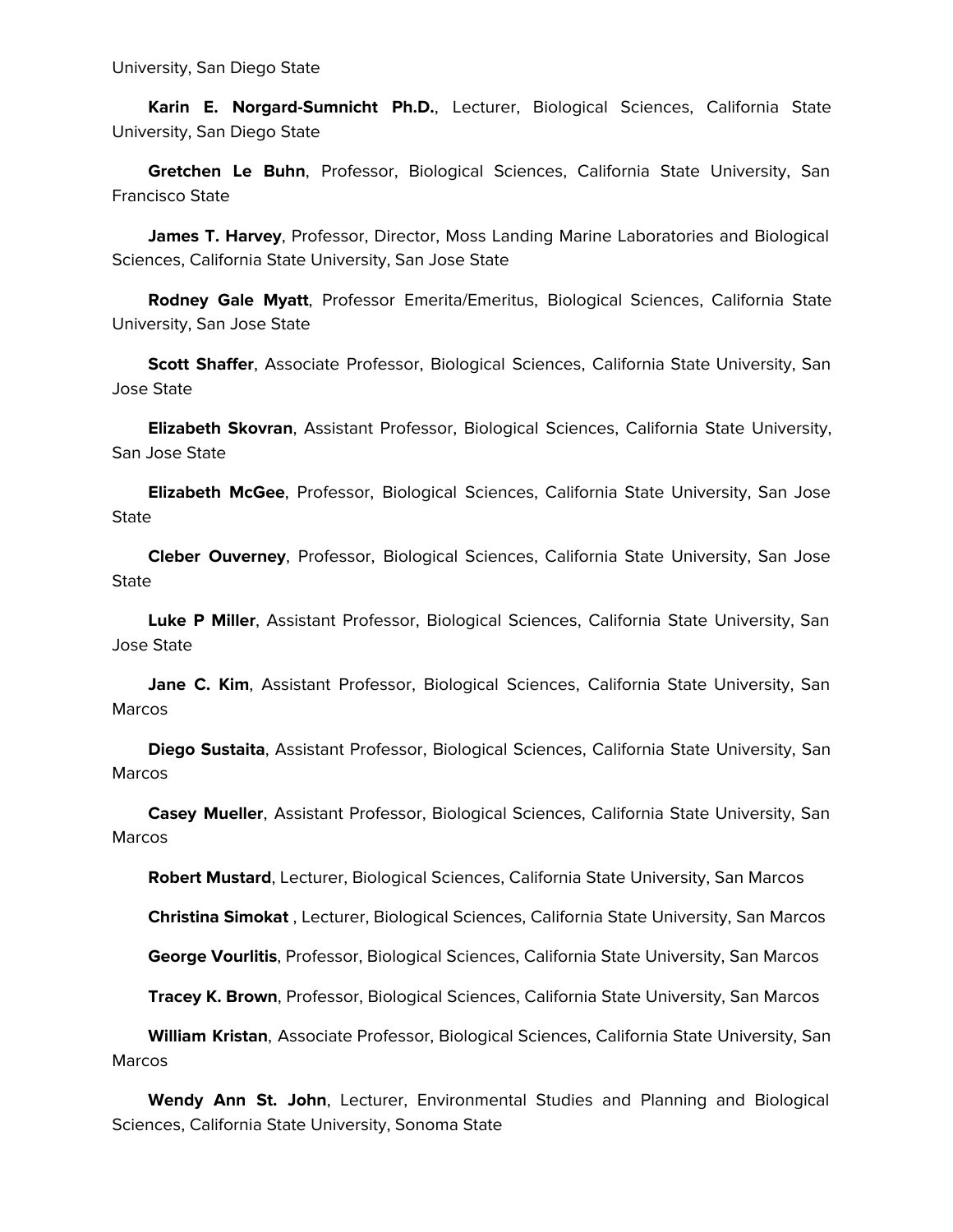**James Cooke**, Lecturer, Biological Sciences, Division of, University of California, San Diego

 **Giorgia Pirino**, Lecturer, Biological Sciences, Division of, University of California, San Diego

 **gabriele wienhausen**, Professor, Faculty Director Teaching + Learning Commons, Biological Sciences, Division of, University of California, San Diego

 **Emily Grossman**, Lecturer, Biological Sciences, Division of, University of California, San Diego

 **Jenny Herndon**, Adjunct Professor, Biological Sciences, Division of, University of California, San Diego

 **Lakshmi Chilukuri**, Associate Professor, Biological Sciences, Division of, University of California, San Diego

 **Brenda Bloodgood**, Assistant Professor, Biological Sciences, Division of, University of California, San Diego

 **Andrew Chisholm**, Professor, Biological Sciences, Division of, University of California, San Diego

 **Yishi Jin**, Professor, Department of Cellular and Molecular Medicine and Biological Sciences, Division of, University of California, San Diego

**Mary Poffenroth**, Lecturer, Biological Sciences, SJSU

**Katherine Wilkinson**, Assistant Professor, Biological Sciences, San Jose State University

**Susan Lambrecht**, Professor, Biological Sciences, San Jose State University

 **Suzanne Gayrard**, Lecturer, Program Director, Biological Sciences, San Jose State **University** 

**Mackenzie Zippay**, Assistant Professor, Biological Sciences, Sonoma State University

 **Jean VanderGheynst**, Professor, Associate Dean, Biological and Agricultural Engineering, University of California, Davis

**Larry Riley**, Associate Professor, Biology, California State University, Fresno

**Hwan Youn**, Associate Professor, Biology, California State University, Fresno

**Kurt Anderson**, Associate Professor, Biology, University of California, Riverside

**Daphne Fairbairn**, Professor Emerita/Emeritus, Biology, University of California, Riverside

**Wendy Saltzman**, Professor, Bioloogy, University of California, Riverside

**Simon Cherry**, Professor, Biomedical Engineering, University of California, Davis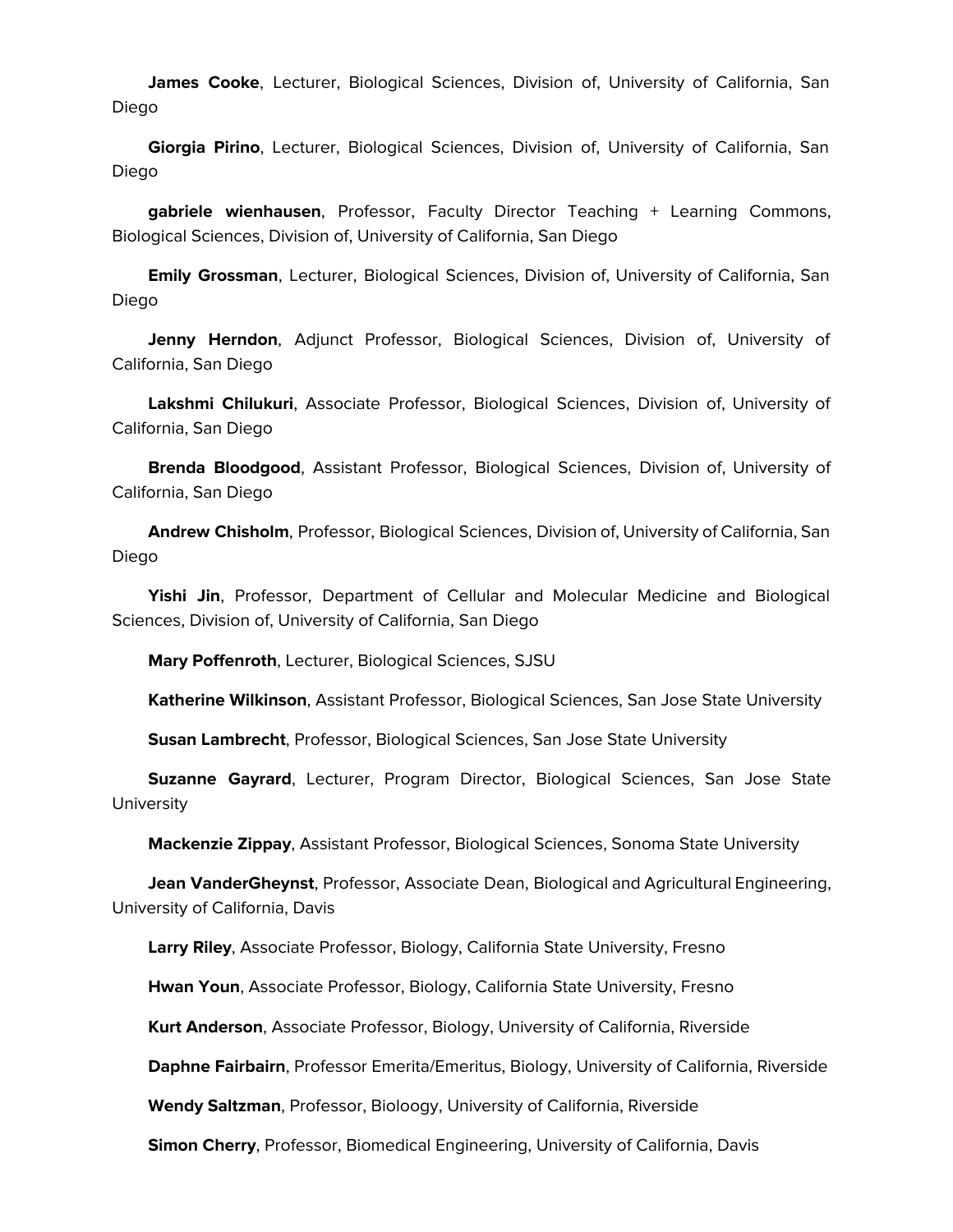**Bruce J. Tromberg**, Professor, Director, Beckman Laser Institute, Biomedical Engineering, University of California, Irvine

**Chang Liu**, Assistant Professor, Biomedical Engineering, University of California, Irvine

 **Huinan Liu**, Associate Professor, Materials Science and Engineering and Biomedical Engineering, University of California, Riverside

 **Rebecca DuBois**, Assistant Professor, Biomolecular Engineering, University of California, Santa Cruz

 **Joshua Stuart**, Professor, Baskin Endowed Chair of Engineering, Biomolecular Engineering, University of California, Santa Cruz

 **Amy Litt**, Assistant Professor, Botany and Plant Sciences, University of California, Riverside

 **Darrel Jenerette**, Associate Professor, Botany and Plant Sciences, University of California, Riverside

 **Louis Santiago**, Associate Professor, Botany and Plant Sciences, University of California, Riverside

 **Ashley Larsen**, Assistant Professor, Bren School of Environmental Science & Management, University of California, Santa Barbara

**David I. Levine**, Professor, Business, University of California, Berkeley

**Christine Rosen**, Associate Professor, Business, University of California, Berkeley

**Jonathan Leonard**, Professor, Business, University of California, Berkeley

**Catherine Wolfram**, Professor, Business, University of California, Berkeley

 **Scott Currie**, Associate Professor, Cell Biology & Neuroscience, University of California, Riverside

 **Fedor Karginov**, Assistant Professor, Cell Biology and Neuroscience, University of California, Riverside

 **Todd Fiacco**, Associate Professor, Cell Biology and Neuroscience, University of California, Riverside

 **Frances Sladek**, Professor, Cell Biology and Neuroscience, University of California, Riverside

 **Lisa McDonnell**, Assistant Professor, Cell and Developmental Biology, Section of, University of California, San Diego

 **Deborah Yelon**, Professor, Cell and Developmental Biology, Section of, University of California, San Diego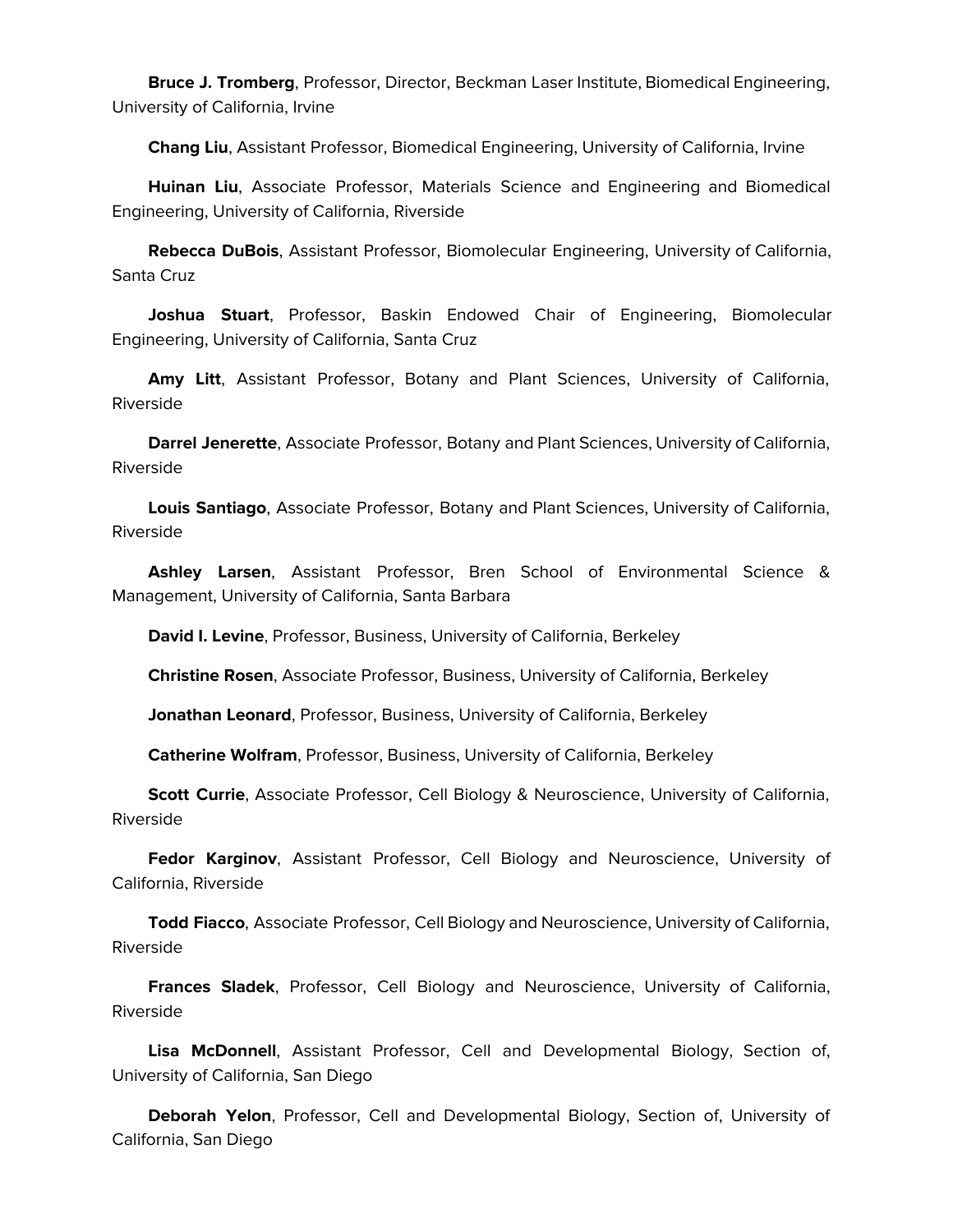**Xiand-Dong Fu**, Professor, Cellular and Molecular Medicine, University of California, San Diego

 **Steven Dowdy**, Professor, Cellular and Molecular Medicine, University of California, San Diego

 **Karen Oegema**, Professor, Cellular and Molecular Medicine, University of California, San Diego

 **Karl Willert**, Associate Professor, Cellular and Molecular Medicine, University of California, San Diego

 **Jeffrey Esko**, Professor, Director, Glycobiology Research and Training Center, Cellular and Molecular Medicine, University of California, San Diego

 **Arshad Desai**, Professor, Cellular and Molecular Medicine, University of California, San Diego

 **Szu Wang**, Professor, Chemical Engineering and Materials Science, University of California, Irvine

 **Regina Ragan**, Associate Professor, Chemical Engineering and Materials Science, University of California, Irvine

 **Todd M. Squites**, Professor, Vice Chair, Chemical Engineering and Materials Science, University of California, Santa Barbara

**Roland Faller**, Professor, Chemical Engineering, University of California, Davis

**Marjorie Longo**, Professor, Chemical Engineering, University of California, Davis

 **Alexis T. Bell**, Professor, Chemical and Biomolecular Engineering, University of California, **Berkeley** 

 **Kelley Barsanti**, Assistant Professor, Chemical and Environmental Engineering, University of California, Riverside

 **Chantal Stieber**, Assistant Professor, Chemistry and Biochemistry, California Polytechnic University, Pomona

 **Francis Flores**, Professor, Chemistry and Biochemistry, California Polytechnic University, Pomona

 **Timothy Corcoran** , Professor, Chemistry and Biochemistry, California Polytechnic University, Pomona

 **Philip Beauchamp**, Professor, Chemistry and Biochemistry, California Polytechnic University, Pomona

 **Edward Walton** , Professor Emerita/Emeritus, Chemistry and Biochemistry, California Polytechnic University, Pomona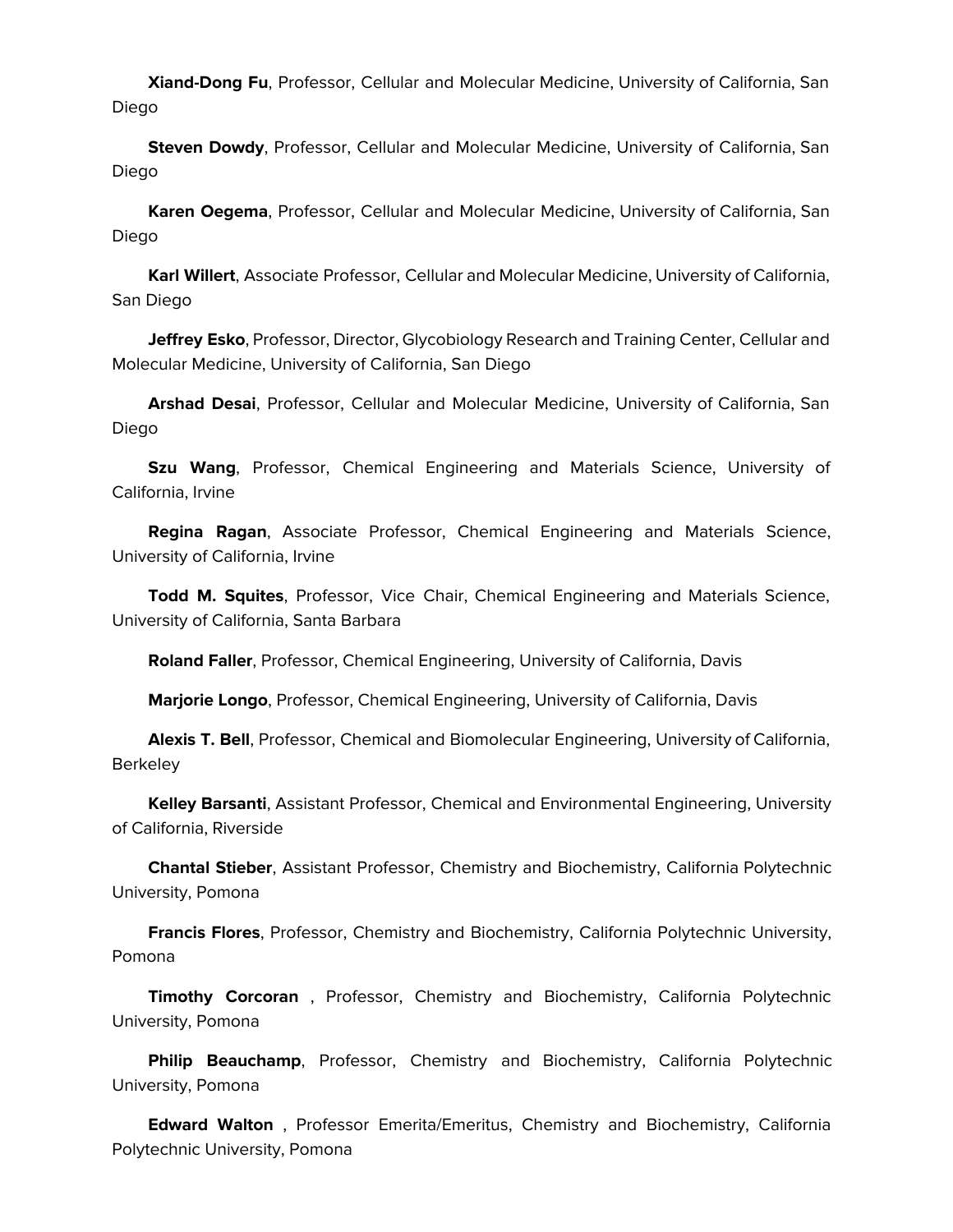**Blake Gillespie**, Professor, Chemistry and Biochemistry, California State University, Channel Islands

 **Simone Aloisio**, Professor, Chair, Chemistry and Biochemistry, California State University, Channel Islands

 **Monica So**, Assistant Professor, Chemistry and Biochemistry, California State University, Chico

 **Danika LeDuc**, Professor, Associate Dean, College of Science and Chemistry and Biochemistry, California State University, East Bay

 **Andrew Petit**, Assistant Professor, Chemistry and Biochemistry, California State University, **Fullerton** 

 **Allyson Fry-Petit**, Assistant Professor, Chemistry and Biochemistry, California State University, Fullerton

 **Maria C. Linder**, Professor, Chemistry and Biochemistry, California State University, **Fullerton** 

 **Paula Hudson**, Associate Professor, Vice-chair, Undergradute advisor, Chemistry and Biochemistry, California State University, Fullerton

 **Michael Groves**, Assistant Professor, Chemistry and Biochemistry, California State University, Fullerton

 **Peter de Lijser**, Professor, Department Chair, Chemistry and Biochemistry, California State University, Fullerton

 **Zhuangjie Li**, Associate Professor, Chemistry and Biochemistry, California State University, Fullerton

 **Ivy Price**, Lecturer, Chemistry and Biochemistry, California State University, Humboldt **State** 

 **Daniel Curtis**, Associate Professor, Chemistry and Biochemistry, California State University, Northridge

 **Katie Wilson**, Lecturer, Chemistry and Biochemistry, California State University, San Bernardino

 **Brett Stanley**, Professor, Department Chair, Chemistry and Biochemistry, California State University, San Bernardino

 **Andreas Beyersdorf**, Assistant Professor, Chemistry and Biochemistry, California State University, San Bernardino

 **Elaine D Collins**, Professor, Associate Dean, Chemistry and Biochemistry, California State University, San Jose State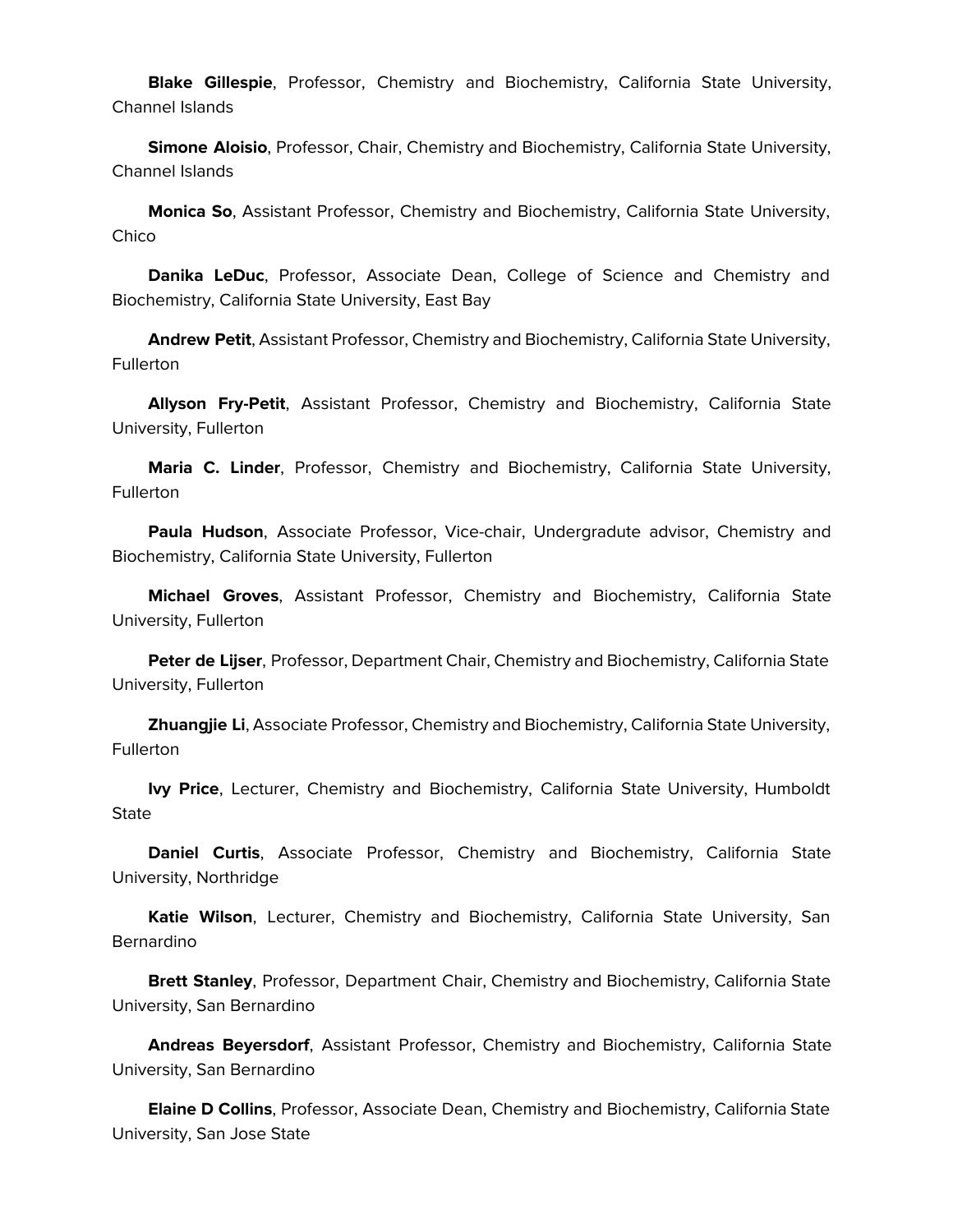**Laura Miller Conrad**, Assistant Professor, Chemistry and Biochemistry, California State University, San Jose State

 **David Brook**, Professor, Chemistry and Biochemistry, California State University, San Jose State

 **Ph.D. Bradley M. Stone**, Professor, Chemistry and Biochemistry, California State University, San Jose State

 **Jagruti Vedamati**, Adjunct Professor, Chemistry and Biochemistry, Evergreen Valley College

**Matthew Hurst**, Professor, Chemistry and Biochemistry, Humboldt State University

**Tom Pratum**, Lecturer, Chemistry and Biochemistry, Humboldt State University

 **Abraham Wolcott**, Assistant Professor, Chemistry and Biochemistry, San Jose State **University** 

 **Catherine F. Clarke**, Professor, Chair, Chemistry and Biochemistry, University of California, Los Angeles

 **Miguel Garcia Garibay**, Professor, Dean of Physical Sciences, Chemistry and Biochemistry, University of California, Los Angeles

 **Margot Quinlan**, Associate Professor, Chemistry and Biochemistry, University of California, Los Angeles

Yves Rubin, Professor, Chemistry and Biochemistry, University of California, Los Angeles

 **Paula Diaconescu**, Professor, Chemistry and Biochemistry, University of California, Los Angeles

 **Juli Feigon**, Professor, Member, National Academy of Sciences, Chemistry and Biochemistry, University of California, Los Angeles

**Eric Scerri**, Lecturer, Chemistry and Biochemistry, University of California, Los Angeles

 **Kendall N. Houk**, Professor, Saul Winstein Chair in Organic Chemistry, Chemical and Biomolecular Engineering and Chemistry and Biochemistry, University of California, Los Angeles

 **Kyle Bayes**, Professor Emerita/Emeritus, Chemistry and Biochemistry, University of California, Los Angeles

 **Daniel Neuhauser**, Professor, Chemistry and Biochemistry, University of California, Los Angeles

 **Albert Courey**, Professor, Associate Dean, Chemistry and Biochemistry, University of California, Los Angeles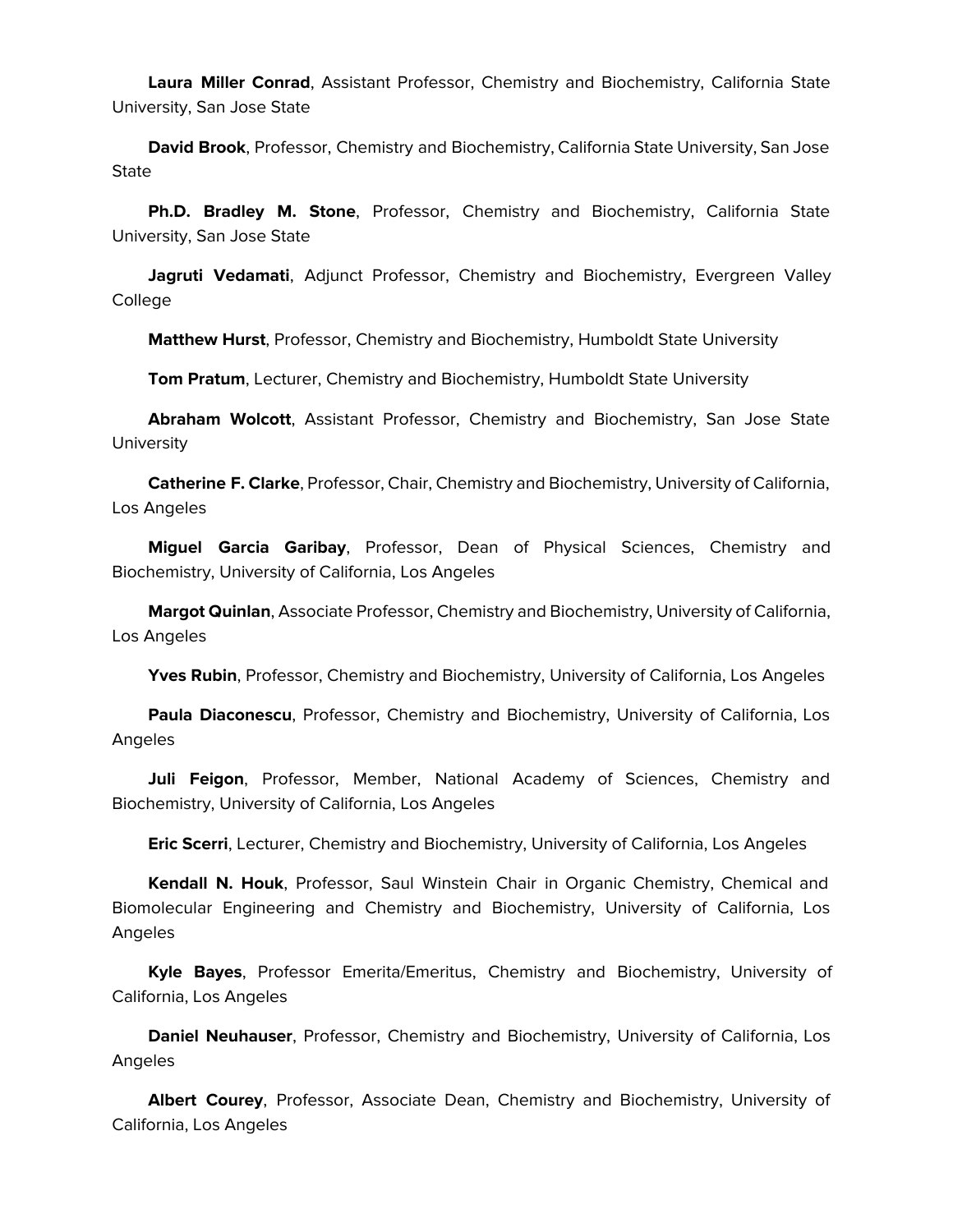**James Bowie**, Professor, UCLA-DOE Institute and Chemistry and Biochemistry, University of California, Los Angeles

 **Douglas Magde**, Professor Emerita/Emeritus, Chemistry and Biochemistry, University of California, San Diego

 **Kimberly Prather**, Professor, Distinguished Chair in Atmospheric Chemistry, Scripps Institution of Oceanography and Chemistry and Biochemistry, University of California, San Diego

 **Xuong Nguyen-Huu**, Professor Emerita/Emeritus, Chemistry and Biochemistry, University of California, San Diego

**Kim Albizati**, Lecturer, Chemistry and Biochemistry, University of California, San Diego

**Joshua Smith**, Professor, Chair, Chemistry, California State University, Humboldt State

 **Stephen Branz**, Professor, former Associate Dean, Undergraduate Studies, Chemistry, California State University, San Jose State

**Karen Singamster**, Professor, Chair, Chemistry, California State University, San Jose State

**Edward Brenneman**, Lecturer, Chemistry, Humboldt State University

**Bettina Christle**, Lecturer, Chemistry, San Jose State University

**Ronald C. Cohen**, Professor, Chemistry, University of California, Berkeley

 **Judith Klinman**, Professor of the Graduate School, Chemistry, University of California, **Berkeley** 

**Kristie A. Boering**, Professor, Chemistry, University of California, Berkeley

**Jeffrey R. Long**, Professor, Chemistry, University of California, Berkeley

**Richard J. Saykally**, Professor, Chemistry, University of California, Berkeley

**Marilyn Olmstead**, Professor Emerita/Emeritus, Chemistry, University of California, Davis

 **Neil Schore**, Professor, Vice-chair for Undergraduate Education, Chemistry, University of California, Davis

**Dean Tantillo**, Professor, Chemistry, University of California, Davis

**Frank Osterloh**, Professor, Chemistry, University of California, Davis

**Kirill Kovnir**, Assistant Professor, Chemistry, University of California, Davis

**Susan Kauzlarich**, Professor, Chemistry, University of California, Davis

**Mark Kurth**, Professor, Distinguished Professor, Chemistry, University of California, Davis

**Kyle Crabtree**, Assistant Professor, Chemistry, University of California, Davis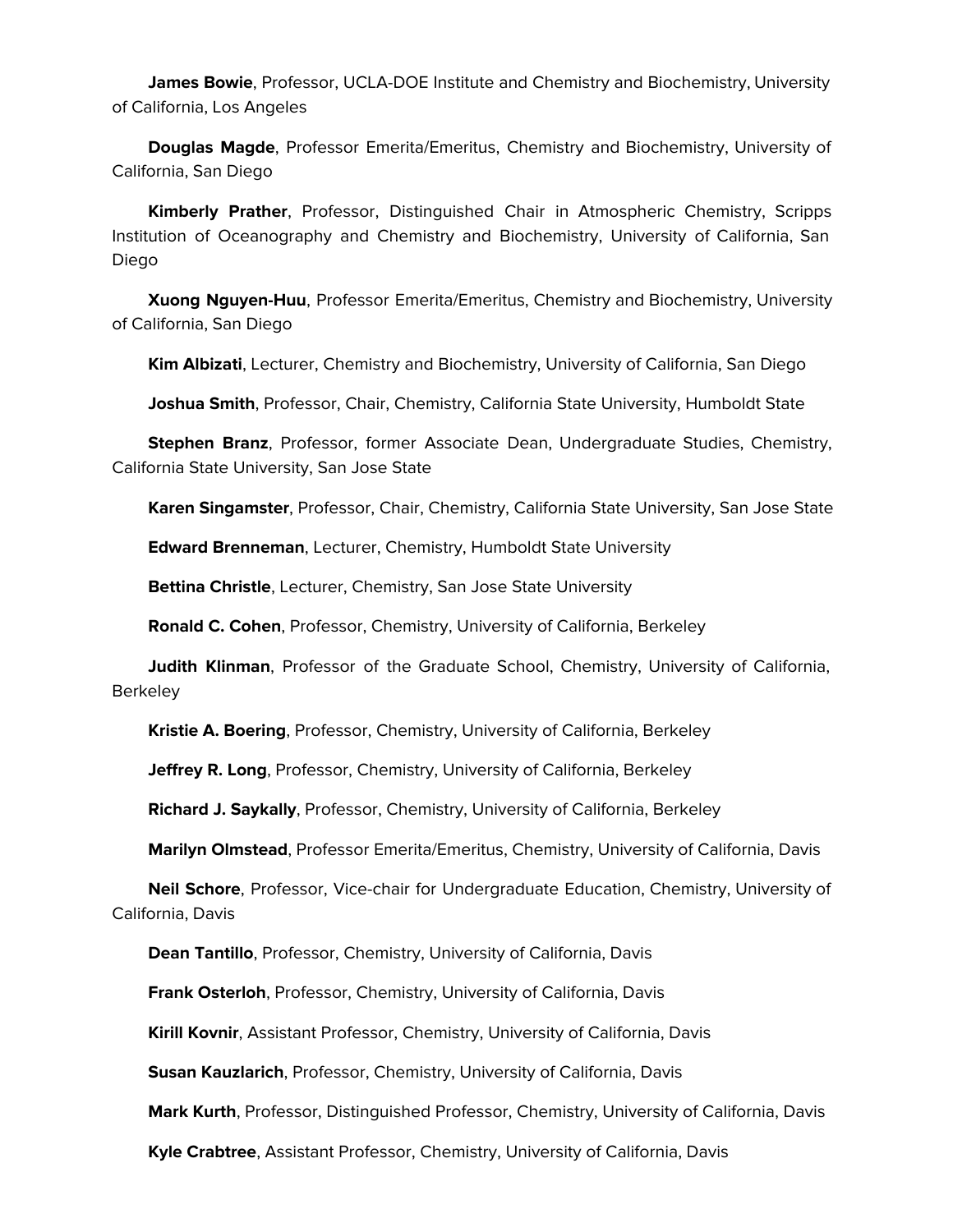**Mark Mascal**, Professor, Chemistry, University of California, Davis

**Jesus M. Velazquez** , Assistant Professor, Chemistry, University of California, Davis

**Julia Chamberlain**, Lecturer, Chemistry, University of California, Davis

 **Annaliese Franz**, Associate Professor, Faculty Director, Undergraduate Research Center, Chemistry, University of California, Davis

**James Nowick**, Professor, Chair, Chemistry, University of California, Irvine

 **Barbara Finlayson-Pitts**, Professor, Distinguished Professor, Director, AirUCI and Chemistry, University of California, Irvine

 **Reginald Penner**, Professor, Chancellor's Professor, Chemistry, University of California, Irvine

**Manabu Shiraiwa**, Assistant Professor, Chemistry, University of California, Irvine

**Anne Kelley**, Professor, Chemistry, University of California, Merced

 **Richard Kaner**, Professor, Chemistry/Materials Science, University of California, Los Angeles

**James Clegg**, Professor, Chicano Studies Program, University of California, Davis

 **Ralph Armbruster Sandoval** , Associate Professor, Chicano Studies Program, University of California, Santa Barbara

 **W David Conn**, Professor Emerita/Emeritus, City and Regional Planning, California Polytechnic University, San Luis Obispo

 **Adrienne Greve**, Associate Professor, City and Regional Planning, California Polytechnic University, San Luis Obispo

 **Daniel G. Chatman**, Associate Professor, City and Regional Planning, University of California, Berkeley

 **Carolina K. Reid**, Assistant Professor, City and Regional Planning, University of California, **Berkeley** 

 **Elizabeth Deakin**, Professor Emerita/Emeritus, Professor Emerita, City and Regional Planning, University of California, Berkeley

 **Jennifer Wolch**, Professor, Professor and Dean, City and Regional Planning, University of California, Berkeley

 **Tonatiuh Rodriguez-Nikl**, Associate Professor, Civil Engineering, California State University, Los Angeles

 **John H. Dorsey**, Professor, Co-Director: Center for the Study of Santa Monica Bay, Civil and Environmental Engineering, Loyola Marymount University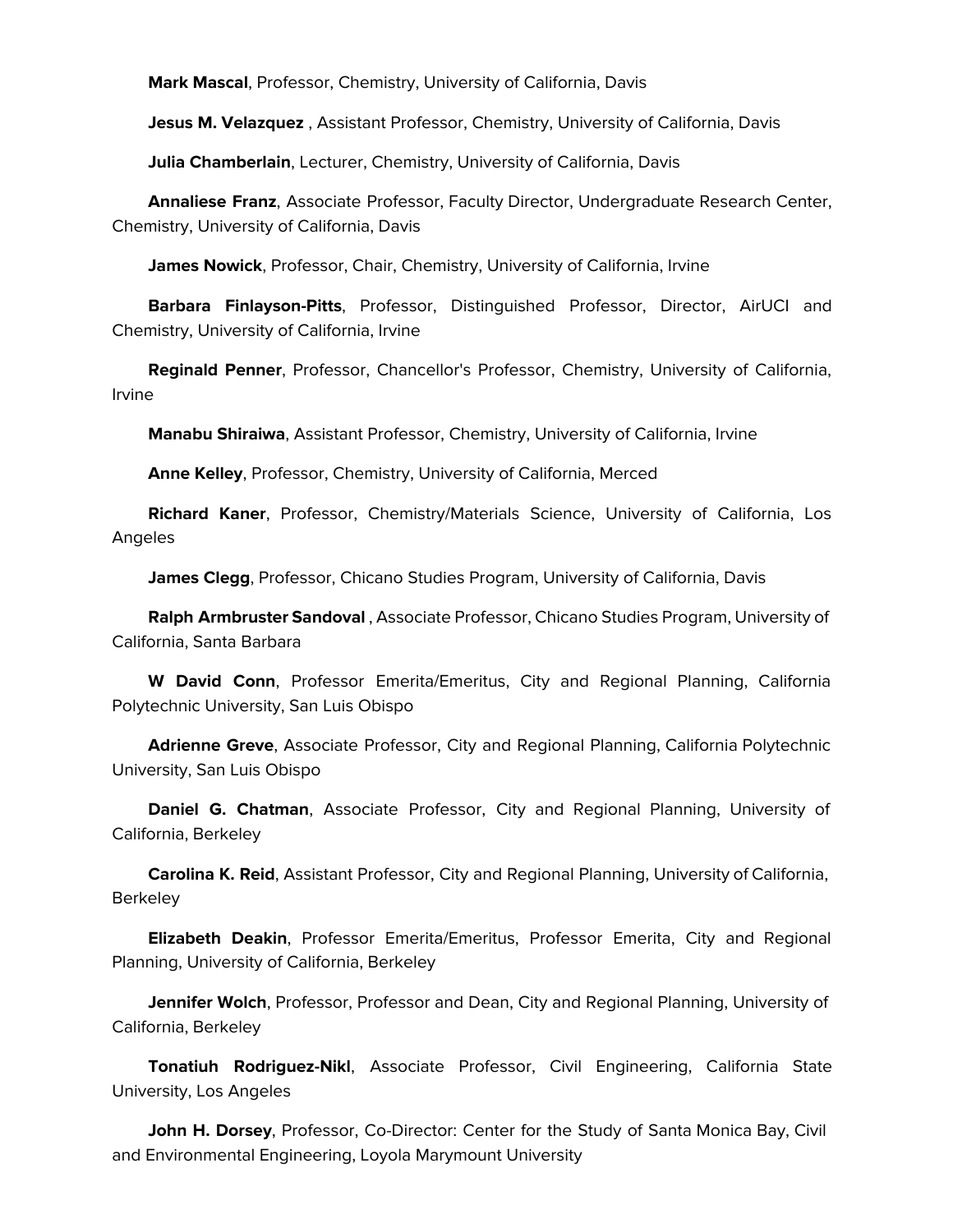**Armen Der Kiureghian**, Professor Emerita/Emeritus, Taisei Professor Emeritus, Civil and Environmental Engineering, University of California, Berkeley

 **Kara L. Nelson**, Professor, Civil and Environmental Engineering, University of California, Berkeley

 **Baoxia Mi**, Assistant Professor, Civil and Environmental Engineering, University of California, Berkeley

 **Mark Stacey**, Professor, Lawrence E. Peirano Professor, Civil and Environmental Engineering, University of California, Berkeley

 **Paulo J.M. Monteiro**, Professor, Roy W. Carlson Distinguished Professor, Civil and Environmental Engineering, University of California, Berkeley

 **Iris Tommelein**, Professor, Director of the Project Production Systems Laboratory (P2SL), Civil and Environmental Engineering, University of California, Berkeley

 **Khalid Mosalam**, Professor, Taisei Professor of Civil Engineering, Director of the Pacific Earthquake Engineering Research (PEER) Center and Civil and Environmental Engineering, University of California, Berkeley

 **Lisa Alvarez-Cohen**, Professor, Fred and Claire Sauer Professor, Civil and Environmental Engineering, University of California, Berkeley

 **William W Nazaroff**, Professor, Daniel Tellep Distinguished Professor, Civil and Environmental Engineering, University of California, Berkeley

 **David L. Sedlak**, Professor, P. Malozemoff Professor, Civil and Environmental Engineering, University of California, Berkeley

 **Nicholas Sitar**, Professor, Edward G. Cahill and John R. Cahill Professor, Civil and Environmental Engineering, University of California, Berkeley

 **Tina Katopodes Chow**, Professor, Civil and Environmental Engineering, University of California, Berkeley

 **Samer Madanat**, Professor, Xenel Distinguished Professor, Civil and Environmental Engineering, University of California, Berkeley

 **Scott Moura**, Assistant Professor, Civil and Environmental Engineering, University of California, Berkeley

 **Thomas Young**, Professor, Civil and Environmental Engineering, University of California, Davis

 **Deb Niemeier**, Professor, School of Education and Civil and Environmental Engineering, University of California, Davis

**Lizhi Sun**, Professor, Civil and Environmental Engineering, University of California, Irvine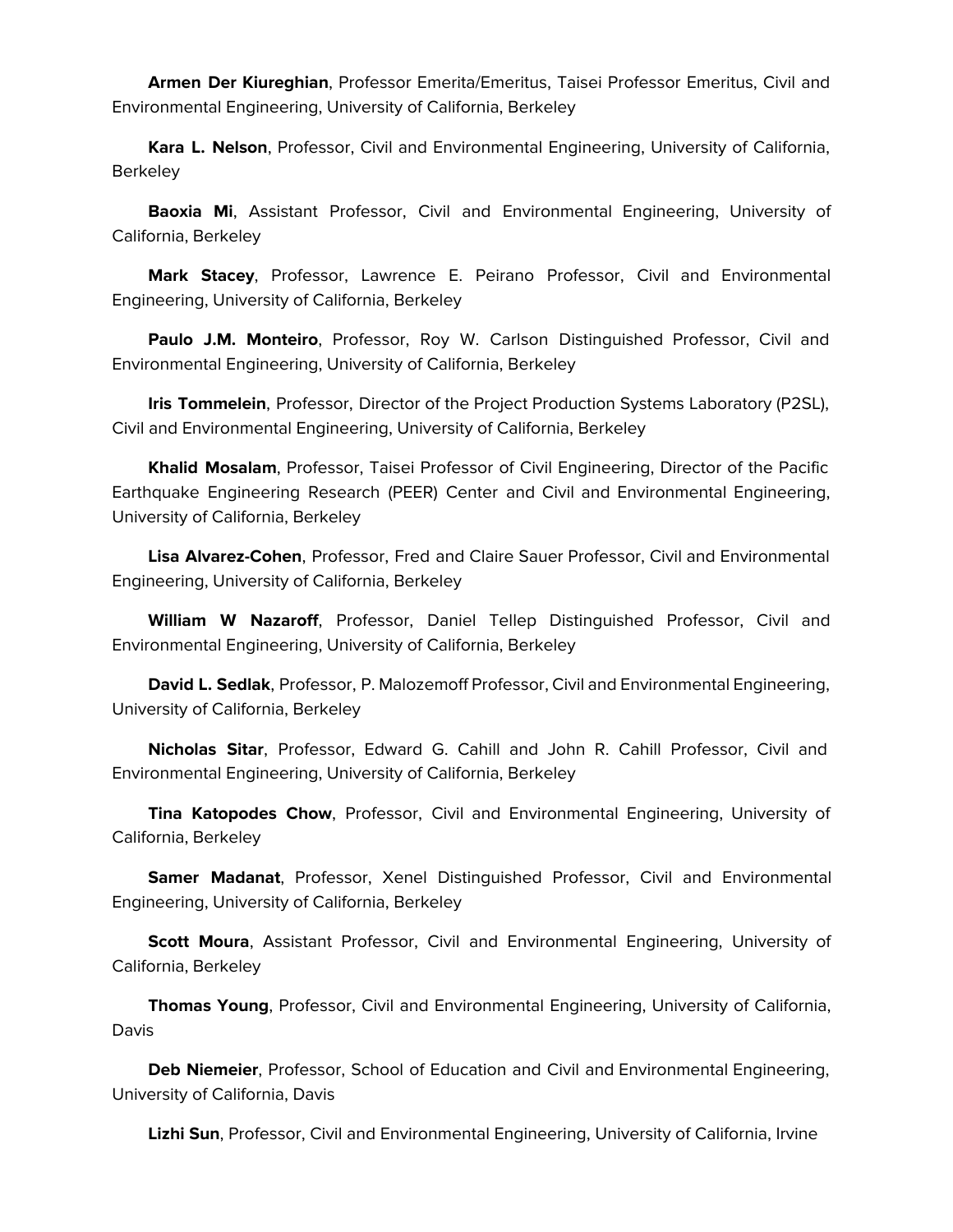**Jasper Vrugt**, Associate Professor, Earth Systems Science and Civil and Environmental Engineering, University of California, Irvine

 **Mohammad Javad Abdolhosseini Qomi**, Assistant Professor, Civil and Environmental Engineering, University of California, Irvine

 **Soroosh Sorooshian**, Professor, Distinguished Professor and Director, Civil and Environmental Engineering, University of California, Irvine

 **Russell Detwiler**, Associate Professor, Civil and Environmental Engineering, University of California, Irvine

 **Michael G. McNally**, Professor, Institute of Transportation Studies and Civil and Environmental Engineering, University of California, Irvine

 **Kristen Davis**, Assistant Professor, Civil and Environmental Engineering, University of California, Irvine

 **Roger Bales**, Professor, Civil and Environmental Engineering, University of California, Merced

 **J. Elliott Campbell**, Associate Professor, Civil and Environmental Engineering, University of California, Merced

 **Thomas Harmon**, Professor, Chair, Environmental Systems Graduate Program and Civil and Environmental Engineering, University of California, Merced

**Ellen Oliensis**, Professor, Classics, University of California, Berkeley

**Dylan Sailor**, Associate Professor, Classics, University of California, Berkeley

**Nikolaos Papazarkadas**, Associate Professor, Classics, University of California, Berkeley

**Sara Magrin**, Assistant Professor, Classics, University of California, Berkeley

**Kim Shelton**, Associate Professor, Classics, University of California, Berkeley

 **David Noelle**, Associate Professor, Department Chair, Electrical Engineering & Computer Science and Cognitive & Information Sciences, University of California, Merced

**Sarah Creel**, Associate Professor, Cognitive Science, University of California, San Diego

 **Jaime Pineda**, Professor, Neurosciences Group and Cognitive Science, University of California, San Diego

**Eran Mukamel**, Assistant Professor, Cognitive Science, University of California, San Diego

 **Jim Hollan**, Professor, Computer Science and Cognitive Science, University of California, San Diego

**David Kirsh** , Professor, Cognitive Science, University of California, San Diego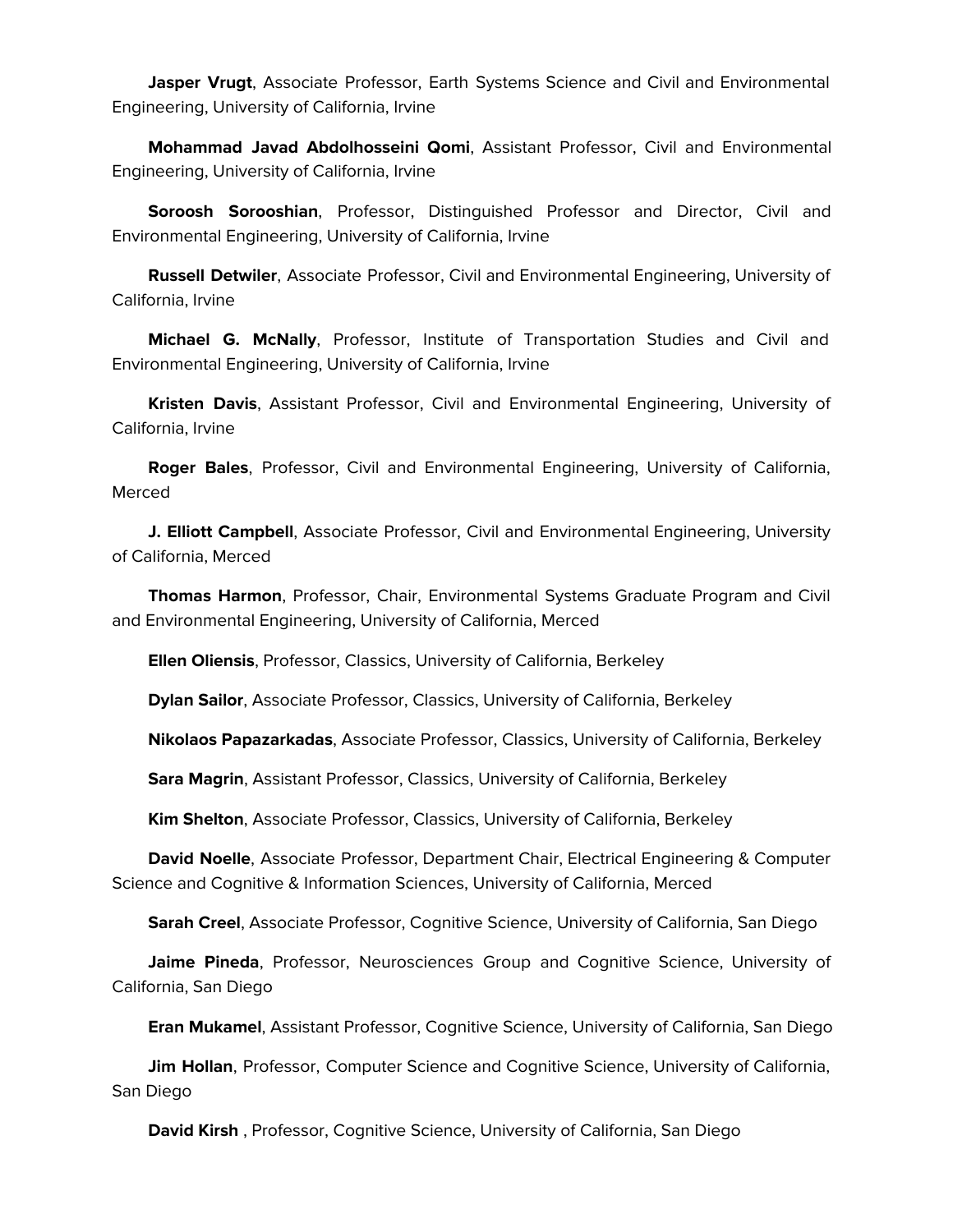**Rafael Núñez**, Professor, Cognitive Science, University of California, San Diego

 **JEAN MANDLER**, Professor Emerita/Emeritus, Cognitive Science, University of California, San Diego

**Gedeon Deak**, Professor, Cognitive Science, University of California, San Diego

 **Federico Rossano**, Assistant Professor, Cognitive Science, University of California, San Diego

**Benjamin Bergen**, Professor, Cognitive Science, University of California, San Diego

 **Andrea Chiba**, Professor, Program in Neuroscience and Cognitive Science, University of California, San Diego

**Steven Dow**, Assistant Professor, Cognitive Science, University of California, San Diego

 **Richard K Belew**, Professor Emerita/Emeritus, Cognitive Science, University of California, San Diego

**Donald Hoffman**, Professor, Cognitive Sciences, University of California, Irvine

**Charles E. Wright**, Associate Professor, Cognitive Sciences, University of California, Irvine

 **PhD MD Alyssa A. Brewer**, Associate Professor, Linguistics, by courtesy and Cognitive Sciences, University of California, Irvine

**Bruce Berg**, Associate Professor, Cognitive Sciences, University of California, Irvine

**Emily Grossman**, Associate Professor, Cognitive Sciences, University of California, Irvine

**Charles Chubb**, Professor, Cognitive Sciences, University of California, Irvine

**Gregory Hickok**, Professor, Cognitive Sciences, University of California, Irvine

 **Teenie Matlock**, Professor, McClatchy Chair of Communications, Co-Director Center for Climate Communication and Cognitive and Information Sciences, University of California, Merced

 **Carolyn Dicey Jennings**, Assistant Professor, Cognitive and Information Sciences, University of California, Merced

 **Margi Wald**, Lecturer, College Writing Programs, University of California, Berkeley **Jordan Ruyle**, Lecturer, College Writing Programs, University of California, Berkeley **Kim Freeman**, Lecturer, College Writing Programs, University of California, Berkeley **Michael Larkin**, Lecturer, College Writing Programs, University of California, Berkeley **Caroline M. Cole**, Lecturer, College Writing Programs, University of California, Berkeley **John Levine**, Lecturer, College Writing Programs, University of California, Berkeley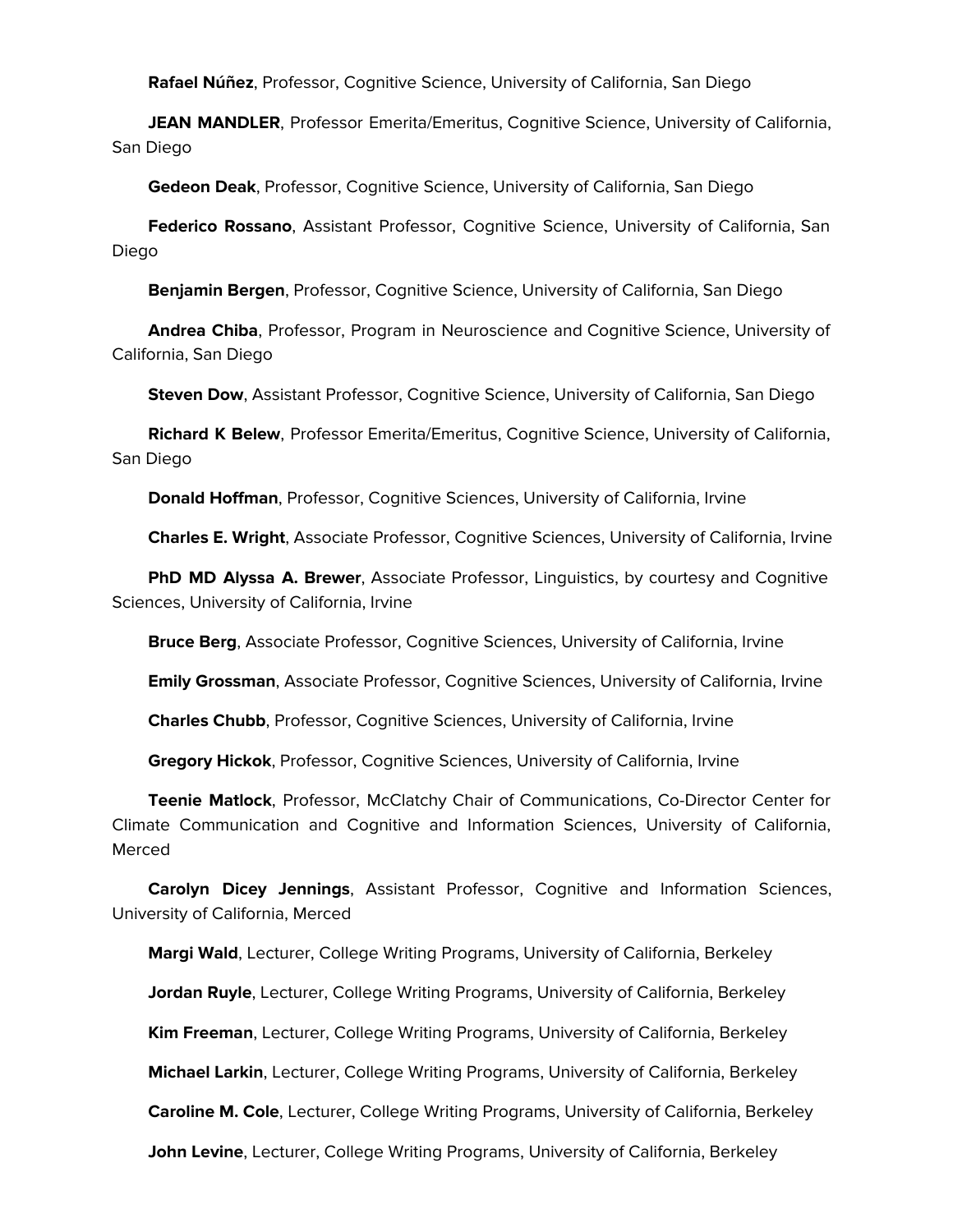**Mary Grover**, Lecturer, College Writing Programs, University of California, Berkeley

**Teri Crisp**, Lecturer, College Writing Programs, University of California, Berkeley

**Victoria Sansome** , Lecturer, College of Engineering , San Jose State University

 **Lauren Kolodziejski** , Assistant Professor, Communication Studies, California Polytechnic University, San Luis Obispo

 **Jose I. Rodriguez**, Professor, Communication Studies, California State University, Long Beach

 **Charles Rodney Metts**, Associate Professor, Communication Studies, California State University, San Bernardino

 **Penny Drake-Green**, Lecturer, Communication Studies, California State University, San Bernardino

 **Dominguez Rubio Fernando**, Assistant Professor, Communication, University of California, San Diego

**Kelly Gates**, Associate Professor, Communication, University of California, San Diego

 **Howard Kushner**, Professor Emerita/Emeritus, Nat C. Robertson Distinguished Professor of Science & Society, Emeritus, Emory University, Communication, University of California, San Diego

 **Shawna Feldmar Kidman**, Assistant Professor, Communication, University of California, San Diego

 **Cordoba Azcarate Matilde**, Assistant Professor, Communication, University of California, San Diego

 **Cassandra Hartblay**, Lecturer, Anthropology Department and Communication, University of California, San Diego

 **Keith Pezzoli** , Lecturer, Director, Urban Studies and Planning , Urban Studies and Planning and Communication, University of California, San Diego

**Stefan Tanaka**, Professor, Communication, University of California, San Diego

**Brian Goldfarb**, Associate Professor, Communication, University of California, San Diego

**Robert B. Horwitz**, Professor, Communication, University of California, San Diego

 **David Serlin**, Associate Professor, Science studies and Communication, University of California, San Diego

 **Chandra Mukerji**, Professor Emerita/Emeritus, Communication, University of California, San Diego

**Elana Zilberg**, Associate Professor, Communication, University of California, San Diego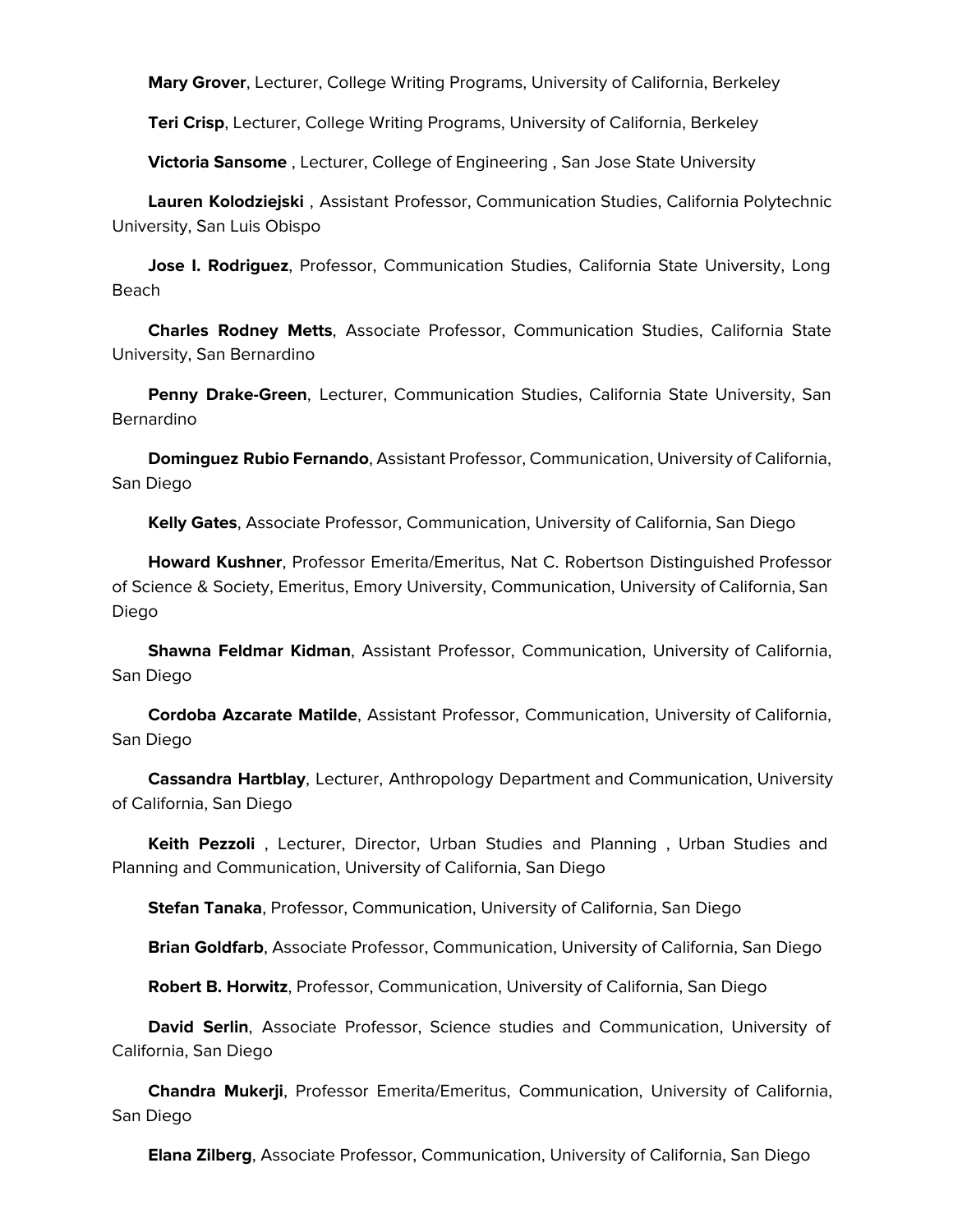**Valerie Hartouni**, Professor, Chair, Communication, University of California, San Diego

 **Lilly Irani**, Assistant Professor, Program in Science Studies and Communication, University of California, San Diego

**Daniel C. Hallin**, Professor, Communication, University of California, San Diego

**andrew flanagin**, Professor, Communication, University of California, Santa Barbara

 **Wendy Quach**, Associate Professor, Program Director, Communicative Disorders & Sciences, California State University, San Jose State

 **June McCullough**, Professor, Interim Chair, Communicative Disorders and Sciences, California State University, San Jose State

 **Michael Kimbarow**, Professor, Professor, Communicative Disorders and Sciences, California State University, San Jose State

 **Louise George Clubb**, Professor Emerita/Emeritus, Italian Studies and Comparative Literature, University of California, Berkeley

**Michael Lucey**, Professor, Comparative Literature, University of California, Berkeley

**Judith Butler**, Professor, Comparative Literature, University of California, Berkeley

 **Anne-Lise François**, Associate Professor, Comparative Literature, University of California, Berkeley

 **Archana Venkatesan**, Associate Professor, Comparative Literature, University of California, Davis

**Noha Radwan**, Associate Professor, Comparative Literature, University of California, Davis

**WScott McLean**, Lecturer, Comparative Literature, University of California, Davis

 **Kari Lokke**, Professor Emerita/Emeritus, Comparative Literature, University of California, Davis

**juliana schiesari**, Professor, Comparative Literature, University of California, Davis

 **Michael Subialka**, Assistant Professor, Comparative Literature, University of California, Davis

**Brenda Schildgen**, Professor, Comparative Literature, University of California, Davis

 **Adriana Johnson**, Associate Professor, Comparative Literature, University of California, Irvine

 **Susan C. Jarratt**, Professor Emerita/Emeritus, Comparative Literature, University of California, Irvine

**Alexander Gelley**, Professor Emerita/Emeritus, Comparative Literature, University of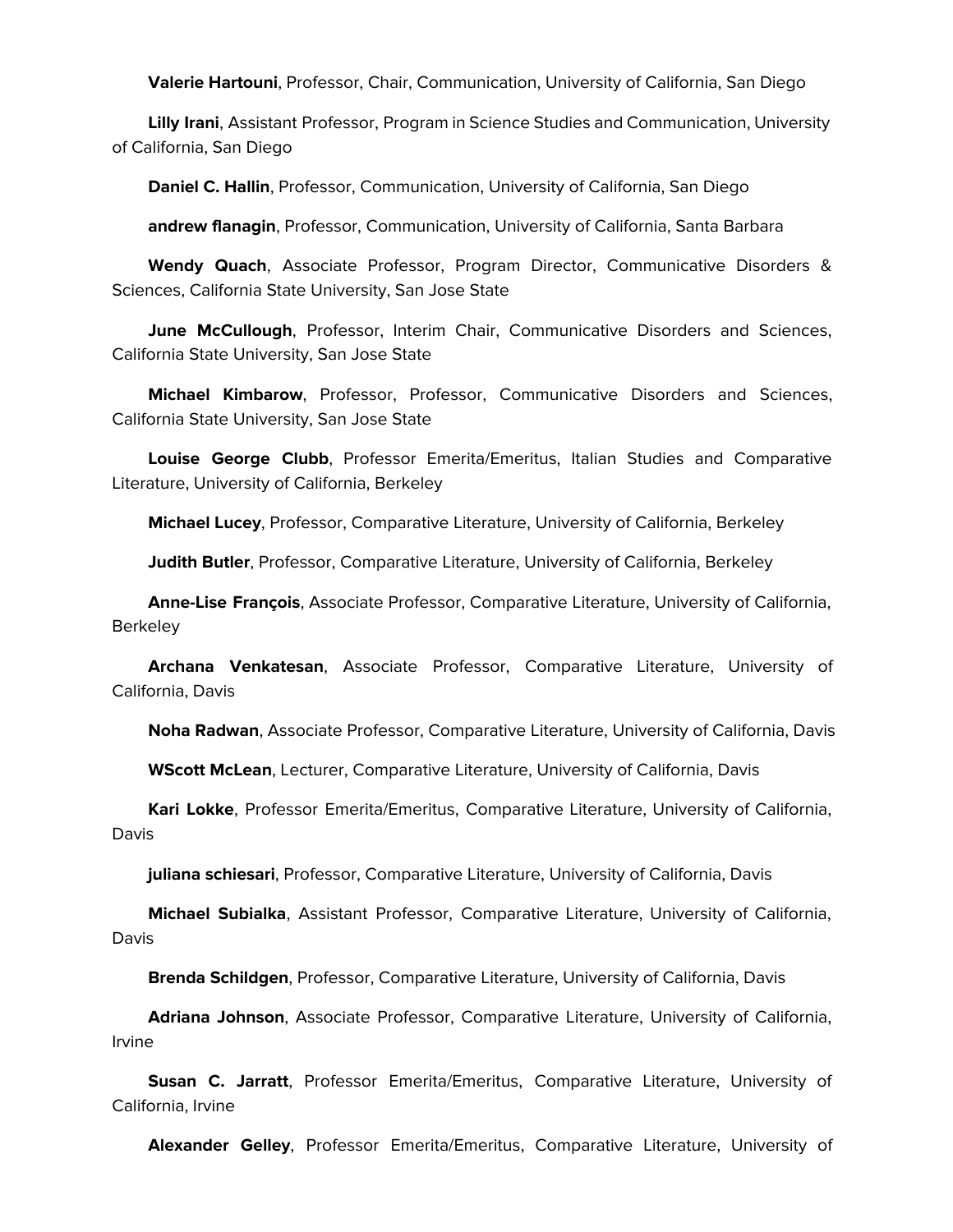California, Irvine

**Eyal Amiran**, Professor, Comparative Literature, University of California, Irvine

**Jane O. Newman**, Professor, Comparative Literature, University of California, Irvine

 **Arlene Keizer**, Associate Professor, English and African American Studies and Comparative Literature, University of California, Irvine

 **Katie Wong de Geitz**, Lecturer, Poet, lecturer and translator, Anthroposophical medicine and Comparative Literature, University of California, Merced

 **Elisabeth Weber**, Professor, Chair of Dept. of Germanic and Slavic Studies, Vice-Chair of Comparative Literature and Comparative Literature, University of California, Santa Barbara

 **Akhurst**, Professor, Anatomy and Comprehensive Cancer Center, University of California, San Francisco

**Knapp**, Lecturer, Computer Engineering, California State University, San Jose State

 **Nadir Weibel**, Assistant Professor, Research Health Scientist and Computer Science and Engineering, University of California, San Diego

 **Lawrence Saul**, Professor, Computer Science and Engineering, University of California, San Diego

 **Leonard Porter**, Assistant Professor, Assistant Teaching Professor, Computer Science and Engineering, University of California, San Diego

 **D.Env. John A. Eldon**, Lecturer, Senior Engineer, Computer Science and Engineering, University of California, San Diego

 **J. Lawrence Carter**, Professor Emerita/Emeritus, Computer Science and Engineering, University of California, San Diego

 **Vineet Bafna**, Professor, Chair, Bioinformatics and Systems Biology and Computer Science and Engineering, University of California, San Diego

 **Jeanne Ferrante**, Professor Emerita/Emeritus, Computer Science and Engineering, University of California, San Diego

 **William Griswold**, Professor, Computer Science and Engineering, University of California, San Diego

 **Daniel Kane**, Assistant Professor, Computer Science and Engineering, University of California, San Diego

 **Zoe Wood**, Professor, Computer Science and Software Engineering, California Polytechnic University, San Luis Obispo

 **Russ Abbott**, Professor, Computer Science and Software Engineering, California State University, Los Angeles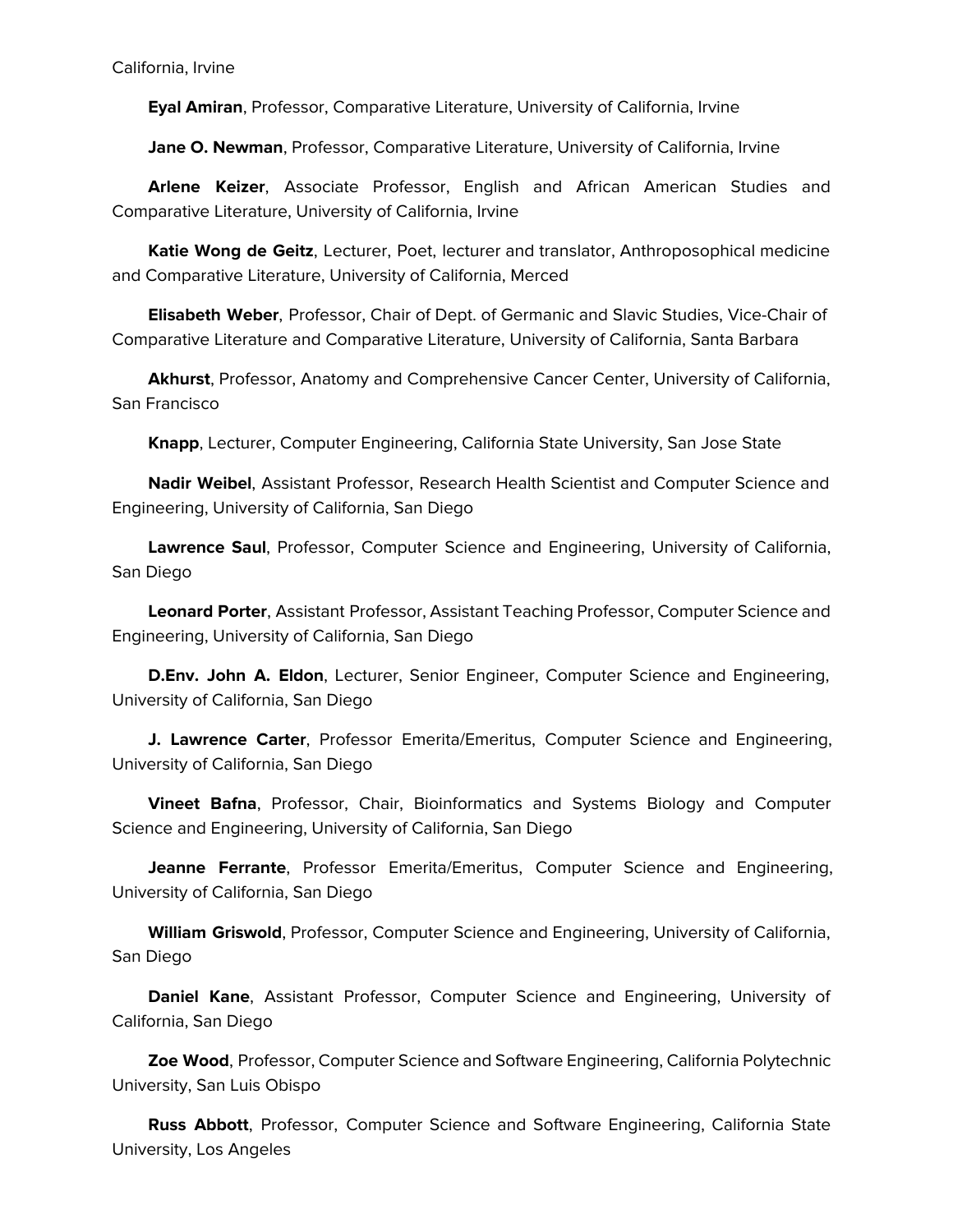**Philip Heller**, Assistant Professor, Computer Science and Software Engineering, California State University, San Jose State

 **Vidya Rangasayee**, Lecturer, Computer Science and Software Engineering, California State University, San Jose State

 **Thaddeus Aid**, Adjunct Professor, Computer Science and Software Engineering, California State University, San Jose State

 **Debra Caires**, Lecturer, Director, Internship Program, Computer Science and Software Engineering, California State University, San Jose State

**Jeff Krichmar**, Professor, Computer Science, University of California, Irvine

**Stefano Carpin**, Professor, Computer Science, University of California, Merced

 **Craig Schroeder**, Assistant Professor, Computer Science, University of California, Riverside

**Marek Chrobak**, Professor, Computer Science, University of California, Riverside

 **Nael Abu-Ghazaleh**, Professor, Professor, Electrical and Computer Engineering and Computer Science, University of California, Riverside

 **Wim van Dam**, Associate Professor, Computer Science, University of California, Santa Barbara

 **Teri Quatman**, Associate Professor, Counseling Psychology, California Polytechnic University, San Luis Obispo

 **Kirk R. Williams**, Professor, Sociology and Criminology, Law & Society, University of California, Irvine

**John Hipp**, Professor, Criminology, Law & Society, University of California, Irvine

**Mona Lynch**, Professor, Criminology, Law & Society, University of California, Irvine

 **Keramet Reiter**, Assistant Professor, School of Law and Criminology, Law & Society, University of California, Irvine

**John Dombrink**, Professor, Criminology, Law & Society, University of California, Irvine

**Charis Kubrin**, Professor, Criminology, Law & Society, University of California, Irvine

 **Hillary Berk**, Assistant Professor, Assistant Professor of Teaching, Criminology, Law and Society, University of California, Irvine

 **Cheryl Maxson**, Professor, Chair, Criminology, Law and Society, University of California, Irvine

 **Naomi Sugie**, Assistant Professor, Criminology, Law and Society, University of California, Irvine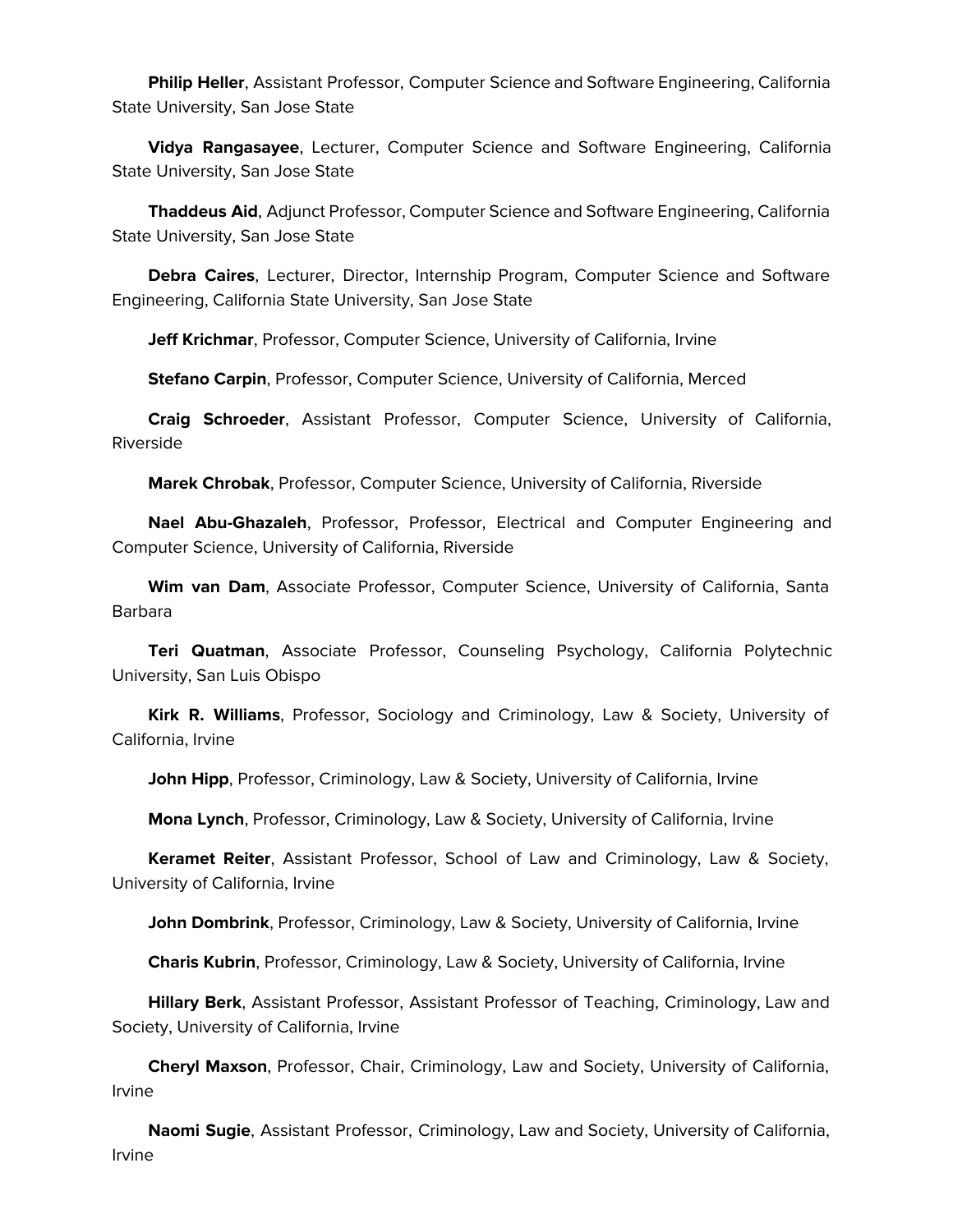**Anthea Kraut**, Associate Professor, Chair, Dance, University of California, Riverside

**taisha paggett**, Assistant Professor, Dance, University of California, Riverside

**Imani Kai Johnson**, Assistant Professor, Dance, University of California, Riverside

 **Joel Smith**, Associate Professor, Faculty Undergraduate Advisor, Dance, University of California, Riverside

**Dennis M. Feehan**, Assistant Professor, Demography, University of California, Berkeley

**Jennifer Johnson-Hanks**, Professor, Demography, University of California, Berkeley

 **Pieter Stroeve**, Professor Emerita/Emeritus, Distinghuised Emeritus Professor, Department of Chemical Engineering, University of California, Davis

 **Eric Rignot**, Professor, Department of Earth Systems Science, University of California, Irvine

 **Diane Clemens-Knott**, Professor, Vice Chair, Department of Geological Sciences, California State University, Fullerton

 **Peter Davidson**, Assistant Professor, Division of Global Public Health and Department of Medicine, University of California, San Diego

 **John Allen McCutchan**, Professor Emerita/Emeritus, Department of Medicine, University of California, San Diego

 **Lynette Cederquist**, Professor, Department of Medicine, University of California, San Diego

**Thomas Maiorana**, Assistant Professor, Design Program, University of California, Davis

**Jiayi Young**, Assistant Professor, Design Program, University of California, Davis

**Beth Ferguson**, Assistant Professor, Design Program, University of California, Davis

**Simon Sadler**, Professor, Design Program, University of California, Davis

**Tim McNeil**, Professor, Design Program, University of California, Davis

 **Susan Verba**, Associate Professor, Director, Center for Design in the Public Interest and Design Program, University of California, Davis

 **Christina Cogdell**, Associate Professor, Chair, Design Graduate Program, Design Program, University of California, Davis

 **Ann Savageau**, Professor Emerita/Emeritus, Design Program, University of California, Davis

**Susan Avila**, Professor, Chair, Design Program, University of California, Davis

**Olivier Cinquin**, Assistant Professor, Developmental & Cell Biology, University of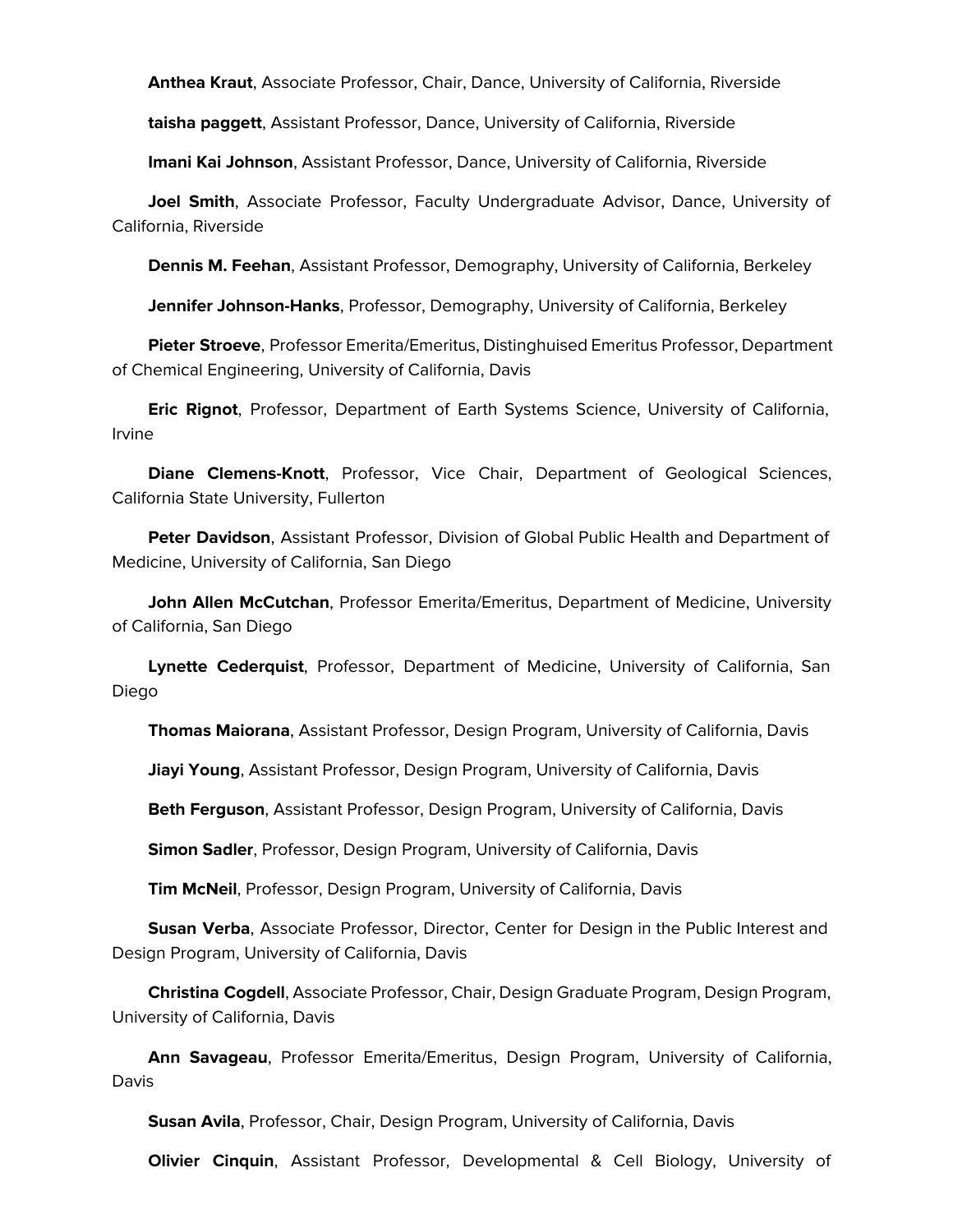**Lee Bardwell**, Professor, Developmental & Cell Biology, University of California, Irvine

 **Zeba Wunderlich**, Assistant Professor, Developmental and Cell Biology, University of California, Irvine

**Gang Sun**, Professor, Division of Textiles and Clothing, University of California, Davis

 **Christopher K. Chase-Dunn**, Professor, Director of the Institute for Research on World-Systems, Division of Textiles and Clothing, University of California, Riverside

 **Kerry Workman Ford**, Lecturer, Earth & Environmental Sciences, California State University, Fresno

 **Marilyn Fogel**, Professor, Wilbur W. Mayhew Endowed Chair, Earth Science and Environmental Science, University of California, Riverside

**Andrey Bekker**, Assistant Professor, Earth Sciences, University of California, Riverside

 **Harry Green**, Professor of the Graduate School, Distinguished Professor of the Graduate Division, Distinguished Professor of Materials Science and Engineering and Earth Sciences, University of California, Riverside

**Gareth Funning**, Associate Professor, Earth Sciences, University of California, Riverside

**Mary Droser**, Professor, Vice Chair, Earth Sciences, University of California, Riverside

**Heather Ford**, Assistant Professor, Earth Sciences, University of California, Riverside

 **David Oglesby**, Professor, Department Chair, Earth Sciences, University of California, Riverside

**Nicolas Barth**, Assistant Professor, Earth Sciences, University of California, Riverside

**Nigel Hughes**, Professor, Earth Sciences, University of California, Riverside

**Claudia Zimczik**, Associate Professor, Earth System Science, University of California, Irvine

**Julie Ferguson**, Lecturer, Earth System Science, University of California, Irvine

 **Mathieu Morlighem**, Assistant Professor, Earth System Science, University of California, Irvine

**Elizabeth D. Crook**, Lecturer, Earth System Science, University of California, Irvine

 **Peter Van de Water**, Associate Professor, Chair, Earth and Environmental Science, California State University, Fresno

 **Jean Moran**, Professor, Chair, Earth and Environmental Sciences, California State University, East Bay

**Alain Plattner**, Assistant Professor, Earth and Environmental Sciences, California State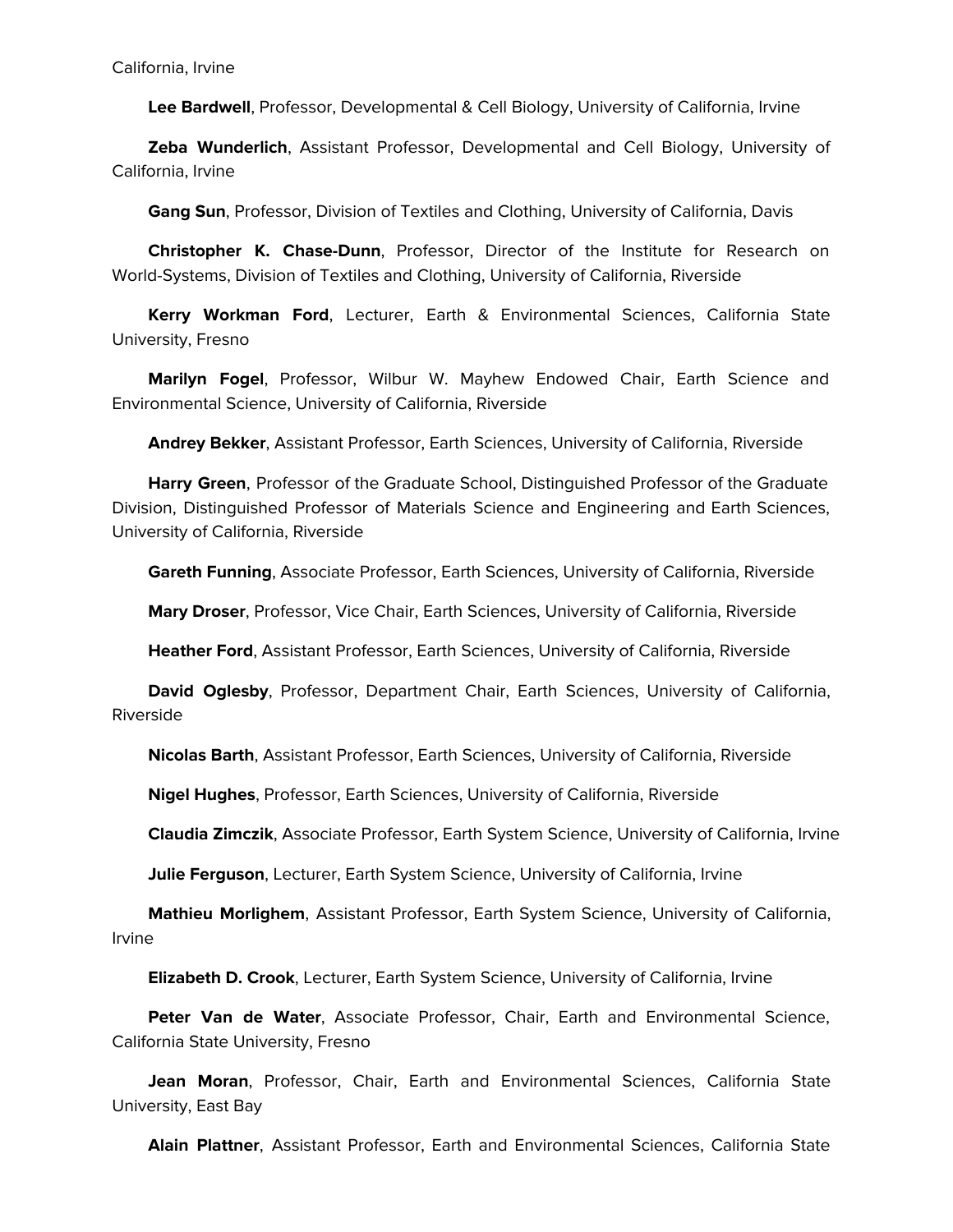**Beth Weinman**, Assistant Professor, Earth and Environmental Sciences, California State University, Fresno

 **Wheeler Greg**, Professor Emerita/Emeritus, Earth and Planetary Sciences, California State Univ., Sacramento

 **Amy Wagner**, Assistant Professor, Earth and Planetary Sciences, California State University, Sacramento State

 **Kevin Cornwell**, Professor, Earth and Planetary Sciences, California State University, Sacramento State

 **Donald Reed**, Professor, Earth and Planetary Sciences, California State University, San Jose State

 **Gerald Schwartz**, Lecturer, Earth and Planetary Sciences, California State University, San Jose State

 **Emmanuel Gabet**, Professor, Earth and Planetary Sciences, California State University, San Jose State

 **Paula Messina**, Professor, Science Education and Earth and Planetary Sciences, California State University, San Jose State

 **Hans-Rudolf Wenk**, Professor Emerita/Emeritus, Professor Emeritus, Earth and Planetary Sciences, University of California, Berkeley

 **Nicholas L. Swanson-Hysell**, Assistant Professor, Earth and Planetary Sciences, University of California, Berkeley

 **Paul R. Renne**, Professor, Professor in Residence, Earth and Planetary Sciences, University of California, Berkeley

 **Daniel A. Stolper**, Assistant Professor, Earth and Planetary Sciences, University of California, Berkeley

**James Bishop**, Professor, Earth and Planetary Sciences, University of California, Berkeley

**Richard Allen**, Professor, Earth and Planetary Sciences, University of California, Berkeley

 **Chi-yuen Wang**, Professor Emerita/Emeritus, Professor Emeritus, Earth and Planetary Sciences, University of California, Berkeley

 **William D. Collins**, Professor, Professor in Residence, Earth and Planetary Sciences, University of California, Berkeley

 **Doris Sloan**, Adjunct Professor, Adjunct Professor Emerita, Earth and Planetary Sciences, University of California, Berkeley

**David L. Shuster**, Professor, Earth and Planetary Sciences, University of California,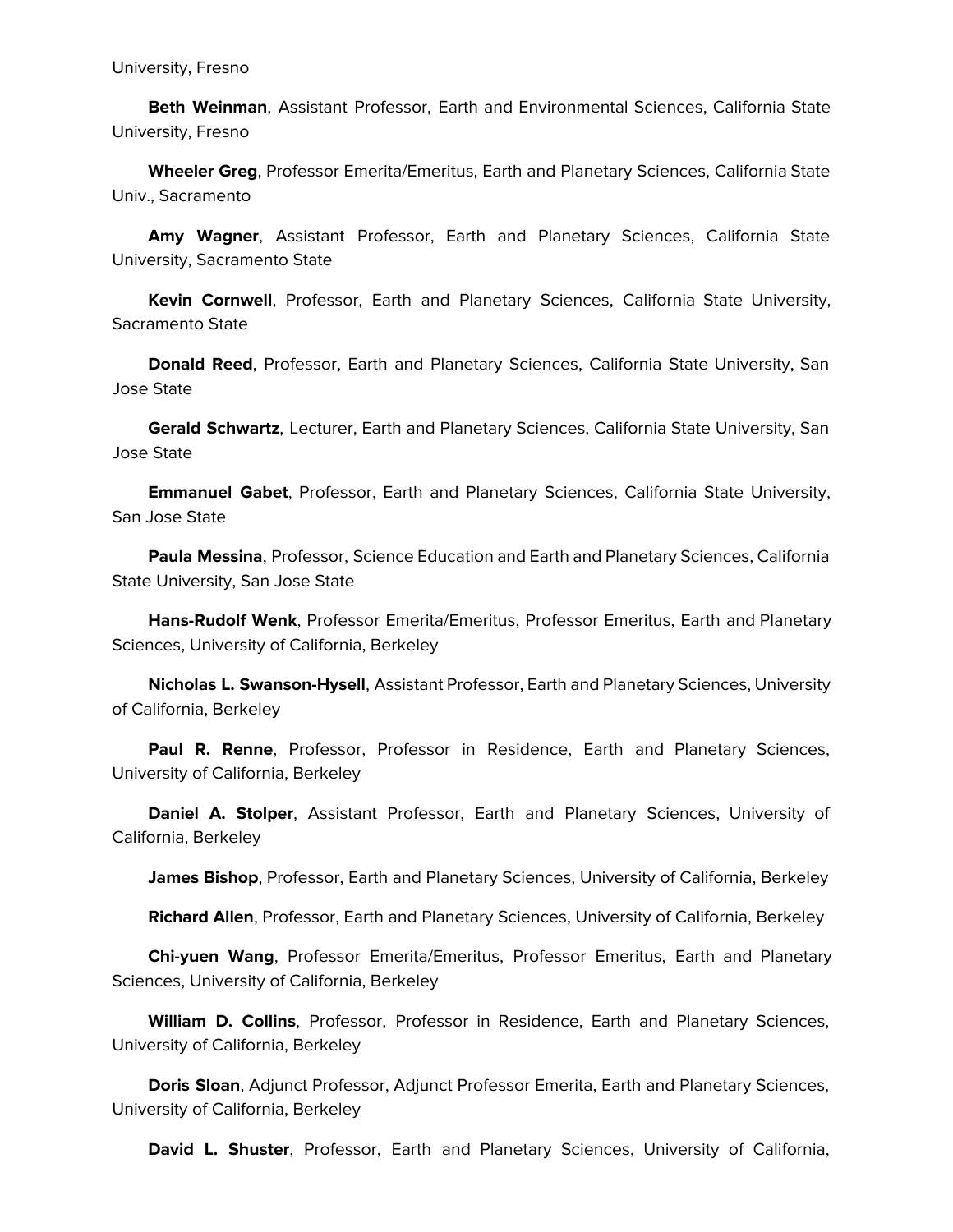**Berkeley** 

 **David M. Romps**, Associate Professor, Earth and Planetary Sciences, University of California, Berkeley

 **Roland Bürgmann**, Professor, Earth and Planetary Sciences, University of California, **Berkeley** 

 **Eldridge Moores**, Professor Emerita/Emeritus, Earth and Planetary Sciences, University of California, Davis

 **Robert Twiss**, Professor Emerita/Emeritus, Earth and Planetary Sciences, University of California, Davis

 **Sandra J. Carlson**, Professor, Faculty Director, CalTeach/MAST program, Earth and Planetary Sciences, University of California, Davis

 **Peter Schiffman** , Professor Emerita/Emeritus, Earth and Planetary Sciences, University of California, Davis

**Michael Oskin**, Professor, Earth and Planetary Sciences, University of California, Davis

**Dylan Spaulding**, Lecturer, Earth and Planetary Sciences, University of California, Davis

**Howard Spero**, Professor, Earth and Planetary Sciences, University of California, Davis

**Dawn Sumner**, Professor, Earth and Planetary Sciences, University of California, Davis

**Qing-Zhu Yin**, Professor, Earth and Planetary Sciences, University of California, Davis

 **Isabel Montanez**, Professor, Chancellor's Leadership Professor, Earth and Planetary Sciences, University of California, Davis

 **Mary-Betty Stevenson**, Lecturer, CalTeach/Math and Science Teaching Program and Earth and Planetary Sciences, University of California, Davis

**Susann Pinter**, Lecturer, Earth and Planetary Sciences, University of California, Davis

**Sandra Carlson**, Professor, Earth and Planetary Sciences, University of California, Davis

**Kari Cooper**, Professor, Earth and Planetary Sciences, University of California, Davis

**Charles E Lesher**, Professor, Earth and Planetary Sciences, University of California, Davis

 **Cathy Busby**, Professor Emerita/Emeritus, Earth and Planetary Sciences, University of California, Davis

 **James S. McClain**, Professor, Professor, Earth and Planetary Sciences, University of California, Davis

**Eric Cowgill**, Professor, Earth and Planetary Sciences, University of California, Davis

**Tessa Hill**, Associate Professor, Coastal & Marine Sciences Institute and Earth and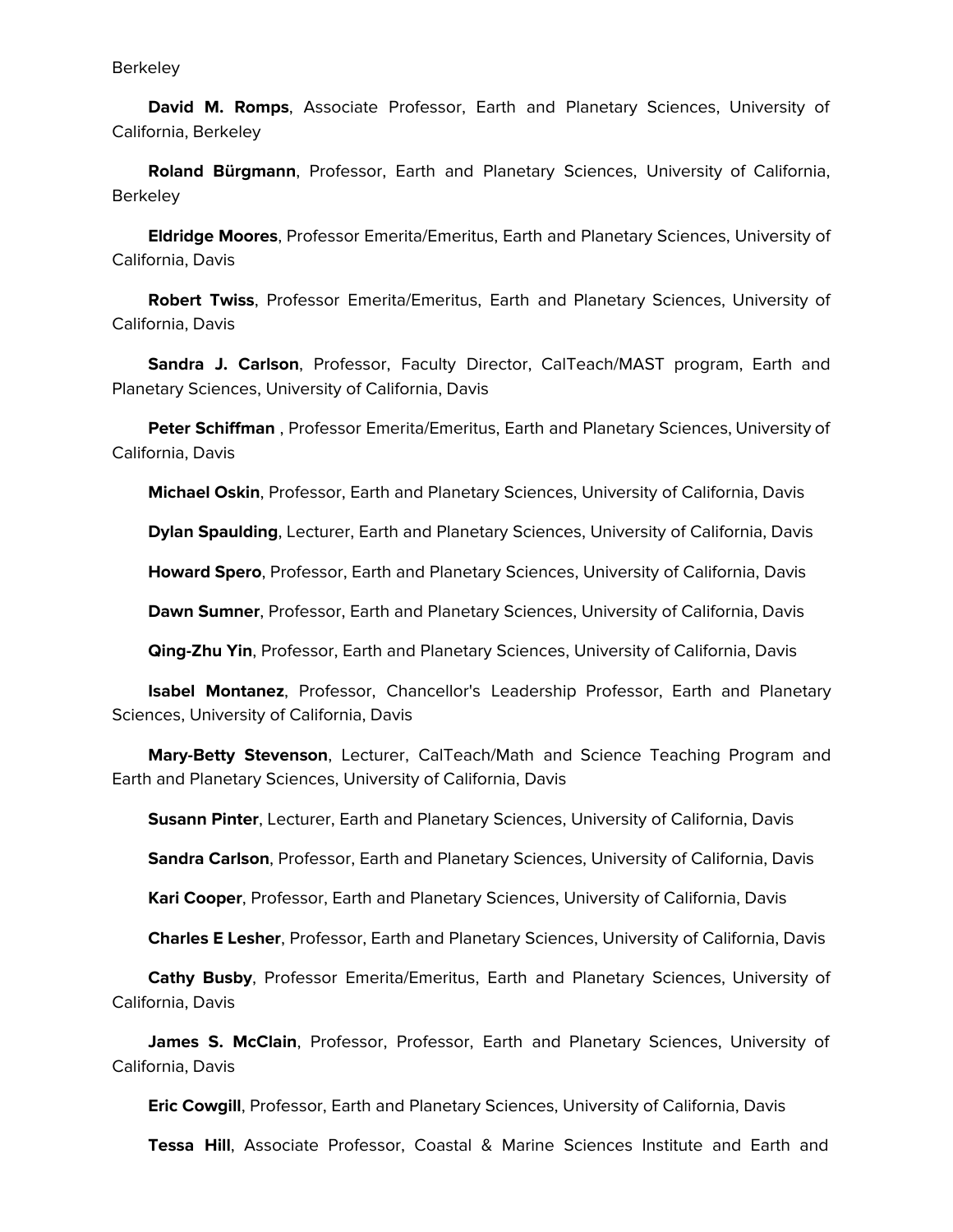Planetary Sciences, University of California, Davis

 **David Osleger**, Lecturer, Vice-Chair and Earth and Planetary Sciences, University of California, Davis

 **Jeremy Hourigan**, Associate Professor, Faculty Graduate Representative, Earth and Planetary Sciences, University of California, Santa Cruz

 **Gary Griggs**, Professor, Director, Institute of Marine Sciences and Earth and Planetary Sciences, University of California, Santa Cruz

 **Flegal Arthur Russell**, Professor Emerita/Emeritus, Earth and Planetary Sciences, University of California, Santa Cruz

 **Robert R. Curry**, Professor Emerita/Emeritus, Environmental Studies and Earth and Planetary Sciences, University of California, Santa Cruz

 **James Gill**, Professor Emerita/Emeritus, Earth and Planetary Sciences, University of California, Santa Cruz

 **Susan Y. Schwartz**, Professor, Earth and Planetary Sciences, University of California, Santa Cruz

 **Robert Coe**, Professor Emerita/Emeritus, Earth and Planetary Sciences, University of California, Santa Cruz

 **Hilde Schwartz**, Lecturer, Senior Lecturer, Researcher and Earth and Planetary Sciences, University of California, Santa Cruz

 **Gary A Glatzmaier**, Professor Emerita/Emeritus, Earth and Planetary Sciences, University of California, Santa Cruz

 **Paul Koch**, Professor, Dean, Physical & Biological Sciences, Earth and Planetary Sciences, University of California, Santa Cruz

 **Bruce Runnegar**, Professor Emerita/Emeritus, Earth, Planetary, and Space Sciences, University of California, Los Angeles

 **John Rosenfeld**, Professor Emerita/Emeritus, Earth, Planetary, and Space Sciences, University of California, Los Angeles

 **Vassilis Angelopoulos**, Professor, Institute of Geophysics and Planetary Physics and Earth, Planetary, and Space Sciences, University of California, Los Angeles

 **Gilles Peltzer**, Professor, Earth, Planetary, and Space Sciences, University of California, Los Angeles

 **David Jewitt**, Professor, Earth, Planetary, and Space Sciences, University of California, Los Angeles

 **John Wasson**, Professor Emerita/Emeritus, Earth, Planetary, and Space Sciences, University of California, Los Angeles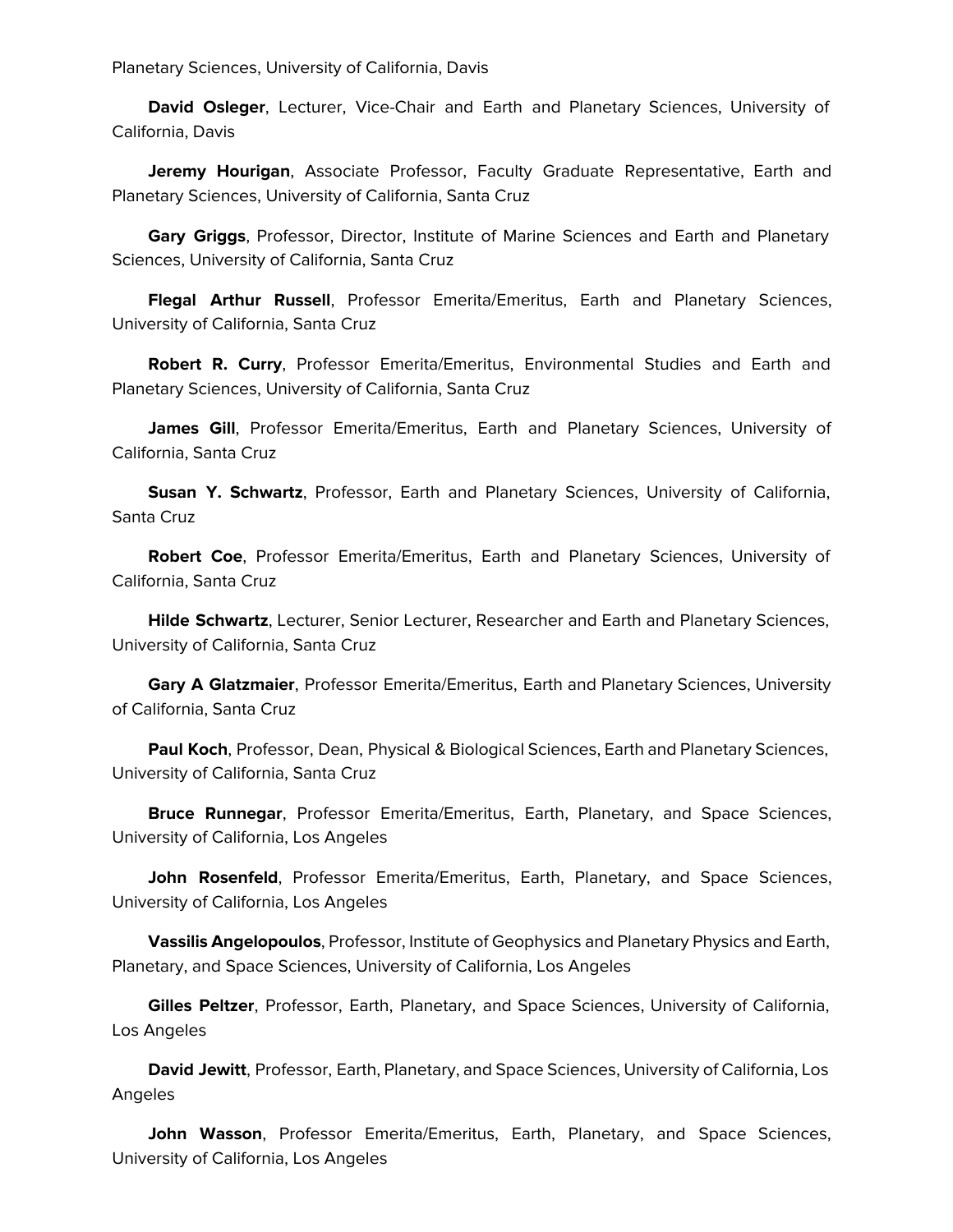**Seulgi Moon**, Assistant Professor, Earth, Planetary, and Space Sciences, University of California, Los Angeles

 **Abby Kavner**, Professor, Earth, Planetary, and Space Sciences, University of California, Los Angeles

 **Raymond V. Ingersoll**, Professor, Earth, Planetary, and Space Sciences, University of California, Los Angeles

 **Clarence A. Hall**, Professor Emerita/Emeritus, Earth, Planetary, and Space Sciences, University of California, Los Angeles

 **Aradhna Tripati**, Associate Professor, Institute of the Environment and Sustainability and Earth, Planetary, and Space Sciences, University of California, Los Angeles

 **Kevin McKeegan**, Professor, Earth, Planetary, and Space Sciences, University of California, Los Angeles

 **William Newman**, Professor, Physics & Astronomy, Mathematics and Earth, Planetary, and Space Sciences, University of California, Los Angeles

 **Gerald Schubert**, Professor Emerita/Emeritus, Earth, Planetary, and Space Sciences, University of California, Los Angeles

 **Jonathan Aurnou**, Professor, Earth, Planetary, and Space Sciences, University of California, Los Angeles

 **Caroline Beghein**, Associate Professor, Earth, Planetary, and Space Sciences, University of California, Los Angeles

 **Jean-Luc Margot**, Professor, Physics and Astronomy and Earth, Planetary, and Space Sciences, University of California, Los Angeles

 **Lihua Zhang**, Lecturer, East Asian Languages and Cultures, University of California, Berkeley

 **Dan O'Neill**, Associate Professor, East Asian Languages and Cultures, University of California, Berkeley

 **Yoko Hasegawa**, Professor, East Asian Languages and Cultures, University of California, Berkeley

 **Jinsoo An**, Assistant Professor, East Asian Languages and Cultures, University of California, Berkeley

 **Paula Varsano**, Associate Professor, East Asian Languages and Cultures, University of California, Berkeley

 **Andrew F. Jones**, Professor, East Asian Languages and Cultures, University of California, Berkeley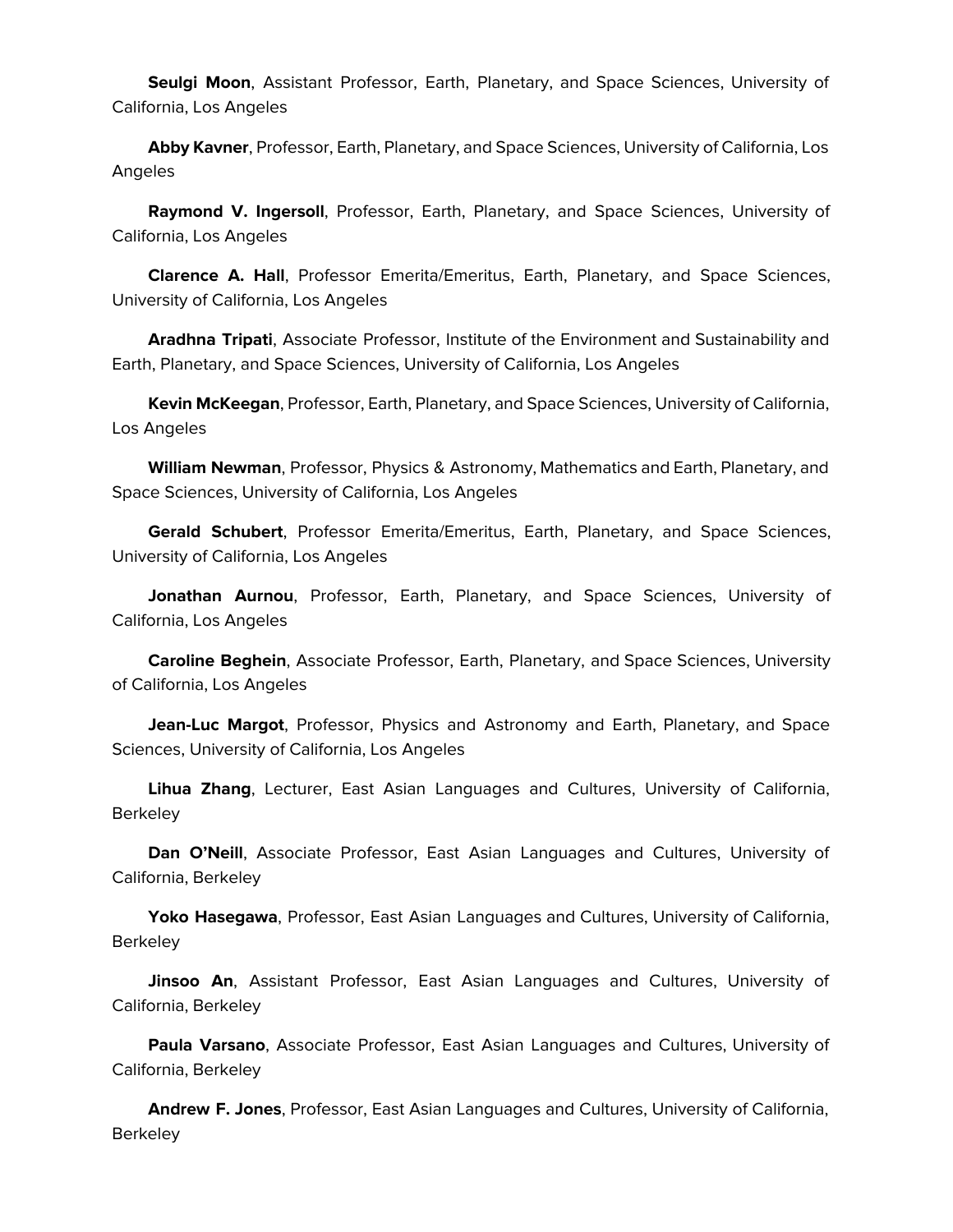**Robert Ashmore**, Associate Professor, East Asian Languages and Cultures, University of California, Berkeley

**Yu Li**, Lecturer, East Asian Languages and Cultures, University of California, Davis

 **Robert Borgen**, Professor Emerita/Emeritus, East Asian Languages and Cultures, University of California, Davis

 **Mark Halperin**, Associate Professor, East Asian Languages and Cultures, University of California, Davis

 **Michael Dylan Foster**, Professor, East Asian Languages and Cultures, University of California, Davis

 **Maureen Stanton**, Professor, East Asian Languages and Cultures, University of California, Davis

 **Susan Klein**, Associate Professor, East Asian Languages and Cultures, University of California, Irvine

 **Jiao Li**, Lecturer, East Asian Languages and Cultures: Chinese, University of California, Davis

 **Cascade Sorte**, Assistant Professor, Ecology and Evolutionary Biology, University of California, Irvine

**Peter Bowler**, Lecturer, Ecology and Evolutionary Biology, University of California, Irvine

 **Peter Nonacs**, Professor, Chair, Ecology and Evolutionary Biology, University of California, Los Angeles

 **Blaire Van Valkenburgh**, Professor, Associate Dean for Academic Programs in the Life Sciences, Instiyute of the Environment and Sustainability and Ecology and Evolutionary Biology, University of California, Los Angeles

 **Stephen P. Hubbell**, Professor, Distinguished Professor, Ecology and Evolutionary Biology, University of California, Los Angeles

 **Daniel T. Blumstein**, Professor, Institute of the Environment and Sustainability and Ecology and Evolutionary Biology, University of California, Los Angeles

 **Felipe Zapata**, Assistant Professor, Ecology and Evolutionary Biology, University of California, Los Angeles

 **Malcolm S Gordon**, Professor, Institute of the Environment and Sustainability and Ecology and Evolutionary Biology, University of California, Los Angeles

 **Paul Barber**, Professor, Institute of the Environment and Sustainability and Ecology and Evolutionary Biology, University of California, Los Angeles

**Michael Alfaro**, Professor, Institute for Society and Genetics and Ecology and Evolutionary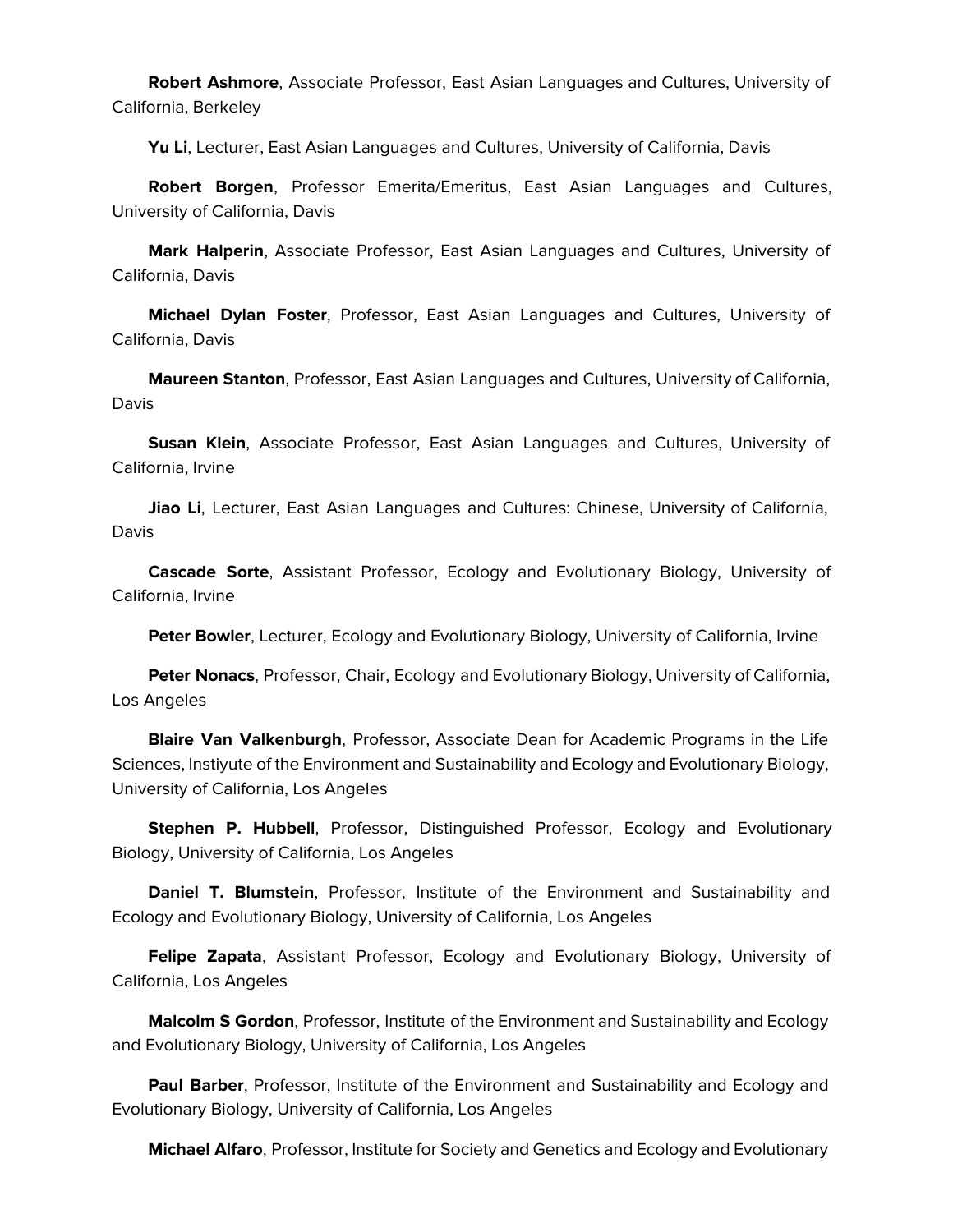Biology, University of California, Los Angeles

 **Peter Nonas**, Professor, Chair, Ecology and Evolutionary Biology, University of California, Los Angeles

 **Lawren Sack**, Professor, Vice-Chair, Ecology and Evolutionary Biology, University of California, Los Angeles

 **Richard Vance**, Professor Emerita/Emeritus, Ecology and Evolutionary Biology, University of California, Los Angeles

 **James Lloyd-Smith**, Professor, Ecology and Evolutionary Biology, University of California, Los Angeles

 **Brenda Larison**, Adjunct Professor, Ecology and Evolutionary Biology, University of California, Los Angeles

 **Peggy Fong**, Professor, Ecology and Evolutionary Biology, University of California, Los Angeles

 **Debra Shier**, Adjunct Professor, Ecology and Evolutionary Biology, University of California, Los Angeles

 **Donald Potts**, Professor, Institute of Marine Sciences and Ecology and Evolutionary Biology, University of California, Santa Cruz

 **Rita Mehta**, Associate Professor, Ecology and Evolutionary Biology, University of California, Santa Cruz

 **John Pearse**, Professor Emerita/Emeritus, Ecology and Evolutionary Biology, University of California, Santa Cruz

 **Kathleen Kay**, Associate Professor, Ecology and Evolutionary Biology, University of California, Santa Cruz

 **Steve Clabuesch**, Lecturer, Diving Safety Officer, Ecology and Evolutionary Biology, University of California, Santa Cruz

 **Zavaleta Erika**, Professor, Ecology and Evolutionary Biology, University of California, Santa **Cruz** 

 **Laurel Fox**, Professor, Ecology and Evolutionary Biology, University of California, Santa **Cruz** 

 **Ingrid Parker**, Professor, Chair, Ecology and Evolutionary Biology, University of California, Santa Cruz

 **Daniel Costa**, Professor, Ecology and Evolutionary Biology, University of California, Santa Cruz

 **Mark H. Carr**, Professor, Ecology and Evolutionary Biology, University of California, Santa **Cruz**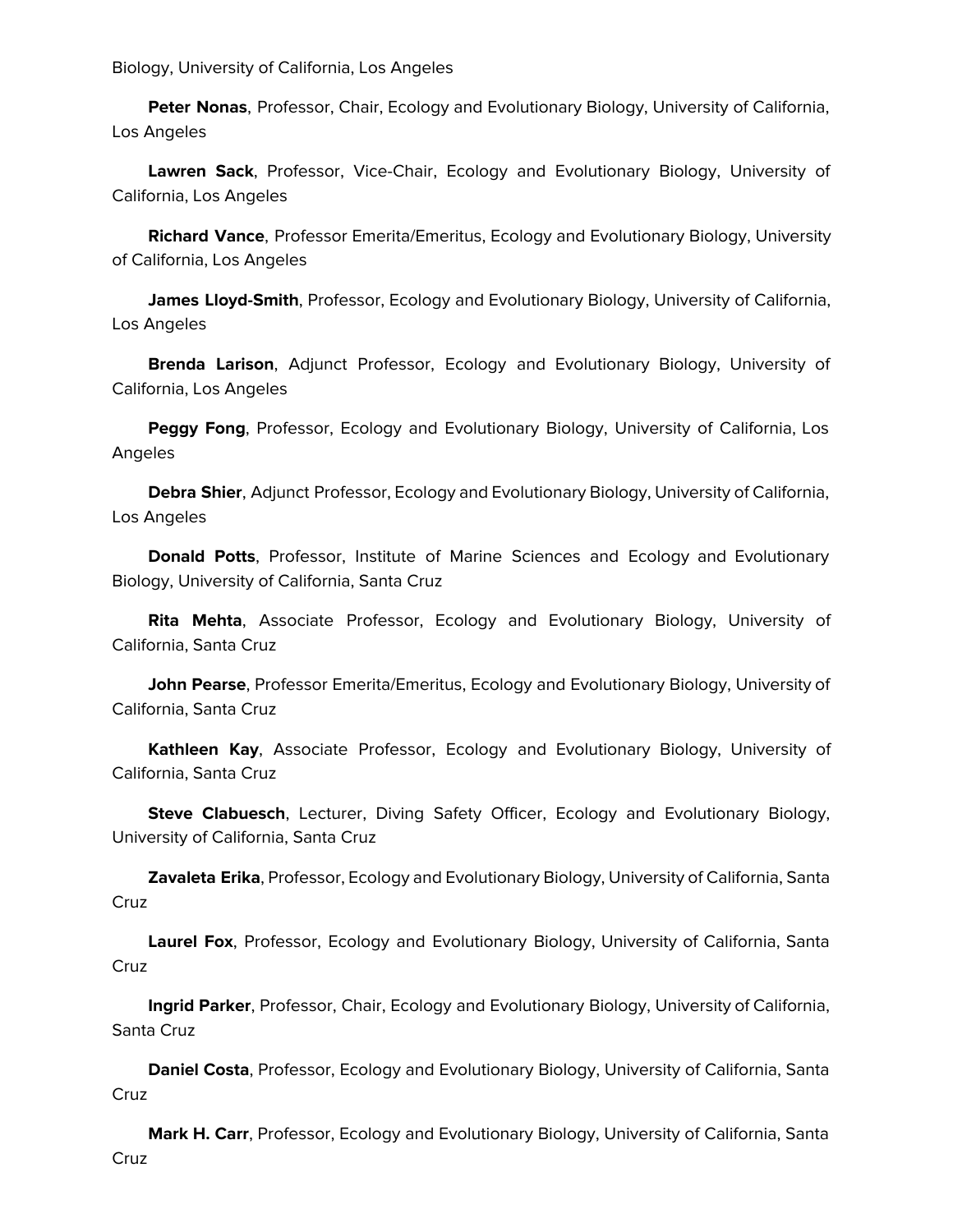**Terrie Williams**, Professor, Ecology and Evolutionary Biology, University of California, Santa Cruz

 **Allan Stewart-Oaten**, Professor Emerita/Emeritus, Ecology, Evolution and Marine Biology, University of California, Santa Barbara

 **Steven Hackett**, Professor, Chair, Energy Technology & Policy and Economics, California State University, Humboldt State

**Beth Wilson**, Professor, Economics, California State University, Humboldt State

 **Robert M. Anderson**, Professor of the Graduate School, Economics, University of California, Berkeley

**Clair Brown**, Professor Emerita/Emeritus, Economics, University of California, Berkeley

 **Edward Miguel**, Professor, Oxfam Professor in Environmental and Resource Economics, Economics, University of California, Berkeley

 **Michael Reich**, Professor of the Graduate School, Economics, University of California, **Berkeley** 

**Chris Shannon**, Professor, Economics, University of California, Berkeley

**Yuriy Gorodnichenko**, Associate Professor, Economics, University of California, Berkeley

**Rocheteau Guillaume**, Professor, Economics, University of California, Irvine

**Michelle Garfinkel**, Professor, Economics, University of California, Irvine

**Gregory Wright**, Assistant Professor, Economics, University of California, Merced

**Glynis Gawn**, Lecturer, Economics, University of California, Merced

**Rowena Gray**, Assistant Professor, Economics, University of California, Merced

**Sandoval-Hernandez Jesus**, Lecturer, Economics, University of California, Merced

**Joel Sobel**, Professor, Economics, University of California, San Diego

 **Eli Berman**, Professor, Chair, Economics, Research Director, University of California Institute on Conflict and Cooperation and Economics, University of California, San Diego

 **Erica Heinzman**, Lecturer, Supervisor Secondary Education , Education Studies (formerly Teacher Education Program), University of California, San Diego

 **Mica Pollock**, Professor, Education Studies (formerly Teacher Education Program), University of California, San Diego

 **Susan Scharton**, Lecturer, Education Studies (formerly Teacher Education Program), University of California, San Diego

**Cheryl Forbes**, Lecturer, Director of Teacher Education, Education Studies (formerly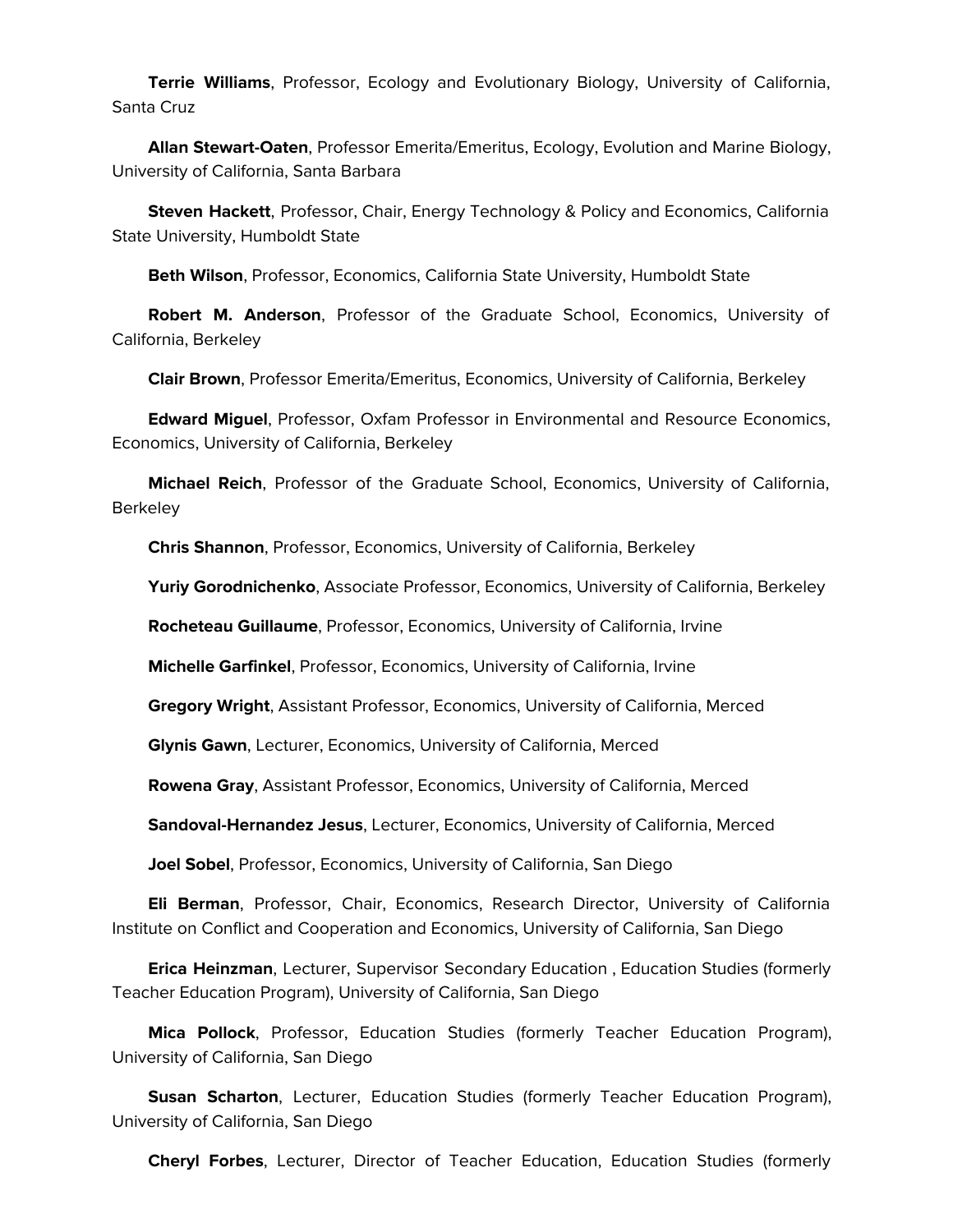Teacher Education Program), University of California, San Diego

 **James Levin**, Professor, Education Studies (formerly Teacher Education Program), University of California, San Diego

 **Alison Black**, Lecturer, Education Studies (formerly Teacher Education Program), University of California, San Diego

**Emily Solari**, Associate Professor, Education, School of, University of California, Davis

**Mark Warschauer**, Professor, Education, School of, University of California, Irvine

 **Andrew Maul**, Assistant Professor, Education, School of, University of California, Santa Barbara

 **Andrés Consoli**, Associate Professor, Education, School of, University of California, Santa Barbara

 **Hunter Gehlbach**, Associate Professor, Education, School of, University of California, Santa Barbara

 **Don Lubach**, Lecturer, Associate Dean of Students and Education, School of, University of California, Santa Barbara

 **Tim Dewar**, Assistant Professor, Education, School of, University of California, Santa Barbara

 **Steve Smith**, Associate Professor, Education, School of, University of California, Santa Barbara

**Sterponi Laura**, Associate Professor, Education, University of California, Berkeley

**Michael Ranney**, Professor, Education, University of California, Berkeley

**Janelle Scott**, Associate Professor, Education, University of California, Berkeley

**Karen Draney**, Adjunct Professor, Education, University of California, Berkeley

 **Kathleen E. Metz**, Professor of the Graduate School, Education, University of California, **Berkeley** 

**Lisa Garcia Bedolla**, Professor, Education, University of California, Berkeley

 **Yun S. Song**, Professor, Professor of EECS, Electrical Engineering and Computer Sciences, University of California, Berkeley

 **Richard Fateman**, Professor Emerita/Emeritus, Electrical Engineering and Computer Sciences, University of California, Berkeley

 **Christos H. Papadimitriou**, Professor, Electrical Engineering and Computer Sciences, University of California, Berkeley

**Michael I. Jordan**, Professor, Statistics and Electrical Engineering and Computer Sciences,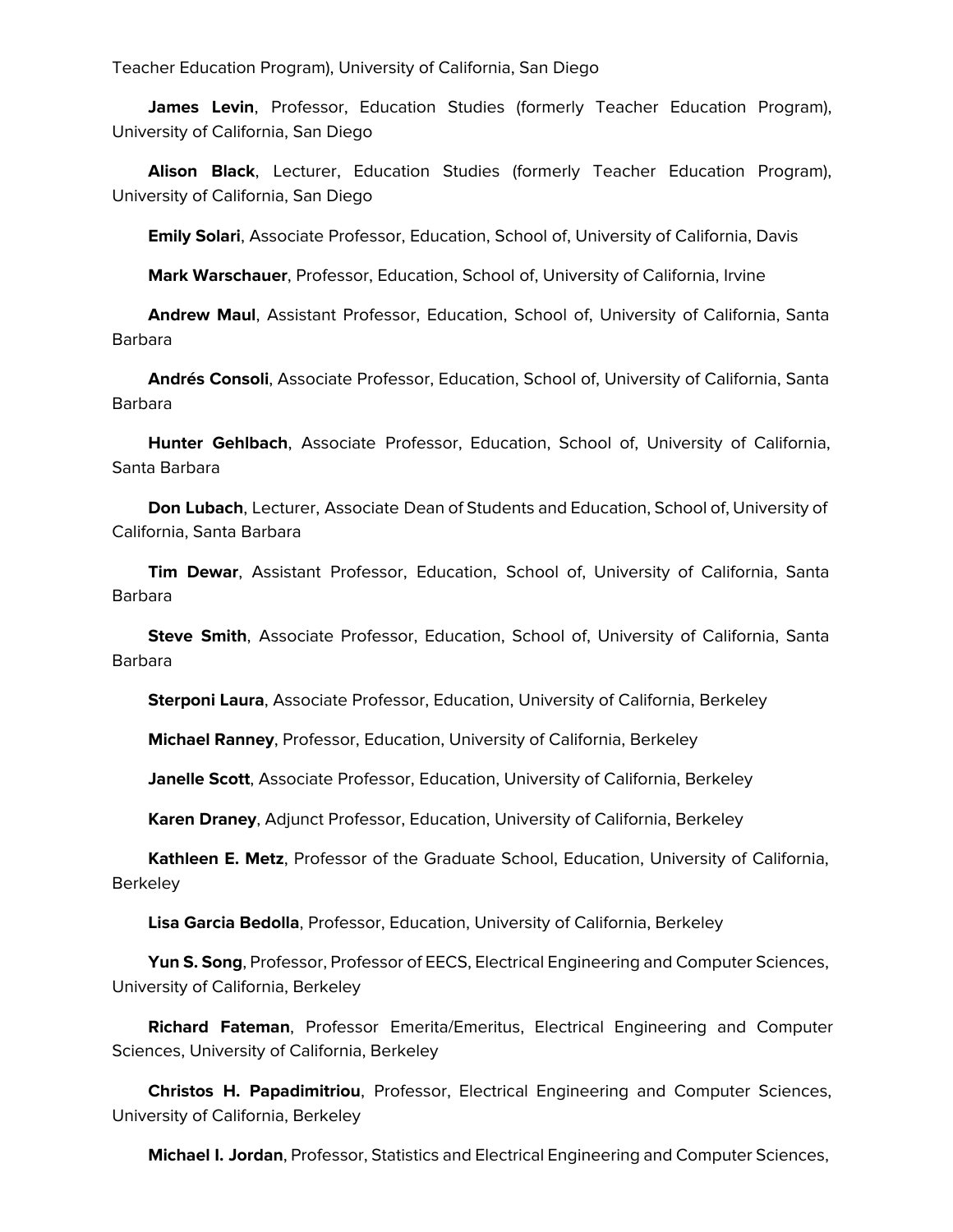University of California, Berkeley

 **Edward A. Lee**, Professor, Electrical Engineering and Computer Sciences, University of California, Berkeley

 **Peter L. Bartlett**, Professor, Statistics and Electrical Engineering and Computer Sciences, University of California, Berkeley

 **David Braun**, Professor, Electrical Engineering, California Polytechnic University, San Luis Obispo

 **ERTEM TUNCEL**, Professor, Electrical and Computer Engineering, University of California, Davis

 **Rainer Doemer**, Professor, Electrical and Computer Engineering, University of California, Irvine

 **Tassos Mourikis**, Associate Professor, Electrical and Computer Engineering, University of California, Riverside

 **Daniel Wong**, Assistant Professor, Electrical and Computer Engineering, University of California, Riverside

 **mihri ozkan**, Professor, Climate Action Champion Professor, Electrical and Computer Engineering, University of California, Riverside

 **Ming Liu**, Assistant Professor, Electrical and Computer Engineering, University of California, Riverside

 **Amit Roy-Chowdhury**, Professor, Electrical and Computer Engineering, University of California, Riverside

 **Matthew Barth**, Professor, Director, CE-CERT and Electrical and Computer Engineering, University of California, Riverside

 **Salman Asif**, Assistant Professor, Electrical and Computer Engineering, University of California, Riverside

 **Duygu Kuzum**, Assistant Professor, Electrical and Computer Engineering, University of California, San Diego

 **Farinaz Koushanfar**, Professor, Henry Booker Faculty Scholar, Electrical and Computer Engineering, University of California, San Diego

 **Tara Javidi**, Professor, Electrical and Computer Engineering, University of California, San Diego

 **Young-Han Kim**, Associate Professor, Electrical and Computer Engineering, University of California, San Diego

 **Upamanyu Madhow**, Professor, Electrical and Computer Engineering, University of California, Santa Barbara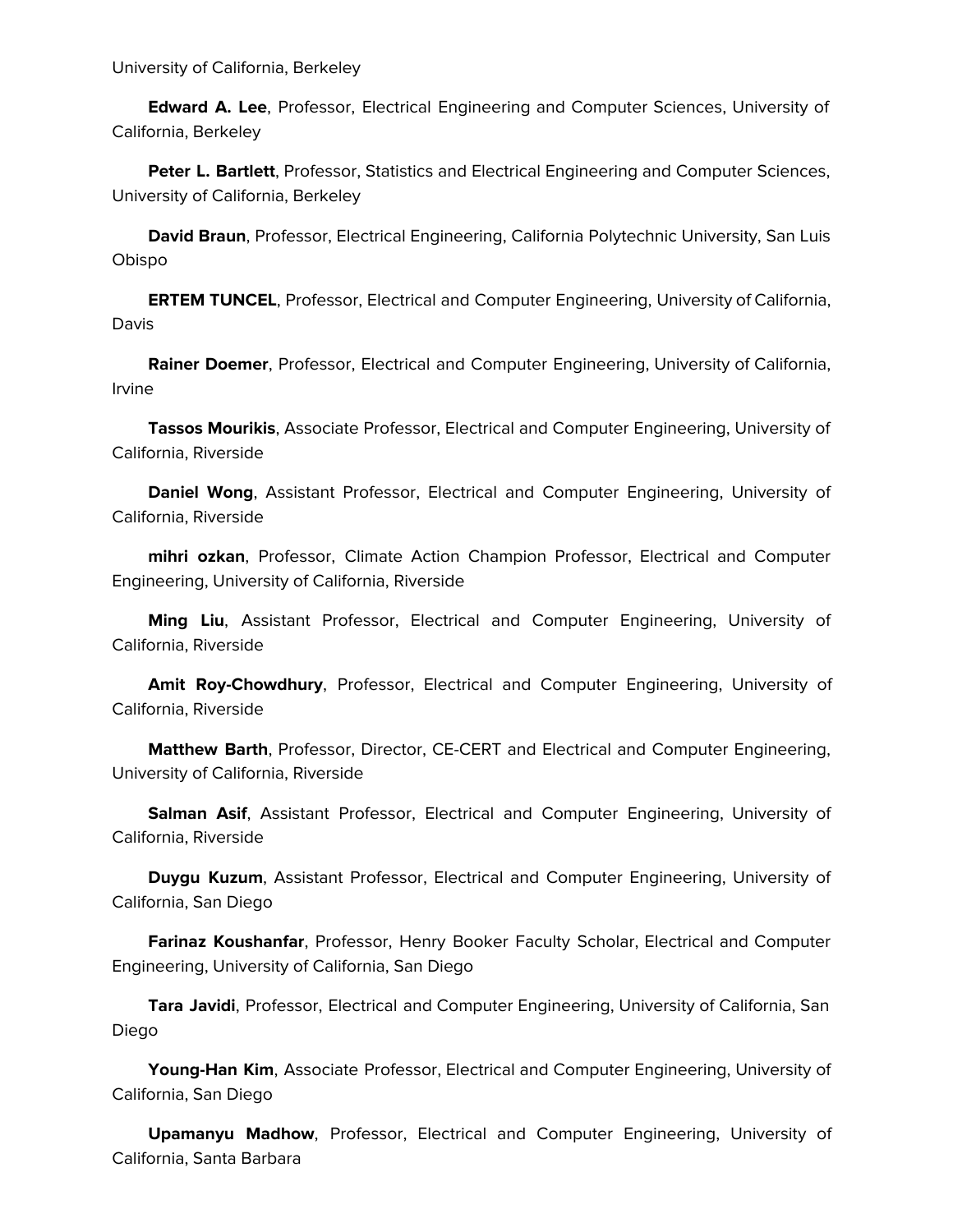**Ellen Weber**, Professor, Vice Chair, Emergency Medicine, University of California, San Francisco

 **Steven Bin**, Associate Professor, Interim Chief, Pediatric Emergency Medicine, Pediatrics and Emergency Medicine, University of California, San Francisco

 **Jennifer Wilson**, Assistant Professor, Critical Care and Emergency Medicine, University of California, San Francisco

 **MD Lauren Chalwell**, Assistant Professor, Emergency Medicine, University of California, San Francisco

 **Matthew J. Niedzwiecki**, Assistant Professor, Philip R. Lee Institute for Health Policy Studies and Emergency Medicine, University of California, San Francisco

 **Derek Richardson**, Assistant Professor, Emergency Medicine, University of California, San Francisco

 **Sonny Tat**, Assistant Professor, Pediatrics and Emergency Medicine, University of California, San Francisco

 **Patil Armenian** , Assistant Professor, Emergency Medicine, University of California, San Francisco

 **Rajesh Daftary**, Assistant Professor, Emergency Medicine, University of California, San Francisco

 **Hemal Kanzaria**, Assistant Professor, Director of Complex Care Analytics, San Francisco DPH, Emergency Medicine, University of California, San Francisco

 **Jillian Mongelluzzo**, Assistant Professor, Assistant Residency Director, Emergency Medicine, University of California, San Francisco

 **Richard B. Norgaard**, Professor Emerita/Emeritus, Professor Emeritus, Energy and Resources Group, University of California, Berkeley

**John Harte**, Professor, Energy and Resources Group, University of California, Berkeley

 **Duncan Callaway**, Associate Professor, Energy and Resources Group, University of California, Berkeley

 **Isha Ray**, Associate Professor, Energy and Resources Group, University of California, **Berkeley** 

**Sunny Jiang**, Professor, Engineering, College of, University of California, Irvine

**Lilian Davila**, Assistant Professor, Engineering, College of, University of California, Merced

 **A. LeRoy Westerling**, Associate Professor, Co-Director, Sierra Nevada Research Institute, Engineering, College of, University of California, Merced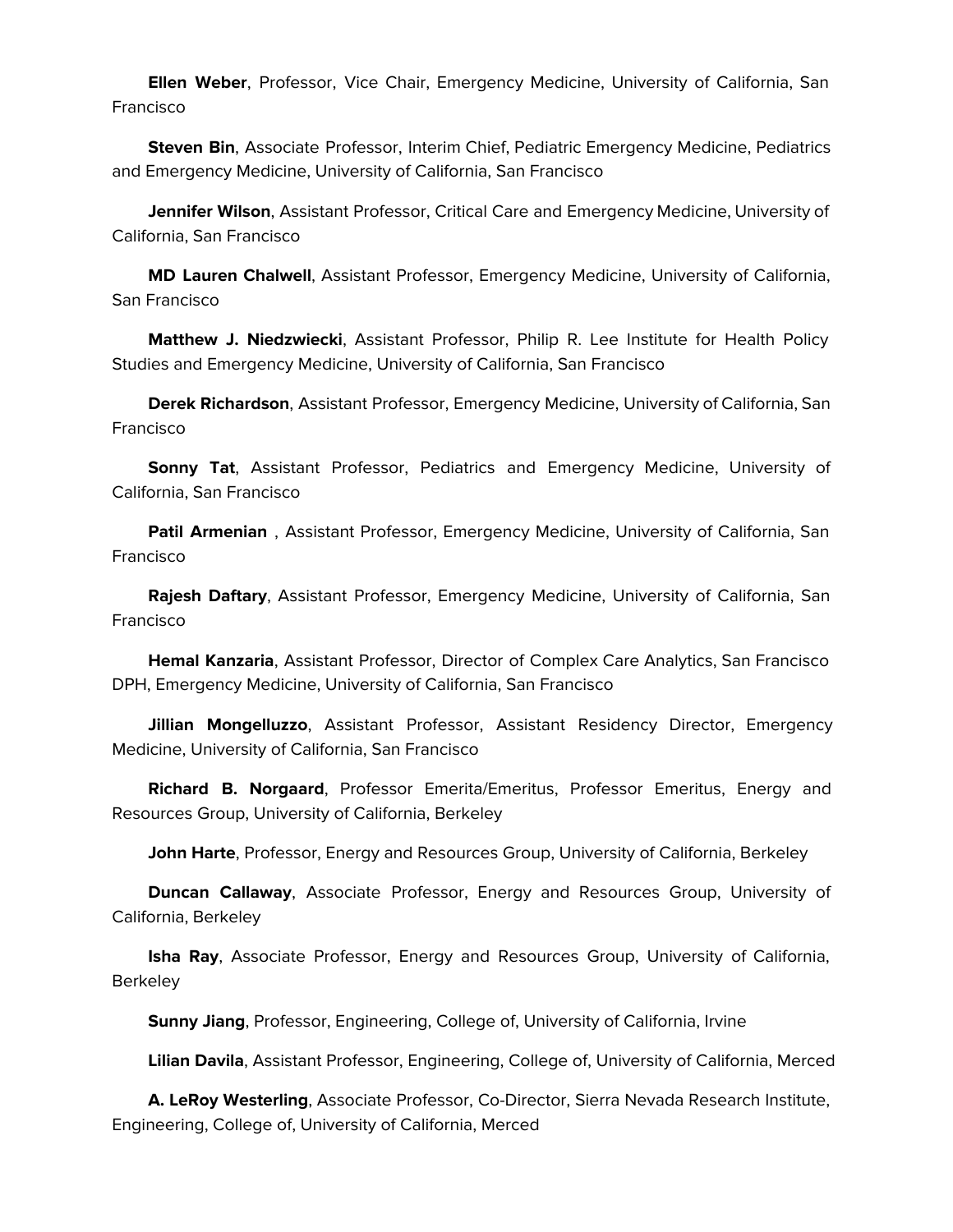**Jeffrey Jenkins**, Assistant Professor, Engineering, College of, University of California, Merced

 **Shawn Newsam**, Associate Professor, Engineering, College of, University of California, Merced

 **Alex Petersen**, Assistant Professor, Engineering, College of, University of California, Merced

 **Wolfgang Rogge**, Associate Professor, Engineering, College of, University of California, Merced

 **Po-Ya Chuang**, Assistant Professor, Engineering, College of, University of California, Merced

**Martha Conklin**, Professor, Engineering, College of, University of California, Merced

 **Chen Li**, Assistant Professor, Materials Science and Engineering and Engineering, College of, University of California, Riverside

**Kyle**, Professor, Engineering, College of, University of California, Santa Barbara

 **Steven Ruszczycky**, Lecturer, Women's & Gender Studies and English, California Polytechnic University, San Luis Obispo

 **Catherine Waitinas**, Associate Professor, English, California Polytechnic University, San Luis Obispo

 **Ryan Anthony Hatch**, Assistant Professor, English, California Polytechnic University, San Luis Obispo

 **Carol MacCurdy**, Professor Emerita/Emeritus, English, California Polytechnic University, San Luis Obispo

**Brad Monsma**, Professor, Chair, English, California State University, Channel Islands

**Ryan Heryford**, Assistant Professor, English, California State University, East Bay

 **Alison Mandaville**, Assistant Professor, Coordinator, English Education and Teacher Credentialing, English, California State University, Fresno

**Dianne Vipond**, Professor, English, California State University, Long Beach

**Frederick Wegener**, Professor, English, California State University, Long Beach

**Wendy Smith**, Professor, English, California State University, San Bernardino

**Dr. Stephen Lehigh**, Lecturer, English, California State University, San Bernardino

**Steven Mentor**, Professor, English, Evergreen Valley College

**Hertha D. Sweet Wong**, Associate Professor, Associate Professor and Vice-Chair, English,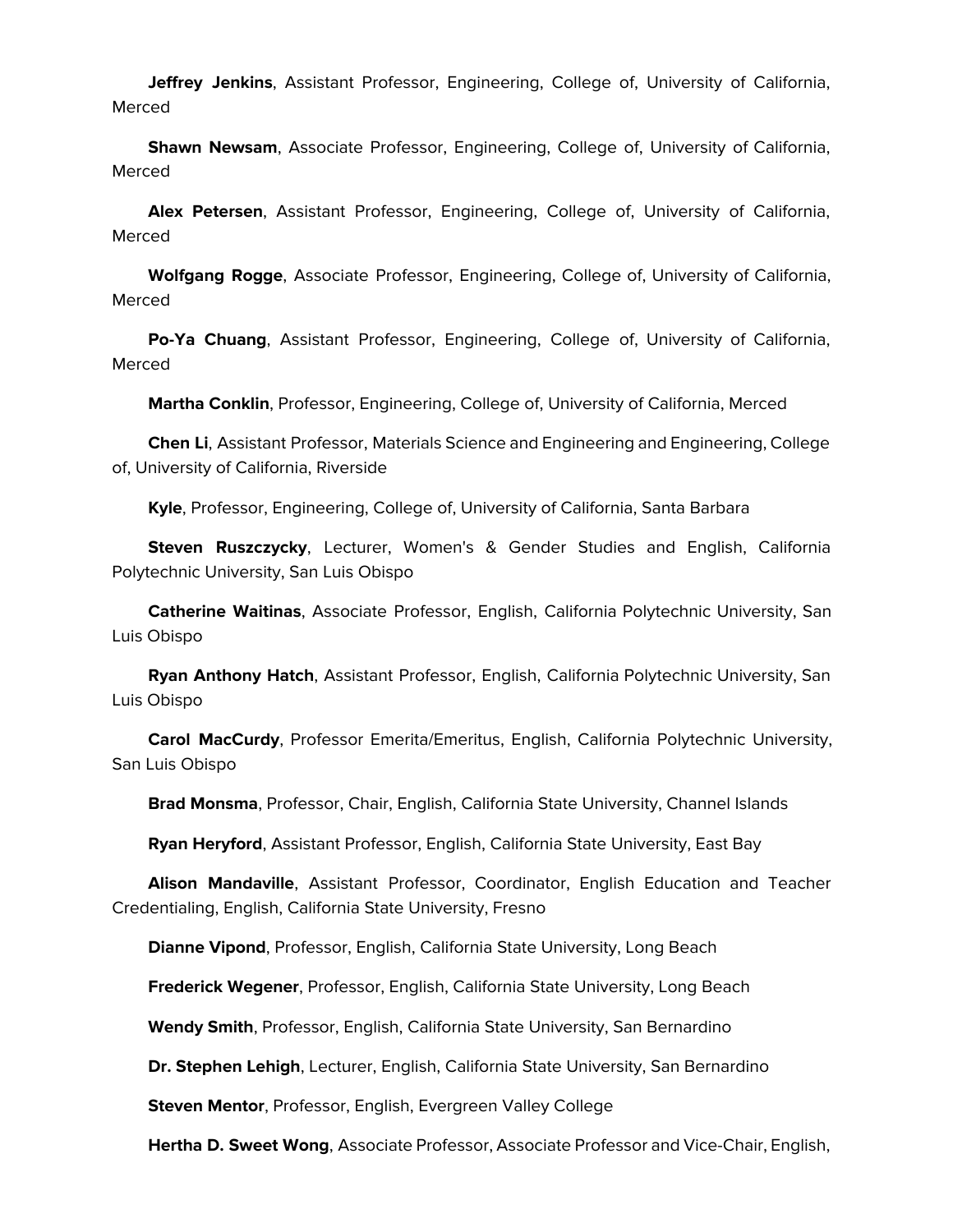**Susan Schweik**, Professor, English, University of California, Berkeley

**Elizabeth Abel**, Professor, English, University of California, Berkeley

**Joanna Picciotto**, Associate Professor, English, University of California, Berkeley

 **Kathleen A McHugh**, Professor, Chair , FTVDM and English, University of California, Berkeley

**Ian Duncan**, Professor, English, University of California, Berkeley

**Kristin Hanson**, Associate Professor, English, University of California, Berkeley

**Ali Behdad**, Professor, John Charles Hillis Chair, English, University of California, Berkeley

**Eric Falci**, Associate Professor, English, University of California, Berkeley

**Robert Hass**, Professor, English, University of California, Berkeley

**Steven Goldsmith**, Professor, English, University of California, Berkeley

**Charles Altieri**, Professor, English, University of California, Berkeley

**Kevis Goodman**, Associate Professor, English, University of California, Berkeley

**Janet Sorensen**, Associate Professor, English, University of California, Berkeley

**Katherine Snyder**, Associate Professor, English, University of California, Berkeley

**Alessa Johns**, Professor, English, University of California, Davis

**Tobias Menely**, Associate Professor, English, University of California, Davis

**Elizabeth Miller**, Professor, English, University of California, Davis

 **James Murphy**, Professor Emerita/Emeritus, Professor Emeritus, English, University of California, Davis

 **Colin Milburn**, Professor, Gary Snyder Chair in Science and the Humanities, Science and Technology Studies, and Cinema and Digital Media and English, University of California, Davis

**Michael Ziser**, Associate Professor, English, University of California, Davis

**Peter L. Hays**, Professor Emerita/Emeritus, English, University of California, Davis

**Alan Williamson**, Professor Emerita/Emeritus, English, University of California, Davis

**Joe Wenderoth**, Professor, English, University of California, Davis

**Desiree Martin**, Associate Professor, English, University of California, Davis

**Gina Bloom**, Associate Professor, English, University of California, Davis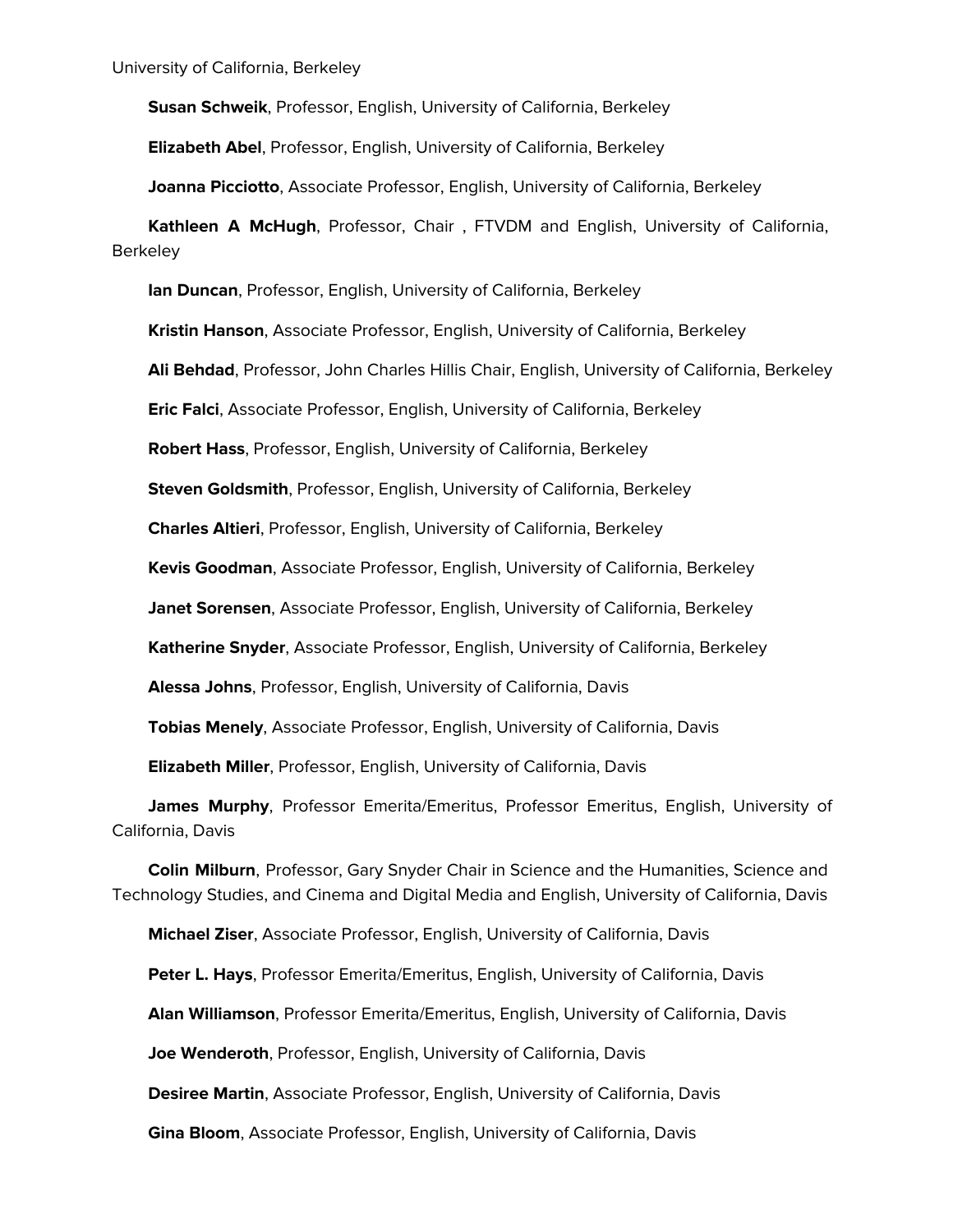**Gregory Dobbins**, Associate Professor, English, University of California, Davis **Katie Peterson**, Associate Professor, English, University of California, Davis **Mark Jerng**, Associate Professor, English, University of California, Davis **Scott C. Shershow, Professor, English, University of California, Davis Martin Harries**, Professor, English, University of California, Irvine **Ann Van Sant**, Professor Emerita/Emeritus, English, University of California, Irvine **Lance Langdon**, Lecturer, English, University of California, Irvine **Lynda Haas**, Lecturer, English, University of California, Irvine **Carol M. Burke** , Professor, English, University of California, Irvine **Elizabeth Allen**, Associate Professor, English, University of California, Irvine **Kendra Fish**, Lecturer, English, University of California, Irvine

 **Rodrigo Lazo**, Associate Professor, Director, Humanities Core Program, English, University of California, Irvine

 **Jack Miles**, Professor Emerita/Emeritus, Distinguished Professor of English & Religious Studies, Director, UCI Program of Religious Studies and English, University of California, Irvine

**Rebeca Helfer**, Associate Professor, English, University of California, Irvine

 **Rajagopalan Radhakrishnan**, Professor, Chancellor's Professor, English, University of California, Irvine

**Kathryn Eason**, Lecturer, English, University of California, Irvine

**Laura O'Connor**, Associate Professor, English, University of California, Irvine

**Julia Reinhard Lupton**, Professor, English, University of California, Irvine

**Elizabeth DeLoughrey**, Professor, English, University of California, Los Angeles

 **Lowell Gallagher**, Professor, Department Chair, English, University of California, Los Angeles

 **Helen Deutsch**, Professor, Director, Center for 17th- & 18th-Century Studies, William Andrews Clark Memorial Library, English, University of California, Los Angeles

 **Jenny Sharpe**, Professor, Comparative Literature and Gender Studies and English, University of California, Los Angeles

 **Allison Carruth**, Associate Professor, Director of LENS, Institute of the Environment and Sustainability, English, University of California, Los Angeles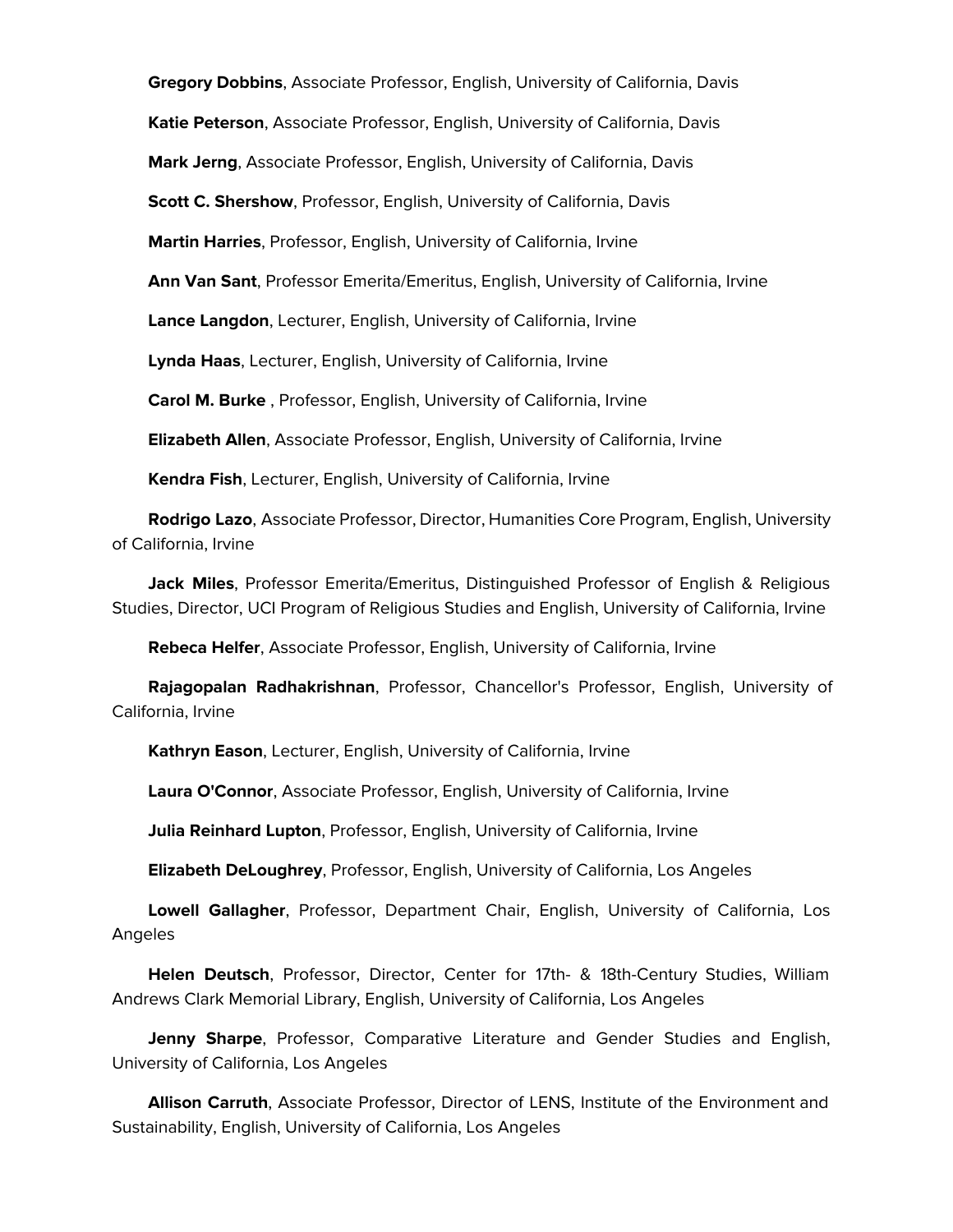**Yogita Goyal**, Associate Professor, African American Studies and English, University of California, Los Angeles

 **Robert N. Watson**, Professor, English, University of California, Los Angeles **Anahid Nersessian** , Assistant Professor, English, University of California, Los Angeles **Jr. Arthur L. Little**, Associate Professor, English, University of California, Los Angeles **Christopher Looby**, Professor, English, University of California, Los Angeles **Jan Goggans**, Associate Professor, English, University of California, Merced **Melody Jue**, Assistant Professor, English, University of California, Santa Barbara **Julie Carlson**, Professor, English, University of California, Santa Barbara **R Raley**, Associate Professor, English, University of California, Santa Barbara **E Heckendorn Cook**, Associate Professor, English, University of California, Santa Barbara

 **Louie Yang**, Associate Professor, Entomology and Nematology, University of California, Davis

 **Rachel Vannette**, Assistant Professor, Entomology and Nematology, University of California, Davis

**Richard Karban**, Professor, Entomology and Nematology, University of California, Davis

**Sharon Lawler**, Professor, Entomology and Nematology, University of California, Davis

**James Carey**, Professor, Entomology and Nematology, University of California, Davis

**Philip Ward**, Professor, Entomology and Nematology, University of California, Davis

 **Michael Adams**, Professor, Entomology and Nematology, University of California, Riverside

 **Richard McCleary**, Professor, Environmental Health Sciences and Policy, University of California, Irvine

 **Yifang Zhu**, Professor, Environmental Health Sciences, University of California, Los Angeles

 **Peter Alstone**, Assistant Professor, Faculty Scientist at Schatz Energy Research Center and Environmental Resources Engineering, California State University, Humboldt State

 **Andrea Achilli**, Assistant Professor, Environmental Resources Engineering, California State University, Humboldt State

 **Elizabeth Eschenbach**, Professor, Chair, Environmental Resources Engineering, California State University, Humboldt State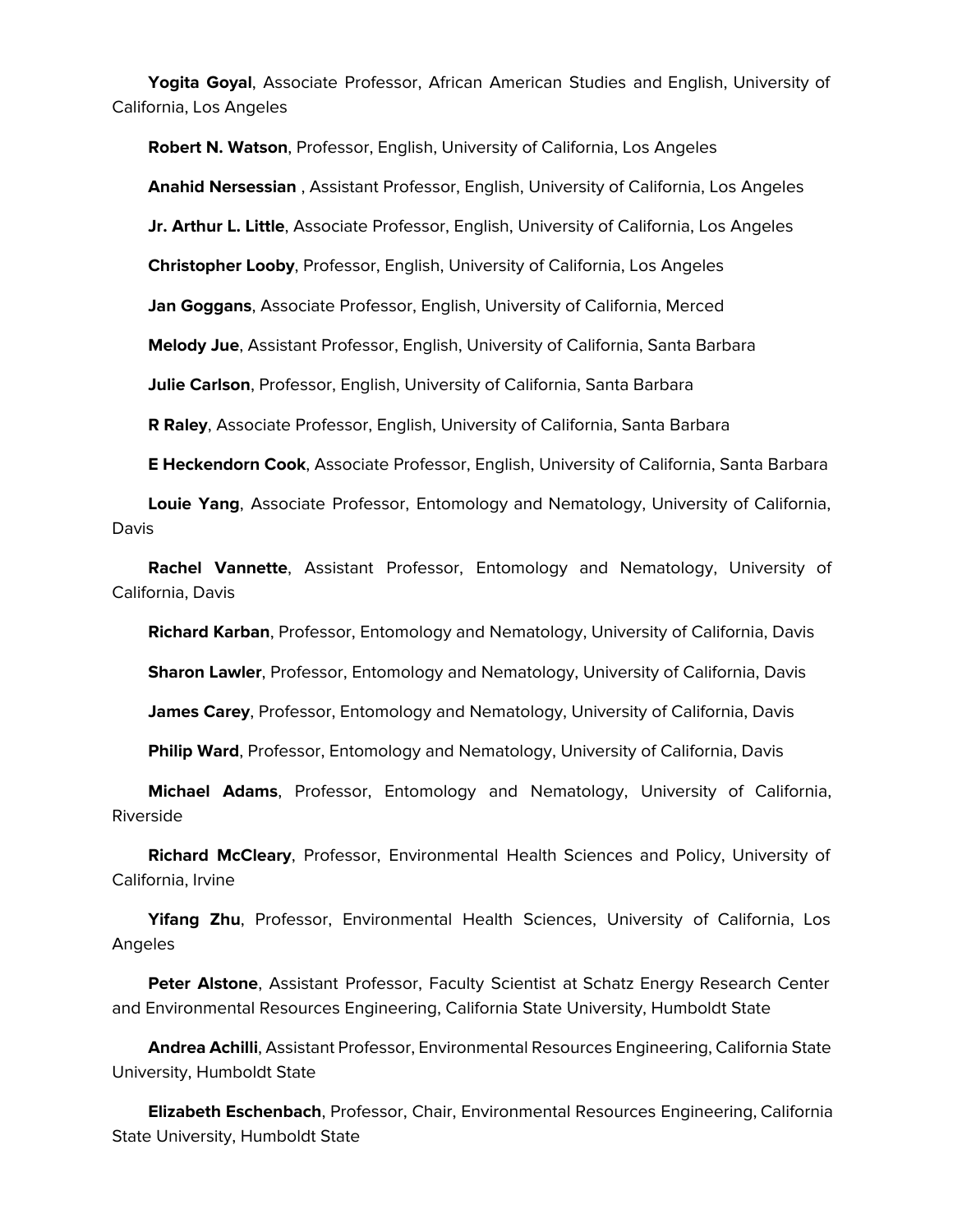**Kevin Fingerman**, Assistant Professor, Environmental Science & Management, California State University, Humboldt State

 **Steven Martin**, Professor, Department Chair, Environmental Science and Management, California State University, Humboldt State

 **Jennifer Tarlton**, Lecturer, Environmental Science and Management, California State University, Humboldt State

 **Jack Murphy**, Lecturer, Environmental Science and Management, Humboldt State **University** 

 **Eliska Rejmankova**, Professor, Environmental Science and Policy, University of California, Davis

 **Steven Sadro**, Assistant Professor, Environmental Science and Policy, University of California, Davis

 **Edwin Grosholz**, Professor, Endowed Specialist in Cooperative Extension, Environmental Science and Policy, University of California, Davis

 **Mark W Schwartz**, Professor, Associate Director, John Muir Institute of the Envronment, Environmental Science and Policy, University of California, Davis

**Mark Lubell**, Professor, Environmental Science and Policy, University of California, Davis

 **Thomas Tomich**, Professor, Director, Agricultural Sustainability Institute, Department of Human Ecology and Environmental Science and Policy, University of California, Davis

 **Michael Springborn**, Associate Professor, Environmental Science and Policy, University of California, Davis

 **Steven Morgan**, Professor, Bodega Marine Laboratory and Environmental Science and Policy, University of California, Davis

 **Howard Cornell**, Professor Emerita/Emeritus, Environmental Science and Policy, University of California, Davis

 **Gwen Arnold**, Assistant Professor, Environmental Science and Policy, University of California, Davis

 **Peter J Richerson**, Professor Emerita/Emeritus, Environmental Science and Policy, University of California, Davis

 **Marissa Baskett**, Associate Professor, Environmental Science and Policy, University of California, Davis

 **Frances C. Moore**, Assistant Professor, Environmental Science and Policy, University of California, Davis

**Alan Hastings**, Professor, Environmental Science and Policy, University of California, Davis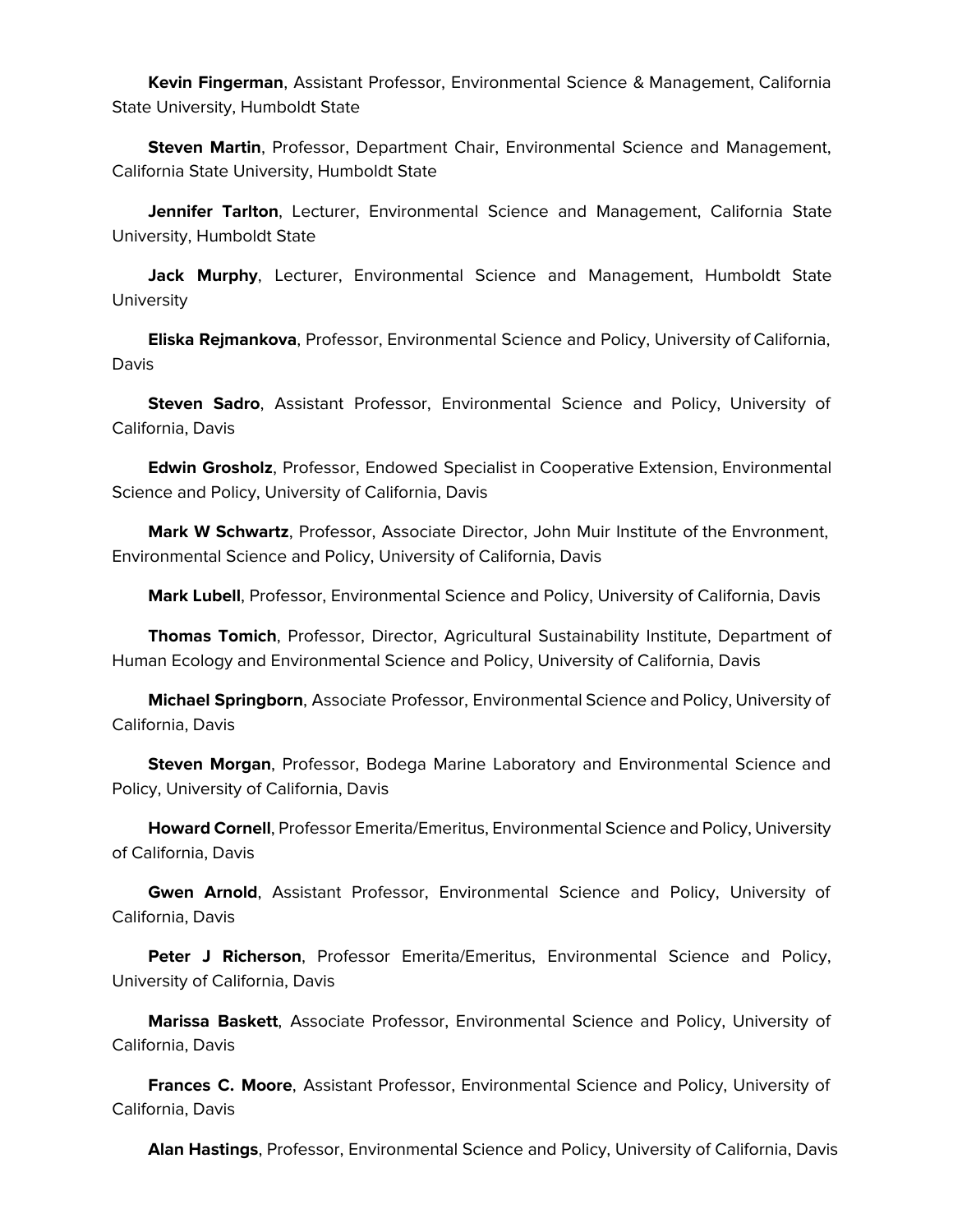**Susan Handy**, Professor, Environmental Science and Policy, University of California, Davis

 **Susan Harrison**, Professor, Environmental Science and Policy, University of California, Davis

 **Steven Davis**, Associate Professor, Environmental Science and Policy, University of California, Irvine

 **Arturo Keller**, Professor of the Graduate School, Environmental Science and Policy, University of California, Santa Barbara

 **Sean Anderson**, Professor, Aerial Aquatic Robotic Research Group and Environmental Science and Resource Management, California State University, Channel Islands

 **Jennifer Sowerwine**, Other, Assistant Cooperative Extension Specialist, Environmental Science, Policy and Management, University of California, Berkeley

 **Patina K. Mendez**, Lecturer, Continuing Lecturer, Environmental Science, Policy and Management, University of California, Berkeley

 **Jonas Meckling**, Assistant Professor, Environmental Science, Policy and Management, University of California, Berkeley

 **Laura Nielsen Lammers**, Assistant Professor, Environmental Science, Policy and Management, University of California, Berkeley

 **Eoin Brodie**, Adjunct Professor, Adjunct Assistant Professor, Environmental Science, Policy and Management, University of California, Berkeley

 **Neil D. Tsutsui**, Professor, Environmental Science, Policy and Management, University of California, Berkeley

 **Louise Fortmann**, Professor Emerita/Emeritus, Professor Emerita, Environmental Science, Policy and Management, University of California, Berkeley

 **Max A. Moritz**, Other, Associate Cooperative Extension Specialist, Environmental Science, Policy and Management, University of California, Berkeley

 **Céline Pallud**, Associate Professor, Environmental Science, Policy and Management, University of California, Berkeley

 **George Roderick**, Professor, William Muriece Hoskins Professor, Environmental Science, Policy and Management, University of California, Berkeley

 **Robert S. Lane**, Professor of the Graduate School, Environmental Science, Policy and Management, University of California, Berkeley

 **Kevin L. O'Hara**, Professor, Environmental Science, Policy and Management, University of California, Berkeley

**Jeff Romm**, Professor of the Graduate School, Environmental Science, Policy and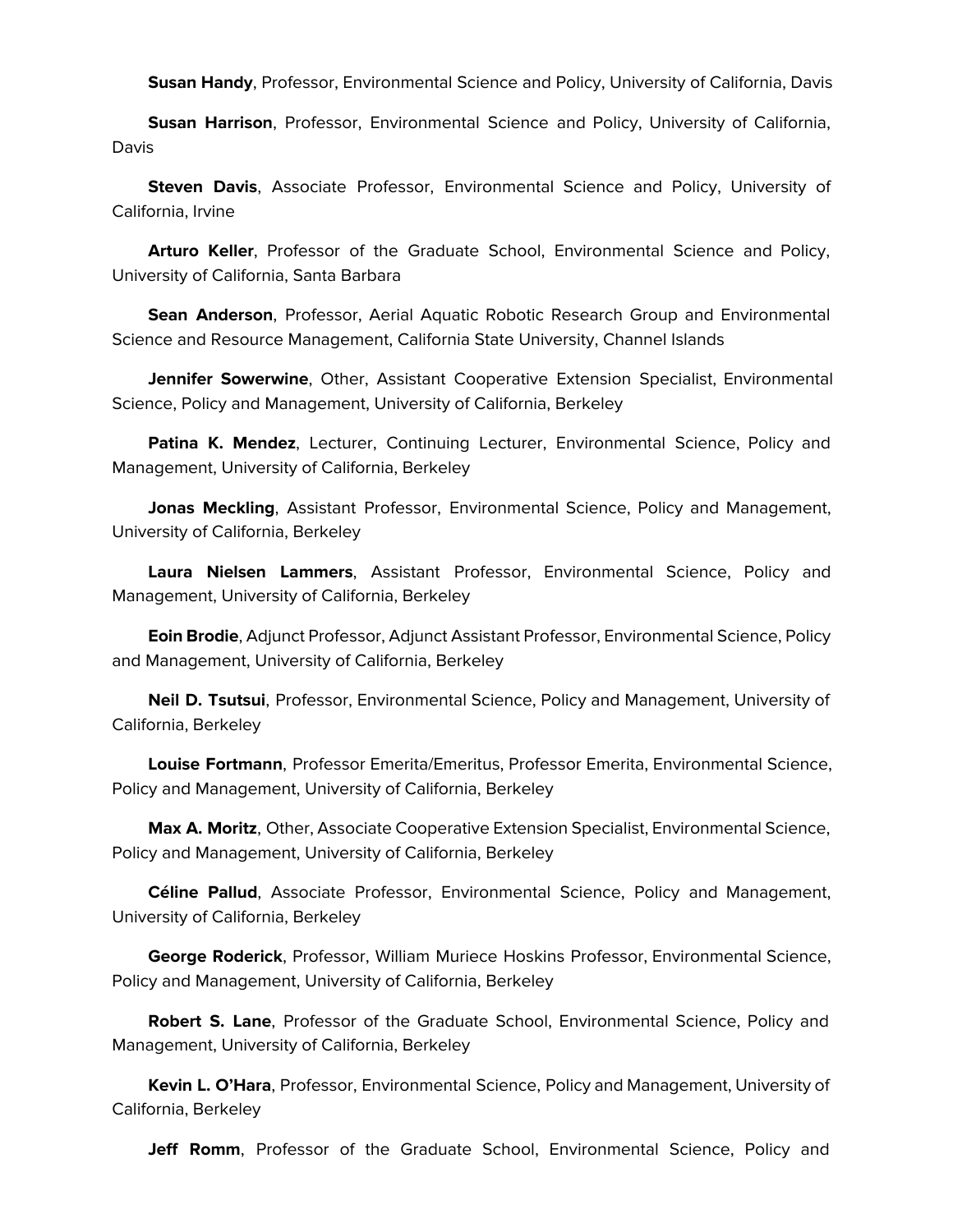Management, University of California, Berkeley

 **Claire Kremen**, Professor, Environmental Science, Policy and Management, University of California, Berkeley

 **J. Keith Gilless**, Professor, Dean and Professor, Environmental Science, Policy and Management, University of California, Berkeley

 **Mary Firestone**, Professor, Professor, Environmental Science, Policy and Management, University of California, Berkeley

 **Tim Bowles**, Assistant Professor, Environmental Science, Policy and Management, University of California, Berkeley

 **Patrick O'Grady**, Associate Professor, Environmental Science, Policy and Management, University of California, Berkeley

 **Nancy Lee Peluso**, Professor, Henry J. Vaux Distinguished Professor of Forest Policy, Environmental Science, Policy and Management, University of California, Berkeley

 **Allen Goldstein**, Professor, Environmental Science, Policy and Management, University of California, Berkeley

 **John E. Casida**, Professor Emerita/Emeritus, Professor Emeritus, Environmental Science, Policy and Management, University of California, Berkeley

 **Rodrigo Almeida**, Associate Professor, Environmental Science, Policy and Management, University of California, Berkeley

 **Kurt Spreyer**, Lecturer, Continuing Lecturer, Environmental Science, Policy and Management, University of California, Berkeley

 **Kipling W. Will**, Associate Professor, Environmental Science, Policy and Management, University of California, Berkeley

 **Dennis Baldocchi**, Professor, Professor of Biometeorology, Environmental Science, Policy and Management, University of California, Berkeley

 **Miguel A Altieri**, Professor, Environmental Science, Policy and Management, University of California, Berkeley

 **John Battles**, Professor, Environmental Science, Policy and Management, University of California, Berkeley

 **Gordon W. Frankie**, Professor, Environmental Science, Policy and Management, University of California, Berkeley

 **Rosemary Gillespie**, Professor, Professor and Schlinger Chair, Environmental Science, Policy and Management, University of California, Berkeley

 **Dara O'Rourke**, Associate Professor, Environmental Science, Policy and Management, University of California, Berkeley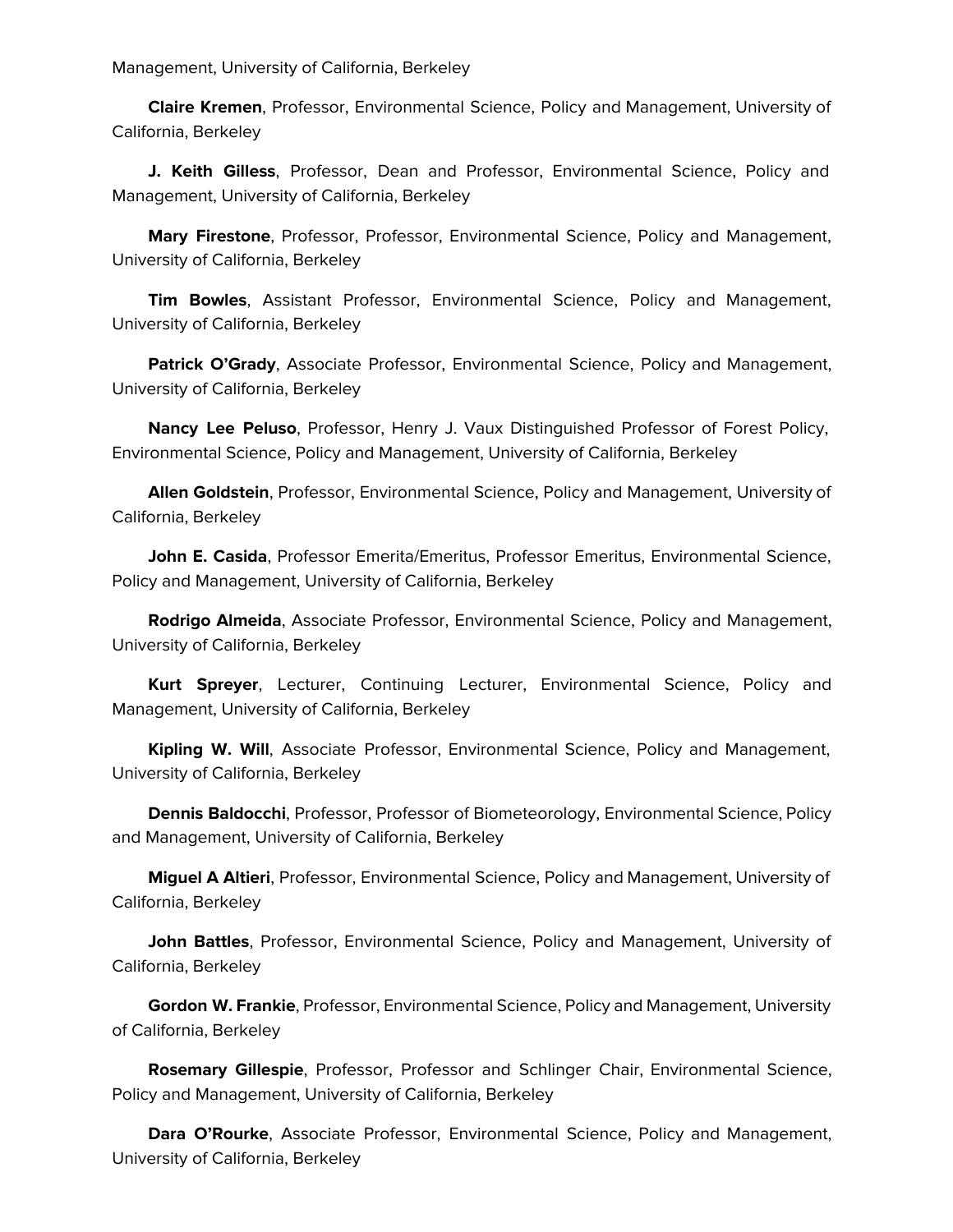**Garrison Sposito**, Professor, Environmental Science, Policy and Management, University of California, Berkeley

 **Werner J. Loher**, Professor Emerita/Emeritus, Professor Emeritus, Environmental Science, Policy and Management, University of California, Berkeley

 **Richard Dodd**, Professor, Environmental Science, Policy and Management, University of California, Berkeley

 **Kathryn De Master**, Assistant Professor, Environmental Science, Policy and Management, University of California, Berkeley

 **Jodi Axelson**, Other, Assistant Cooperative Extension Specialist, Environmental Science, Policy and Management, University of California, Berkeley

 **Perry de Valpine**, Associate Professor, Environmental Science, Policy and Management, University of California, Berkeley

 **Rachel Morello-Frosch**, Professor, Environmental Science, Policy and Management, University of California, Berkeley

 **Mark Tanouye**, Professor, Environmental Science, Policy and Management, University of California, Berkeley

 **Whendee Silver**, Professor, Environmental Science, Policy and Management, University of California, Berkeley

 **Philip T. Spieth**, Professor Emerita/Emeritus, Professor Emeritus, Environmental Science, Policy and Management, University of California, Berkeley

 **Carl Boettiger**, Assistant Professor, Environmental Science, Policy and Management, University of California, Berkeley

 **Ian J. Wang**, Assistant Professor, Environmental Science, Policy and Management, University of California, Berkeley

 **Alastair Iles**, Associate Professor, Environmental Science, Policy and Management, University of California, Berkeley

 **Harvey E. Donner**, Professor Emerita/Emeritus, Professor Emeritus, Environmental Science, Policy and Management, University of California, Berkeley

 **Maggi Kelly**, Professor, Professor and Cooperative Extension Specialist, Environmental Science, Policy and Management, University of California, Berkeley

 **Theodore Grantham**, Other, Assistant Cooperative Extension Specialist, Environmental Science, Policy and Management, University of California, Berkeley

 **Scott Stephens**, Professor, Environmental Science, Policy and Management, University of California, Berkeley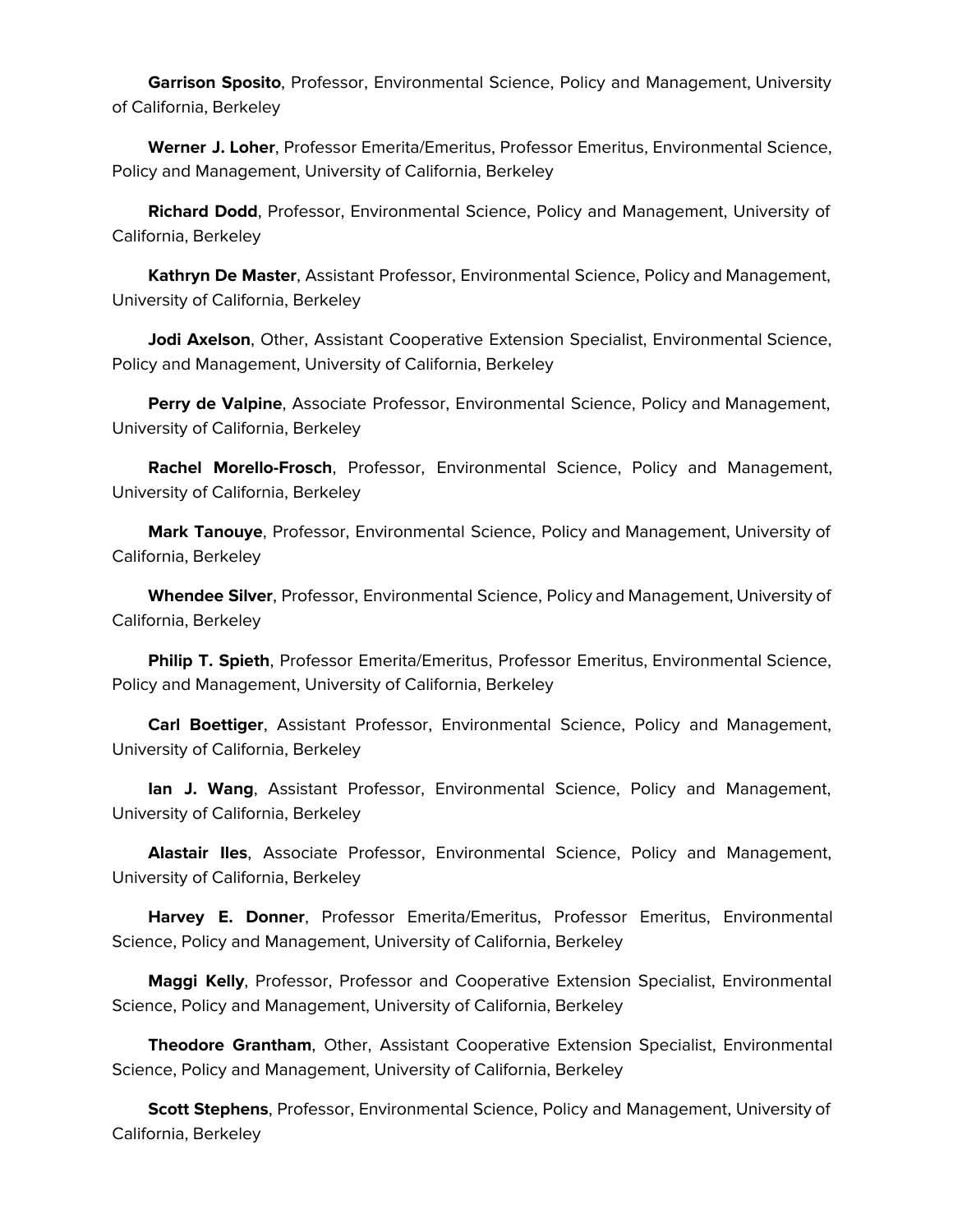**David Wood**, Professor Emerita/Emeritus, Professor Emeritus, Environmental Science, Policy and Management, University of California, Berkeley

 **Roya Bahreini**, Assistant Professor, Environmental Sciences, University of California, Riverside

 **Amir Haghverdi**, Assistant Professor, Environmental Sciences, University of California, Riverside

 **Francesca Hopkins**, Assistant Professor, Assistant Climate Change Scientist, Environmental Sciences, University of California, Riverside

 **David Crohn**, Associate Professor, Environmental Sciences, University of California, Riverside

 **Robert Heilmayr**, Assistant Professor, Environmental Studies Program, University of California, Santa Barbara

 **Laura A. Watt**, Professor, Chair, Affiliated Faculty, Cultural Resources Management Masters Program and Environmental Studies and Planning, California State University, Sonoma **State** 

 **Flora Lu**, Associate Professor, Provost, Colleges Nine and Ten, Environmental Studies, University of California, Santa Cruz

 **Chris Benner**, Professor, Dorothy E. Everett Chair in Global Entrepreneurship and Social Innovation , Environmental Studies, University of California, Santa Cruz

**Daniel Press**, Professor, Environmental Studies, University of California, Santa Cruz

 **Adam Millard-Ball**, Assistant Professor, Environmental Studies, University of California, Santa Cruz

 **Chris Lay**, Lecturer, Administrative Director, Kenneth S. Norris Center for Natural History and Environmental Studies, University of California, Santa Cruz

**Karen Holl**, Professor, Environmental Studies, University of California, Santa Cruz

 **Madeleine Fairbairn**, Assistant Professor, Environmental Studies, University of California, Santa Cruz

 **Sheldon Kamieniecki**, Professor, Dean, Social Sciences, Environmental Studies, University of California, Santa Cruz

 **Gregory Gilbert**, Professor, Department Chair, Environmental Studies, University of California, Santa Cruz

 **Alexander Jones**, Lecturer, Campus Natural Reserve Manager, Environmental Studies, University of California, Santa Cruz

**Deborah Letourneau** , Professor, Environmental Studies, University of California, Santa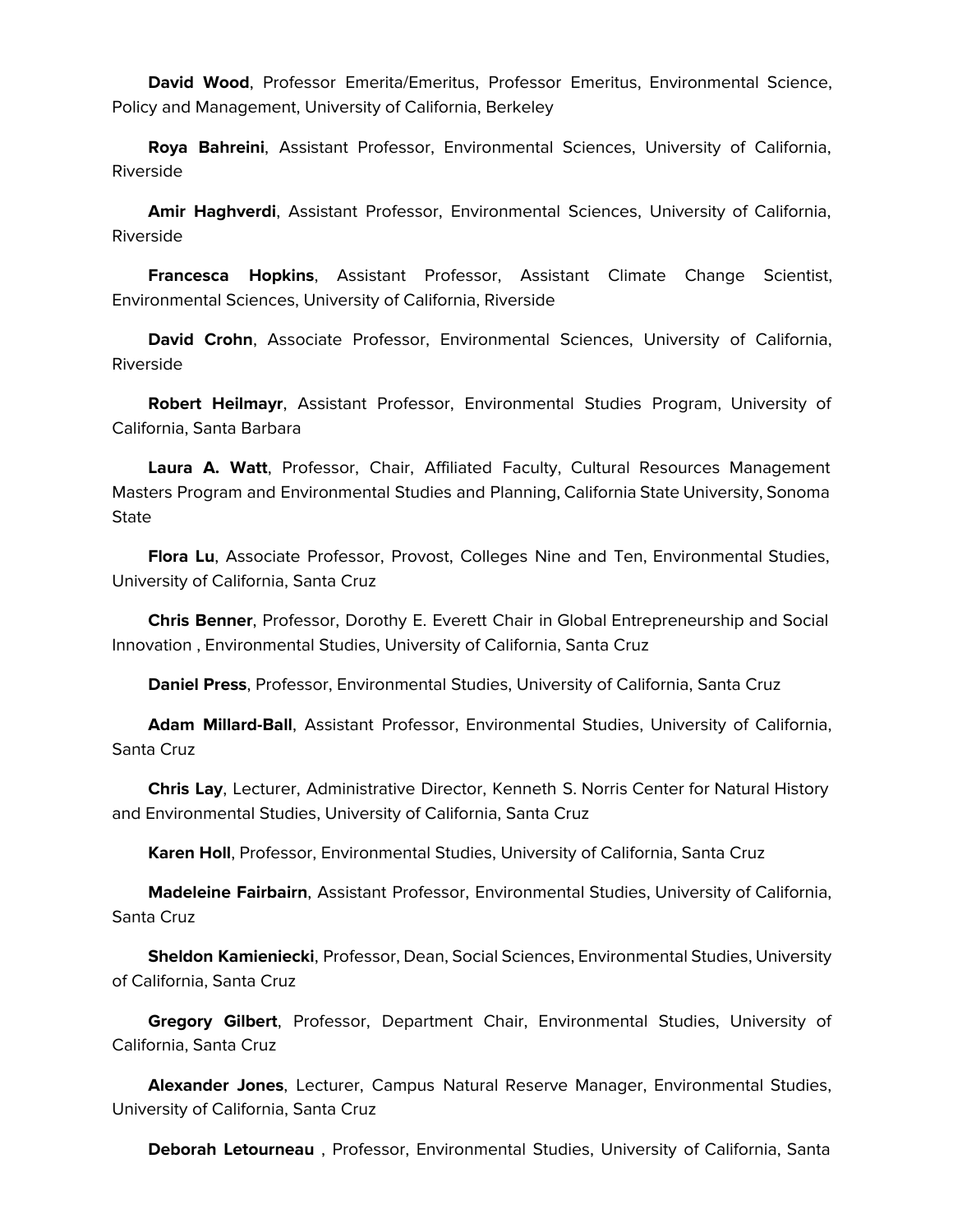Cruz

**Katie Monsen**, Lecturer, Environmental Studies, University of California, Santa Cruz

 **Stacy philpott**, Professor, Ruth and Alfred Heller Chair, Environmental Studies, University of California, Santa Cruz

 **Damian Parr**, Lecturer, Center for Agroecology & Sustainable Food Systems (CASFS) and Environmental Studies, University of California, Santa Cruz

 **Michael Loik**, Professor, Institute for the Study of Ecological and Evolutionary Climate Impacts and Environmental Studies, University of California, Santa Cruz

 **Matthew Wood**, Associate Professor, Environmental Toxicology, University of California, Davis

 **Ronald Tjeerdema**, Professor, Associate Dean for Environmental Sciences, Environmental Toxicology, University of California, Davis

 **Andrew Whitehead**, Associate Professor, Environmental Toxicology, University of California, Davis

 **Andrew Whitehead** , Associate Professor, Environmental Toxicology, University of California, Davis

**Robert H. Rice**, Professor, Environmental Toxicology, University of California, Davis

**Mari Golub**, Adjunct Professor, Environmental Toxicology, University of California, Davis

 **Tran Nguyen**, Assistant Professor, Environmental Toxicology, University of California, Davis

**Qi Zhang**, Professor, Environmental Toxicology, University of California, Davis

 **Nola J. Kennedy**, Associate Professor, Environmental and Occupational Health, California State University, Northridge

 **Thomas Hatfield**, Professor, Environmental and Occupational Health, California State University, Northridge

 **Gretchen Boria-Pérez**, Assistant Professor, Environmental and Occupational Health, California State University, Northridge

 **John Witte**, Professor, Epidemiology and Biostatistics, University of California, San **Francisco** 

 **Mark Segal**, Professor, Epidemiology and Biostatistics, University of California, San Francisco

 **Susan Cochran**, Professor, Statistics and Epidemiology, University of California, Los Angeles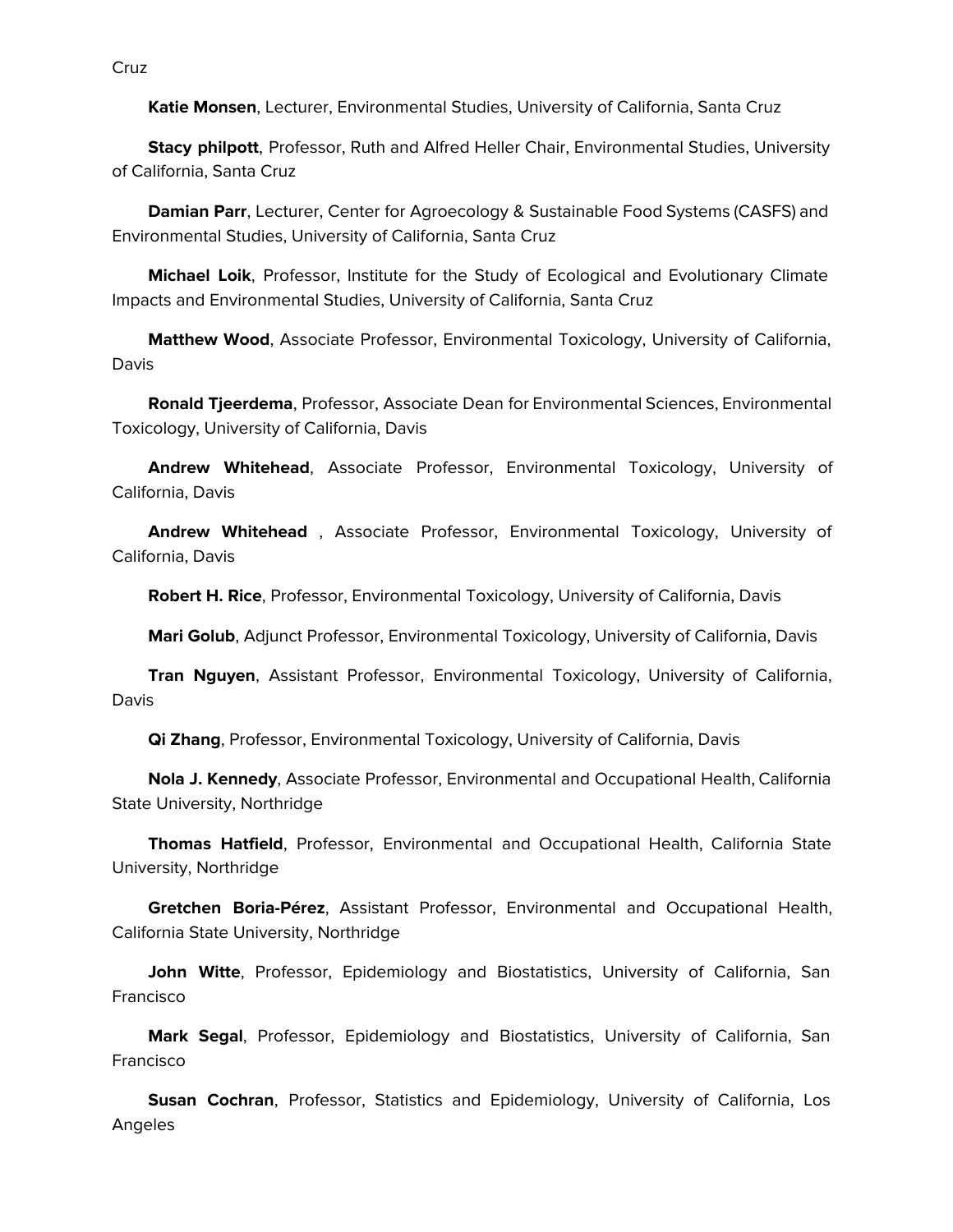**Jane Lehr**, Associate Professor, Chair, Women's & Gender Studies and Ethnic Studies, California Polytechnic University, San Luis Obispo

 **Grace Yeh**, Associate Professor, Ethnic Studies, California Polytechnic University, San Luis Obispo

 **Evelyn Nakano Glenn**, Professor of the Graduate School, Gender and Women's Studies and Ethnic Studies, University of California, Berkeley

**Alex Saragoza**, Associate Professor, Ethnic Studies, University of California, Berkeley

**Kamala Visweswaran**, Professor, Ethnic Studies, University of California, San Diego

 **Ross Frank**, Associate Professor, Interim Chair, Ethnic Studies, University of California, San Diego

 **Shelley Streeby**, Professor, Literature and Ethnic Studies, University of California, San Diego

 **Roshanak Kheshti**, Associate Professor, Director of Graduate Studies, Ethnic Studies, University of California, San Diego

Yen Espiritu, Professor, Ethnic Studies, University of California, San Diego

**Kalindi Vora**, Associate Professor, Ethnic Studies, University of California, San Diego

 **David Pan**, Professor, Chair, European Languages and Studies, University of California, Irvine

**Arthur M. Shapiro**, Professor, Evolution and Ecology, University of California, Davis

**Bruce Rannala**, Professor, Evolution and Ecology, University of California, Davis

**Marcel Rejmanek**, Professor, Evolution and Ecology, University of California, Davis

 **Richard Grosberg**, Professor, Director, Coastal and Marine Sciences Institute and Evolution and Ecology, University of California, Davis

**Johanna Schmitt**, Professor, Evolution and Ecology, University of California, Davis

**Sharon Strauss**, Professor, Evolution and Ecology, University of California, Davis

 **Jennifer Gremer**, Assistant Professor, Evolution and Ecology, University of California, Davis

**Rejmanek Marcel**, Professor, Evolution and Ecology, University of California, Davis

 **Donald Strong**, Professor, Bodega Marine Laboratory and Evolution and Ecology, University of California, Davis

**Michael Turelli**, Professor, Evolution and Ecology, University of California, Davis

**Jonathan Eisen**, Professor, Medical Microbiology and Immunology and Evolution and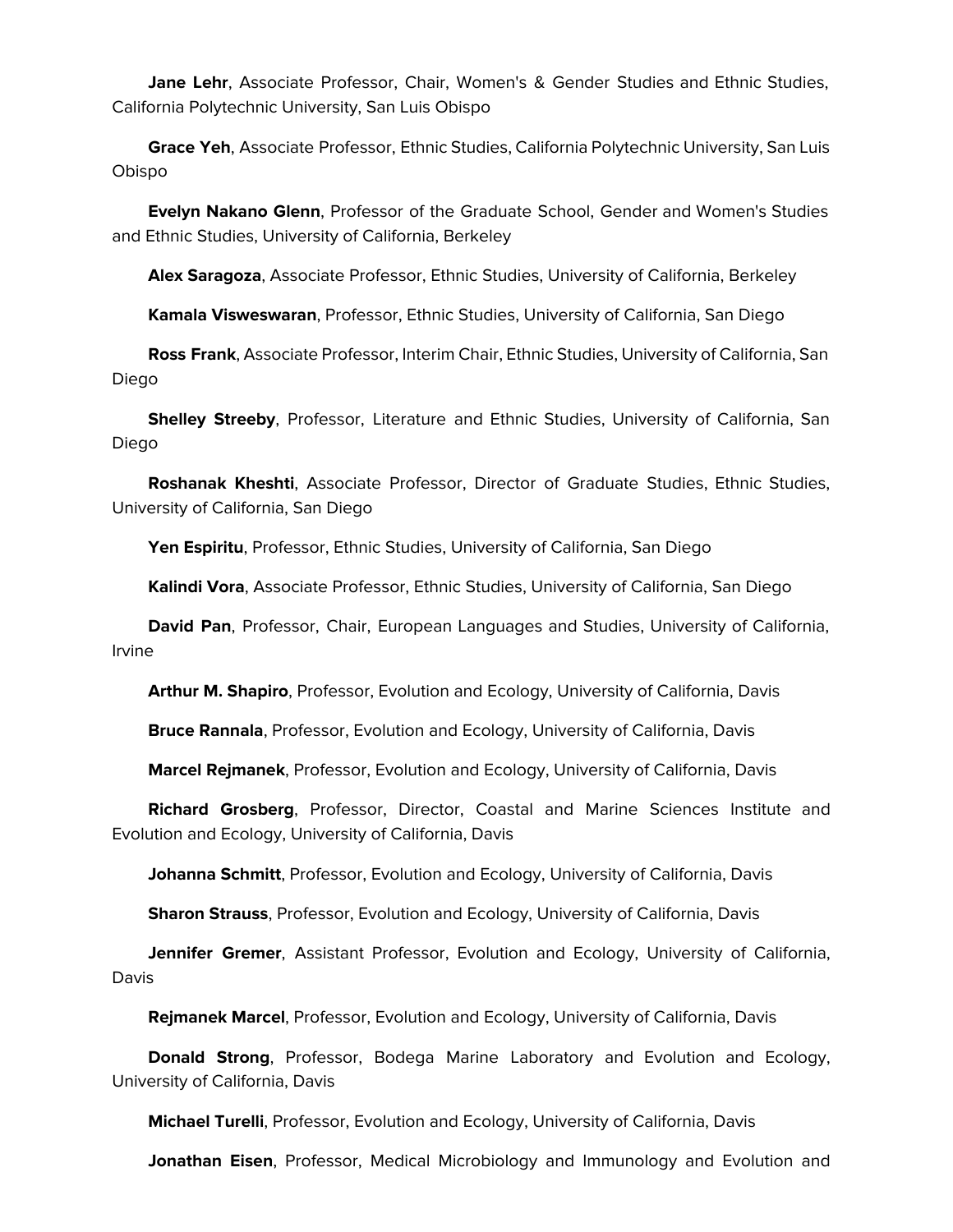Ecology, University of California, Davis

 **James Doyle**, Professor Emerita/Emeritus, Evolution and Ecology, University of California, Davis

 **Susan Williams**, Professor, Bodega Marine Laboratory and Evolution and Ecology, University of California, Davis

 **Brian Gaylord**, Professor, Bodega Marine Laboratory and Evolution and Ecology, University of California, Davis

 **Donald Strng**, Professor, Editor-in-Chief Ecology, Ecological Society of America and Evolution and Ecology, University of California, Davis

 **Eric Sanford**, Professor, Bodega Marine Laboratory and Evolution and Ecology, University of California, Davis

**Gail Patricelli**, Professor, Evolution and Ecology, University of California, Davis

 **Harris Lewin**, Professor, Distinguished Professor, Robert and Rosabel Endowed Chair, Evolution and Ecology, University of California, Davis

**Charles Zender**, Professor, Evolution and Ecology, University of California, Irvine

 **F. Lynn Carpenter**, Professor Emerita/Emeritus, Evolution and Ecology, University of California, Irvine

**Diane Campbell**, Professor, Evolution and Ecology, University of California, Irvine

**Jessica Pratt**, Lecturer, Evolution and Ecology, University of California, Irvine

 **Steven Allison**, Associate Professor, Earth System Science and Evolution and Ecology, University of California, Irvine

**Jennifer Martiny**, Professor, Evolution and Ecology, University of California, Irvine

 **Kathleen Treseder**, Professor, Vice Chair, Evolution and Ecology, University of California, Irvine

 **Travis E. Huxman**, Professor, Director, Center for Environmental Biology and Evolution and Ecology, University of California, Irvine

**Celia Faiola**, Assistant Professor, Evolution and Ecology, University of California, Irvine

**Mark Sistrom**, Assistant Professor, Evolution and Ecology, University of California, Merced

**Michael Allen**, Professor, Evolution and Ecology, University of California, Riverside

 **Marko Spasojevic**, Assistant Professor, Evolution and Ecology, University of California, Riverside

**Derek Roff**, Professor, Evolution and Ecology, University of California, Riverside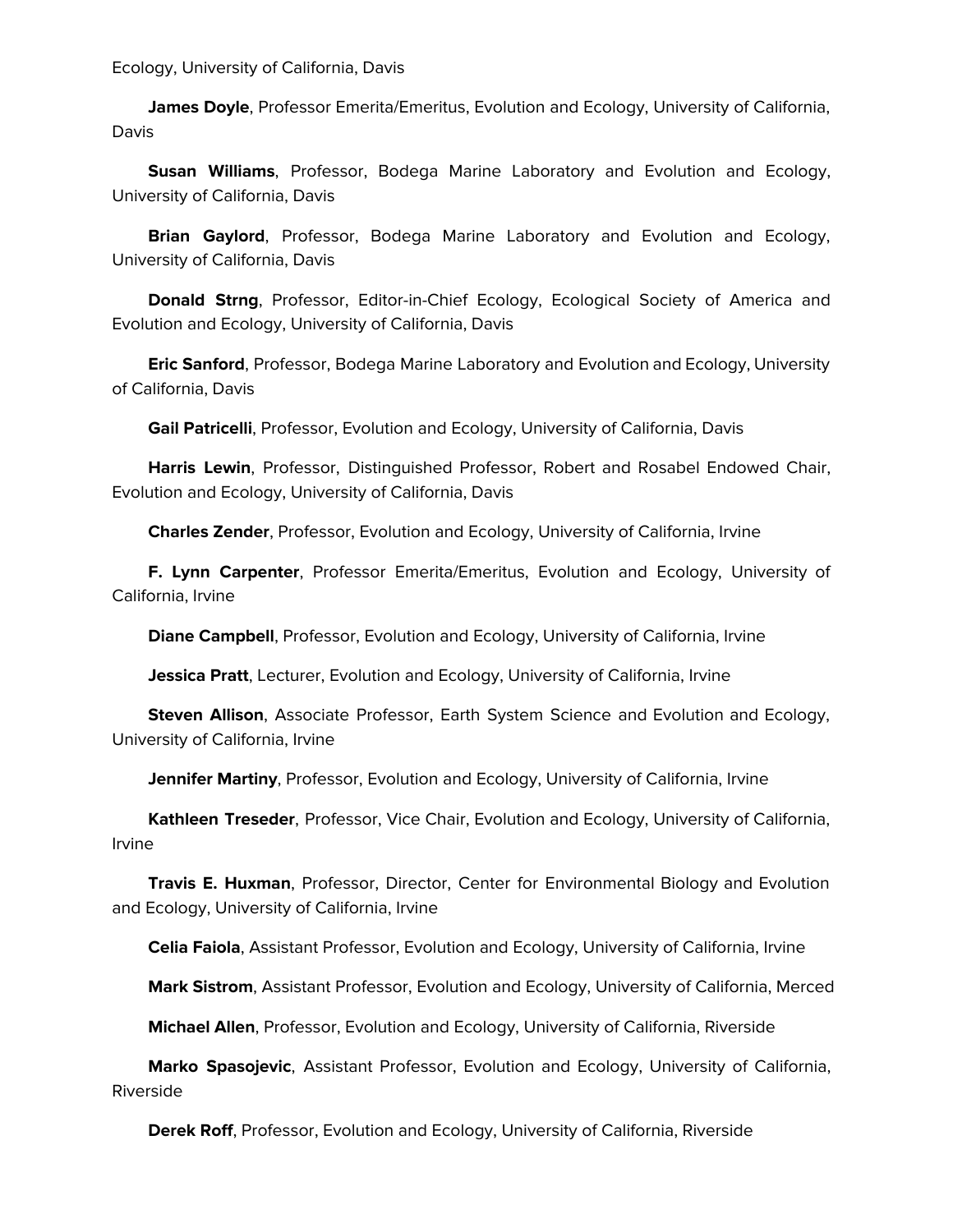**Mark Chappell**, Professor, Evolution and Ecology, University of California, Riverside

 **Joel L. Sachs**, Associate Professor, Evolution and Ecology, University of California, Riverside

 **David Reznick**, Professor, Distinguished Professor, Evolution and Ecology, University of California, Riverside

**Cheryl Briggs**, Professor, Evolution and Ecology, University of California, Santa Barbara

 **Len Nunney**, Professor, Evolution, Ecology & Organismal Biology, University of California, Riverside

 **Helen Regan**, Professor, Evolution, Ecology and Organismal Biology, University of California, Riverside

 **Christopher Clark**, Assistant Professor, Evolution, Ecology, and Organismal Biology, University of California, Riverside

 **Kimberly Brouwer**, Professor, Co-Director, Global Health Track, SDSU/UCSD Joint Doctoral Program in Public Health, Director, Prevention Scientific Working Group of UCSD Center for AIDS Research and Family Medicine & Public Health, University of California, San Diego

 **Florin Vaida**, Professor, Family Medicine and Public Health, University of California, San Diego

 **Charles Berry**, Professor Emerita/Emeritus, Family Medicine and Public Health, University of California, San Diego

 **Eileen Boris**, Professor, Hull Professor, History, Black Studies, Global Studies and Feminist Studies, University of California, Santa Barbara

 **Karen Barad**, Professor, History of Consciousness and Philosophy and Feminist Studies, University of California, Santa Cruz

**Bettina Aptheker**, Professor, Feminist Studies, University of California, Santa Cruz

 **Kriss Ravetto**, Associate Professor, Science and Technology Studies and Film Studies Program, University of California, Davis

 **Catherine Liu**, Professor, Acting Chair, Film Studies Program, University of California, Irvine

 **Constance Penley**, Professor, Founding Director, Carsey-Wolf Center, Film Studies Program, University of California, Santa Barbara

**Warren Sack**, Professor, Film and Digital Media, University of California, Santa Cruz

 **Bhaskar Sarkar**, Associate Professor, Film and Media Studies, University of California, Santa Barbara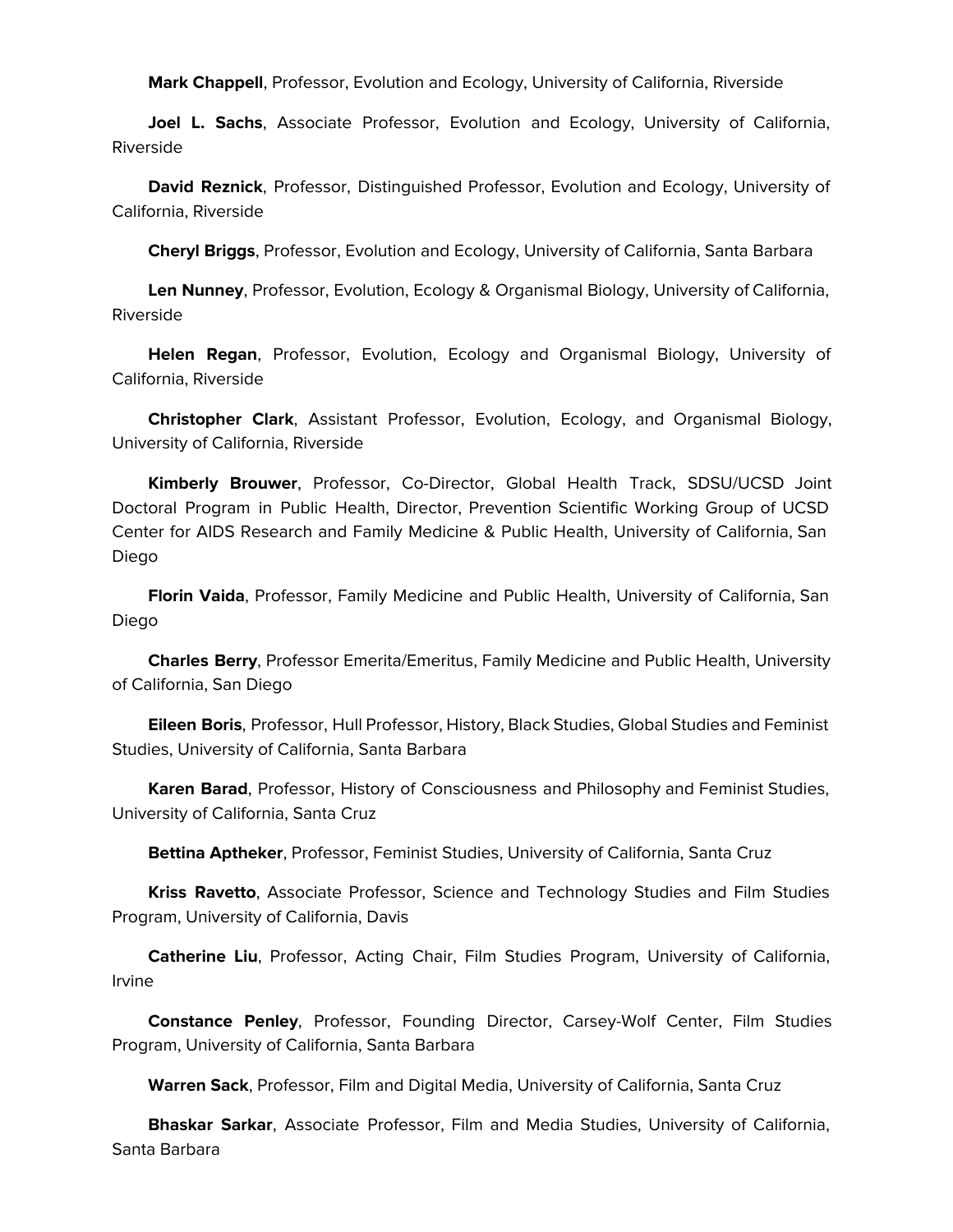**Helen L. Mulligan**, Adjunct Professor, Fisheries Biology, University of California, San Francisco

 **Selina Wang**, Adjunct Professor, Research Director, UC Davis Olive Center and Food Science and Technology, University of California, Davis

 **Alyson Mitchell**, Professor, Co-director Food Safety and Measurement Facility and Food Science and Technology, University of California, Davis

 **Mila Vujovich-La Barre**, Professor, Chair, History and Foreign Language, California Polytechnic University, San Luis Obispo

 **Erin Kelly**, Assistant Professor, Forestry and Wildland Resources, California State University, Humboldt State

 **Andrew Stubblefield**, Associate Professor, Forestry and Wildland Resources, Humboldt State University

 **Lia Brozgal**, Associate Professor, French and Francophone Studies, University of California, Los Angeles

**Richard Kern**, Professor, French, University of California, Berkeley

**Suzanne Guerlac**, Professor, French, University of California, Berkeley

**Déborah Blocker**, Associate Professor, French, University of California, Berkeley

**Julia Simon**, Professor, French, University of California, Davis

 **Noah Guynn**, Associate Professor, Department Chair, Comparative Literature and French, University of California, Davis

**Carrie Noland**, Professor, French, University of California, Irvine

**Skenazi Elise**, Professor, French, University of California, Santa Barbara

 **Cynthia J. Brown**, Professor, Comparative Literature and French, University of California, Santa Barbara

 **Sharon Traweek**, Associate Professor, Gender Studies, University of California, Los Angeles

 **Laura C. Nelson**, Associate Professor, Gender and Women's Studies, University of California, Berkeley

 **Paola Bacchetta**, Associate Professor, Gender and Women's Studies, University of California, Berkeley

 **Leslie Salzinger**, Associate Professor, Gender and Women's Studies, University of California, Berkeley

**Charis Thompson**, Professor, Gender and Women's Studies, University of California,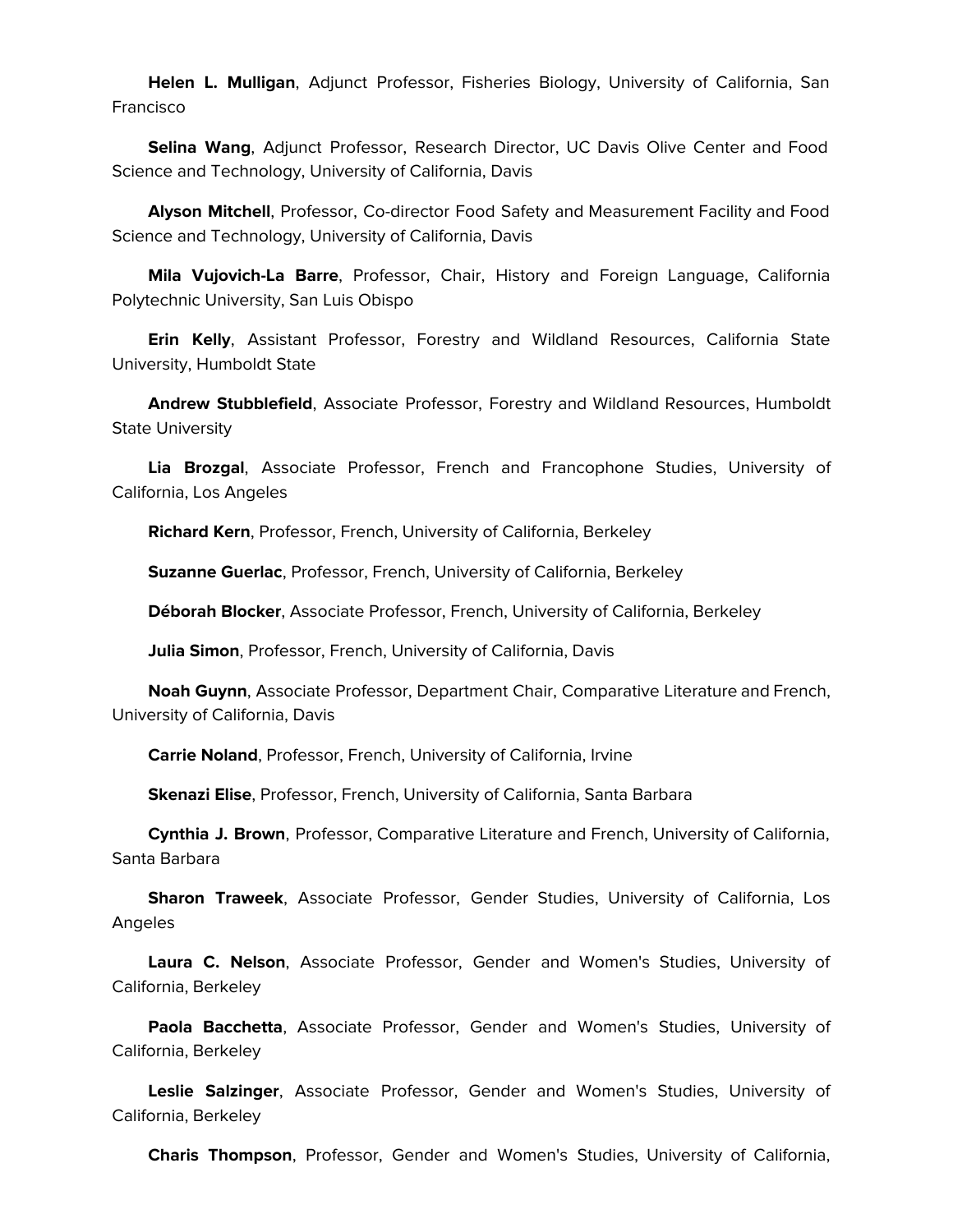## **Berkeley**

 **Barbara A. Barnes**, Lecturer, Continuing Lecturer, Gender and Women's Studies, University of California, Berkeley

 **Minoo Moallem**, Professor, Gender and Women's Studies, University of California, **Berkeley** 

**Bonnie Hsia**, Lecturer, General Engineering, California State University, San Jose State

**Clare Cordero**, Lecturer, General Engineering, California State University, San Jose State

**shawn tran**, Lecturer, General Engineering, sjsu

 **Anna Studwell**, Lecturer, Geographic Information Systems License Administrator and Geography & Environment, California State University, San Francisco State

 **Dydia DeLyser**, Assistant Professor, Geography & the Environment, California State University, Fullerton

 **Rodrick Hay**, Professor, Interim Provost, Director Center for Urban Environmental Research and Geography, California State University, Dominguez Hills

**Elizabeth Ridder**, Assistant Professor, Geography, California State University, San Marcos

 **Michelle Goman**, Associate Professor, Geography, California State University, Sonoma **State** 

**Jeffrey Q. Chambers**, Associate Professor, Geography, University of California, Berkeley

**Robert Rhew**, Associate Professor, Geography, University of California, Berkeley

**You-tien Hsing**, Professor, Geography, University of California, Berkeley

**Kurt M. Cuffey**, Professor, Geography, University of California, Berkeley

**Richard Walker**, Professor Emerita/Emeritus, Geography, University of California, Berkeley

 **Nathan Sayre**, Professor, Professor and Chair, Geography, University of California, **Berkeley** 

**Jake Kosek**, Associate Professor, Geography, University of California, Berkeley

**David O'Sullivan**, Associate Professor, Geography, University of California, Berkeley

 **Gillian Hart**, Professor of the Graduate School, Geography, University of California, **Berkeley** 

 **Judith Carney**, Professor, Professor, Institute of the Environment and Sustainability and Geography, University of California, Los Angeles

**Marilyn Raphael**, Professor, Geography, University of California, Los Angeles

**Eric Sheppard**, Professor, Alexander von Humboldt Chair, Geography, University of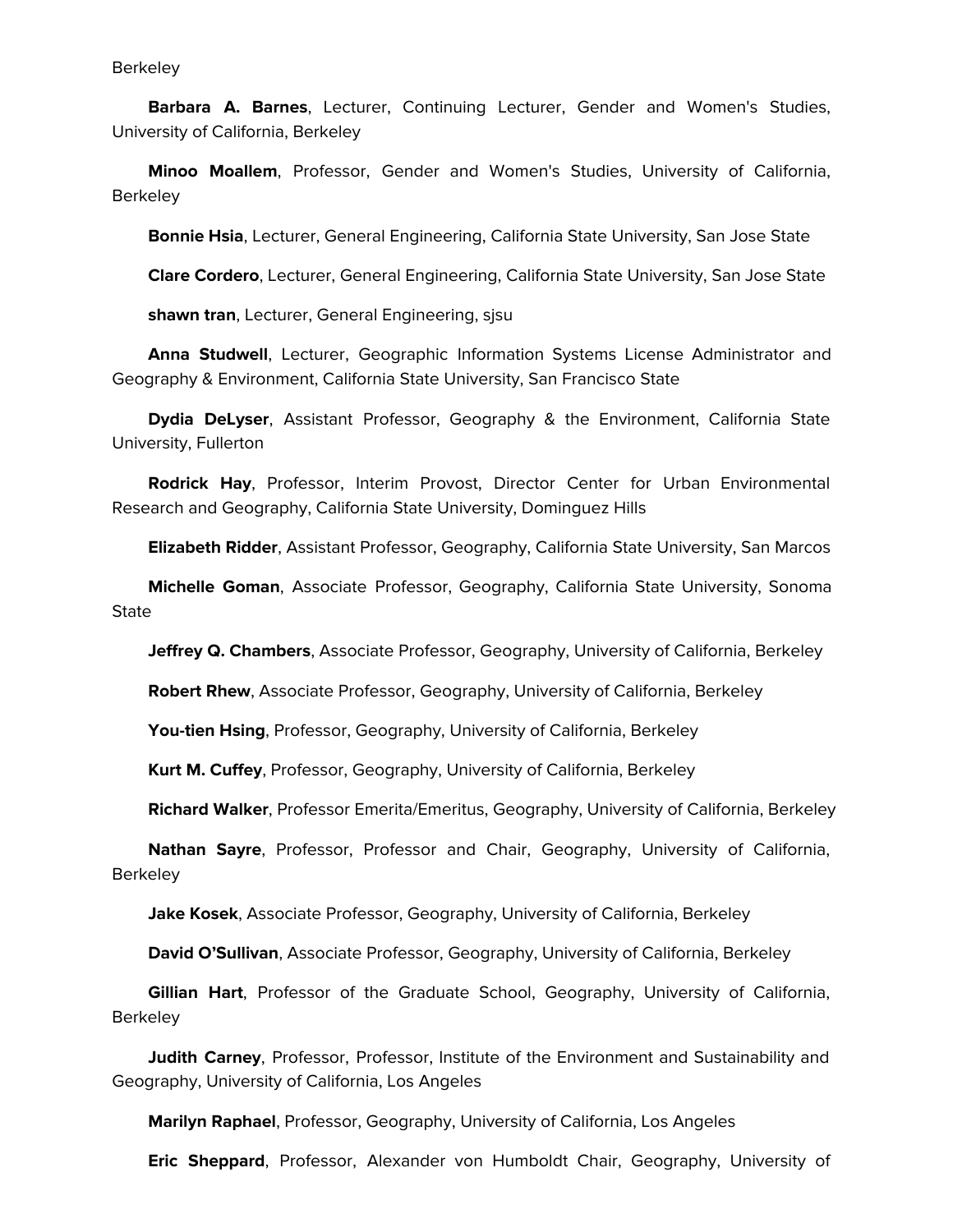California, Los Angeles

 **Cindy Fan**, Professor, Vice Provost for International Studies and Global Engagement, Geography, University of California, Los Angeles

**Glen MacDonald**, Professor, Geography, University of California, Los Angeles

**John Agnew**, Professor, Geography, University of California, Los Angeles

 **Nicholas Bauch**, Assistant Professor, Director, Experimental Geography Studio and Geography, University of California, Los Angeles

**Daniela Cusack**, Assistant Professor, Geography, University of California, Los Angeles

**Lieba Faier**, Associate Professor, Geography, University of California, Los Angeles

**Kyle Cavanaugh**, Assistant Professor, Geography, University of California, Los Angeles

**Katherine Willis**, Lecturer, Geography, University of California, Los Angeles

 **Jamie Goodwin-White**, Assistant Professor, California Center for Population Research and Geography, University of California, Los Angeles

 **Jennifer Cotton**, Assistant Professor, Geological Sciences, California State University Northridge

 **Sinan Akciz**, Assistant Professor, Geological Sciences, California State University, Fullerton

 **James Parham**, Assistant Professor, Curator of Paleontology, Cooper Center and Geological Sciences, California State University, Fullerton

 **Joseph Carlin**, Assistant Professor, Geological Sciences, California State University, **Fullerton** 

 **Valbone Memeti**, Assistant Professor, Geological Sciences, California State University, Fullerton

 **Richard J. Behl**, Professor, Chair, Geological Sciences, California State University, Long Beach

 **Heather Knutson**, Assistant Professor, Geological and Planetary Sciences, California Institute of Technology

 **Ellen Metzger**, Professor, Director of Science Education, Geology and Science Education, San Jose State University

 **Katherine Barbeau**, Professor, Geosciences Research Division, Scripps Institution of Oceanography, University of California, San Diego

 **Sonjia Leyva**, Adjunct Professor, Geosciences and the Environment, California State University, Los Angeles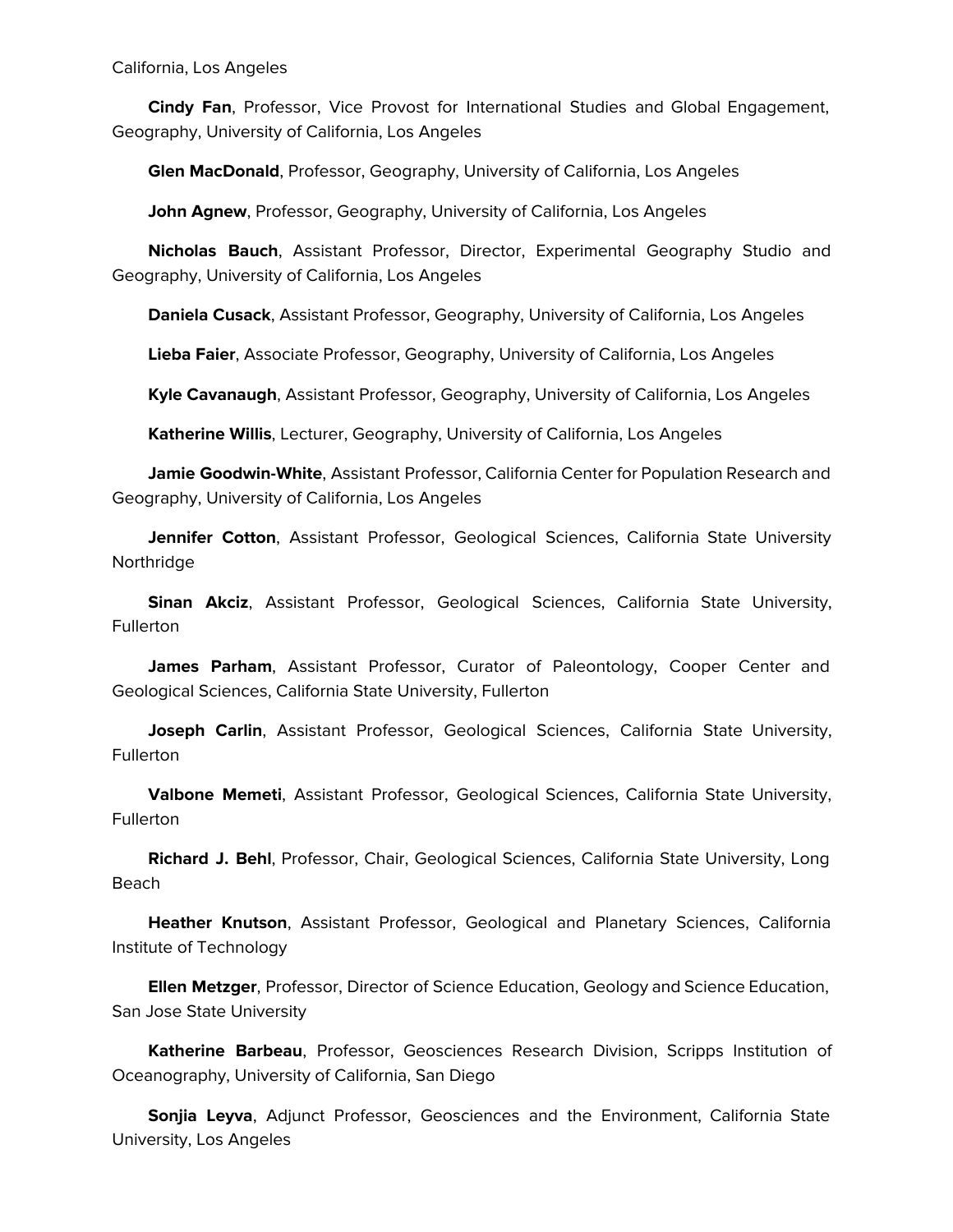**Niklaus Largier**, Professor, German, University of California, Berkeley

**Thomas F. Shannon**, Professor, German, University of California, Berkeley

 **Sven-Erik Rose**, Associate Professor, Comparative Literature and German, University of California, Davis

**Anke Biendarra**, Associate Professor, German, University of California, Irvine

**Kai Evers**, Associate Professor, German, University of California, Irvine

**Ruth Kluger**, Professor Emerita/Emeritus, German, University of California, Irvine

**Gail Hart**, Professor, German, University of California, Irvine

**John H. Smith**, Professor, German, University of California, Irvine

 **Gordon McCord**, Assistant Professor, Global Policy & Strategy, School of (GPS), University of California, San Diego

 **Roger Bohn**, Professor, Global Policy & Strategy, School of (GPS), University of California, San Diego

 **Javiera Barandiaran**, Assistant Professor, Global Studies, University of California, Santa Barbara

 **Lee Friedman**, Professor of the Graduate School, Goldman School of Public Policy, University of California, Berkeley

 **Michael O'Hare**, Professor, Goldman School of Public Policy, University of California, **Berkeley** 

 **Steven Weissman**, Lecturer, Goldman School of Public Policy, University of California, **Berkeley** 

 **Eugene Bardach**, Professor Emerita/Emeritus, Professor Emeritus, Goldman School of Public Policy, University of California, Berkeley

**Mary Gilly**, Professor, Graduate School of Management, University of California, Irvine

 **Charmaine Farber**, Assistant Professor, Professor, Graphic Communication, California Polytechnic University, San Luis Obispo

 **Frederick Zimmerman**, Professor, Health Policy and Management, University of California, Los Angeles

 **T.J. Demos**, Professor, Director, Center for Creative Ecologies and History of Art and Visual Culture, University of California, Santa Cruz

 **Donna Haraway**, Professor Emerita/Emeritus, Distinguished Professor, History of Consciousness, University of California, Santa Cruz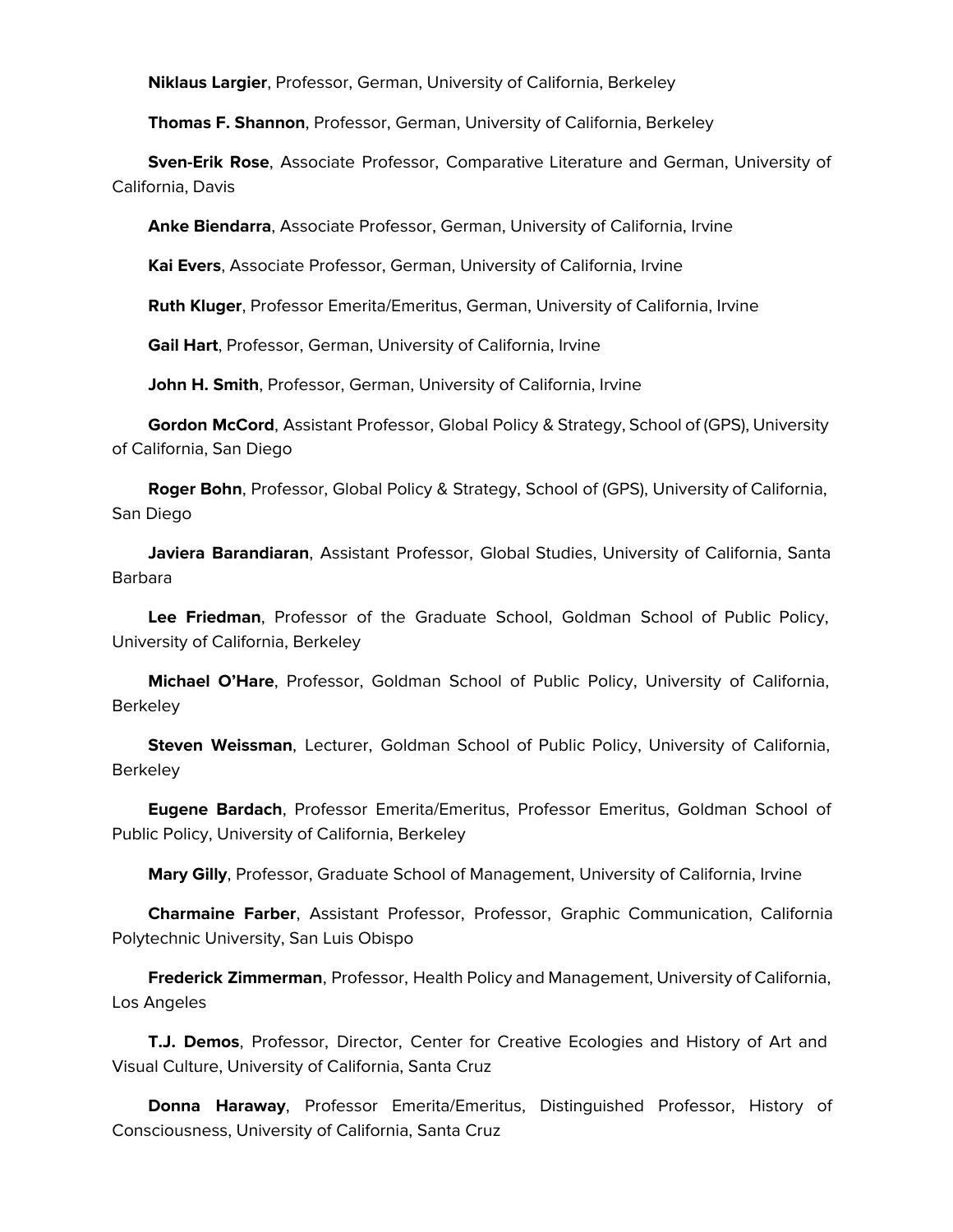**Molly Loberg**, Associate Professor, History, California Polytechnic University, San Luis Obispo

 **Sarah Bridger**, Associate Professor, History, California Polytechnic University, San Luis Obispo

 **Dennis Kortheuer**, Professor Emerita/Emeritus, History, California State University, Long Beach

**Sherry Vatter**, Lecturer, Emerita, History, California State University, Long Beach

**Cherstin Lyon**, Professor, History, California State University, San Bernardino

 **Cherstin M. Lyon**, Associate Professor, Coordinator of Social Sciences and Globalization Graduate Program, History, California State University, San Bernardino

**Nicolas G. Rosenthal**, Associate Professor, History, Loyola Marymount University

**Brian DeLay**, Associate Professor, History, University of California, Berkeley

**Stefania Tutino**, Professor, History, University of California, Berkeley

**Cathryn Carson**, Associate Professor, History, University of California, Berkeley

**Jonathan Sheehan**, Professor, History, University of California, Berkeley

**Emily Mackil**, Associate Professor, History, University of California, Berkeley

**Massimo Mazzotti**, Associate Professor, History, University of California, Berkeley

**Elena Schneider**, Assistant Professor, History, University of California, Berkeley

**Maureen C. Miller**, Professor, History, University of California, Berkeley

 **Margaret Lavinia Anderson**, Professor Emerita/Emeritus, History, University of California, **Berkeley** 

**Sarah Stein**, Professor, Maurice Amado Chair, History, University of California, Berkeley

**Baki Tezcan**, Associate Professor, History, University of California, Davis

**Norma Landau**, Professor Emerita/Emeritus, History, University of California, Davis

**Charles Walker**, Professor, History, University of California, Davis

**William W. Hagen**, Professor Emerita/Emeritus, History, University of California, Davis

 **Beverly Bossler**, Professor, Chair, East Asian Languages and Culture and History, University of California, Davis

 **Louis Warren**, Professor, W. Turrentine Jackson Chair of U.S. Western History, History, University of California, Davis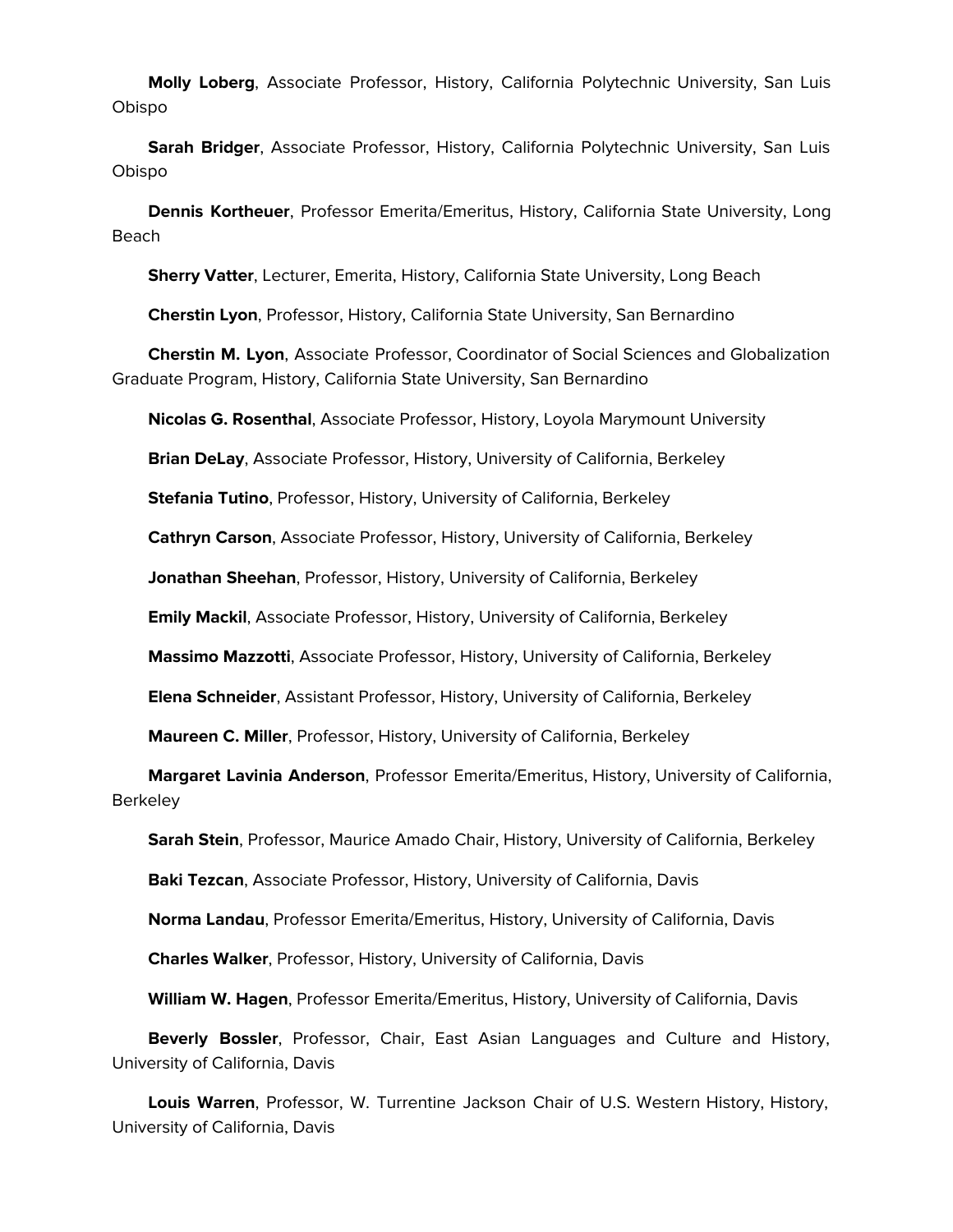**Edward Dickinson**, Professor, History, University of California, Davis

 **David Biale**, Professor, Emanuel Ringelblum Distinguished Professor, History, University of California, Davis

**Ali Anooshahr**, Associate Professor, History, University of California, Davis

**Don C. Price**, Professor Emerita/Emeritus, History, University of California, Davis

**Barbara Metcalf**, Professor Emerita/Emeritus, History, University of California, Davis

**Kathy Stuart**, Associate Professor, History, University of California, Davis

**Steven Topik**, Professor, History, University of California, Irvine

**Vicki Ruiz**, Professor, History, University of California, Irvine

 **Theodore Porter**, Professor, Distinguished Professor and Peter Reill Chair, Adjunct Professor of Statistics and History, University of California, Los Angeles

 **Stephen Aron**, Professor, Robert N. Burr Department Chair, History, University of California, Los Angeles

 **Carla G. Pestana** , Professor, Joyce Appleby Endowed Chair, History, University of California, Los Angeles

 **Andrea S. Goldman**, Associate Professor, Vice Chair for Undergraduate Affairs, History, University of California, Los Angeles

 **Sarah Stein**, Professor, Maurice Amado Chair in Sephardic Studies, History, University of California, Los Angeles

**Michael Meranze**, Professor, History, University of California, Los Angeles

**Caroline Ford**, Professor, History, University of California, Los Angeles

**Susan Amussen**, Professor, History, University of California, Merced

**Sholeh Quinn**, Associate Professor, History, University of California, Merced

**Ruth Mostern**, Associate Professor, History, University of California, Merced

**Dana Simmons**, Associate Professor, History, University of California, Riverside

**Goldberg Ann**, Professor, History, University of California, Riverside

**Brian Lloyd**, Associate Professor, History, University of California, Riverside

**Catherine Gudis**, Associate Professor, History, University of California, Riverside

**Tal Golan**, Associate Professor, History, University of California, San Diego

**Robert Westman**, Professor, History, University of California, San Diego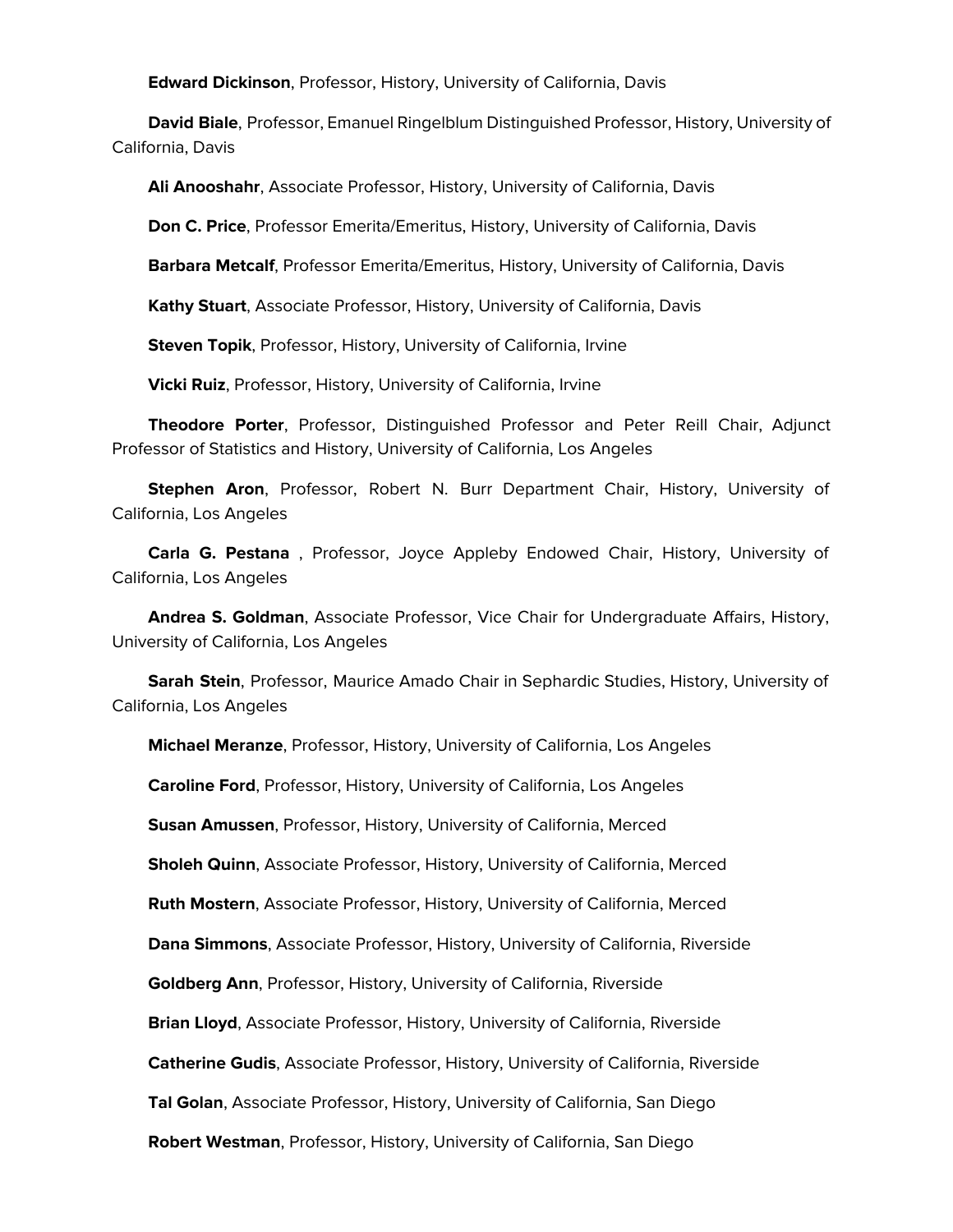**Frank Biess**, Professor, History, University of California, San Diego

 **Cathy Gere**, Associate Professor, Science Studies Program and History, University of California, San Diego

**Nir Shafir**, Assistant Professor, History, University of California, San Diego

 **Nancy Gallagher**, Professor Emerita/Emeritus, History, University of California, Santa Barbara

**Paul Spickard**, Professor, History, University of California, Santa Barbara

**Elena Aronova**, Assistant Professor, History, University of California, Santa Barbara

**Luke Roberts**, Professor, History, University of California, Santa Barbara

**Sharon Farmer**, Professor, Chair, History, University of California, Santa Barbara

**Harold Marcuse**, Professor, History, University of California, Santa Barbara

**Erika Rappaport**, Professor, Vice-Chair, History, University of California, Santa Barbara

**Mary Hancock**, Professor, Associate Dean, History, University of California, Santa Barbara

**Sherene Seikaly**, Associate Professor, History, University of California, Santa Barbara

**J. Sears McGee**, Professor, History, University of California, Santa Barbara

**Alice O'Connor**, Professor, History, University of California, Santa Barbara

**Elizabeth DePalma Digeser**, Professor, History, University of California, Santa Barbara

**Stephan Miescher**, Associate Professor, History, University of California, Santa Barbara

**Lisa Jacobson**, Associate Professor, History, University of California, Santa Barbara

 **Steven Borish**, Associate Professor, Human Development and Women's Studies, California State University, East Bay

 **Jay Belsky**, Professor, Robert M. and Natalie Reid Dorn Professor of Human Development, Human Ecology, University of California, Davis

 **Lawrence Harper**, Professor Emerita/Emeritus, Human Ecology, University of California, Davis

 **Nina Claire Napawan**, Associate Professor, Master Adviser, Graduate Geography and Community Development Groups and Human Ecology, University of California, Davis

**Beth Ober**, Professor, Human Ecology, University of California, Davis

 **Brett Milligan**, Assistant Professor, Landscape Architecture and Sustainable Environmental Design and Human Ecology, University of California, Davis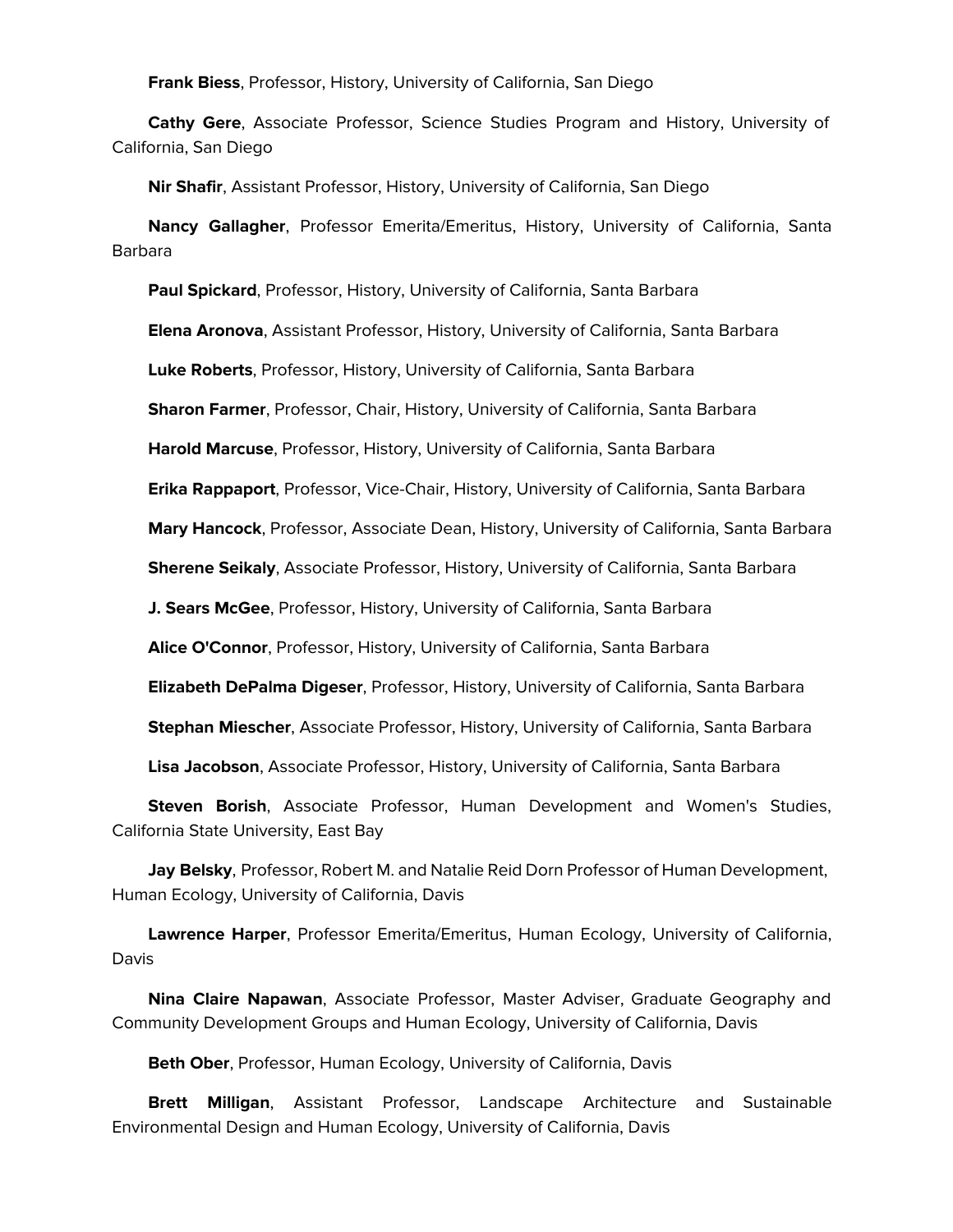**Stephen Wheeler**, Professor, Landscape Architecture and Environmental Design Program and Human Ecology, University of California, Davis

 **Steven Greco**, Professor, Vice Chair, Department of Human Ecology, Chair, Landscape Architecture and Environmental Design Program and Human Ecology, University of California, Davis

 **Patsy Eubanks Owens**, Professor, Landscape Architecture & Environmental Design and Human Ecology, University of California, Davis

**Leah Hibel**, Associate Professor, Human Ecology, University of California, Davis

**Siwei Liu**, Assistant Professor, Human Ecology, University of California, Davis

**Daniel Choe**, Assistant Professor, Human Ecology, University of California, Davis

**Luis E. Guarnizo**, Professor, Chair, Human Ecology, University of California, Davis

**Ian Jensen**, Lecturer, English and Humanities Program, University of California, Irvine

 **Alice Berghof**, Lecturer, Full-Time Contiuing Lecturer in the Humanities, Lecturer in English and Composition and Humanities Program, University of California, Irvine

 **Ma Vang**, Assistant Professor, Critical Race and Ethnic Studies and Humanities Program, University of California, Merced

 **Anne Zanzucchi**, Lecturer, Interim Director, Humanities Program, University of California, Merced

 **Arturo Arias**, Professor of the Graduate School, John D. and Catherine T. MacArthur Foundation Professor in the Humanities, Humanities Program, University of California, Merced

 **Kit Myers**, Assistant Professor, Humanities and World Cultures, University of California, Merced

 **Ignacio López-Calvo**, Professor, Director of the UC Merced Center for the Humanities, Humanities and World Cultures, University of California, Merced

**Samuel Sandoval Solis**, Assistant Professor, Hydrology, University of California, Davis

**Mark Grismer**, Professor, LAWR and Hydrology, University of California, Davis

 **Lee Fleming**, Professor, Professor and Director of the Fung Institute for Engineering Leadership, Industrial Engineering and Operations Research, University of California, Berkeley

 **Dorit Hochbaum**, Professor, Industrial Engineering and Operations Research, University of California, Berkeley

 **Paul Grigas**, Assistant Professor, Industrial Engineering and Operations Research, University of California, Berkeley

**Rhonda Righter**, Professor, Industrial Engineering and Operations Research, University of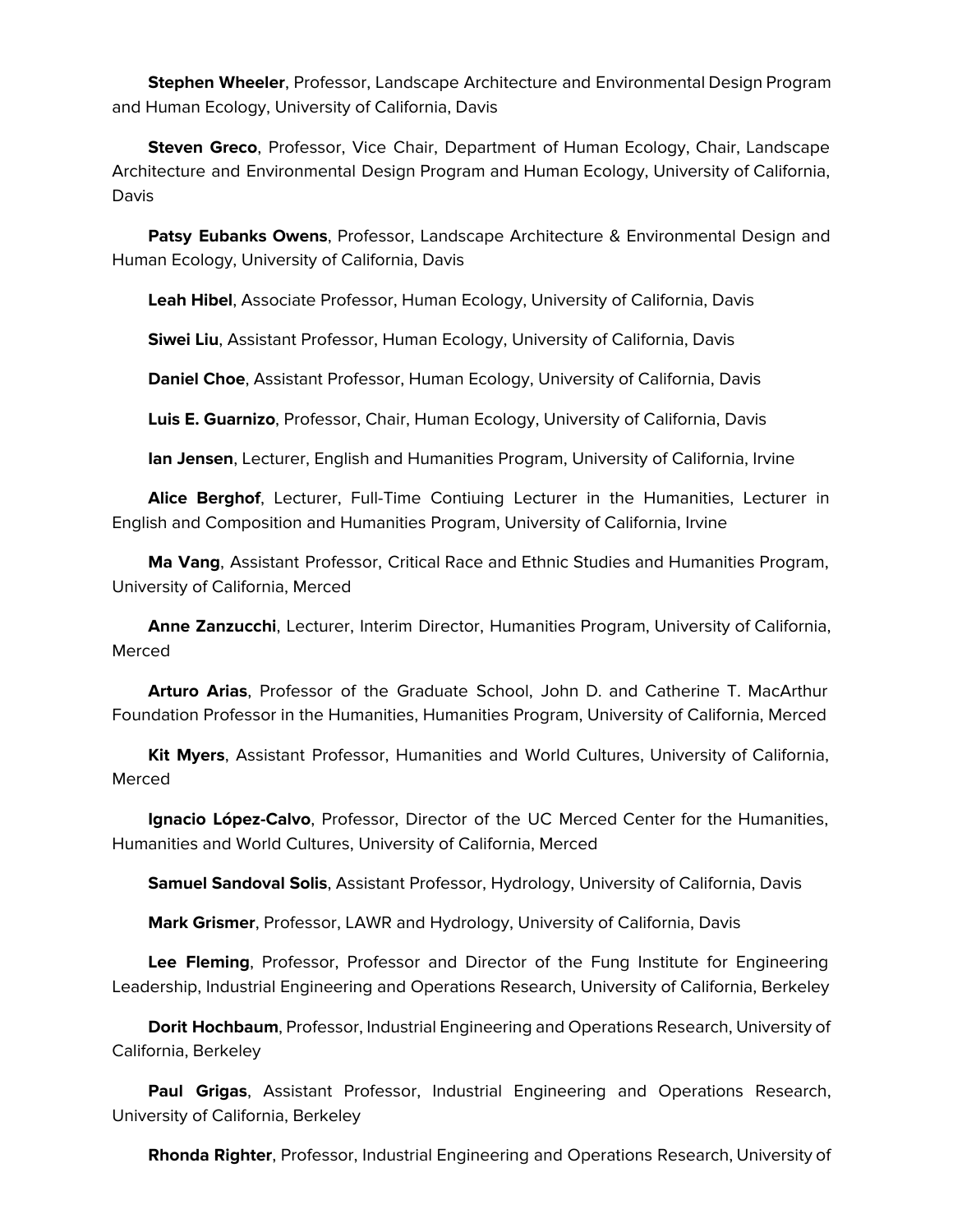**Javad Lavaei**, Assistant Professor, Industrial Engineering and Operations Research, University of California, Berkeley

 **Alper Atamturk**, Professor, Industrial Engineering and Operations Research, University of California, Berkeley

 **Philip Kaminsky**, Professor, Industrial Engineering and Operations Research, University of California, Berkeley

 **Xin Guo**, Professor, Industrial Engineering and Operations Research, University of California, Berkeley

 **Balaji Seth**, Associate Professor, Program Director, Associate Professor and Industrial Technology, California State University, Fresno

 **Debra Richardson**, Professor, Founding Dean, Donald Bren School of Information and Computer Sciences and Informatics, University of California, Irvine

**Bill Tomlinson**, Professor, Informatics, University of California, Irvine

**Rebecca Black**, Associate Professor, Informatics, University of California, Irvine

**Cristina Lopes**, Professor, Informatics, University of California, Irvine

 **John V. Richardson Jr.**, Professor Emerita/Emeritus, Information Studies, University of California, Los Angeles

 **Elaine Avenonius**, Professor Emerita/Emeritus, Information Studies, University of California, Los Angeles

 **Johanna Drucker**, Professor of the Graduate School, Breslauer Professor, Information Studies, University of California, Los Angeles

 **Gregory Leazer**, Associate Professor, Information Studies, University of California, Los Angeles

**Jonathan Furner**, Professor, Information Studies, University of California, Los Angeles

**Esther Grassian**, Lecturer, Information Studies, University of California, Los Angeles

 **Christine L. Borgman**, Professor, Distinguished Professor & Presidential Chair, Information Studies, University of California, Los Angeles

 **Michael Keiser**, Assistant Professor, Pharmaceutical Chemistry and Institute for Neurodegenerative Diseases, University of California, San Francisco

 **Jessica Lynch Alfaro**, Associate Professor, Anthropology and Institute for Society and Genetics, University of California, Los Angeles

**Thomas B Smith**, Professor, Director Center for Tropical Research, Department of Ecology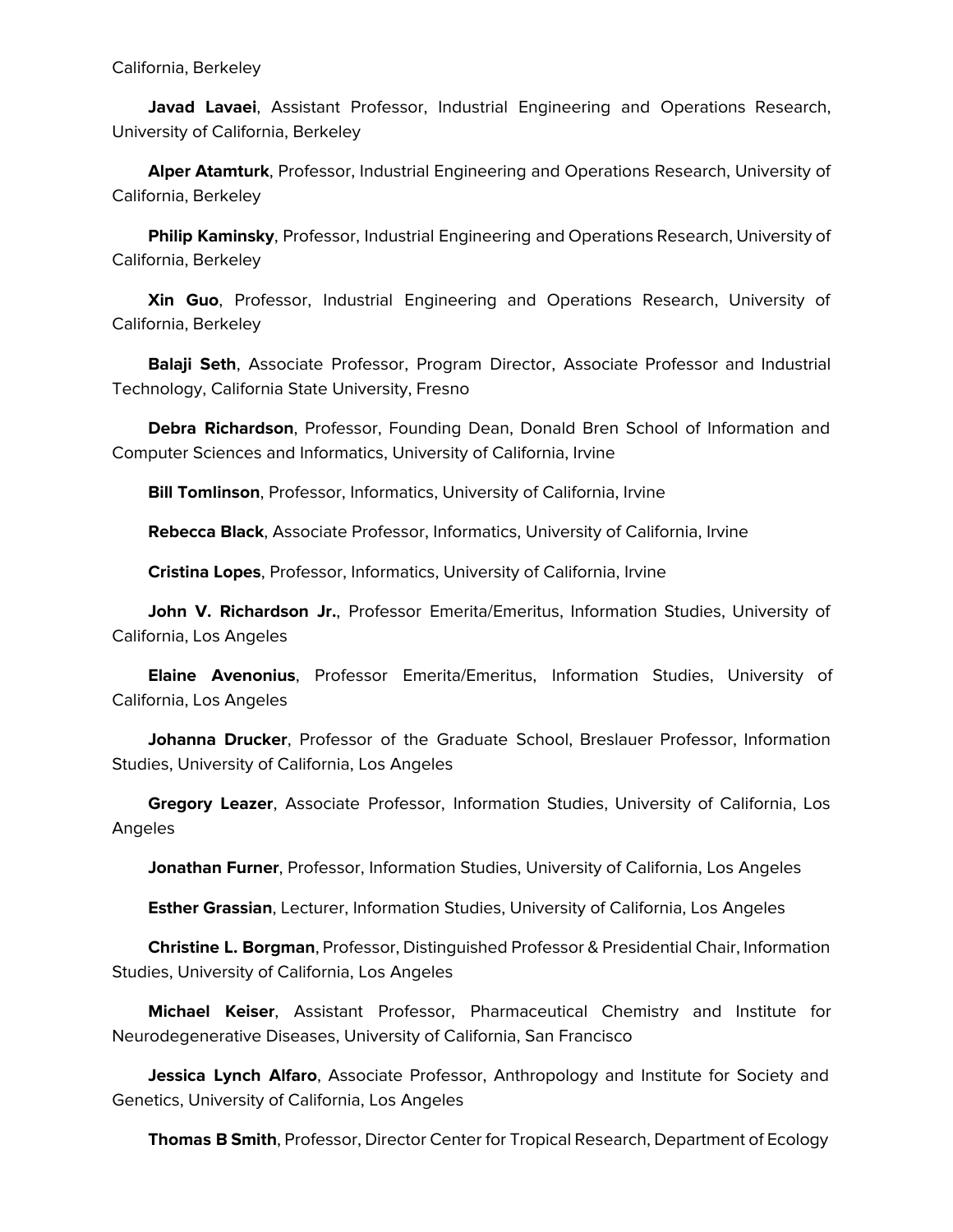and Evolutionary Biology and Institute of the Environment and Sustainability, University of California, Los Angeles

 **Mark Gold**, Adjunct Professor, Associate Vice Chancellor for Environment and Sustainability, Institute of the Environment and Sustainability, University of California, Los Angeles

 **Walter Metzner**, Professor, Integrative Biology and Physiology, University of California, Los Angeles

 **Elaine Hsiao**, Assistant Professor, Integrative Biology and Physiology, University of California, Los Angeles

 **Mark Frye**, Professor, Chair, Molecular, Cellular, and Integrative Physiology PhD program and Integrative Biology and Physiology, University of California, Los Angeles

 **Barney A. Schlinger**, Professor, Chair, Integrative Biology and Physiology, University of California, Los Angeles

 **Alan Grinnell**, Professor Emerita/Emeritus, Associate Dean of Life Sciences, Physiology Department and Integrative Biology and Physiology, University of California, Los Angeles

 **David Walker**, Professor, Integrative Biology and Physiology, University of California, Los Angeles

 **Arthur P. Arnold**, Professor, Integrative Biology and Physiology, University of California, Los Angeles

 **R. James Barnard**, Professor Emerita/Emeritus, Integrative Biology and Physiology, University of California, Los Angeles

 **Patricia E. Phelps**, Professor, Vice-Chair for Undergraduate Education, Integrative Biology and Physiology, University of California, Los Angeles

**David D. Ackerly**, Professor, Integrative Biology, University of California, Berkeley

 **Thomas J. Carlson**, Professor, Teaching Professor, Integrative Biology, University of California, Berkeley

**Wayne P. Sousa**, Professor, Integrative Biology, University of California, Berkeley

**Jimmy A. McGuire**, Professor, Integrative Biology, University of California, Berkeley

 **William Z. Lidicker**, Professor Emerita/Emeritus, Curator Emeritus, Integrative Biology, University of California, Berkeley

 **Leslea J. Hlusko**, Associate Professor, Integrative Biology, University of California, **Berkeley** 

**Doris Bachtrog**, Associate Professor, Integrative Biology, University of California, Berkeley

**Rasmus Nielsen**, Professor, Integrative Biology, University of California, Berkeley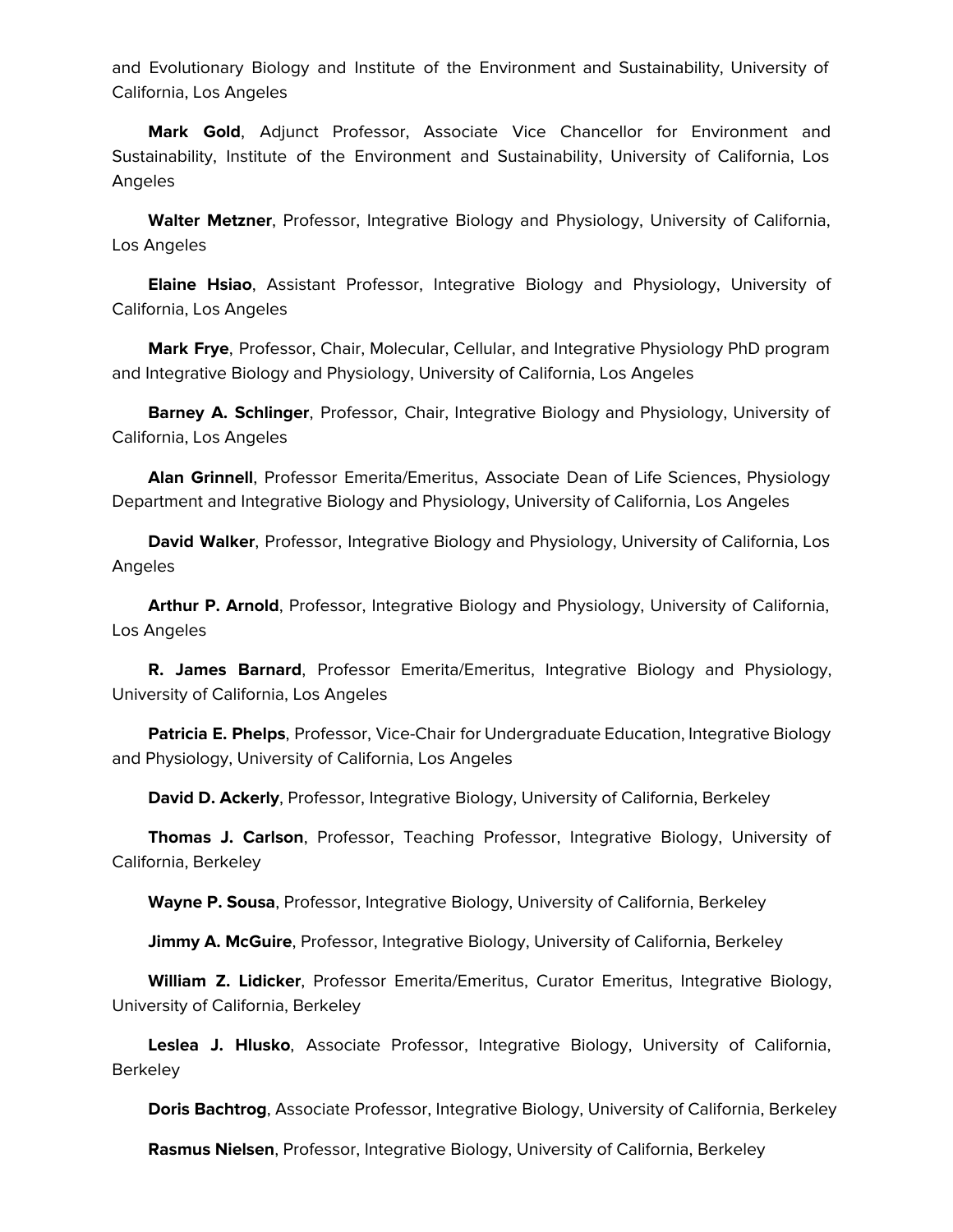**Charles R. Marshall**, Professor, Professor and Director of the UC Museum of Paleontology, Integrative Biology, University of California, Berkeley

**Britt Koskella**, Assistant Professor, Integrative Biology, University of California, Berkeley

 **David R. Lindberg**, Professor Emerita/Emeritus, Professor Emeritus, Integrative Biology, University of California, Berkeley

**Cindy V. Looy**, Associate Professor, Integrative Biology, University of California, Berkeley

 **Carole S. Hickman**, Professor of the Graduate School, Professor of the Graduate School and Curator, Integrative Biology, University of California, Berkeley

**Michael W. Nachman**, Professor, Integrative Biology, University of California, Berkeley

 **Caroline Williams**, Assistant Professor, Integrative Biology, University of California, Berkeley

**Bruce G. Baldwin**, Professor, Integrative Biology, University of California, Berkeley

 **Brent D. Mishler**, Professor, Professor and Director of the University and Jepson Herbaria, Integrative Biology, University of California, Berkeley

**Paul V.A. Fine**, Associate Professor, Integrative Biology, University of California, Berkeley

 **William Clemens**, Professor Emerita/Emeritus, Professor Emeritus and Curator, Integrative Biology, University of California, Berkeley

**Seth Finnegan**, Assistant Professor, Integrative Biology, University of California, Berkeley

 **Kevin Padian**, Professor, Professor and Curator, Integrative Biology, University of California, Berkeley

**Ellen L. Simms**, Professor, Integrative Biology, University of California, Berkeley

 **Glenys Thomson**, Professor Emerita/Emeritus, Professor Emerita, Integrative Biology, University of California, Berkeley

 **James L. Patton**, Professor Emerita/Emeritus, Professor and Curator Emeritus, Integrative Biology, University of California, Berkeley

 **Jere H. Lipps**, Professor Emerita/Emeritus, Professor Emeritus, Integrative Biology, University of California, Berkeley

 **Roy L. Caldwell**, Professor Emerita/Emeritus, Professor Emeritus, Integrative Biology, University of California, Berkeley

**Todd E. Dawson**, Professor, Integrative Biology, University of California, Berkeley

**Carl J. Rothfels**, Assistant Professor, Integrative Biology, University of California, Berkeley

**April Bullock**, Professor, Program Coordinator, Liberal Studies Department and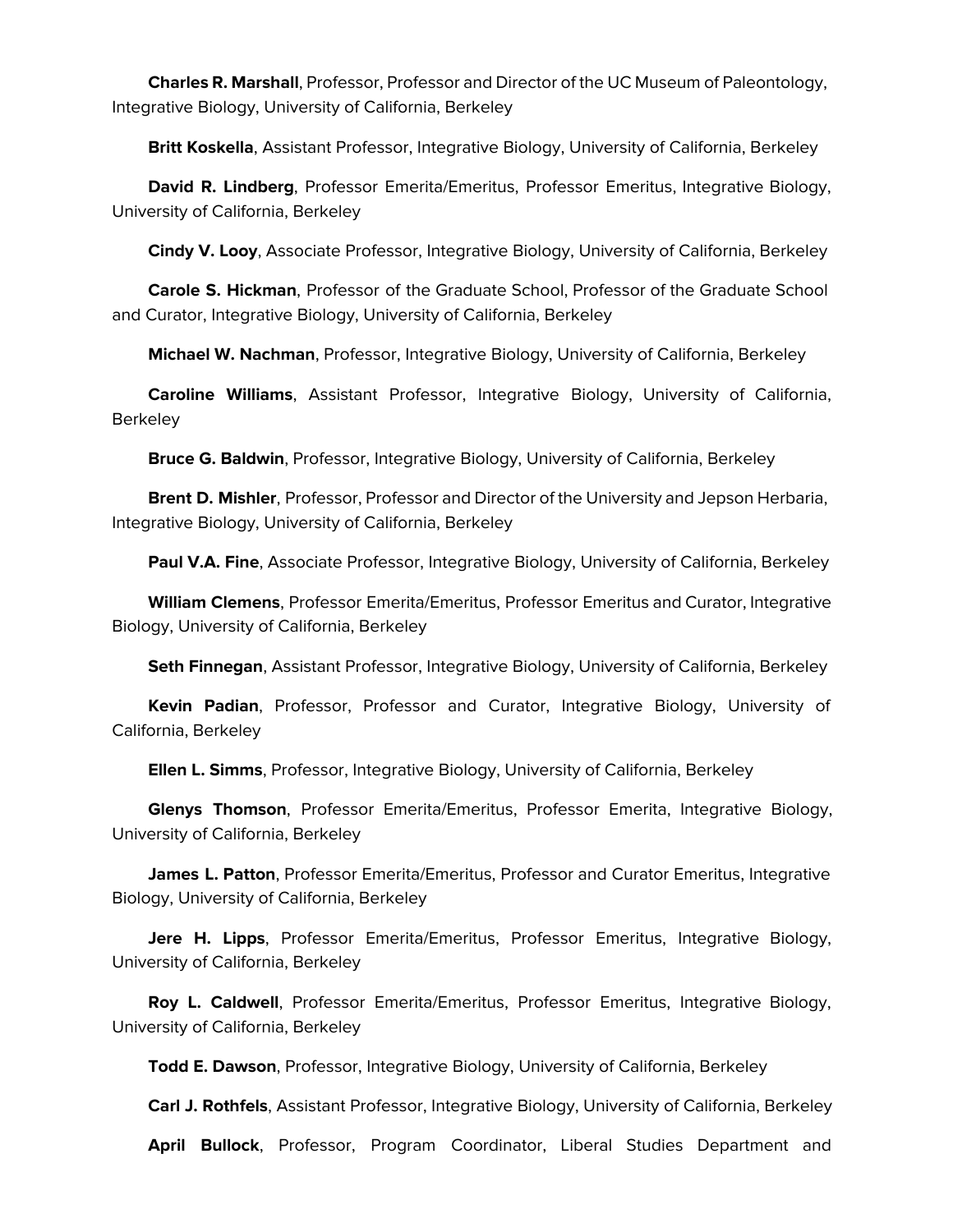Interdisciplinary Programs, California State University, Fullerton

 **Donald Forthal**, Professor, Chief, Division of Infectious Diseases, Molecular Biology and Biochemistry and Internal Medicine, University of California, Irvine

 **Jane Gitschier**, Professor Emerita/Emeritus, Member, Institute for Human Genetics and Internal Medicine, University of California, San Francisco

 **Jason Scorse**, Associate Professor, Chair IEP Program, Director, Center for the Blue Economy, International Environmental Policy, Middlebury Institute of International Studies

**Barbara Spackman**, Professor, Italian Studies, University of California, Berkeley

**Albert R. Ascoli**, Professor, Italian Studies, University of California, Berkeley

**Diego Pirillo**, Assistant Professor, Italian Studies, University of California, Berkeley

**Mia Fuller**, Associate Professor, Italian Studies, University of California, Berkeley

**Padula Valentina**, Lecturer, Italian, University of California, Santa Barbara

**Jon Snyder**, Professor, Italian, University of California, Santa Barbara

 **Catherine Haras**, Professor, Director, Center for Effective Teaching and Learning and JFK Memorial Library, California State University, Los Angeles

 **Nobuko Koyama**, Assistant Professor, Japanese Language Program Coordinator, Japanese, University of California, Davis

 **Thomas Harter**, Professor, Hagan Endowed Chair for Water Mgmt and Policy, Land, Air, and Water Resources, University of California, Davis

 **Dennis Rolston**, Professor Emerita/Emeritus, Land, Air, and Water Resources, University of California, Davis

 **Ruth Reck**, Professor Emerita/Emeritus, Land, Air, and Water Resources, University of California, Davis

 **Douglas Mackay**, Adjunct Professor, Land, Air, and Water Resources, University of California, Davis

 **Susan Ustin**, Professor, Vice Chair, Hydrology, Associate Director, John Muir Institute of the Environment and Land, Air, and Water Resources, University of California, Davis

**Peter Hernes**, Professor, Land, Air, and Water Resources, University of California, Davis

 **Richard Snyder**, Professor Emerita/Emeritus, Land, Air, and Water Resources, University of California, Davis

 **William R. Horwath**, Professor, J. G. Boswell Endowed Chair in Soil Science, Vice Chair and Land, Air, and Water Resources, University of California, Davis

**Michael Whiting**, Lecturer, Professional Researcher, Land, Air, and Water Resources,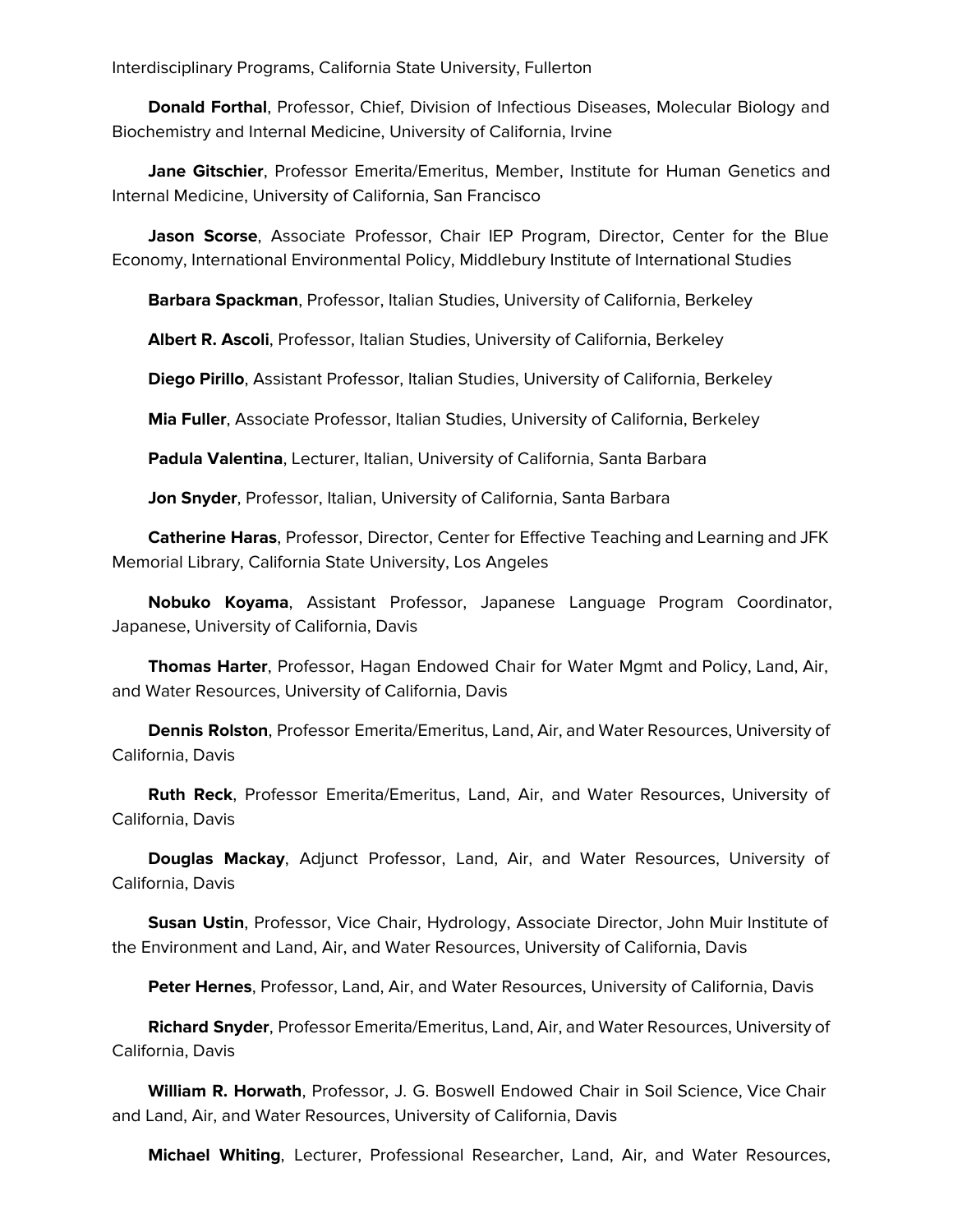University of California, Davis

 **Foglia Laura**, Adjunct Professor, Land, Air, and Water Resources, University of California, Davis

**Peter Hartsough**, Lecturer, Land, Air, and Water Resources, University of California, Davis

**Carlos Puente**, Professor, Land, Air, and Water Resources, University of California, Davis

 **Michael J Singer**, Professor Emerita/Emeritus, Land, Air, and Water Resources, University of California, Davis

 **Daniele Zaccaria**, Assistant Professor, Assistant Cooperative Extension Specialist, Land, Air, and Water Resources, University of California, Davis

 **Benjamin Z. Houlton**, Professor, Director, John Muir Institute of the Environment, Land, Air, and Water Resources, University of California, Davis

 **Rebecca R. Hernandez**, Assistant Professor, Land, Air, and Water Resources, University of California, Davis

 **Kate Scow**, Professor, Director, Russell Ranch Sustainable Agriculture Facility, Agricultural Sustainability Institute and Land, Air, and Water Resources, University of California, Davis

 **Minghua Zhang**, Adjunct Professor, Land, Air, and Water Resources, University of California, Davis

 **Paul Ullrich**, Assistant Professor, Land, Air, and Water Resources, University of California, Davis

 **Jim Richards**, Professor Emerita/Emeritus, Land, Air, and Water Resources, University of California, Davis

 **Wendy Silk**, Professor Emerita/Emeritus, Land, Air, and Water Resources, University of California, Davis

 **Graham Fogg**, Professor, Director, UC Water Security and Sustainability Research Initiative, Department of Earth and Planetary Sciences and Land, Air, and Water Resources, University of California, Davis

 **Cort Anastasio**, Professor, Vice Chair, Land, Air, and Water Resources, University of California, Davis

 **Randal Southard**, Professor, Chair, Land, Air, and Water Resources, University of California, Davis

**Jan Hopmans**, Professor, Land, Air, and Water Resources, University of California, Davis

 **Sanjai Parikh**, Associate Professor, Land, Air, and Water Resources, University of California, Davis

**Theodore Hsiao**, Professor Emerita/Emeritus, Land, Air, and Water Resources, University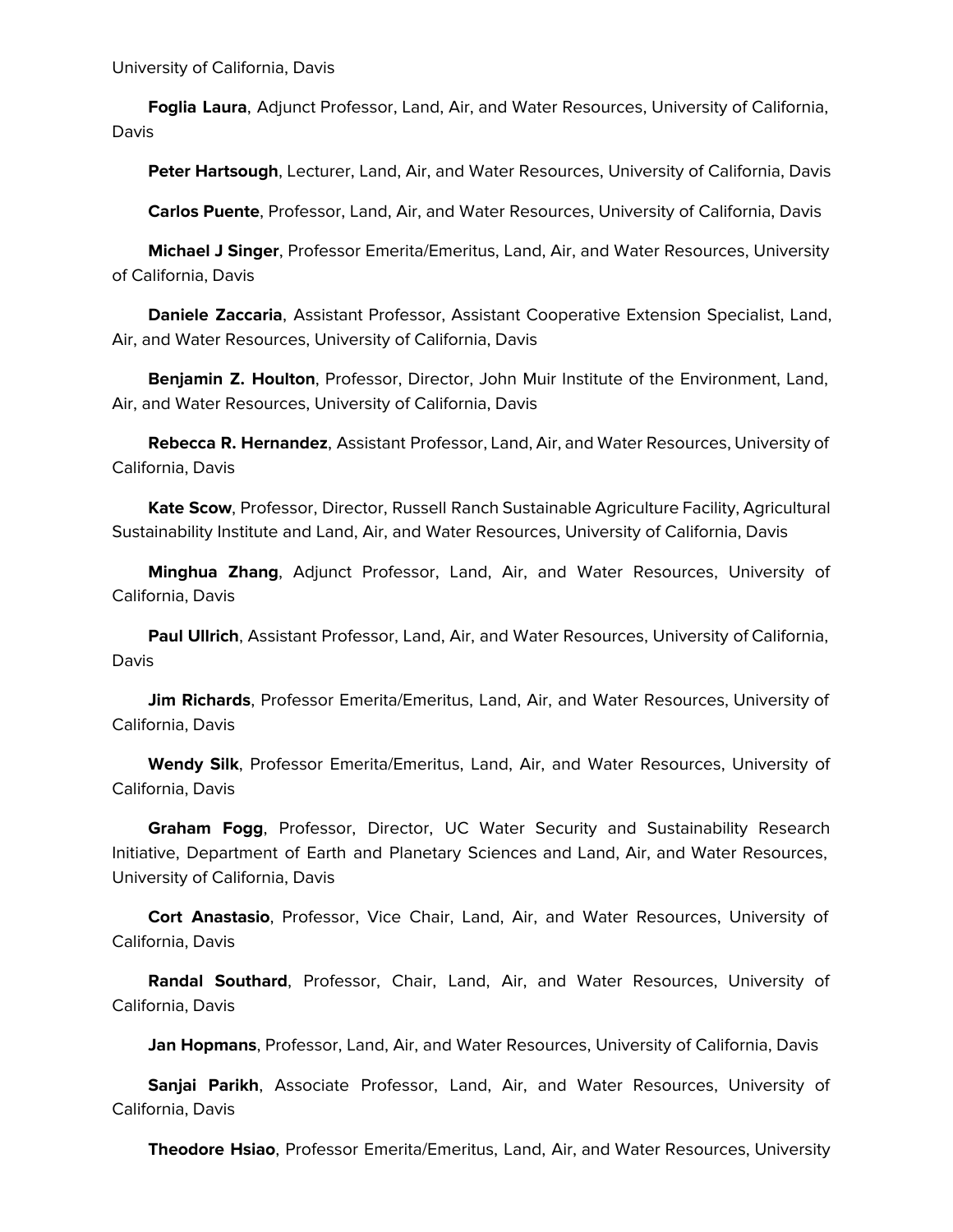**Helen Dahlke**, Assistant Professor, Land, Air, and Water Resources, University of California, Davis

 **Roger Shaw**, Professor Emerita/Emeritus, Land, Air, and Water Resources, University of California, Davis

 **Emanuel Epstein**, Professor Emerita/Emeritus, Land, Air, and Water Resources, University of California, Davis

 **Jorge Rodrigues**, Associate Professor, Land, Air, and Water Resources, University of California, Davis

 **Danika Cooper**, Assistant Professor, Landscape Architecture and Environmental Planning, University of California, Berkeley

 **Louise Mozingo**, Professor, Landscape Architecture and Environmental Planning, University of California, Berkeley

 **Iryna Dronova**, Assistant Professor, Landscape Architecture and Environmental Planning, University of California, Berkeley

 **Sakae Fujita**, Lecturer, Languages and Applied Linguistics, University of California, Santa Cruz

 **Shigeko Okamoto**, Professor, Languages and Applied Linguistics, University of California, Santa Cruz

**Dennis Ventry**, Professor, Law, School of, University of California, Davis

**Biagioli Mario**, Professor, Law, School of, University of California, Davis

 **Alejandro Camacho**, Professor, Director, Center fo Land, Environment, and Natural Resources, Law, School of, University of California, Irvine

 **Jan Wallander**, Professor, Distinguished Professor, Letters and Science (see individual department listings in this list), University of California, Merced

 **Bella Merlin** , Professor, Letters and Science (see individual department listings in this list), University of California, Riverside

 **Kim Knowles-Yanez**, Professor, Chair, Liberal Studies, California State University, San Marcos

**Stephen Stratton**, Professor, Chair, Library, California State University, Channel Islands

 **Michael Beman**, Associate Professor, Life and Environmental Science, University of California, Merced

 **Asmeret Asefaw Berhe**, Associate Professor, Environmental Systems Graduate Group and Life and Environmental Sciences, University of California, Merced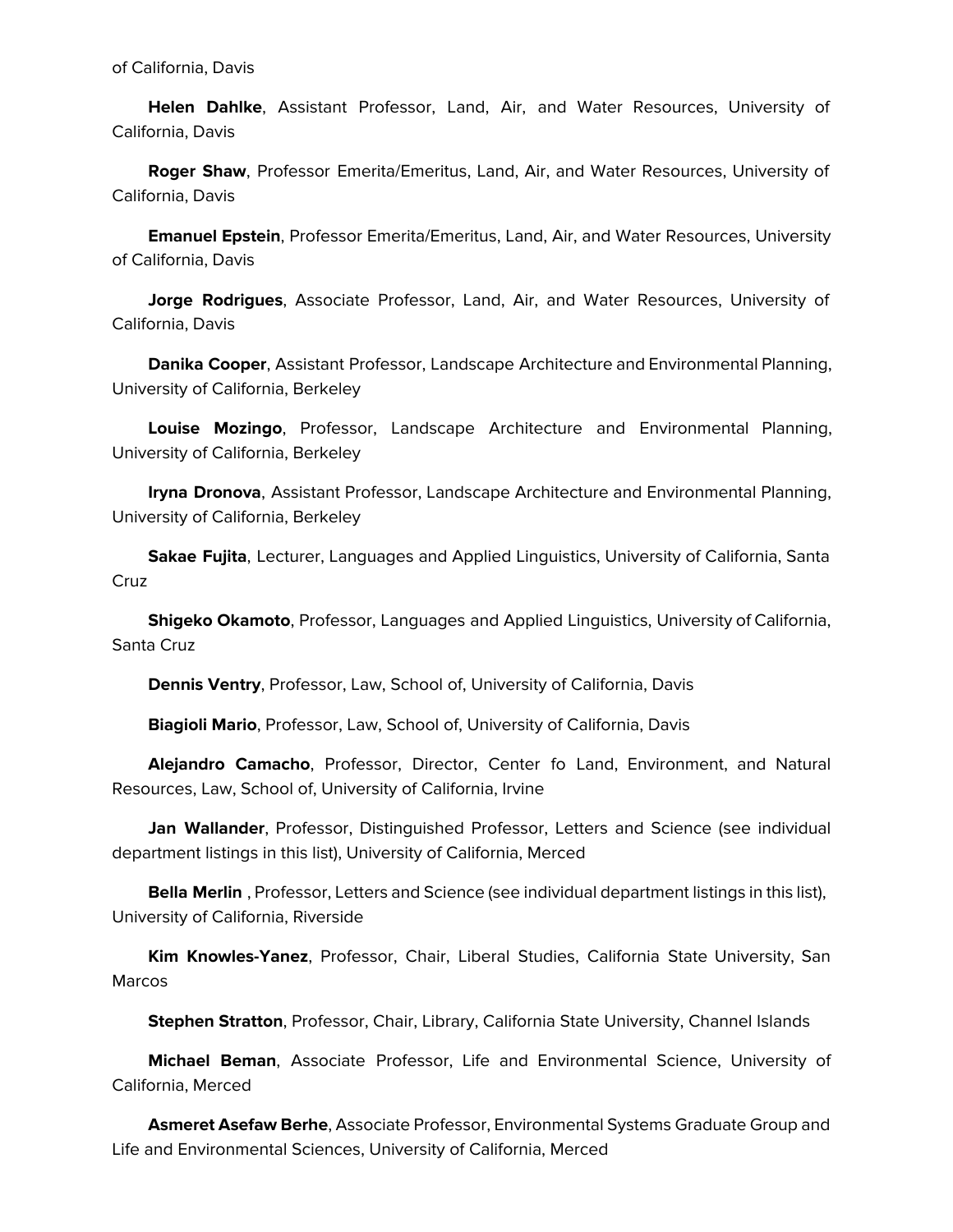**Emily Jane McTavish**, Assistant Professor, Life and Environmental Sciences, University of California, Merced

 **Sylvain Masclin**, Lecturer, Life and Environmental Sciences, University of California, Merced

 **Emily Moran**, Assistant Professor, Life and Environmental Sciences, University of California, Merced

 **Peggy O'Day**, Professor, Founding Faculty, Life and Environmental Sciences, University of California, Merced

 **Jessica Blois**, Assistant Professor, Life and Environmental Sciences, University of California, Merced

 **Teamrat A. Ghezzehei**, Associate Professor, Life and Environmental Sciences, University of California, Merced

 **Justin Yeakel**, Assistant Professor, Life and Environmental Sciences, University of California, Merced

**Lev Michael**, Associate Professor, Linguistics, University of California, Berkeley

**Susan Lin**, Assistant Professor, Linguistics, University of California, Berkeley

**Peter Jenks**, Assistant Professor, Linguistics, University of California, Berkeley

 **Christine Beier**, Adjunct Professor, Adjunct Assistant Professor, Linguistics, University of California, Berkeley

**Line Mikkelsen**, Associate Professor, Linguistics, University of California, Berkeley

**Andrew Garrett**, Professor, Linguistics, University of California, Berkeley

**Jesse Harris**, Assistant Professor, Linguistics, University of California, Los Angeles

**Sun-Ah Jun**, Professor, Linguistics, University of California, Los Angeles

 **Jessica Rett**, Associate Professor, Vice Chair, Linguistics, University of California, Los Angeles

 **Edward Stabler**, Professor Emerita/Emeritus, Linguistics, University of California, Los Angeles

 **Susan Curtiss**, Professor Emerita/Emeritus, Linguistics, University of California, Los Angeles

**Robert Kluender**, Professor, Linguistics, University of California, San Diego

 **Grant Goodall**, Professor, Director, Linguistics Language Program, Linguistics, University of California, San Diego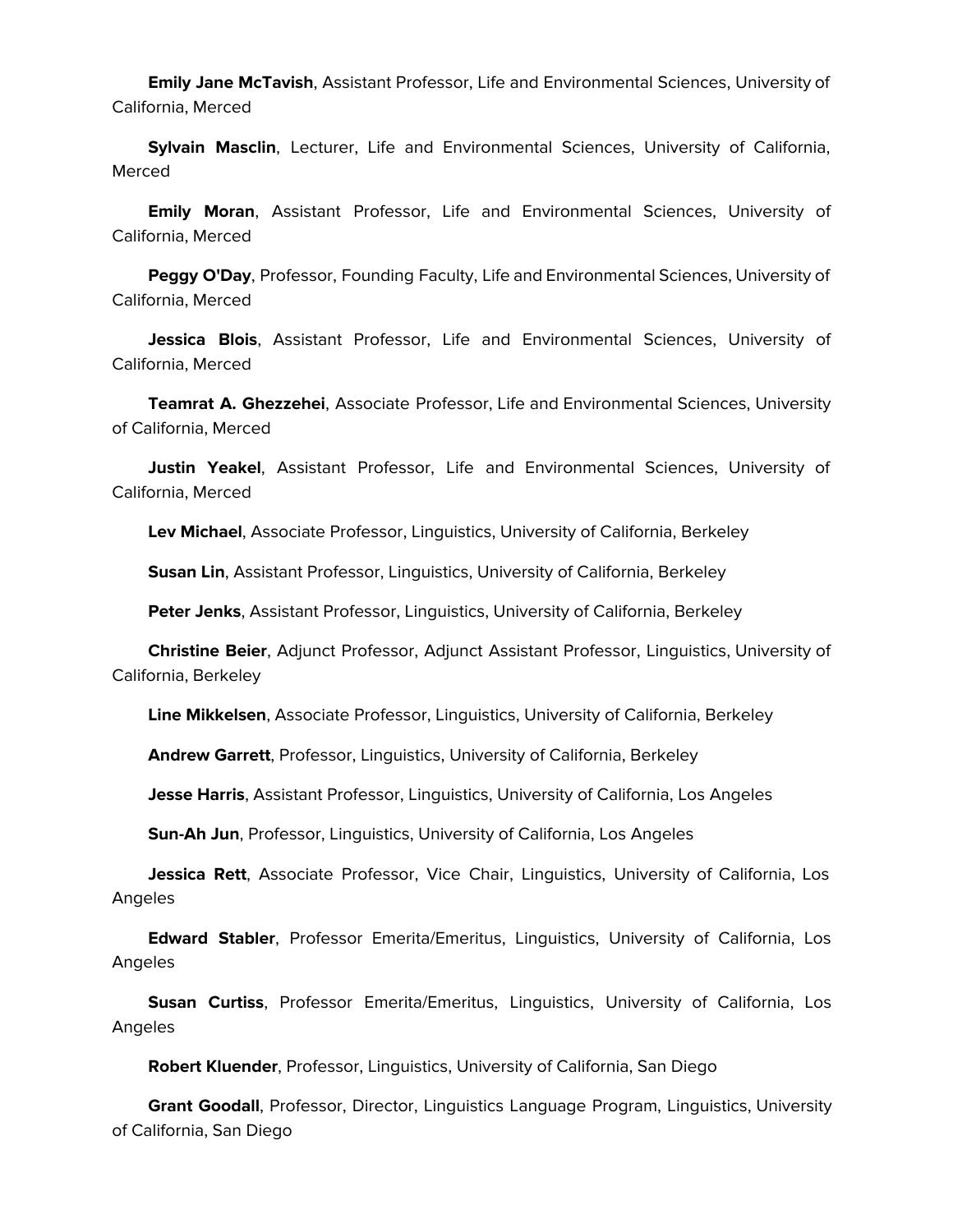**Ivano Caponigro**, Associate Professor, Faculty Associate Director, Study Abroad Program, Linguistics, University of California, San Diego

 **Ronald Langacker**, Professor Emerita/Emeritus, Linguistics, University of California, San Diego

**Rachel Mayberry**, Professor, Linguistics, University of California, San Diego

**Eva Wittenberg**, Assistant Professor, Linguistics, University of California, San Diego

 **Lal Zimman**, Assistant Professor, Affiliated Faculty in Feminist Studies and Linguistics, University of California, Santa Barbara

**Kathryn Walkiewicz**, Assistant Professor, Literature, University of California, San Diego

**Rosaura Sanchez**, Professor, Literature, University of California, San Diego

**Stephanie Jed**, Professor, Literature, University of California, San Diego

 **Anthony Edwards**, Professor Emerita/Emeritus, Literature, University of California, San Diego

**Winifred Woodhull**, Associate Professor, Literature, University of California, San Diego

**Oumelbanine Zhiri**, Professor, Literature, University of California, San Diego

**beatrice pita**, Lecturer, Literature, University of California, San Diego

**Fred Randel**, Associate Professor, Emeritus, Literature, University of California, San Diego

**Robert Cancel**, Professor, Literature, University of California, San Diego

**Brandon Som**, Assistant Professor, Literature, University of California, San Diego

**Richard Cohen**, Associate Professor, Literature, University of California, San Diego

 **Pasquale Verdicchio**, Professor, Director European Studies, Directory Italian Studies and Literature, University of California, San Diego

**Gloria Chacon**, Assistant Professor, Literature, University of California, San Diego

 **Amelia Glaser**, Associate Professor, Director of Russian, East European, and Eurasian Studies, Director of Jewish Studies and Literature, University of California, San Diego

**Misha Kokotovic**, Associate Professor, Literature, University of California, San Diego

**Karen Bassi**, Professor, Literature, University of California, Santa Cruz

 **Matthew Herbst**, Associate Professor, Director, History and Making of the Modern World, University of California, San Diego

**Edmond Chang**, Lecturer, Making of the Modern World, University of California, San Diego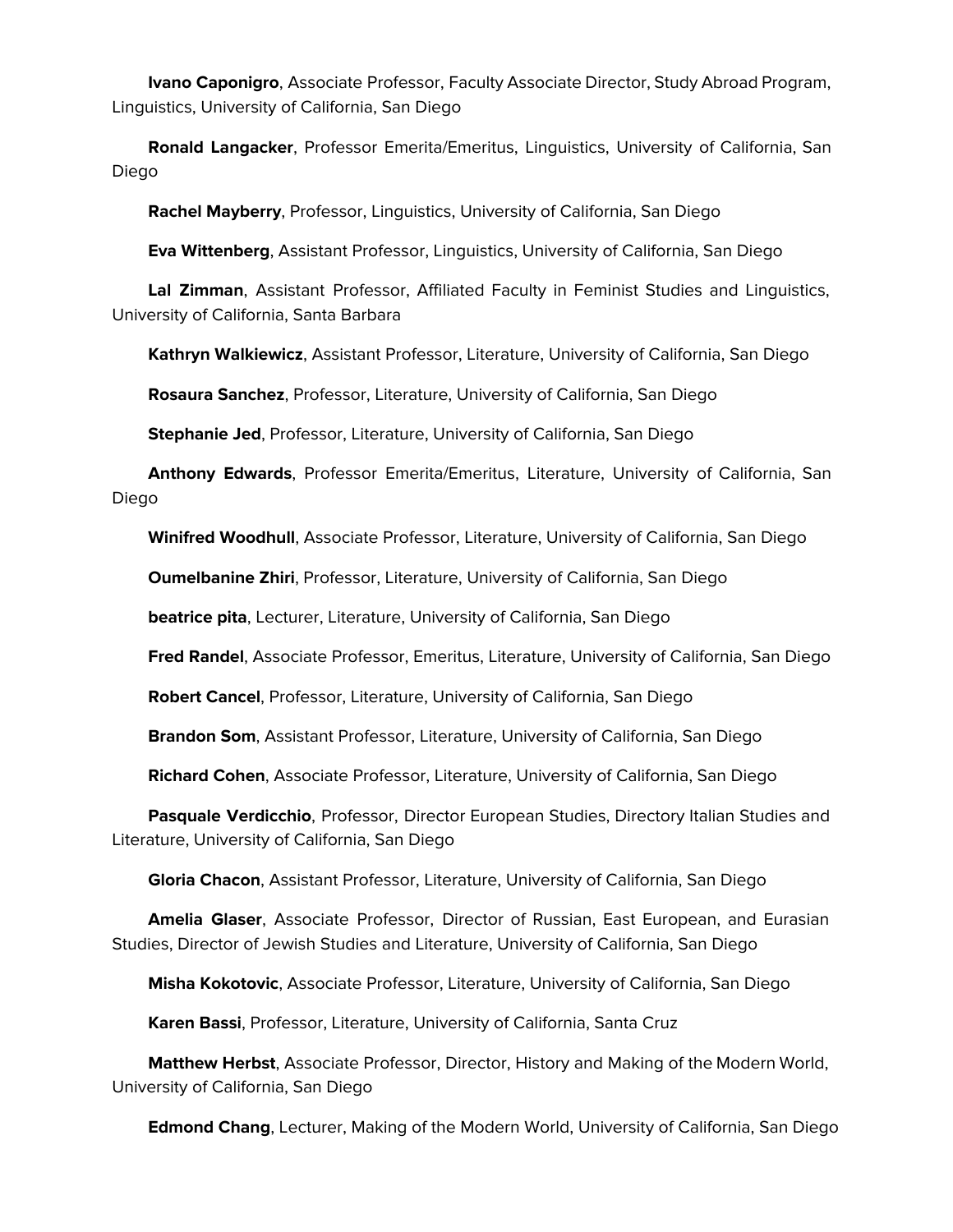**Magali Delmas**, Professor, Management, University of California, Los Angeles

 **Kathy Chen**, Professor, Materials Engineering, California Polytechnic University, San Luis Obispo

 **Mary Scott**, Assistant Professor, Materials Science and Engineering, University of California, Berkeley

 **Kristin A. Persson**, Assistant Professor, Materials Science and Engineering, University of California, Berkeley

 **Phillip B. Messersmith**, Professor, Class of 1941 WWII Memorial Professor, Materials Science and Engineering, University of California, Berkeley

 **Fiona M. Doyle**, Professor, Donald H. McLaughlin Professor, Materials Science and Engineering, University of California, Berkeley

 **Miquel Salmeron**, Adjunct Professor, Materials Science and Engineering, University of California, Berkeley

 **Lutgard C. De Jonghe**, Professor Emerita/Emeritus, Professor Emeritus, Materials Science and Engineering, University of California, Berkeley

**Celso Batalha**, Professor, Math, Science, and Engineering, Evergreen Valley College

**Matilde Marcolli**, Professor, Mathematics, California Institute of Technology

**Dr. Berit Givens**, Professor, Chair, Mathematics, California Polytechnic University, Pomona

 **Anthony Samuel**, Assistant Professor, Mathematics, California Polytechnic University, San Luis Obispo

 **Jason Miller**, Professor, Senior Research Officer, Mathematics, California State University, Channel Islands

 **Kathryn Leonard**, Associate Professor, Director of Center for Integrative Studies, Mathematics, California State University, Channel Islands

**Katherine Stevenson**, Professor, Mathematics, California State University, Northridge

**Helena Noronha**, Professor, Mathematics, California State University, Northridge

 **David Klein**, Professor, Director Climate Science Program, Mathematics, California State University, Northridge

**Kellie Evans**, Professor, Mathematics, California State University, Northridge

**Yannan Shen**, Assistant Professor, Mathematics, California State University, Northridge

**mark schilling**, Professor, Mathematics, California State University, Northridge

**Carol Shubin**, Professor, Mathematics, California State University, Northridge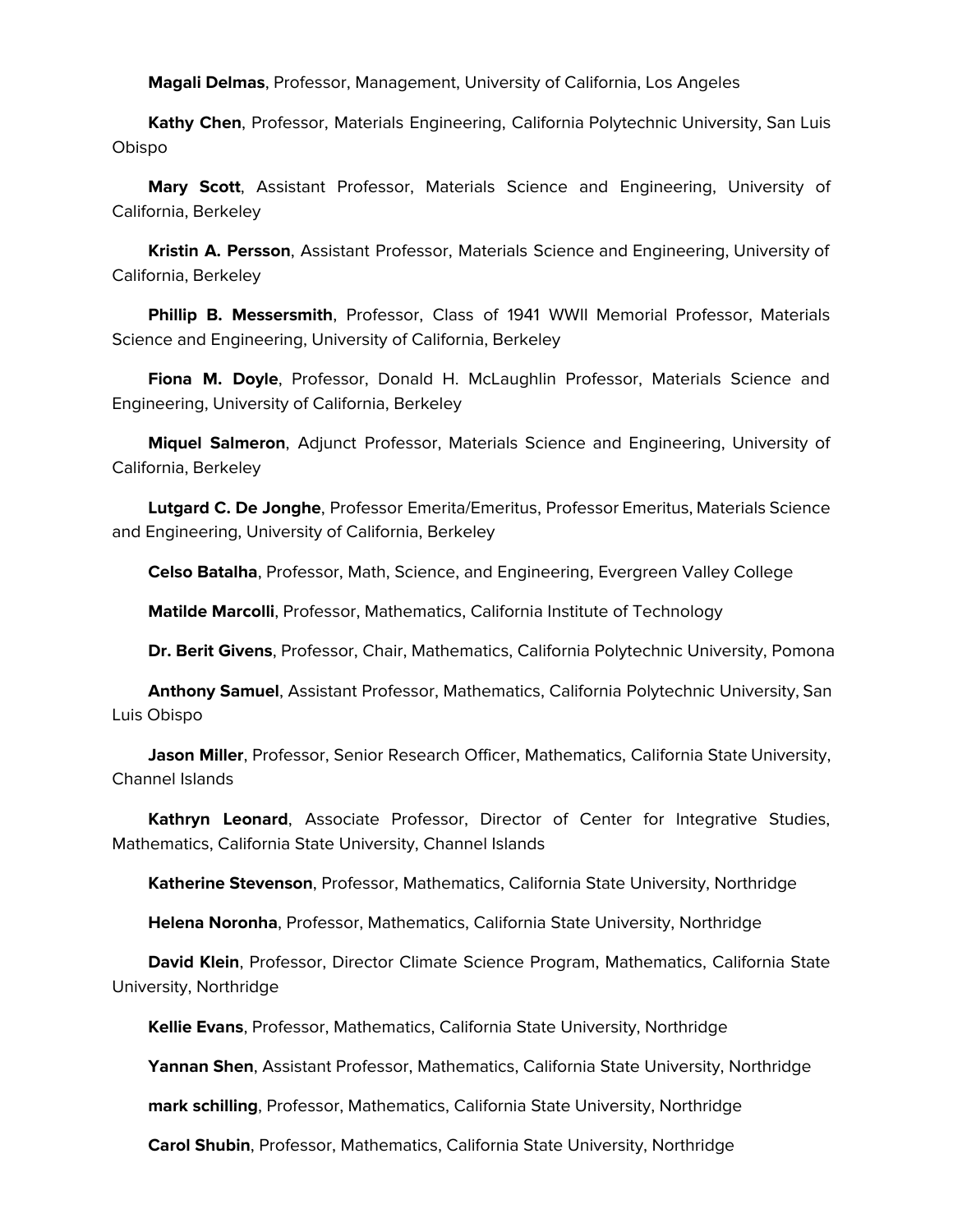**Bharath Sethuraman**, Professor, Mathematics, California State University, Northridge

**Shawnee McMurran**, Professor, Mathematics, California State University, San Bernardino

**David Goulette**, Lecturer, Mathematics, California State University, San Jose State

 **Matthew Johnston**, Assistant Professor, Mathematics, California State University, San Jose State

**Joseph Fitch**, Lecturer, Mathematics, California State University, San Jose State

 **Andrea Gottlieb**, Associate Professor, Mathematics, California State University, San Jose **State** 

**Slobodan Simic**, Professor, Mathematics, California State University, San Jose State

**Richard Low**, Lecturer, Mathematics, San Jose State University

**Elizabeth Gross**, Assistant Professor, Mathematics, San Jose State University

**Marilyn Blockus**, Professor, Mathematics, San Jose State University

**Mason A. Porter**, Professor, Mathematics, UCLA

**David Nadler**, Professor, Mathematics, University of California, Berkeley

**Richard H. Bamler**, Assistant Professor, Mathematics, University of California, Berkeley

**Pierre Simon**, Assistant Professor, Mathematics, University of California, Berkeley

**Katrin Wehrheim**, Associate Professor, Mathematics, University of California, Berkeley

 **Hung-Hsi Wu**, Professor Emerita/Emeritus, Professor Emeritus of Mathematics, Mathematics, University of California, Berkeley

**Alan Hammond**, Associate Professor, Mathematics, University of California, Berkeley

**Kelli Talaska**, Lecturer, Mathematics, University of California, Berkeley

 **Emiliano Gomez**, Lecturer, Lecturer and Academic Coordinator, Mathematics, University of California, Berkeley

 **Alan Weinstein**, Professor of the Graduate School, Mathematics, University of California, **Berkeley** 

**Antonio Montalban**, Associate Professor, Mathematics, University of California, Berkeley

**Jon Wilkening**, Associate Professor, Mathematics, University of California, Berkeley

**Michael Hutchings**, Professor, Mathematics, University of California, Berkeley

 **Alexandre Chorin**, Professor Emerita/Emeritus, University Professor Emeritus, Mathematics, University of California, Berkeley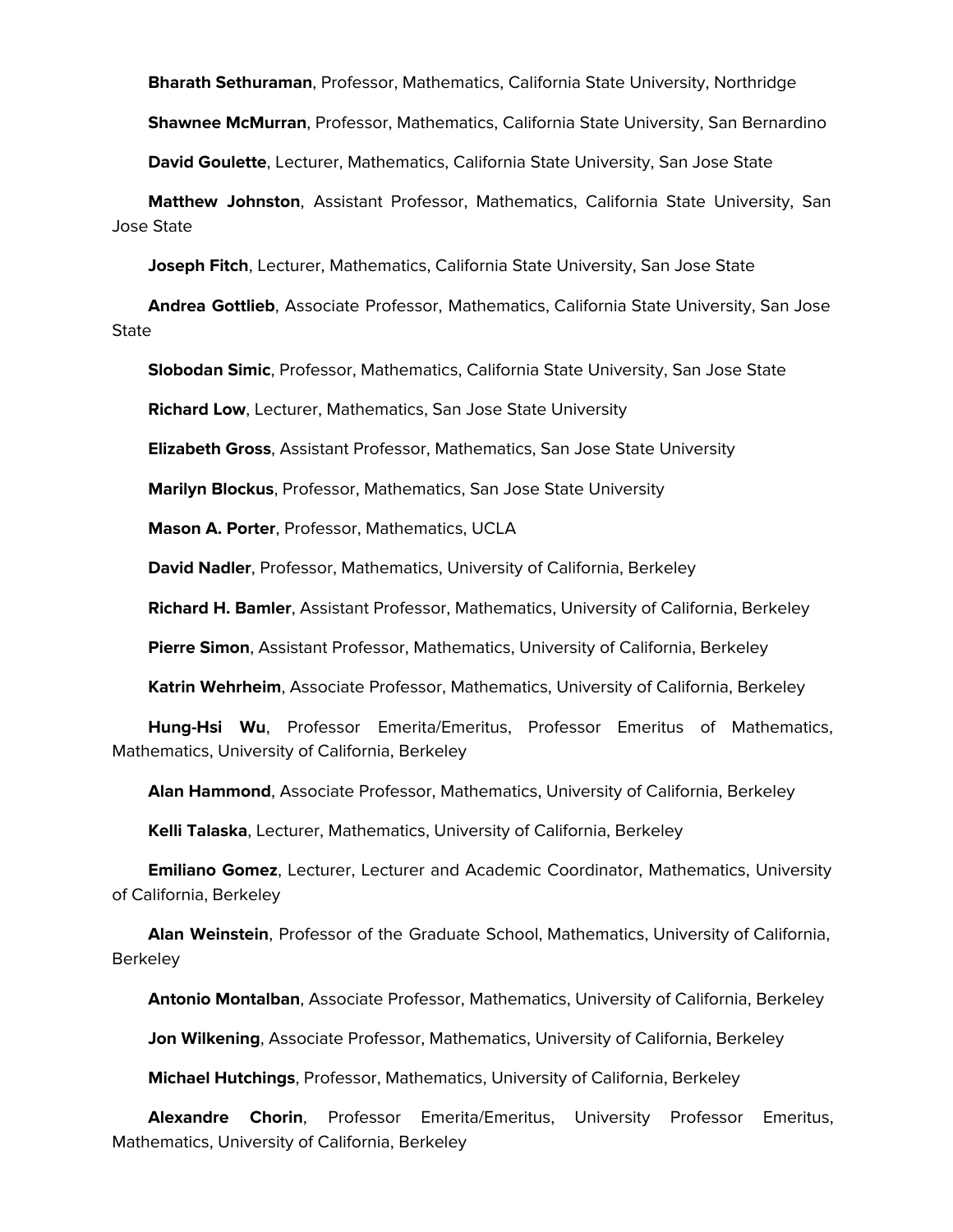**George M. Bergman**, Professor of the Graduate School, Mathematics, University of California, Berkeley

**Peter Teichner**, Professor, Mathematics, University of California, Berkeley

**Lauren Williams**, Professor, Mathematics, University of California, Berkeley

**Jenny Harrison**, Professor, Miller Professor, Mathematics, University of California, Berkeley

**Anne Schilling**, Professor, Mathematics, University of California, Davis

**Andrew Waldron**, Professor, Mathematics, University of California, Davis

 **Murray M. Schacher**, Professor Emerita/Emeritus, Mathematics, University of California, Los Angeles

**Grant Nebel**, Lecturer, Mathematics, University of California, Merced

**Lance Small**, Professor Emerita/Emeritus, Mathematics, University of California, San Diego

**Jeffrey Rabin**, Professor, Mathematics, University of California, San Diego

 **Adrian Wadsworth**, Professor Emerita/Emeritus, Mathematics, University of California, San Diego

 **Audrey Terras**, Professor Emerita/Emeritus, Mathematics, University of California, San Diego

**Alireza Golsefidy**, Associate Professor, Mathematics, University of California, San Diego

**David Meyer**, Professor, Mathematics, University of California, San Diego

**James Lin**, Professor Emerita/Emeritus, Mathematics, University of California, San Diego

**Bennett Chow**, Professor, Mathematics, University of California, San Diego

**Sam Buss**, Professor, Mathematics, University of California, San Diego

**Ery Arias-Castro**, Professor, Mathematics, University of California, San Diego

**Justin Roberts**, Associate Professor, Mathematics, University of California, San Diego

**Burt Rodin**, Professor Emerita/Emeritus, Mathematics, University of California, San Diego

 **Linda Preiss Rothschild**, Professor Emerita/Emeritus, Mathematics, University of California, San Diego

**Claus Sorensen**, Assistant Professor, Mathematics, University of California, San Diego

 **Alfred Manaster**, Professor Emerita/Emeritus, Mathematics, University of California, San Diego

**Guershon Harel**, Professor, Mathematics, University of California, San Diego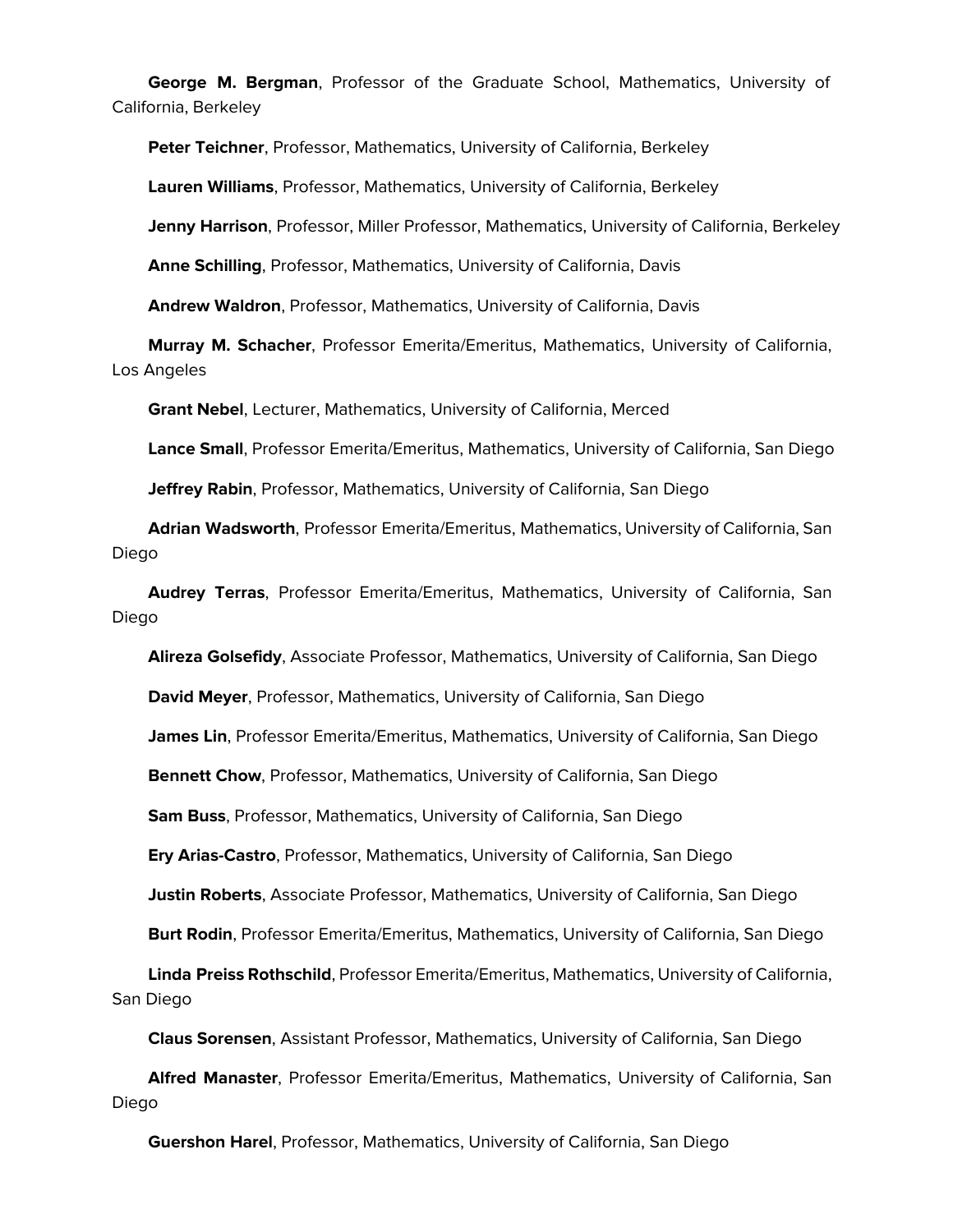**Elham Izadi**, Professor, Mathematics, University of California, San Diego

**Lance**, Professor Emerita/Emeritus, Mathematics, University of California, San Diego

**Jason Schweinsberg**, Professor, Mathematics, University of California, San Diego

 **Sinisa Coh**, Assistant Professor, Mechanical Engineering & Materials Science and Engineering, University of California, Riverside

 **Reza Baghaei Lakeh**, Assistant Professor, Mechanical Engineering, California Polytechnic University, Pomona

 **Peter Schuster**, Professor, Mechanical Engineering, California Polytechnic University, San Luis Obispo

 **Patrick Lemieux**, Professor, Mechanical Engineering, California Polytechnic University, San Luis Obispo

 **Melinda Keller**, Professor, Mechanical Engineering, California Polytechnic University, San Luis Obispo

 **Brian Self**, Professor, Mechanical Engineering, California Polytechnic University, San Luis Obispo

 **Alice Agogino**, Professor, Roscoe and Elizabeth Hughes Professor of Mechanical Engineering, Mechanical Engineering, University of California, Berkeley

 **Guillermo Aguilar**, Professor, Department Chair, Department of Bioengineering and Mechanical Engineering, University of California, Riverside

 **P. Alex Greaney**, Assistant Professor, Materilas Science and Engineering and Mechanical Engineering, University of California, Riverside

 **Monica Martinez**, Assistant Professor, Chemical and Environmental Engineering and Mechanical Engineering, University of California, Riverside

 **Anthony Wexler**, Professor, Director, Air Quality Research Center, Professor, Civil and Environmental Engineering and Land, Air and Water Resources and Mechanical and Aeronautical Engineering, University of California, Davis

 **Ian Kennedy**, Professor Emerita/Emeritus, Mechanical and Aeronautical Engineering, University of California, Davis

 **Rida Farouki**, Professor, Mechanical and Aeronautical Engineering, University of California, Davis

 **Michael**, Professor, Distinguished Professor, Mechanical and Aeronautical Engineering, University of California, Merced

 **Ala Qattawi**, Assistant Professor, Mechanical and Aeronautical Engineering, University of California, Merced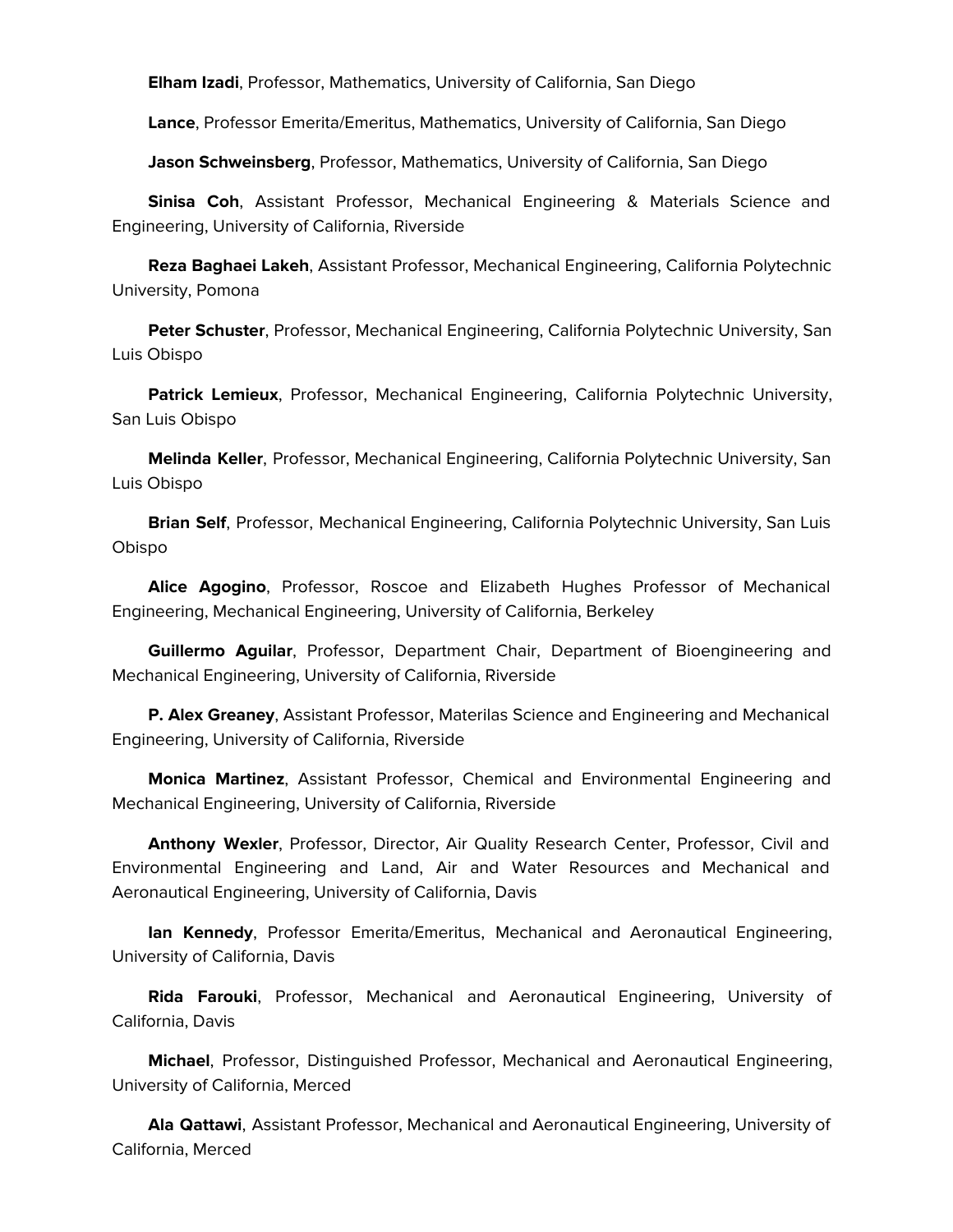**Frederic Gibou**, Professor, Mechanical and Aeronautical Engineering, University of California, Santa Barbara

 **Sumita Pennathur**, Associate Professor, Mechanical and Aeronautical Engineering, University of California, Santa Barbara

 **Shomyseh Sanjabi**, Assistant Professor, Gladstone Institutes and Medical Microbiology & Immunology, University of California, San Francisco

 **Carol A. Gross**, Professor, Vice Chair, Cell and Tissue Biology and Medical Microbiology & Immunology, University of California, San Francisco

**Kent Pinkerton**, Professor, Medicine, School of, University of California, Davis

 **Pietro Galassetti**, Professor Emerita/Emeritus, Medicine, School of, University of California, Irvine

 **Trina Norden-Krichmar**, Assistant Professor, Medicine, School of, University of California, Irvine

 **Marian Waterman**, Professor, Director, Cancer Research Institute, Deputy Director, Chao Family Comprehensive Cancer Center and Medicine, School of, University of California, Irvine

 **Suzanne Sandmeyer**, Professor, Director, UCI Genomics High-Throughput Facility, Chemical Engineering and Materials Science and Medicine, School of, University of California, Irvine

 **Rais Vohra MD**, Associate Professor, Medicine, School of, University of California, San Francisco

**Ed Hsiao**, Associate Professor, Medicine, School of, University of California, San Francisco

 **Craig Smollin**, Associate Professor, Medicine, School of, University of California, San Francisco

 **Andrea Tenner**, Assistant Professor, Global Health Fellowship Director, Global Health Sciences Affiliate Faculty and Medicine, School of, University of California, San Francisco

 **Christopher Peabody** , Assistant Professor, Medicine, School of, University of California, San Francisco

 **Elliott Sherr**, Professor, Human Genetics and Medicine, School of, University of California, San Francisco

 **MD Christopher Fee**, Professor, Residency Program Director, Medicine, School of, University of California, San Francisco

 **Carol Chen**, Assistant Professor, Medicine, School of, University of California, San Francisco

**Ulrike Luderer**, Professor, Program in Public Health and Medicine, University of California,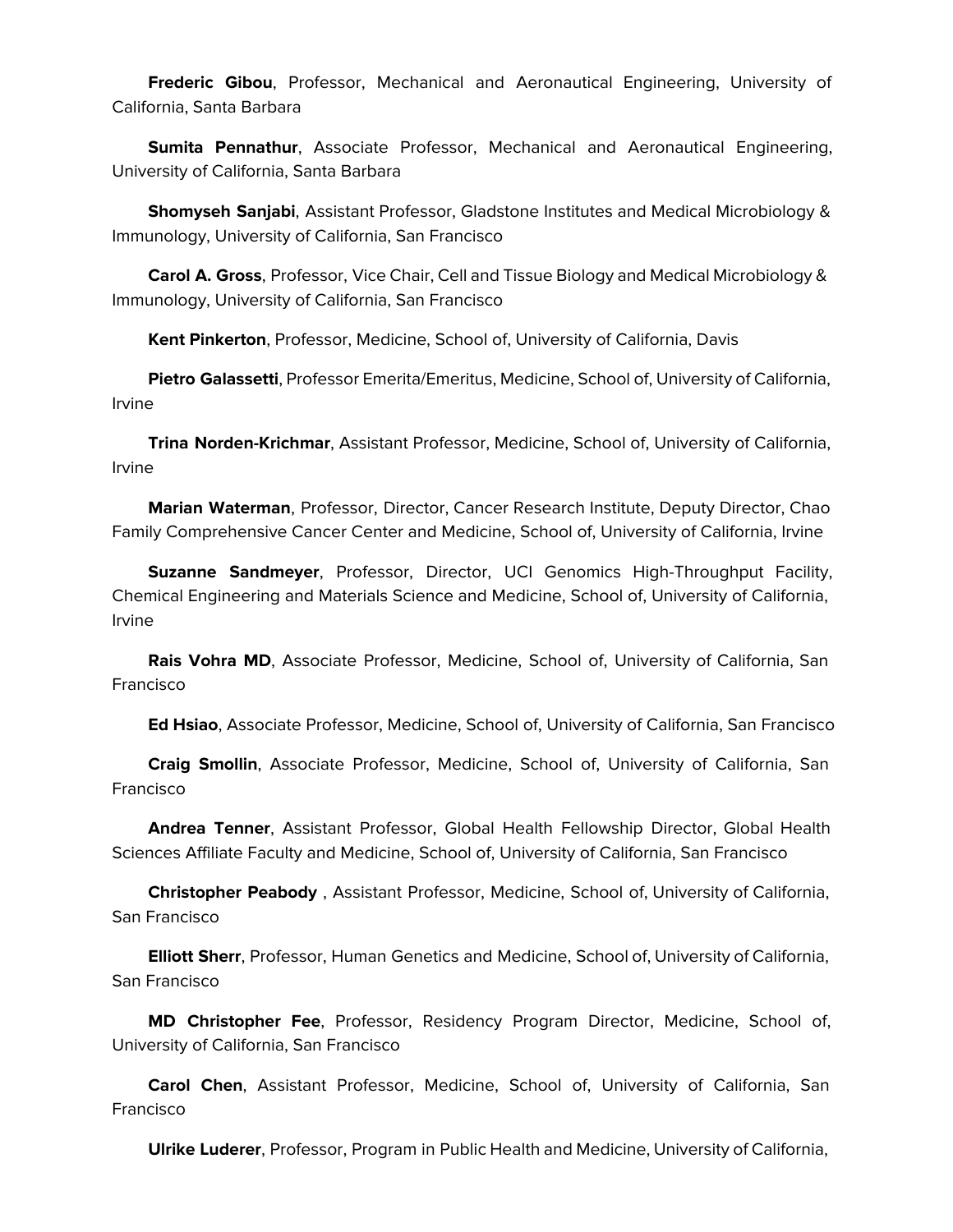Irvine

 **Susan Ettner**, Professor, Professor, Health Policy and Management and Medicine, University of California, Los Angeles

 **Christopher Brian Cooper**, Professor Emerita/Emeritus, Physiology and Medicine, University of California, Los Angeles

 **James Weiss**, Professor, Chief of Cardiology , Professor of Physiology and Medicine, University of California, Los Angeles

**Barbara Giesser**, Professor, Medicine, University of California, Los Angeles

 **Ajit Varki**, Professor, Cellular and Molecular Medicine and Medicine, University of California, San Diego

 **Kim Barrett**, Professor, Distinguished Professor, Medicine, University of California, San Diego

**Willis Li**, Professor, Medicine, University of California, San Diego

 **Rafael Bejar**, Assistant Professor, Division of Hematology/Oncology and Medicine, University of California, San Diego

**Iris Ruiz**, Lecturer, Merritt Writing Program , University of California, Merced

 **Elizabeth Walsh**, Assistant Professor, Meteorology & Climate Science, California State University, San Jose State

 **Eugene Cordero**, Professor, Meteorology and Climate Science, California State University, San Jose State

 **Craig Clements**, Associate Professor, Meteorology and Climate Science, California State University, San Jose State

 **Karen Ottemann**, Professor, Microbiology and Environmental Toxicology, University of California, Santa Cruz

 **Kent L. Hill**, Professor, Member - Molecular Biology Institute and Microbiology, Immunology, and Molecular Genetics, University of California, Los Angeles

 **Patricia J. Johnson**, Professor, Microbiology, Immunology, and Molecular Genetics, University of California, Los Angeles

 **Dan Ray**, Professor Emerita/Emeritus, Molecular Biology Institute and Microbiology, Immunology, and Molecular Genetics, University of California, Los Angeles

 **Megan McEvoy**, Professor, Microbiology, Immunology, and Molecular Genetics, University of California, Los Angeles

 **aldons lusis**, Professor, human genetics and Microbiology, Immunology, and Molecular Genetics, University of California, Los Angeles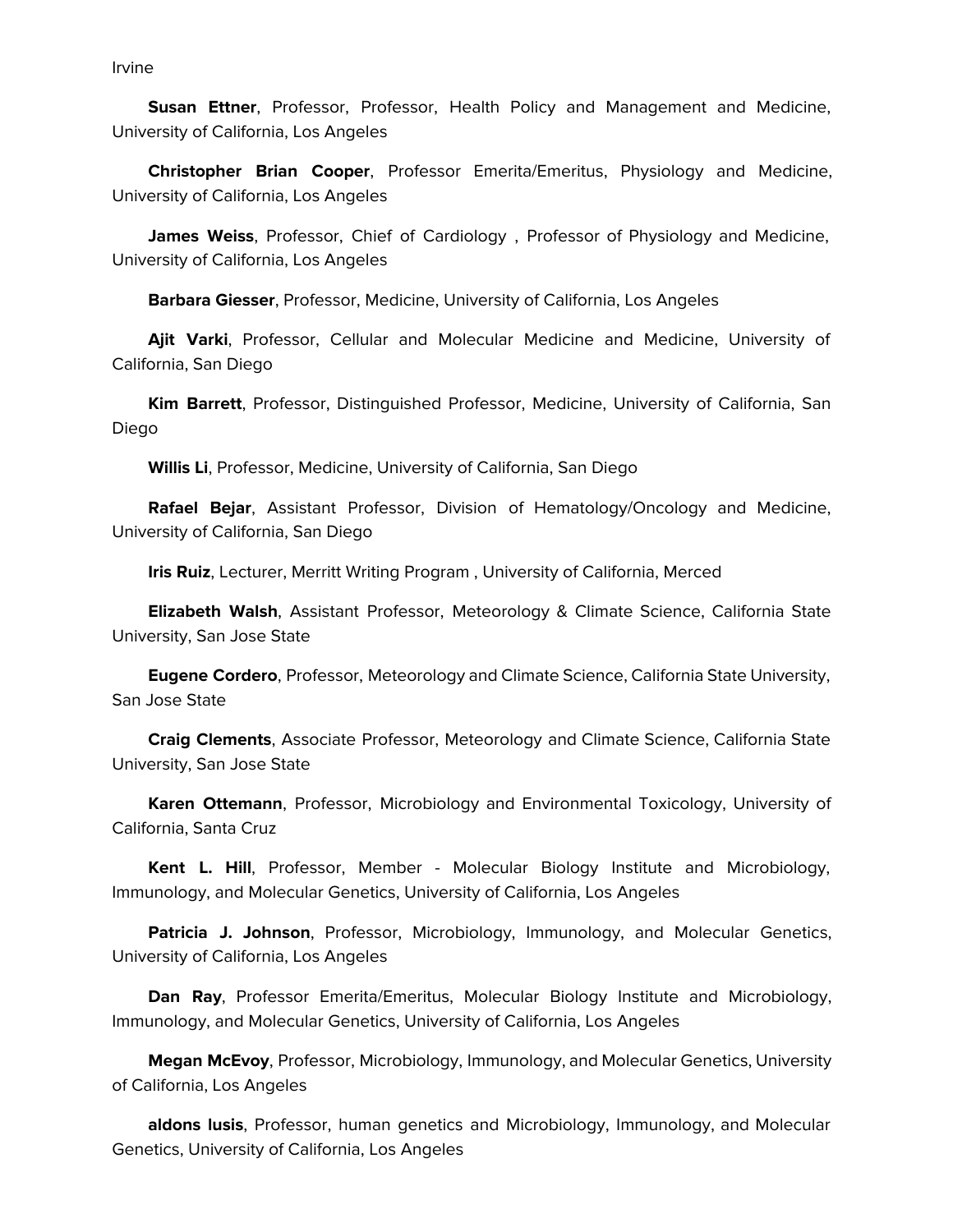**Imke Schroeder**, Adjunct Professor, Microbiology, Immunology, and Molecular Genetics, University of California, Los Angeles

 **Oliver I Fregoso**, Assistant Professor, Microbiology, Immunology, and Molecular Genetics, University of California, Los Angeles

 **Beth Lazazzera**, Associate Professor, Vice Chair, Microbiology, Immunology, and Molecular Genetics, University of California, Los Angeles

 **Peter Bradley**, Professor, Microbiology, Immunology, and Molecular Genetics, University of California, Los Angeles

**Sean Collins**, Assistant Professor, Microbiology, University of California, Davis

**Howard W. Day**, Professor Emerita/Emeritus, Microbiology, University of California, Davis

**Lewis Lanier**, Professor, Chair, Microbiology, University of California, San Francisco

**Jason Cyster**, Professor, Microbiology, University of California, San Francisco

 **Karen Munoz-Christian**, Associate Professor, Modern Languages and Literatures, California Polytechnic University, San Luis Obispo

**David Fruman**, Professor, Molecular Biology & Biochemistry, University of California, Irvine

 **Stephen Hedrick**, Professor, Distinguished Professor, Chancellor's Associates Chair in the Biological Sciences and Molecular Biology, Section of, University of California, San Diego

 **Robert Zucker**, Professor of the Graduate School, Molecular and Cell Biology, University of California, Berkeley

**David Drubin**, Professor, Molecular and Cell Biology, University of California, Berkeley

**Marla Feller**, Professor, Molecular and Cell Biology, University of California, Berkeley

**Kristin Scott**, Professor, Molecular and Cell Biology, University of California, Berkeley

 **Diana Bautista**, Associate Professor, Molecular and Cell Biology, University of California, Berkeley

 **Beth Burnside**, Professor Emerita/Emeritus, Vice Chancellor for Research, Emerita, Molecular and Cell Biology, University of California, Berkeley

**Nicole King**, Professor, Molecular and Cell Biology, University of California, Berkeley

 **James Hurley**, Professor, Judy C. Webb Chair, Molecular and Cell Biology, University of California, Berkeley

 **Hillel Adesnik**, Assistant Professor, Molecular and Cell Biology, University of California, **Berkeley** 

**Rebecca Heald**, Professor, Molecular and Cell Biology, University of California, Berkeley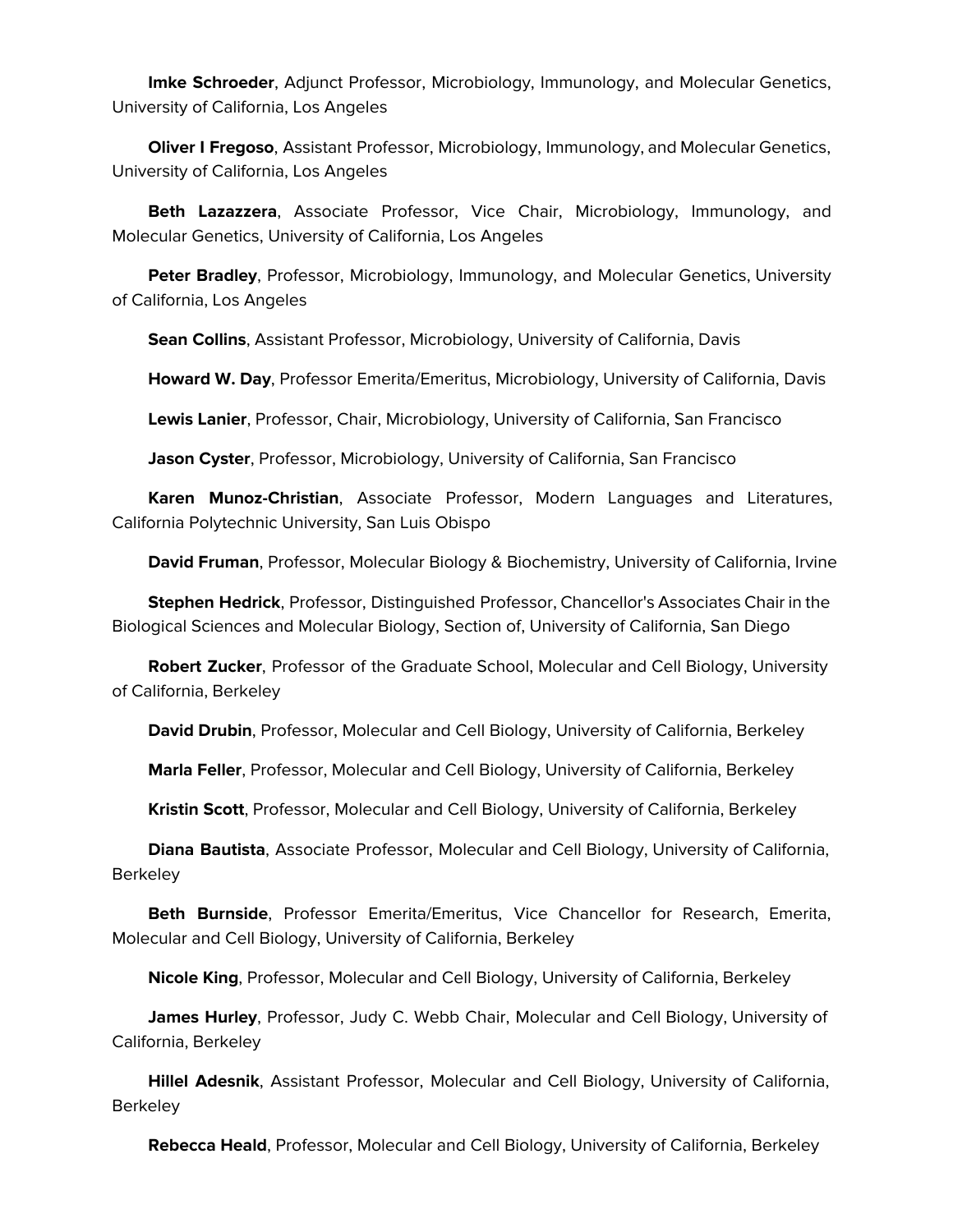**John Clark Lagarias**, Professor, Molecular and Cellular Biology, University of California, Davis

 **JoAnne Engebrecht**, Professor, Molecular and Cellular Biology, University of California, Davis

**Frederic Chedin**, Professor, Molecular and Cellular Biology, University of California, Davis

**Daniel Starr**, Professor, Molecular and Cellular Biology, University of California, Davis

 **Stephanie Woo**, Assistant Professor, Molecular and Cellular Biology, University of California, Merced

 **Maria Zoghbi**, Assistant Professor, Molecular and Cellular Biology, University of California, Merced

 **Zhong Wang**, Adjunct Professor, Molecular and Cellular Biology, University of California, Merced

 **Ramen Saha**, Assistant Professor, Molecular and Cellular Biology, University of California, Merced

 **Xuecai Ge**, Assistant Professor, Molecular and Cellular Biology, University of California, Merced

 **David H. Ardell**, Associate Professor, Molecular and Cellular Biology, University of California, Merced

 **David Low**, Professor, Biomolecular Sciences and Engineering and Molecular and Cellular Biology, University of California, Santa Barbara

 **Luisa Iruela-Arispe**, Professor, Director Molecular Biology Institute, Chair Molecular Biology Interdepartmental Graduate Program and Molecular, Cell, and Developmental Biology, University of California, Los Angeles

 **Ann M. Hirsch**, Professor, Molecular, Cell, and Developmental Biology, University of California, Los Angeles

 **James Matthew Ragle**, Lecturer, Molecular, Cell, and Developmental Biology, University of California, Santa Cruz

 **Lindsay Hinck**, Professor, Molecular, Cell, and Developmental Biology, University of California, Santa Cruz

 **Kenneth Coale**, Professor, Adjunct Professor, University of Ghana and Moss Landing Marine Laboratories, California State University, San Jose State

 **Carrie Wastal**, Associate Professor, Muir Writing Program, University of California, San Diego

**Paul Rinzler** , Professor, Music, California Polytechnic University, San Luis Obispo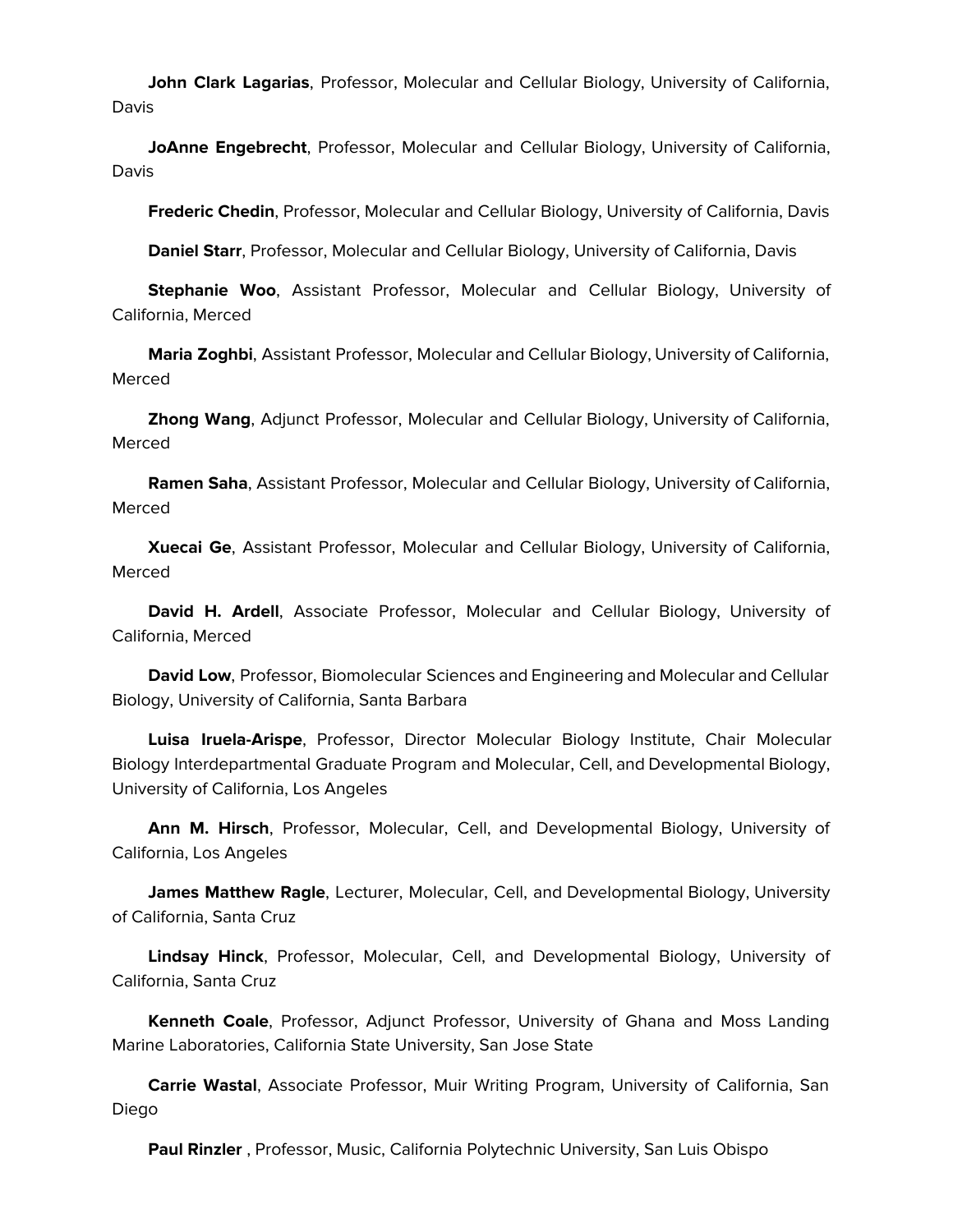**India D'Avignon**, Associate Professor, Music, California Polytechnic University, San Luis Obispo

**Steven Crimmel**, Lecturer, Music, California Polytechnic University, San Luis Obispo

 **David Arrivee**, Professor, Symphony Director and Music, California Polytechnic University, San Luis Obispo

**Craig H. Russell**, Professor, Music, California Polytechnic University, San Luis Obispo

**Edmund Campion**, Professor, Music, University of California, Berkeley

**James Q. Davies**, Associate Professor, Music, University of California, Berkeley

**Benjamin Brinner**, Professor, Music, University of California, Berkeley

**Cindy Cox**, Professor, Music, University of California, Berkeley

 **Bonnie Wade**, Professor Emerita/Emeritus, Chair, History of Art and Music, University of California, Berkeley

**Christopher Reynolds**, Professor, Music, University of California, Davis

**D. Kern Holoman**, Professor Emerita/Emeritus, Music, University of California, Davis

**Carol Hess**, Professor, Chair, Music, University of California, Davis

**Laurie San Martin**, Professor, Music, University of California, Davis

 **Amy Bauer**, Associate Professor, Director of Music Theory, Music, University of California, Irvine

**Margaret MURATA**, Professor Emerita/Emeritus, Music, University of California, Irvine

**Aubrey Byerly** , Lecturer, Music, University of California, Merced

**David Borgo**, Professor, Chair elect, Music, University of California, San Diego

**Lee Rothfarb**, Professor, Music, University of California, Santa Barbara

 **David Novak**, Associate Professor, Anthropology, EALCS, FAMS and Music, University of California, Santa Barbara

**David Paul**, Associate Professor, Music, University of California, Santa Barbara

 **David Fenning**, Assistant Professor, Nanoengineering, Department of, University of California, San Diego

 **Shirley Meng**, Associate Professor, Founding Director of Sustainable Power and Energy Center , Nanoengineering, Department of, University of California, San Diego

**Inés Hernández-Ávila**, Professor, Native American Studies, University of California, Davis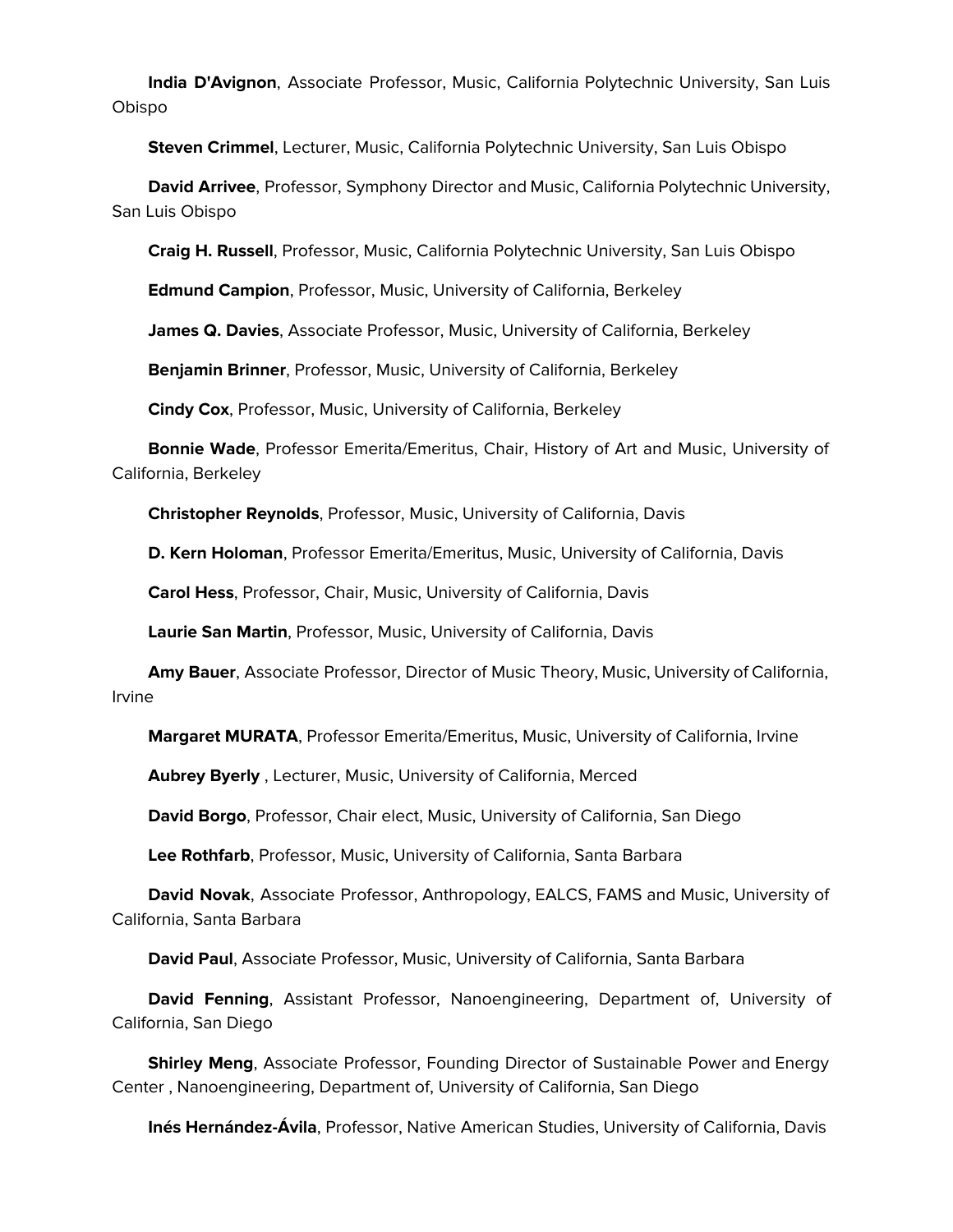**Liza Grandia**, Associate Professor, Native American Studies, University of California, Davis

 **Elisabeth Rose Middleton**, Associate Professor, Native American Studies, University of California, Davis

 **david georgi**, Professor Emerita/Emeritus, Natural Resources Management and Environmental Sciences, California Polytechnic University, San Luis Obispo

 **Cristina Lazcano**, Assistant Professor, Natural Resources Management and Environmental Sciences, California Polytechnic University, San Luis Obispo

 **Jim Graham**, Assistant Professor, Natural Resources Management and Environmental Sciences, California State University, Humboldt State

 **Melanie J McCavour**, Lecturer, Natural Resources Management and Environmental Sciences, California State University, Humboldt State

 **John-Pascal Berrill**, Associate Professor, Natural Resources Management and Environmental Sciences, California State University, Humboldt State

 **Jeffrey R. Dunk**, Lecturer, Natural Resources Management and Environmental Sciences, California State University, Humboldt State

 **Sabra Steinberg**, Lecturer, Natural Resources Management and Environmental Sciences, California State University, Humboldt State

 **Yvonne Everett**, Professor, Coordinator Environment and Community Graduate Program, Natural Resources Management and Environmental Sciences, California State University, Humboldt State

 **Leslie Jacoby**, Lecturer, Natural Resources Management and Environmental Sciences, California State University, San Jose State

**Chana Kronfeld**, Professor, Near Eastern Studies, University of California, Berkeley

**Georg Striedter**, Professor, Neurobiology & Behavior, University of California, Irvine

**Katumi Sumikawa**, Professor, Neurobiology and Behavior, University of California, Irvine

 **Craig Stark**, Professor, James McGaugh Chair, Neurobiology and Behavior, University of California, Irvine

**Susana Cohen-Cory**, Professor, Neurobiology and Behavior, University of California, Irvine

**Karina Cramer**, Professor, Neurobiology and Behavior, University of California, Irvine

 **Pauline Yahr**, Professor Emerita/Emeritus, Neurobiology and Behavior, University of California, Irvine

 **Mathew Blurotn-Jones**, Assistant Professor, Neurobiology and Behavior, University of California, Irvine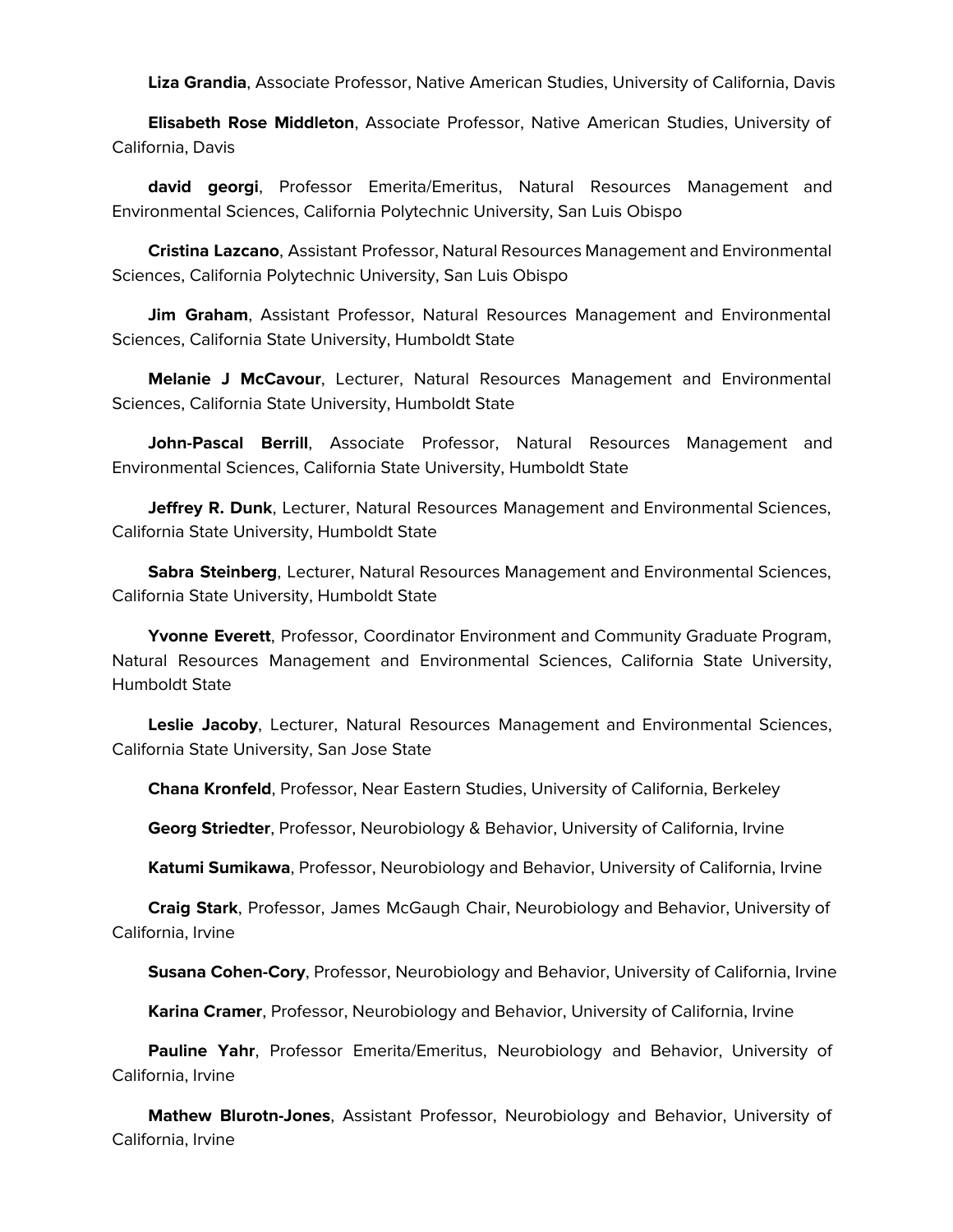**Sunil Gandhi**, Assistant Professor, Neurobiology and Behavior, University of California, Irvine

 **Mark Goldman**, Associate Professor, Neurobiology, Physiology and Behavior, University of California, Davis

 **Thomas Hahn**, Professor, Neurobiology, Physiology and Behavior, University of California, Davis

 **Ron Frostig**, Professor, Neurobiology, Physiology and Behavior, University of California, Irvine

 **William Kristan**, Professor Emerita/Emeritus, Neurobiology, Section of, University of California, San Diego

 **Susan Ackerman**, Professor, Steven W, Kuffler Chair, Cell and Molecular Medicine and Neurobiology, Section of, University of California, San Diego

 **Matthew Banghart**, Assistant Professor, Neurobiology, Section of, University of California, San Diego

 **Shelley Halpain**, Professor, Sanford Consortium for Regenerative Medicine and Neurobiology, Section of, University of California, San Diego

 **Nicholas Spitzer**, Professor, Atkinson Family Distinguished Professor, Neurobiology, Section of, University of California, San Diego

 **Takaki Komiyama**, Associate Professor, Department of Neurosciences and Neurobiology, Section of, University of California, San Diego

**Jeff Donlea**, Assistant Professor, Neurobiology, University of California, Los Angeles

**Carolyn Houser**, Professor, Neurobiology, University of California, Los Angeles

 **Jack Feldman**, Professor, Distinguished Professor, Neurobiology, University of California, Los Angeles

**Dean Buonomano**, Professor, Neurobiology, University of California, Los Angeles

 **Paul Micevych**, Professor, Edith Agnes Plumb Chiar in Neurobiology, Head & Neck Surgery and Neurobiology, University of California, Los Angeles

**Dario Ringach**, Professor, Neurobiology, University of California, Los Angeles

 **Felix E. Schweizer**, Professor, Chair of Neuroscience Interdepartmental Graduate Program, Neurobiology, University of California, Los Angeles

**Bennett Novitch**, Professor, Neurobiology, University of California, Los Angeles

**Nicholas Brecha**, Professor, Neurobiology, University of California, Los Angeles

**Matthew Leonard**, Adjunct Professor, Weill Institute for Neurosciences and Neurological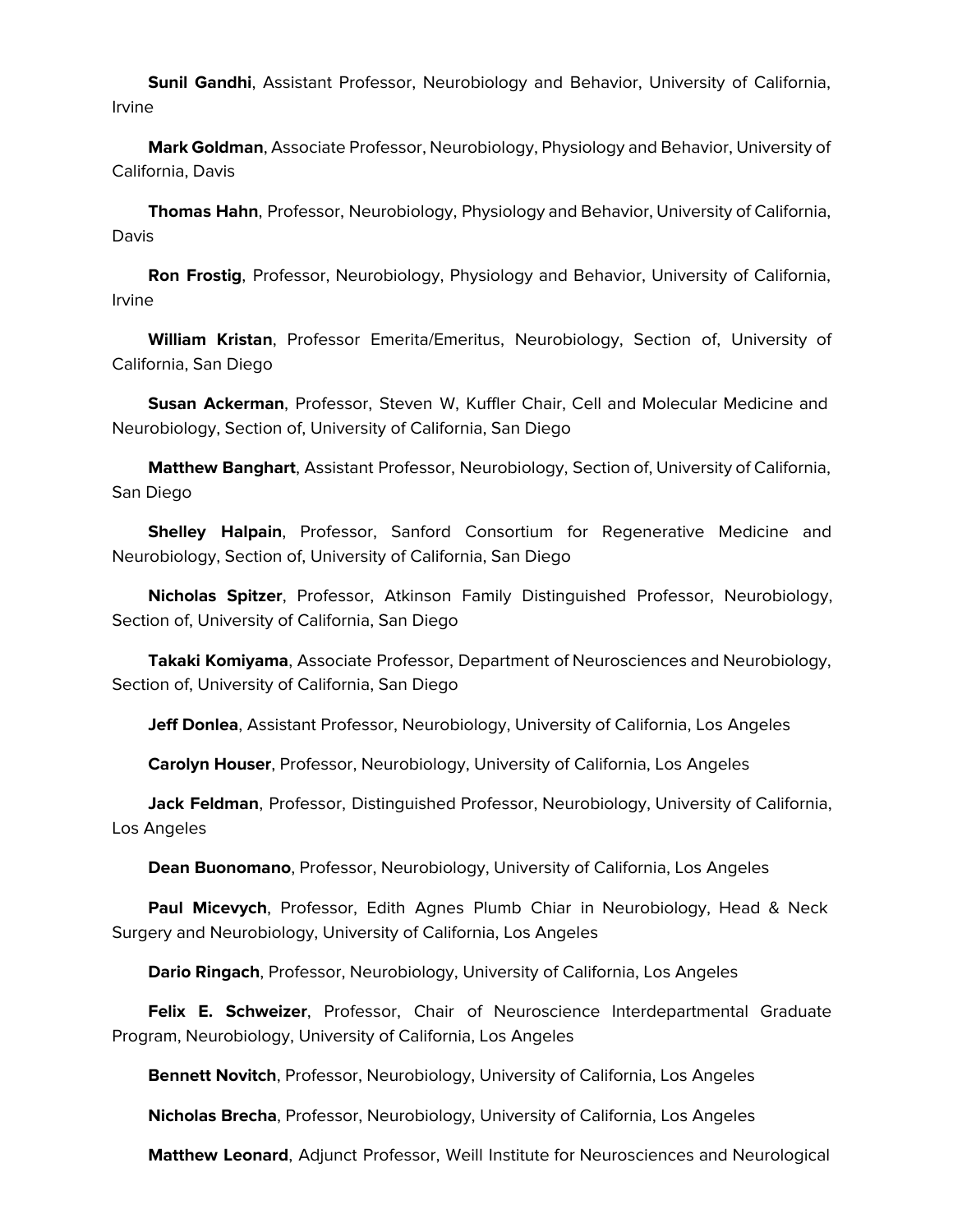Surgery, University of California, San Francisco

 **Carlos Portera-Cailliau**, Professor, Steven C. Gordon Family Chair in Parkinson's Disease Research, Neurobiology and Neurology, University of California, Berkeley

 **Robert H. Fairclough**, Professor Emerita/Emeritus, Neurology, University of California, Davis

 **Lisa Flanagan**, Associate Professor, Vice Chair for Research, Biomedical Engineering, Anatomy and Neurobiology and Neurology, University of California, Irvine

**MD Martina Wiedau**, Professor, Neurology, University of California, Los Angeles

 **Melissa Spencer**, Professor, Co-Director, Center for Duchenne Muscular Dystrophy, Program Director Neuromuscular Division , Neurology, University of California, Los Angeles

**Peyman**, Associate Professor, Neurology, University of California, Los Angeles

 **Ph.D. David B. Teplow**, Professor Emerita/Emeritus, Neurology, University of California, Los Angeles

**Gal Bitan**, Associate Professor, Neurology, University of California, Los Angeles

**Louis Ptacek**, Professor, Neurology, University of California, San Francisco

**Dr. Stanley Prusiner**, Professor, Neurology, University of California, San Francisco

 **Margarita Curras-Collazo**, Associate Professor, Neuroscience, Center for, University of California, Riverside

**Douglas Roger Galasko**, Professor, Neurosciences, University of California, San Diego

 **Phyllis Townsend**, Professor Emerita/Emeritus, Adj. Prof. Cognitive Science and Neurosciences, University of California, San Diego

**Jeffry Isaacson**, Professor, Neurosciences, University of California, San Diego

**Mark Tuszynski**, Professor, Neurosciences, University of California, San Diego

**Jeffrey Neul**, Professor, Neurosciences, University of California, San Diego

**Royya Modir**, Assistant Professor, Neurosciences, University of California, San Diego

 **Ksenija Marinkovic**, Associate Professor, Neurosciences, University of California, San Diego

**Thomas Hnasko**, Assistant Professor, Neurosciences, University of California, San Diego

 **Roberto Malinow**, Professor, Shiley-Marcos Chair in Alzheimer's Disease, Neurosciences, University of California, San Diego

 **Natalie Guido-Estrada**, Assistant Professor, Neurosciences, University of California, San Diego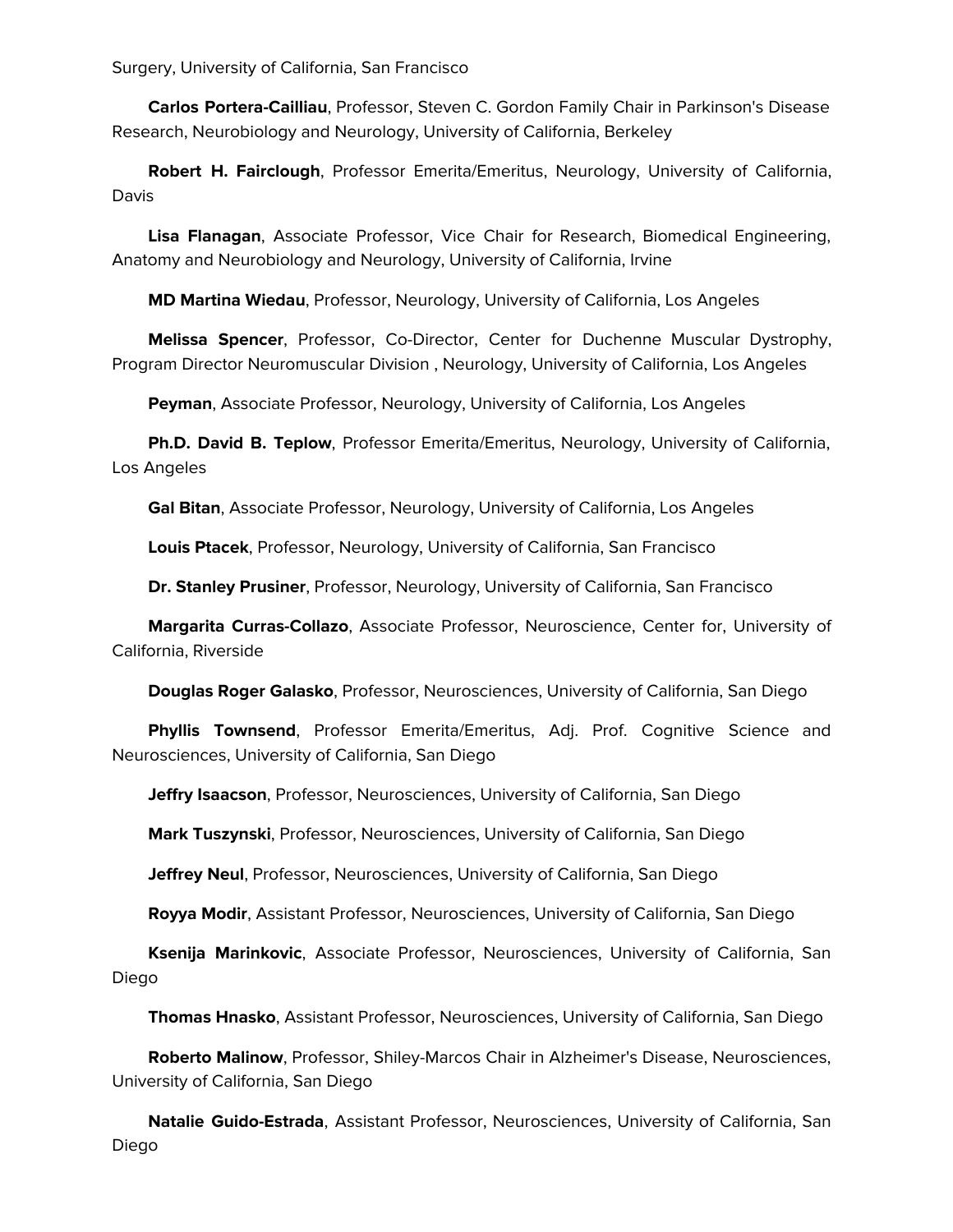**Ross Mandeville**, Assistant Professor, Neurosciences, University of California, San Diego

**Shifteh sattar**, Assistant Professor, Neurosciences, University of California, San Diego

 **Branko Huisa**, Assistant Professor, M.D., Neurosciences, University of California, San Diego

 **Steven Hillyard**, Professor Emerita/Emeritus, Neurosciences, University of California, San Diego

 **Harvey Karten**, Professor Emerita/Emeritus, Distinguished Professor (Emeritus), Neurosciences, University of California, San Diego

 **Paula Desplats**, Assistant Professor, Assistant Professor of Pathology and Neurosciences, University of California, San Diego

 **Rachel Slaybaugh**, Assistant Professor, Nuclear Engineering, University of California, **Berkeley** 

 **Karl van Bibber**, Professor, Chairman of the Department, Nuclear Engineering, University of California, Berkeley

 **Chandrakala Ganesh**, Assistant Professor, Nursing and Health Sciences, California State University, East Bay

**Jaime Hannans**, Assistant Professor, Nursing, California State University, Channel Islands

 **Daniel K. Nomura**, Associate Professor, Nutritional Sciences and Toxicology, University of California, Berkeley

 **Andreas Stahl**, Professor, Nutritional Sciences and Toxicology, University of California, **Berkeley** 

 **Chris Vulpe**, Adjunct Professor, Nutritional Sciences and Toxicology, University of California, Berkeley

 **Mary Norton**, Professor, Chair, Obstetrics and Gynecology, University of California, San Francisco

**Colleen Reichmuth**, Lecturer, Ocean Sciences, University of California, Santa Cruz

**Phoebe Lam**, Assistant Professor, Ocean Sciences, University of California, Santa Cruz

**Andrew Moore**, Professor, Ocean Sciences, University of California, Santa Cruz

 **Ana Christina Ravelo**, Professor, Chair, Ocean Sciences, University of California, Santa Cruz

 **Kenneth W Bruland**, Professor Emerita/Emeritus, Ocean Sciences, University of California, Santa Cruz

**Jeffrey Abell**, Associate Professor, Chair, Oceanography, California State University,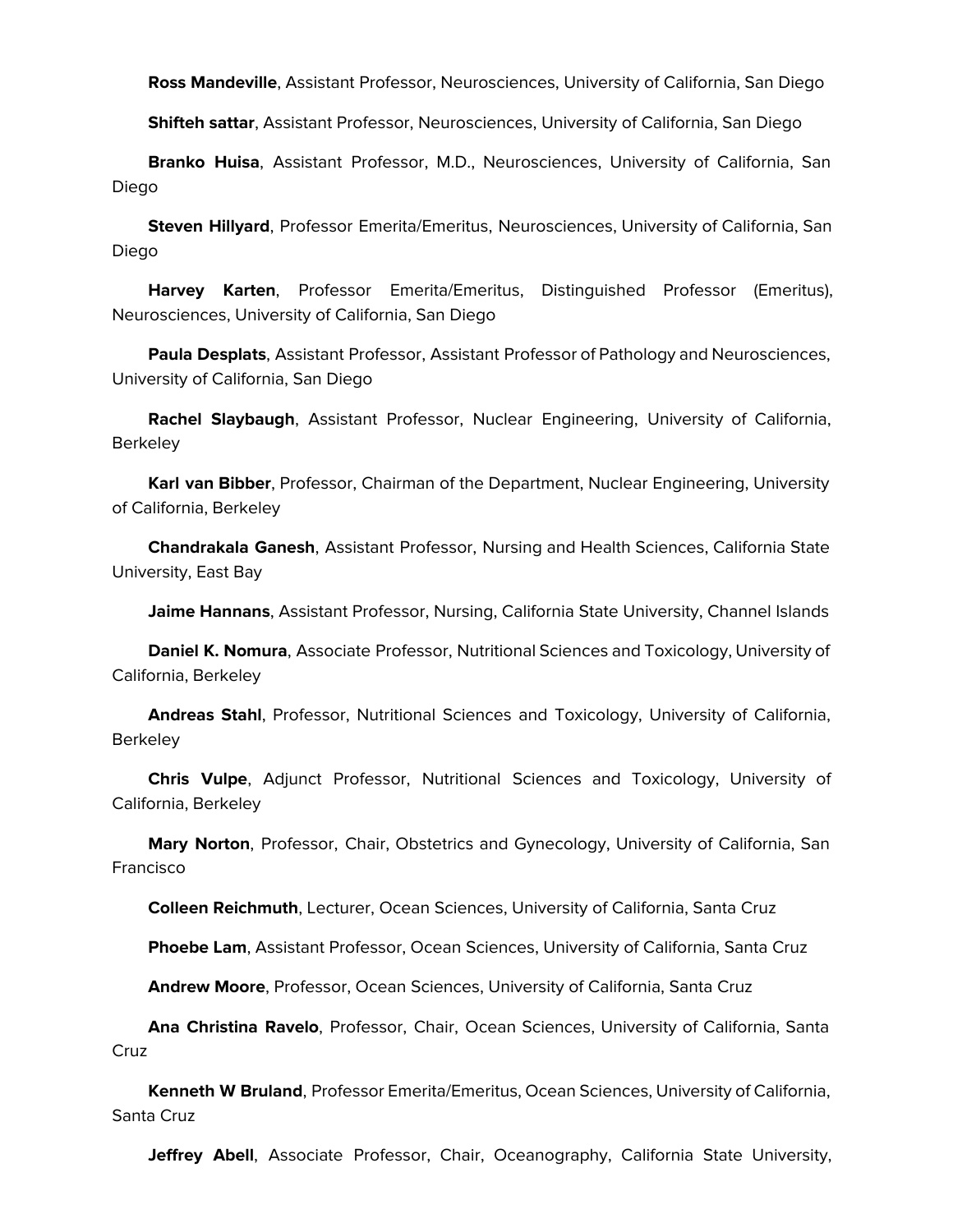## Humboldt State

 **Thomas Connolly**, Assistant Professor, Oceanography, California State University, San Jose State

 **Lynn Gordon**, Professor, Senior Associate Dean, David Geffen School of Medicine at UCLA, Ophthalmology, University of California, Los Angeles

**Henry Chambers**, Professor, Orthopaedic Surgery, University of California, San Diego

 **Scott Binder**, Professor, Senior Vice Chair, Professor, Dermatology and Pathology and Laboratory Medicine, University of California, Los Angeles

**Andre Ouellette**, Professor Emerita/Emeritus, Pathology, University of California, Irvine

 **Mizisin Andrew**, Professor Emerita/Emeritus, Not applicable, Pathology, University of California, San Diego

 **Michael Kalichman**, Professor, Director, Research Ethics Program, Pathology, University of California, San Diego

**Ophir Klein**, Professor, Pediatrics, University of California, San Francisco

 **Gina Schlesselman-Tarango**, Assistant Professor, Instructional Services & Initiatives and Pfau Library, California State University, San Bernardino

 **Tracy Handel**, Professor, Chair, Division of Pharmaceutical Sciences, Skaggs School of Pharmacy and Pharmaceutical Sciences and Pharmacology, University of California, San Diego

**Wendell Lim**, Professor, Chair, Pharmacology, University of California, San Francisco

**Matthew Fisher**, Professor, Pharmacology, University of California, Santa Barbara

 **Ryan Jenkins**, Assistant Professor, Philosophy, California Polytechnic University, San Luis Obispo

**Gail Linsenbard**, Lecturer, Philosophy, California Polytechnic University, San Luis Obispo

**John Mumma**, Assistant Professor, Philosophy, California State University, San Bernardino

 **Brian Treanor**, Professor, Charles S. Casassa Chair, Affiliated Faculty in Environmental Studies and Philosophy, Loyola Marymount University

**John MacFarlane**, Professor, Philosophy, University of California, Berkeley

**Hubert L. Dreyfus**, Professor, Philosophy, University of California, Berkeley

**Kristin Primus**, Assistant Professor, Philosophy, University of California, Berkeley

**Wesley H. Holliday**, Assistant Professor, Philosophy, University of California, Berkeley

**Niko Kolodny**, Professor, Philosophy, University of California, Berkeley

**Véronique Munoz-Dardé**, Adjunct Professor, Mills Adjunct Professor, Philosophy,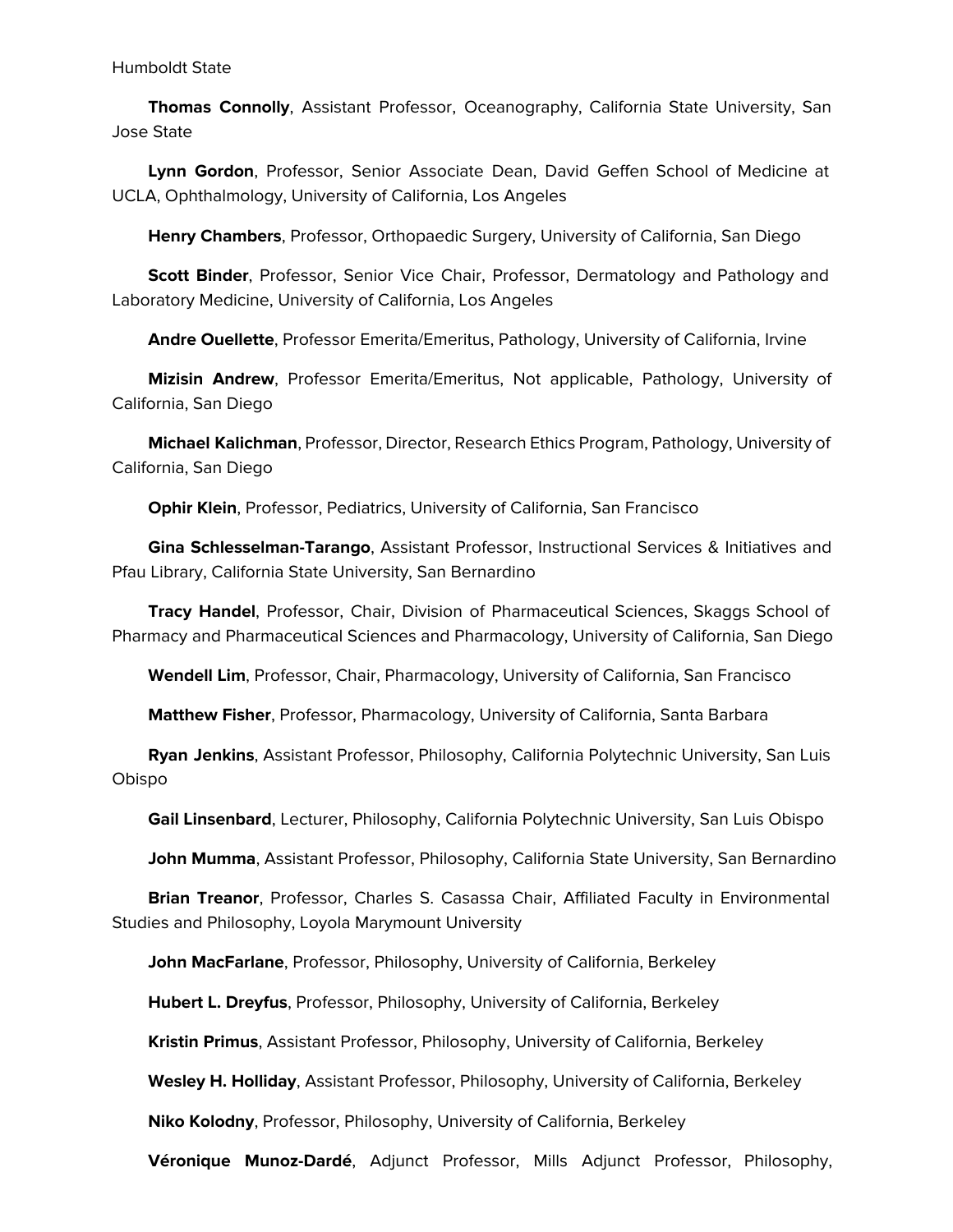University of California, Berkeley

 **R. Jay Wallace**, Professor, Judy Chandler Webb Distinguished Chair for Innovative Teaching and Research, Philosophy, University of California, Berkeley

**Timothy Clarke**, Assistant Professor, Philosophy, University of California, Berkeley

 **Hannah Ginsborg**, Professor, Professor and Chair, Philosophy, University of California, **Berkeley** 

**Cody Gilmore**, Associate Professor, Philosophy, University of California, Davis

**Joel I. Friedman**, Professor Emerita/Emeritus, Philosophy, University of California, Davis

**Robert May**, Professor, Distinguished Professor, Philosophy, University of California, Davis

 **Gerald Dworkin**, Professor, Distinguished Professor, Philosophy, University of California, Davis

**Roberta Millstein**, Professor, Philosophy, University of California, Davis

**Alyssa Ney**, Associate Professor, Philosophy, University of California, Davis

**Daniela Dover**, Assistant Professor, Philosophy, University of California, Los Angeles

**Josh Armstrong** , Assistant Professor, Philosophy, University of California, Los Angeles

**John Carriero**, Professor, Philosophy, University of California, Los Angeles

**Luca Struble**, Lecturer, Philosophy, University of California, Los Angeles

**Barbara Herman**, Professor, Philosophy, University of California, Los Angeles

**Steven Levy**, Lecturer, Philosophy, University of California, Los Angeles

**Sam Cumming**, Associate Professor, Philosophy, University of California, Los Angeles

**Peter Vanderschraaf**, Professor, Philosophy, University of California, Merced

**Erich Reck**, Professor, Philosophy, University of California, Riverside

 **Carl Cranor**, Professor, Distinguished Professor, Environmental Toxicology and Philosophy, University of California, Riverside

**Agnieszka Jaworska**, Associate Professor, Philosophy, University of California, Riverside

**Andreja Novakovic**, Assistant Professor, Philosophy, University of California, Riverside

**Andrews Reath**, Professor, Philosophy, University of California, Riverside

**Adam Harmer**, Assistant Professor, Philosophy, University of California, Riverside

 **David O. Brink**, Professor, Distinguished Professor, Philosophy, University of California, San Diego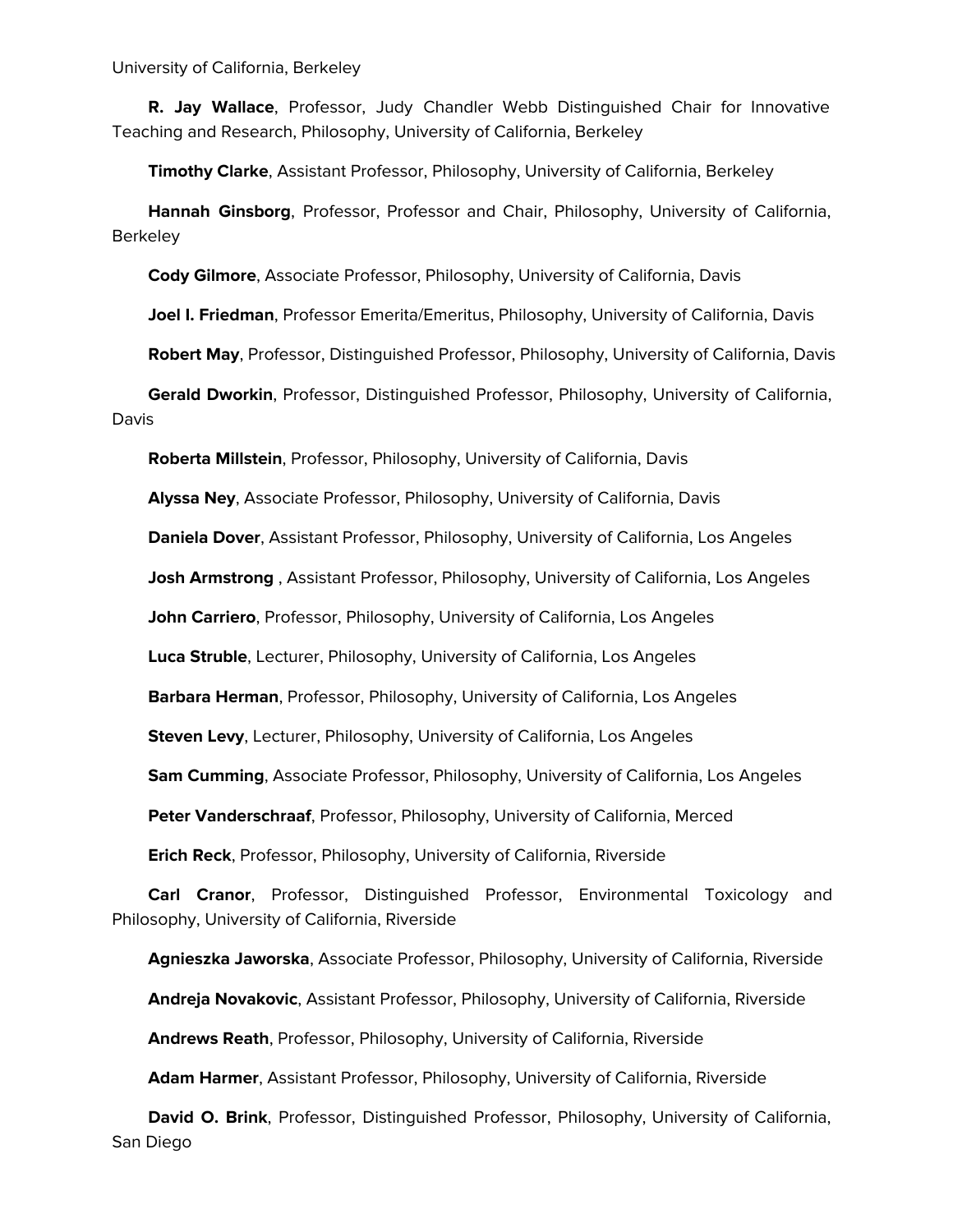**Manuel Vargas**, Professor, Philosophy, University of California, San Diego

**Gila Sher**, Professor, Philosophy, University of California, San Diego

 **Nancy Cartwright**, Professor, Distinguished Professor, Philosophy, University of California, San Diego

 **Jonathan Cohen**, Professor, Chair, Interdiciplinary Cognitive Science Program and Philosophy, University of California, San Diego

**Jennifer Rose Carr**, Assistant Professor, Philosophy, University of California, San Diego

**Rick Grush**, Professor, Philosophy, University of California, San Diego

 **Clinton Tolley**, Associate Professor, Affiliated Faculty: German Studies, the Interdisciplinary Program in Cognitive Science and Philosophy, University of California, San Diego

**Craig Callender**, Professor, Philosophy, University of California, San Diego

**Matthew Fulkerson**, Associate Professor, Philosophy, University of California, San Diego

**Charles Sebens**, Assistant Professor, Philosophy, University of California, San Diego

 **Brian Cummings**, Professor, Vice Chair for Research, Stem Cell Research Center and Physical Medicine and Rehabilitation, University of California, Irvine

 **Stephen Kane**, Associate Professor, Physics & Astronomy, California State University, San Francisco State

 **Adrienne Cool**, Professor, Physics and Astronomy , California State University, San Francisco State

**Cadavid Ana**, Professor, Physics and Astronomy, California State University, Northridge

 **Peter Collas**, Professor Emerita/Emeritus, Physics and Astronomy, California State University, Northridge

 **Kim Coble**, Associate Professor, Physics and Astronomy, California State University, San Francisco State

 **Jeff Greensite**, Professor, Physics and Astronomy, California State University, San Francisco State

**Frederick Hamann**, Professor, Physics and Astronomy, University of California, Berkeley

 **Dennis Silvermsn**, Professor Emerita/Emeritus, Physics and Astronomy, University of California, Irvine

**James Bullock**, Professor, Physics and Astronomy, University of California, Irvine

**Aomawa Shields**, Assistant Professor, Physics and Astronomy, University of California,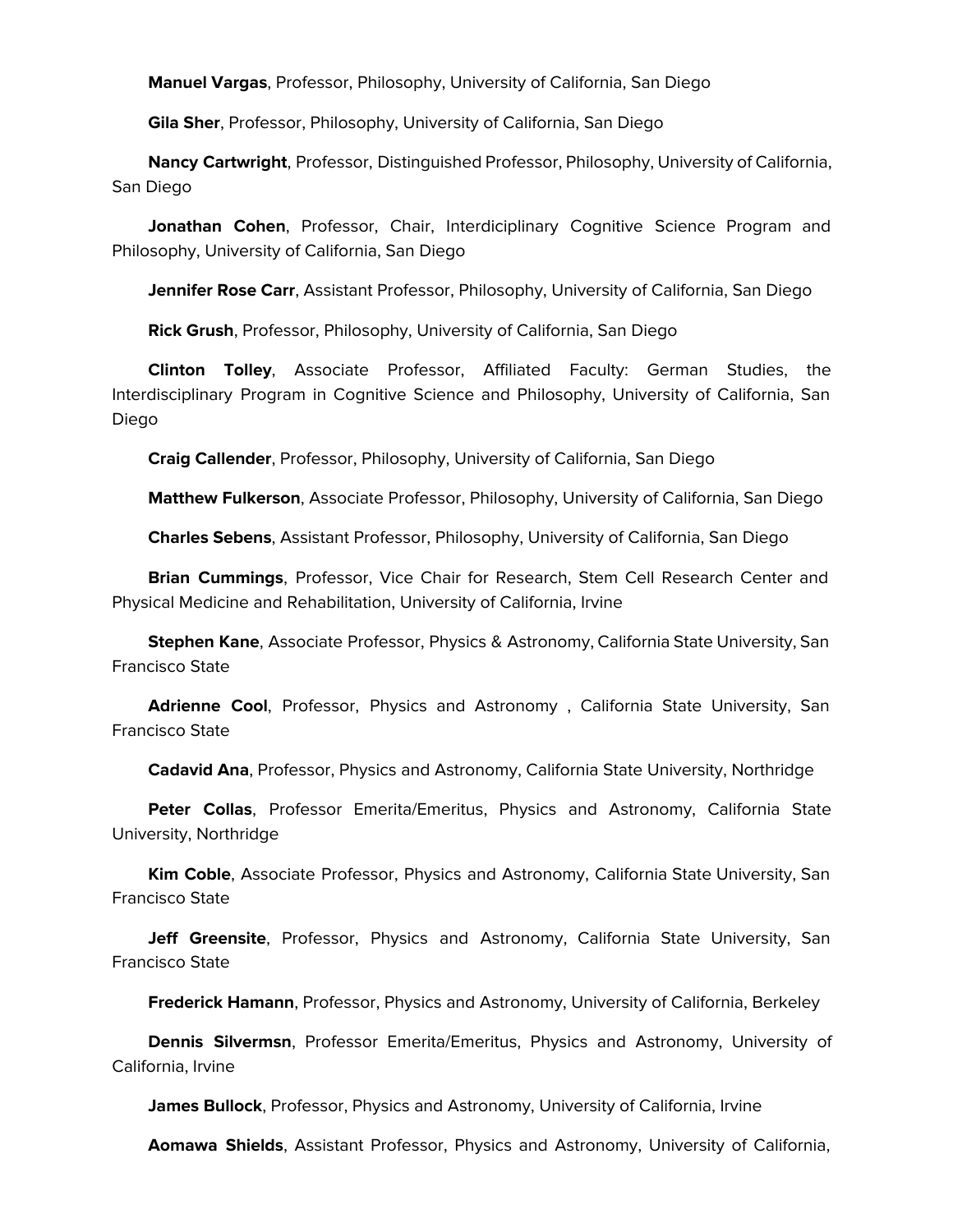**Anyes Taffard**, Professor, Physics and Astronomy, University of California, Irvine

**Tim Tait**, Professor, Physics and Astronomy, University of California, Irvine

**Yuri Shirman**, Professor, Physics and Astronomy, University of California, Irvine

**Jonathan Feng**, Professor, Physics and Astronomy, University of California, Irvine

**Manoj Kaplinghat**, Professor, Physics and Astronomy, University of California, Irvine

**David Kirkby**, Professor, Physics and Astronomy, University of California, Irvine

 **Kevork Abazajian**, Associate Professor, Physics and Astronomy, University of California, Irvine

 **Tammy Smecker-Hane**, Associate Professor, Physics and Astronomy, University of California, Irvine

**Aaron Barth**, Professor, Physics and Astronomy, University of California, Irvine

**Michael Gutperle**, Professor, Physics and Astronomy, University of California, Los Angeles

**Mark Morris**, Professor, Physics and Astronomy, University of California, Los Angeles

 **William Clark**, Professor Emerita/Emeritus, Physics and Astronomy, University of California, Los Angeles

 **Steven Furlanetto**, Professor, Physics and Astronomy, University of California, Los Angeles

 **Chun Wong**, Professor Emerita/Emeritus, Physics and Astronomy, University of California, Los Angeles

 **James Larkin**, Professor, Vice Chair Astronomy, Physics and Astronomy, University of California, Los Angeles

**Giovanni Zocchi**, Professor, Physics and Astronomy, University of California, Los Angeles

 **Graciela B. Gelmini**, Professor, Physics and Astronomy, University of California, Los Angeles

 **Roger Ulrich**, Professor Emerita/Emeritus, Physics and Astronomy, University of California, Los Angeles

 **Elihu Abrahams**, Adjunct Professor, Physics and Astronomy, University of California, Los Angeles

 **Troy Carter**, Professor, Vice Chair, Resources, Physics and Astronomy, University of California, Los Angeles

**Gary A. Williams**, Professor, Physics and Astronomy, University of California, Los Angeles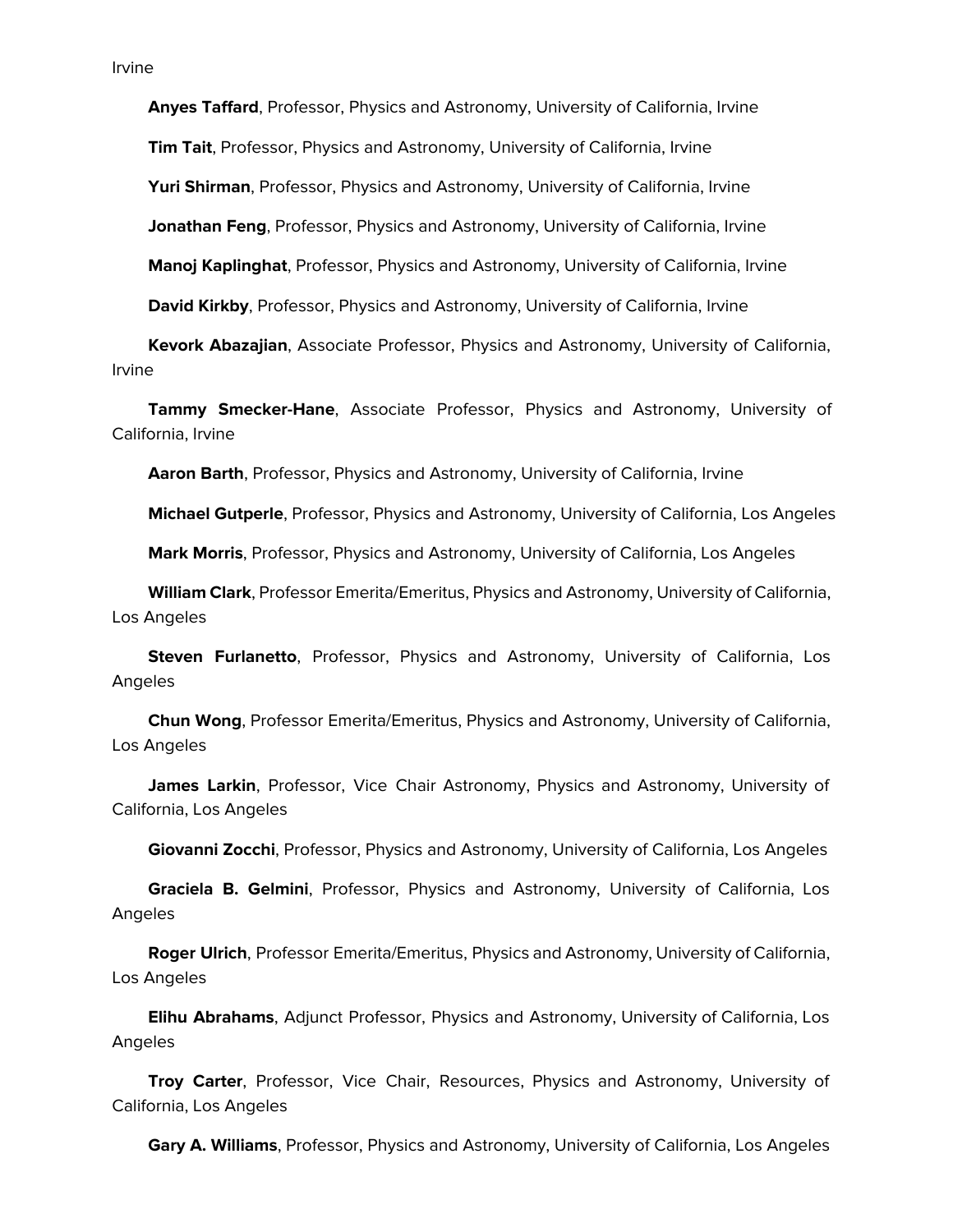**Shenshen Wang**, Assistant Professor, Physics and Astronomy, University of California, Los Angeles

 **Dolores Bozovic**, Professor, Physics and Astronomy, University of California, Los Angeles **Jianwei Miao**, Professor, Physics and Astronomy, University of California, Los Angeles

**Per Kraus**, Professor, Physics and Astronomy, University of California, Los Angeles

**Karoly Holczer**, Professor, Physics and Astronomy, University of California, Los Angeles

 **Wesley Campbell**, Assistant Professor, Physics and Astronomy, University of California, Los Angeles

 **Ching-Kit Chan**, Adjunct Professor, Physics and Astronomy, University of California, Los Angeles

**Treu Tommaso**, Professor, Physics and Astronomy, University of California, Los Angeles

**Ian McLean**, Professor, Physics and Astronomy, University of California, Los Angeles

 **Douglas MacLaughlin**, Professor Emerita/Emeritus, Physics and Astronomy, University of California, Riverside

 **Naveen Reddy**, Assistant Professor, Physics and Astronomy, University of California, Riverside

**Kirill Shtengel**, Professor, Physics and Astronomy, University of California, Riverside

**Gillian Wilson**, Professor, Physics and Astronomy, University of California, Riverside

 **George Becker**, Assistant Professor, Physics and Astronomy, University of California, Riverside

**Jory Yarmoff**, Professor, Physics and Astronomy, University of California, Riverside

 **Brian Siana**, Assistant Professor, Physics and Astronomy, University of California, Riverside

 **Michael Mulligan**, Assistant Professor, Physics and Astronomy, University of California, Riverside

 **Flip Tanedo**, Assistant Professor, Physics and Astronomy, University of California, Riverside

**Robert Clare**, Professor, Physics and Astronomy, University of California, Riverside

 **Jose Wudka**, Professor, Vice Chair and Physics and Astronomy, University of California, Riverside

**Owen Long**, Professor, Physics and Astronomy, University of California, Riverside

**Gabriela Canalizo**, Professor, Physics and Astronomy, University of California, Riverside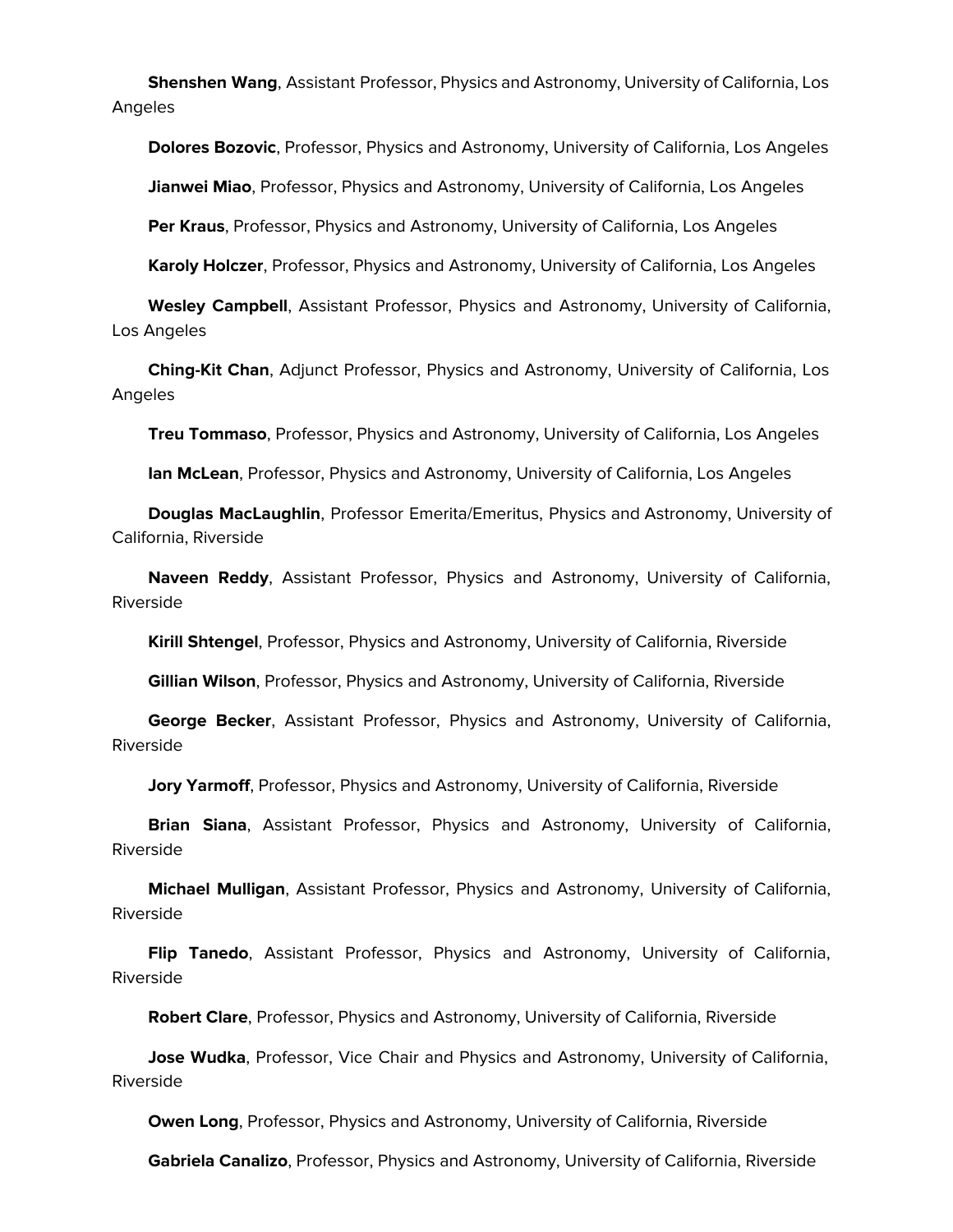**Shan-Wen Tsai**, Associate Professor, Physics and Astronomy, University of California, Riverside

 **Horacio Ferriz**, Professor, Chair, Physics and Geology, California State University, **Stanislaus** 

**Matthew Povich**, Assistant Professor, Physics, California Polytechnic University, Pomona

**Alexander Rudolph**, Professor, Physics, California Polytechnic University, Pomona

**Lizza Demsetz**, Lecturer, Physics, California Polytechnic University, San Luis Obispo

 **Vardha Bennert**, Assistant Professor, Physics, California Polytechnic University, San Luis Obispo

 **Randall Knight**, Professor Emerita/Emeritus, Physics, California Polytechnic University, San Luis Obispo

 **John Keller**, Associate Professor, Physics, California Polytechnic University, San Luis Obispo

 **Scott Johnston**, Associate Professor, Physics, California Polytechnic University, San Luis Obispo

 **Matt Beekman**, Assistant Professor, Physics, California Polytechnic University, San Luis Obispo

 **Robert Echols**, Professor, Chair, Physics, California Polytechnic University, San Luis Obispo

**Sean Echols**, Lecturer, Physics, California Polytechnic University, San Luis Obispo

 **Nathan Keim**, Assistant Professor, Physics, California Polytechnic University, San Luis Obispo

 **Jennifer Klay**, Associate Professor, Physics, California Polytechnic University, San Luis Obispo

 **Thomas D. Gutierrez**, Professor, Physics, California Polytechnic University, San Luis Obispo

 **Stephanie Wissel**, Assistant Professor, Physics, California Polytechnic University, San Luis Obispo

 **Pete Schwartz**, Associate Professor, Physics, California Polytechnic University, San Luis Obispo

 **David Mitchell**, Professor, Affiliated faculty in Liberal Studies and Physics, California Polytechnic University, San Luis Obispo

**Ryan Walter**, Assistant Professor, Physics, California Polytechnic University, San Luis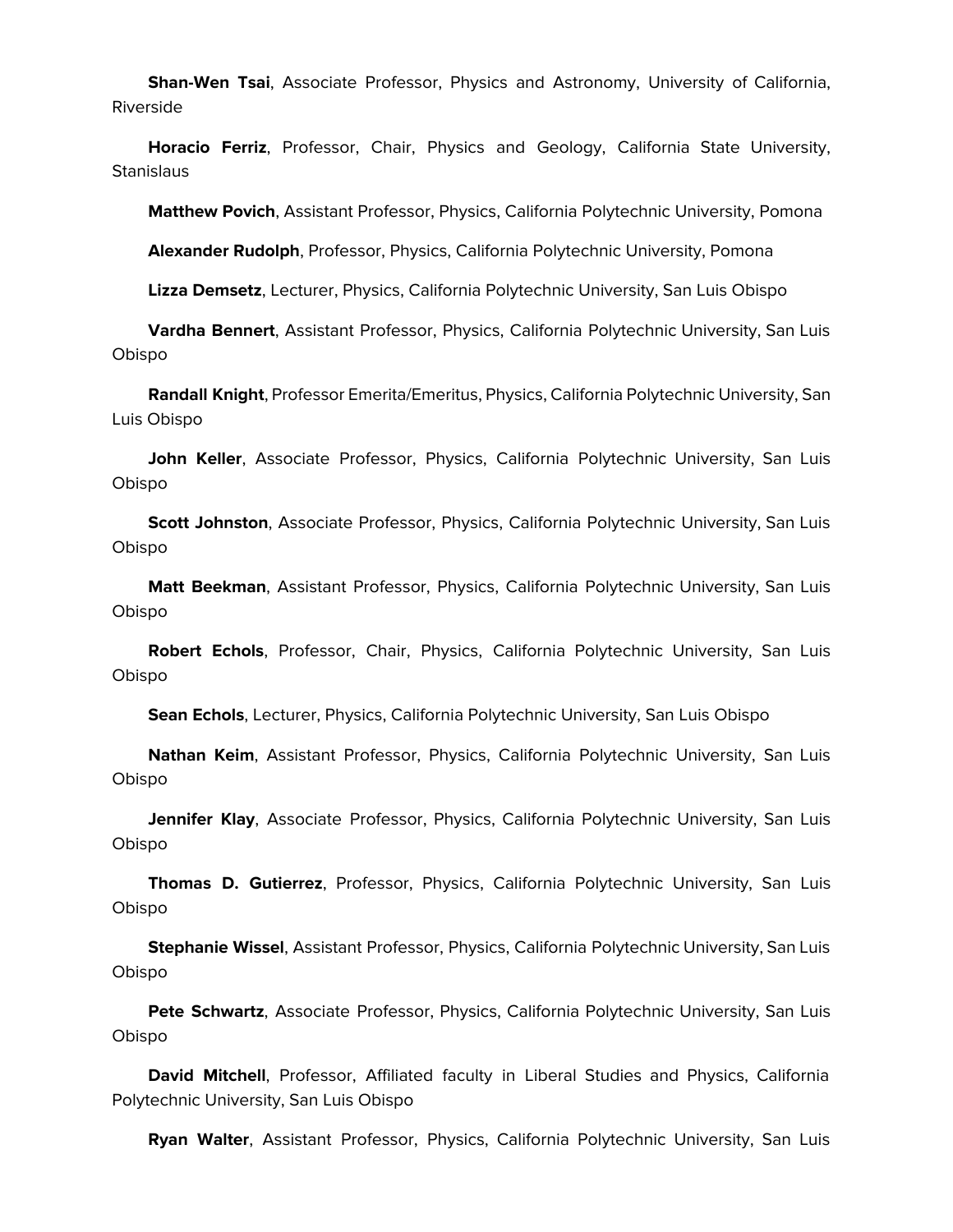**Eric Ayars**, Professor, Physics, California State University, Chico

**Erik Helgren**, Associate Professor, Physics, California State University, East Bay

**Douglas Singleton**, Professor, Physics, California State University, Fresno

**Michael Loverude**, Professor, Physics, California State University, Fullerton

**Gina Passante**, Assistant Professor, Physics, California State University, Fullerton

**Prashanth Jaikumar**, Associate Professor, Physics, California State University, Long Beach

**Paul Nerenberg**, Assistant Professor, Physics, California State University, Los Angeles

**Radha Ranganathan**, Professor, Physics, California State University, Northridge

 **William DeGraffenreid**, Professor, Chair, Physics, California State University, Sacramento **State** 

**Karen Kolehmainen**, Professor, Physics, California State University, San Bernardino

**Laura Woodney**, Professor, Physics, California State University, San Bernardino

 **Carol Hood**, Associate Professor, Director of the Murillo Family Observatory and Physics, California State University, San Bernardino

**Akm Newaz**, Assistant Professor, Physics, California State University, San Francisco State

**Maarten Golterman**, Professor, Physics, California State University, San Francisco State

 **Joseph Barranco**, Associate Professor, Physics, California State University, San Francisco **State** 

**Susan Lea**, Professor, Physics, California State University, San Francisco State

**Ehsan Khatami**, Assistant Professor, Physics, California State University, San Jose State

**Peter Beyersdorf**, Associate Professor, Physics, California State University, San Jose State

 **Cassandra Paul**, Assistant Professor, Assistant Professor of Science Education and Physics, California State University, San Jose State

**Ken Wharton**, Professor, Physics, California State University, San Jose State

**Justin Perron**, Assistant Professor, Physics, California State University, San Marcos

**Gerardo Dominguez**, Associate Professor, Physics, California State University, San Marcos

**Edward**, Professor, Physics, California State University, San Marcos

 **Charles De Leone**, Professor, Director CSUSM STEP Project and Physics, California State University, San Marcos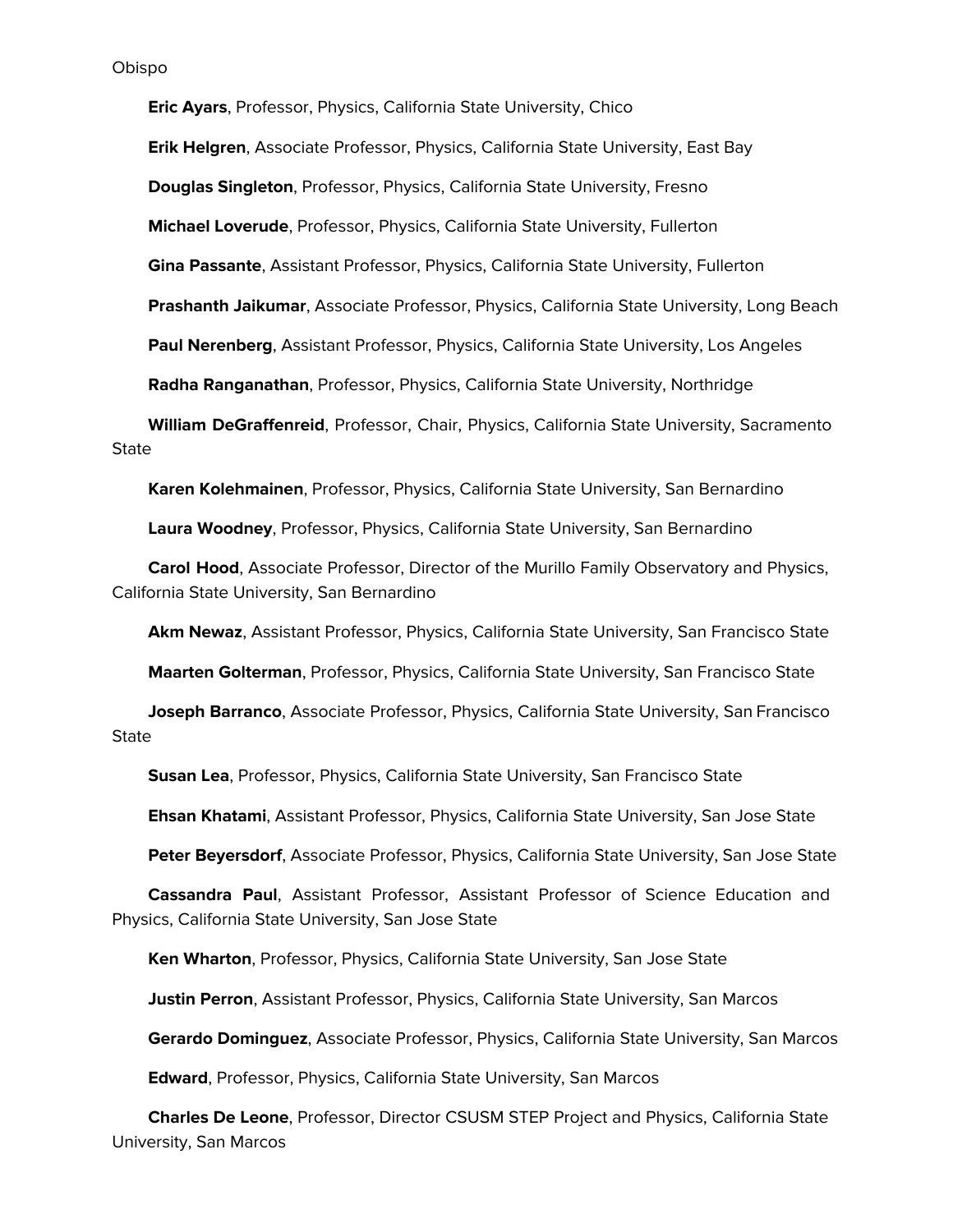**Lynn Cominsky**, Professor, Chair, Director, Education and Public Outreach and Physics, California State University, Sonoma State

**Wing Howard To**, Adjunct Professor, Physics, California State University, Stanislaus

**Gil Refael**, Professor, Physics, Caltech

**Fernando Brandão** , Professor, Bren Professor of Theoretical Physics , Physics, Caltech

**Dr. Tyler MItchell**, Lecturer, Physics, Humboldt State University

**Carolus Boekema**, Professor, Physics, San Jose State University

**Quinn Konopacky**, Assistant Professor, Physics, UC San Diego

**Adam Burgasser**, Professor, Physics, UC San Diego

**Stan Woosley**, Professor, Physics, UCSC

**Uros Seljak**, Professor, Physics, University of California, Berkeley

**Frances Hellman**, Professor, Physics, University of California, Berkeley

 **Hugh Hudson**, Professor of the Graduate School, University of Glasgow, UK and Physics, University of California, Berkeley

**Lawrence Hall**, Professor, Physics, University of California, Berkeley

**Steven E. Boggs**, Professor, Physics, University of California, Berkeley

**Hartmut Haeffner**, Associate Professor, Physics, University of California, Berkeley

**Holger Mueller**, Associate Professor, Physics, University of California, Berkeley

**Chris McKee**, Professor of the Graduate School, Physics, University of California, Berkeley

 **Peter Y. Yu**, Professor Emerita/Emeritus, Professor Emeritus, Physics, University of California, Berkeley

**Raphael Bousso**, Professor, Physics, University of California, Berkeley

**Martin J. White**, Professor, Physics, University of California, Berkeley

**Edgar Knobloch**, Professor, Physics, University of California, Berkeley

**Ehud Altman**, Professor, Physics, University of California, Berkeley

**Daniel Kasen**, Associate Professor, Physics, University of California, Berkeley

**Oskar Hallatschek**, Assistant Professor, Physics, University of California, Berkeley

**Stuart D. Bale**, Professor, Physics, University of California, Berkeley

**Gabriel D. Orebi Gann**, Assistant Professor, Physics, University of California, Berkeley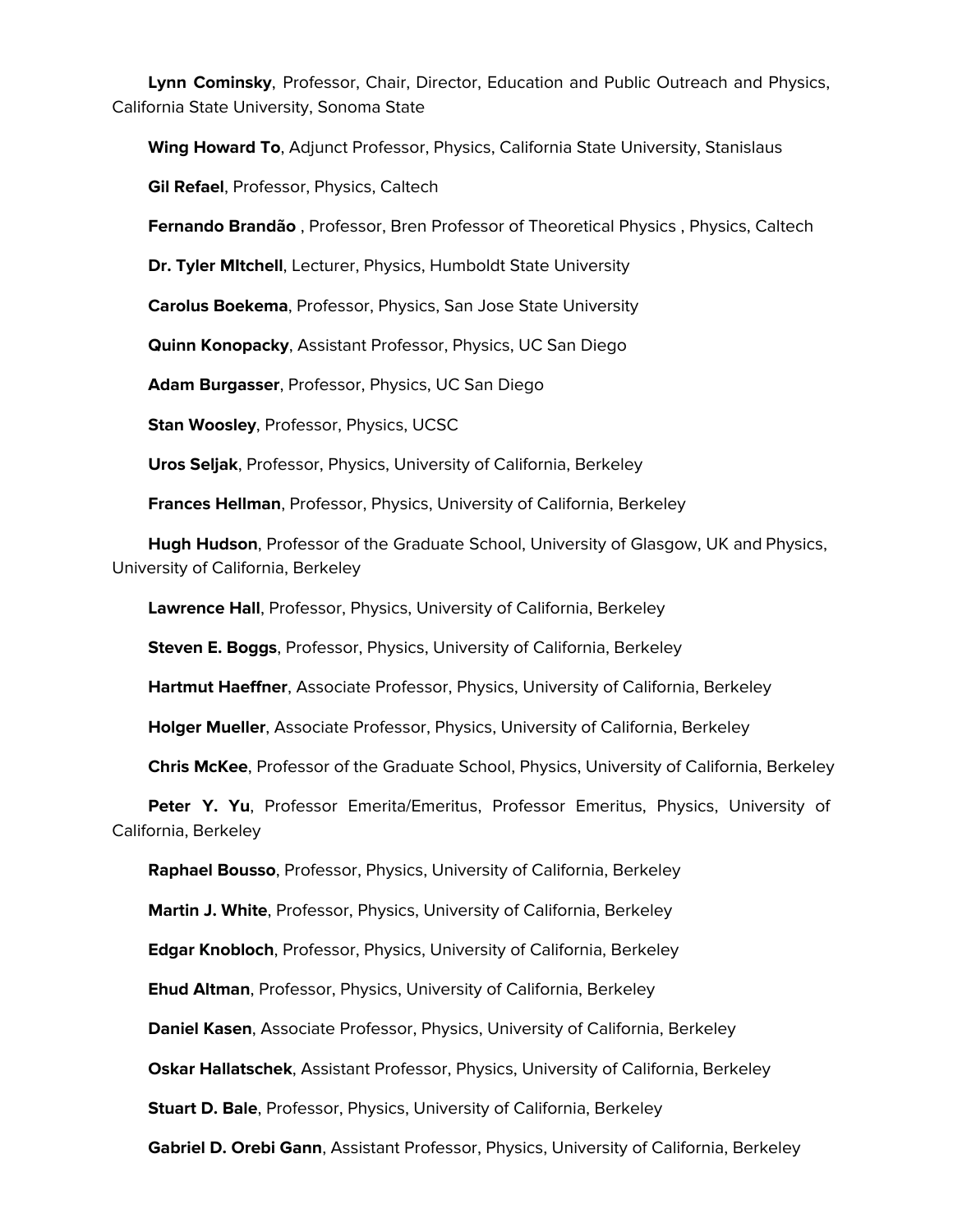**William Holzapfel**, Professor, Physics, University of California, Berkeley

**Yury G. Kolomensky**, Professor, Physics, University of California, Berkeley

 **Mary K Gaillard**, Professor of the Graduate School, Physics, University of California, **Berkeley** 

 **Hernan G Garcia**, Assistant Professor, Physics, University of California, Berkeley **Bernard Sadoulet**, Professor, Physics, University of California, Berkeley **Glen Erickson**, Professor Emerita/Emeritus, Physics, University of California, Davis **Paul Brady**, Professor Emerita/Emeritus, Physics, University of California, Davis **Joe Kiskis**, Professor Emerita/Emeritus, Physics, University of California, Davis **Michael Mulhearn**, Associate Professor, Physics, University of California, Davis **David Wittman**, Associate Professor, Physics, University of California, Davis **Tony Tyson**, Professor, Distinguished Professor, Physics, University of California, Davis **Andrew Wetzel**, Assistant Professor, Physics, University of California, Davis **Steven Carlip, Professor, Physics, University of California, Davis Kai Liu**, Professor, Physics, University of California, Davis

**Robert Svoboda**, Professor, Physics, University of California, Davis

**Lloyd Knox**, Professor, Physics, University of California, Davis

 **Thomas Cahill**, Professor Emerita/Emeritus, Atmospheric Sciences and Physics, University of California, Davis

**Daniel Ferenc**, Professor, Physics, University of California, Davis

**Rena Zieve**, Professor, Physics, University of California, Davis

**Maxwell Chertok**, Professor, Physics, University of California, Davis

 **david pines**, Professor Emerita/Emeritus, Distinguished Research Professor, Physics, University of California, Davis

**Marusa Bradac**, Associate Professor, Physics, University of California, Davis

**David Webb**, Lecturer, SOE Emeritus, Physics, University of California, Davis

**Gergely Zimanyi**, Professor, Physics, University of California, Davis

**Richard Scalettar**, Professor, Physics, University of California, Davis

**Dong Yu**, Associate Professor, Physics, University of California, Davis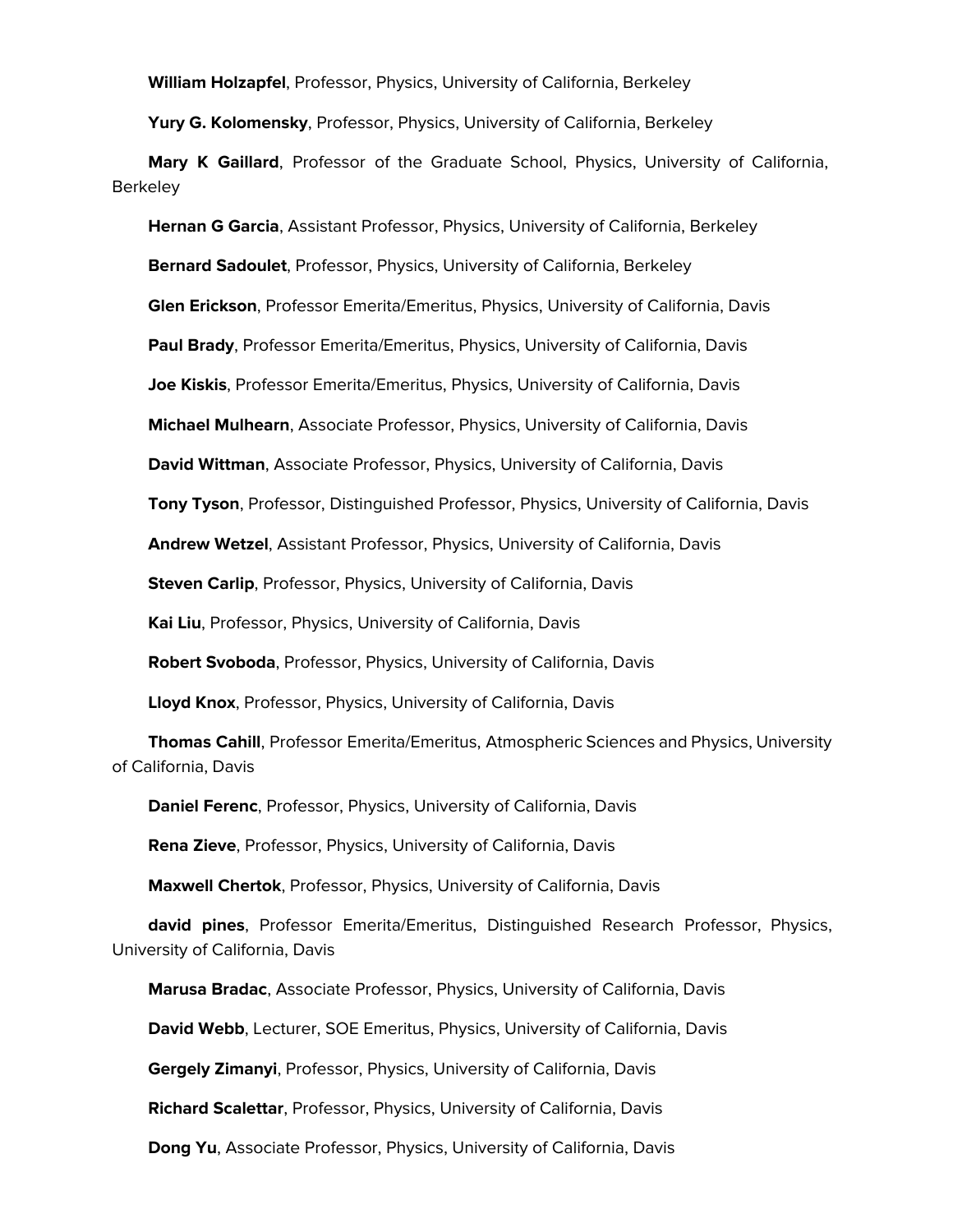**Robin Erbacher**, Professor, Physics, University of California, Davis

**Christopher Fassnacht**, Professor, Physics, University of California, Davis

**John Terning**, Professor, Physics, University of California, Davis

**Daniel Cox**, Professor, Distinguished Professor, Physics, University of California, Davis

**Ching Fong**, Professor, Distinguished Professor, Physics, University of California, Davis

**Kevin Mitchell**, Professor, Chair, Physics, University of California, Merced

**Carrie Menke**, Lecturer, Physics, University of California, Merced

**David Strubbe**, Assistant Professor, Physics, University of California, Merced

**CHIEN CHIH-CHUN**, Assistant Professor, Physics, University of California, Merced

**Adam Burgasser**, Professor, Physics, University of California, San Diego

**Tarun Grover**, Assistant Professor, Physics, University of California, San Diego

 **Benjamin Grinstein**, Professor, Chair, Department of Physics, Physics, University of California, San Diego

 **Karin Sandstrom**, Assistant Professor, Center for Astrophysics and Space Sciences and Physics, University of California, San Diego

**Alison Coil**, Professor, Physics, University of California, San Diego

 **Donald R. Fredkin**, Professor Emerita/Emeritus, Physics, University of California, San Diego

 **David Kleinfeld**, Professor, Experimental Biophysics Endowed Chair, Neurobiology and Physics, University of California, San Diego

**Daniel Arovas**, Professor, Physics, University of California, San Diego

 **Shelley Wright**, Assistant Professor, Center for Astrophysics & Space Sciences and Physics, University of California, San Diego

**James Langer**, Professor Emerita/Emeritus, Physics, University of California, Santa Barbara

**Silas Allen**, Professor Emerita/Emeritus, Physics, University of California, Santa Barbara

**Robert Antonucci**, Professor, Physics, University of California, Santa Barbara

**Omer Blaes**, Professor, Physics, University of California, Santa Barbara

**Elisabeth Gwinn**, Professor, Physics, University of California, Santa Barbara

**Mark Sherwin**, Professor, Physics, University of California, Santa Barbara

**Andy Howell**, Adjunct Professor, Staff Scientist at Las Cumbres Observatory and Physics,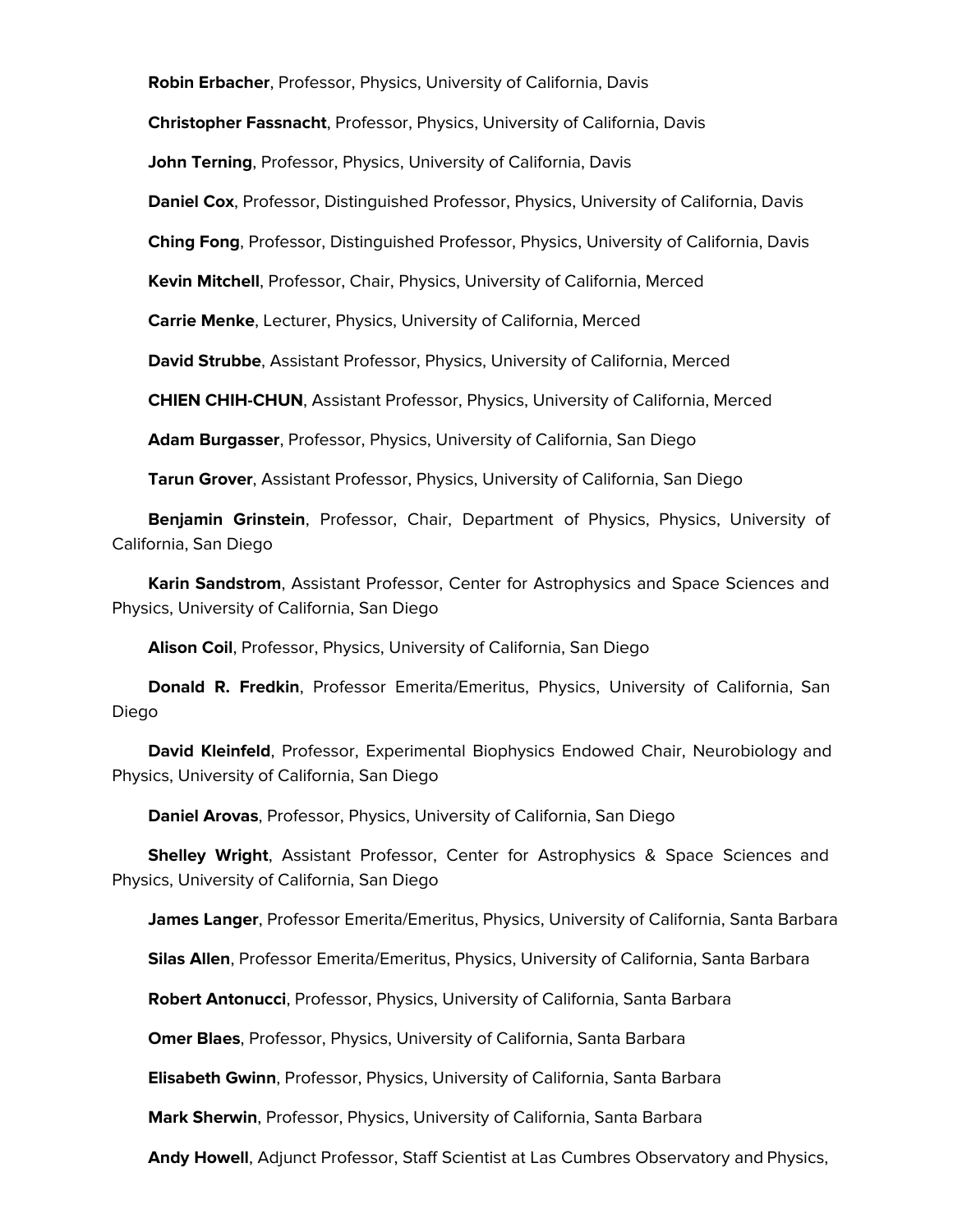University of California, Santa Barbara

**Benjamin Mazin**, Associate Professor, Physics, University of California, Santa Barbara

**Donald Marolf**, Professor, Chair, Physics, University of California, Santa Barbara

 **Deborah K Fygenson**, Associate Professor, Biomolecular Science & Engineering and Physics, University of California, Santa Barbara

**Guenter Ahlers**, Professor, Physics, University of California, Santa Barbara

**Roger Freedman**, Lecturer, Physics, University of California, Santa Barbara

**Peng Oh**, Professor, Physics, University of California, Santa Barbara

**Alexander Sher**, Associate Professor, Physics, University of California, Santa Cruz

 **Joel Primack**, Professor Emerita/Emeritus, Distinguished Professor of Physics, Emeritus, Physics, University of California, Santa Cruz

 **William B Atwood**, Professor Emerita/Emeritus, Physics, University of California, Santa Cruz

 **Stefano Profumo**, Professor, Deputy Director, Santa Cruz Institute for Particle Physics; Director of Graduate Studies; Chair, UCSC Committee on Faculty Welfare, Physics, University of California, Santa Cruz

**Anthony Aguirre**, Professor, Physics, University of California, Santa Cruz

**David Lederman**, Professor, Physics, University of California, Santa Cruz

**Tesla Jeltema**, Assistant Professor, Physics, University of California, Santa Cruz

**Stephanie Bailey**, Lecturer, Physics, University of California, Santa Cruz

 **Allan Peter Young**, Professor Emerita/Emeritus, Physics, University of California, Santa **Cruz** 

**David Smith**, Professor, Physics, University of California, Santa Cruz

 **Michael Nauenberg**, Professor Emerita/Emeritus, Research Professor and Physics, University of California, Santa Cruz

**Joshua Deutsch**, Professor, Physics, University of California, Santa Cruz

**Bruce A. Schumm**, Professor, Physics, University of California, Santa Cruz

**zack schlesinger**, Professor, Physics, University of California, Santa Cruz

**Michael Dine**, Professor, Physics, University of California, Santa Cruz

 **Janos Lanyi**, Professor Emerita/Emeritus, Physiology and Biophysics, University of California, Irvine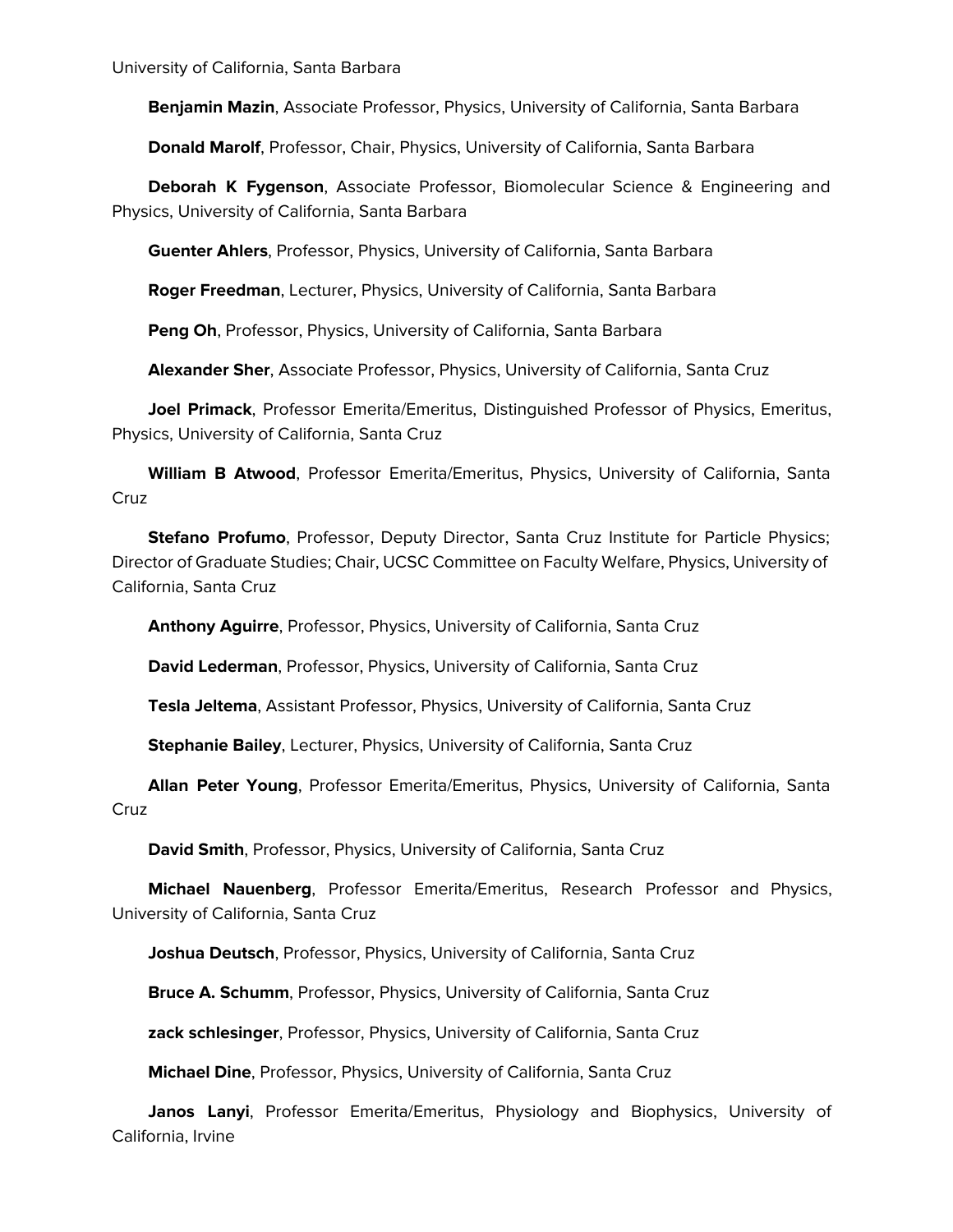**Ken Philipson**, Professor Emerita/Emeritus, Physiology, University of California, Los Angeles

 **Nancy Wayne**, Professor, Associate Vice Chancellor for Research, Physiology, University of California, Los Angeles

**Steve Cannon**, Professor, Chairman, Physiology, University of California, Los Angeles

 **Howard R. Kaback**, Professor, Distinguished, Microbiology, Immunology & Molecular Genetics and Physiology, University of California, Los Angeles

**Thomas J. O'Dell**, Professor, Physiology, University of California, Los Angeles

 **Ron Kaback**, Professor, Microbiology, Immunology & Molecular Genetics and Physiology, University of California, Los Angeles

**Diane M. Papazian**, Professor, Physiology, University of California, Los Angeles

**Stephen Cannon**, Professor, Chairman, Physiology, University of California, Los Angeles

 **Nicola Ulibarri**, Assistant Professor, Planning, Policy and Design, University of California, Irvine

 **Maria Rendon**, Assistant Professor, Sociology and Planning, Policy and Design, University of California, Irvine

**Matthew Richard**, Professor, Planning, Policy and Design, University of California, Irvine

 **Victoria Basolo**, Professor, Associate Dean, Division of Undergraduate Studies and Planning, Policy, and Design, University of California, Irvine

 **Scott Bollens**, Professor, Warmington Chair in Peace and International Cooperation, Planning, Policy, and Design, University of California, Irvine

**John Harada**, Professor, Plant Biology, University of California, Davis

**Julin Maloof**, Professor, Plant Biology, University of California, Davis

**Thomas Rost** , Professor Emerita/Emeritus, Plant Biology, University of California, Davis

 **Siobhan Brady**, Associate Professor, Genome Center and Plant Biology, University of California, Davis

**Terence Murphy**, Professor Emerita/Emeritus, Plant Biology, University of California, Davis

 **Luca Comai**, Professor, UC Davis Genome Center and Plant Biology, University of California, Davis

**Stacey Harmer**, Professor, Plant Biology, University of California, Davis

**Alan Stemler**, Professor Emerita/Emeritus, Plant Biology, University of California, Davis

**Anne Britt**, Professor, Plant Biology, University of California, Davis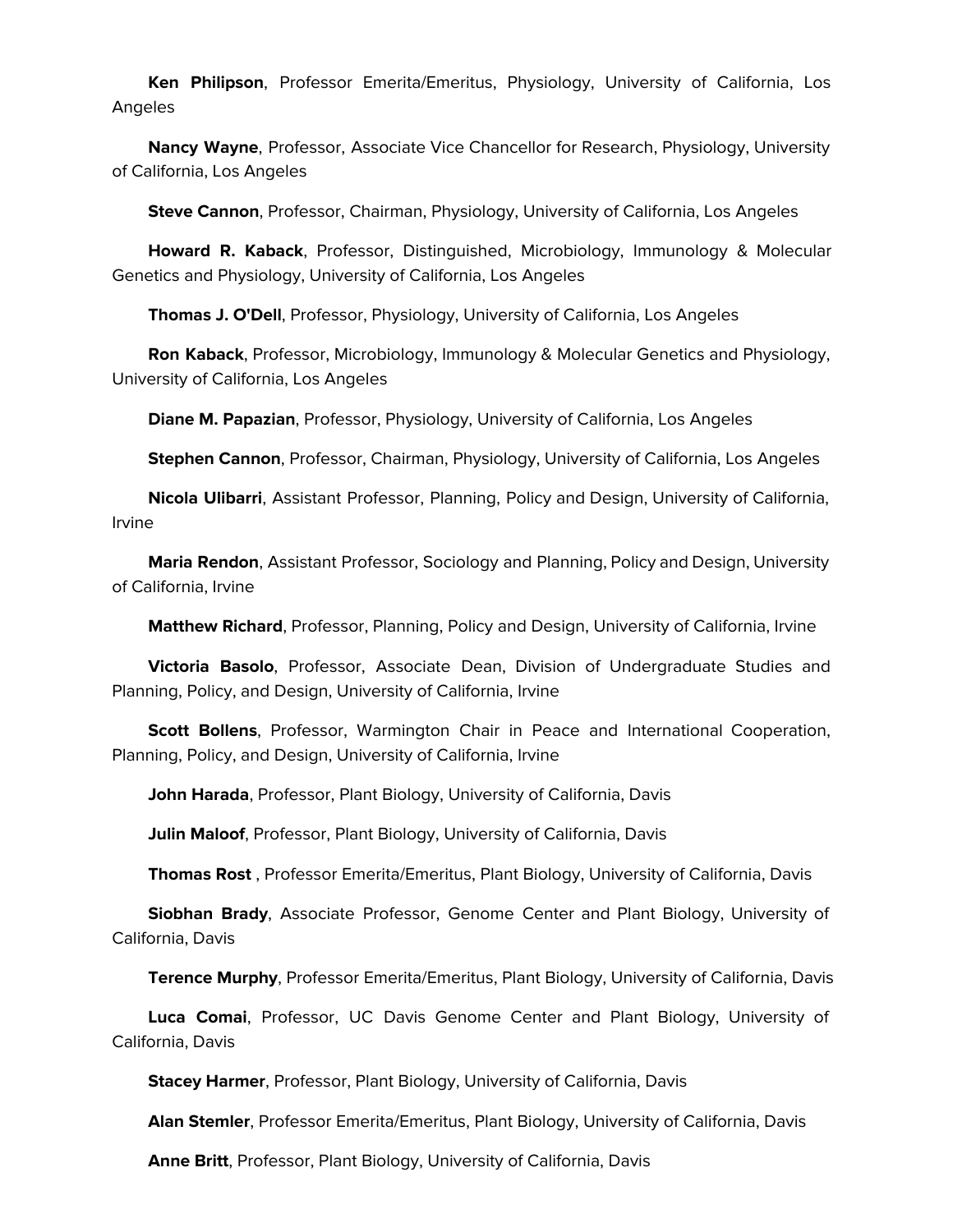**Neelima Sinha**, Professor, Chair, Plant Biology Graduate Group, Plant Biology, University of California, Davis

 **Jason Stajich**, Associate Professor, Microbiology and Plant Pathology and Microbiology, University of California, Riverside

 **Katherine Borkovich**, Professor, Plant Pathology and Microbiology, University of California, Riverside

 **Alexander Putman**, Other, Assistant Cooperative Extension Specialist, Plant Pathology and Microbiology, University of California, Riverside

 **Howard Judelson**, Professor, Plant Pathology and Microbiology, University of California, Riverside

 **Georgios Vidalakis**, Professor, Plant Pathology and Microbiology, University of California, Riverside

 **Douglas Neil McRoberts**, Associate Professor, Center for Environmental Policy and Behavior and Plant Pathology, University of California, Davis

**Neil McRoberts**, Associate Professor, Plant Pathology, University of California, Davis

**David Rizzo**, Professor, Plant Pathology, University of California, Davis

 **Truman Young**, Professor, Restoration Ecologist, Plant Sciences, University of California, Davis

**Andrew Latimer**, Associate Professor, Plant Sciences, University of California, Davis

**Valerie Eviner**, Associate Professor, Plant Sciences, University of California, Davis

**Maeli Melotto**, Associate Professor, Plant Sciences, University of California, Davis

**Gurdev S. Khush**, Adjunct Professor, Plant Sciences, University of California, Davis

**Jeffrey Ross-Ibarra**, Professor, Plant Sciences, University of California, Davis

**Daniel Potter**, Professor, Plant Sciences, University of California, Davis

 **Richard Michelmore**, Professor, Genome Center Director, Department of Molecular & Cellular Biology and Plant Sciences, University of California, Davis

**Barbara Blanco**, Assistant Professor, Plant Sciences, University of California, Davis

**Florence Zakharov**, Associate Professor, Plant Sciences, University of California, Davis

**Paul Gepts**, Professor, Plant Sciences, University of California, Davis

**Albert Fischer**, Professor Emerita/Emeritus, Plant Sciences, University of California, Davis

**Emilio Laca**, Professor, Plant Sciences, University of California, Davis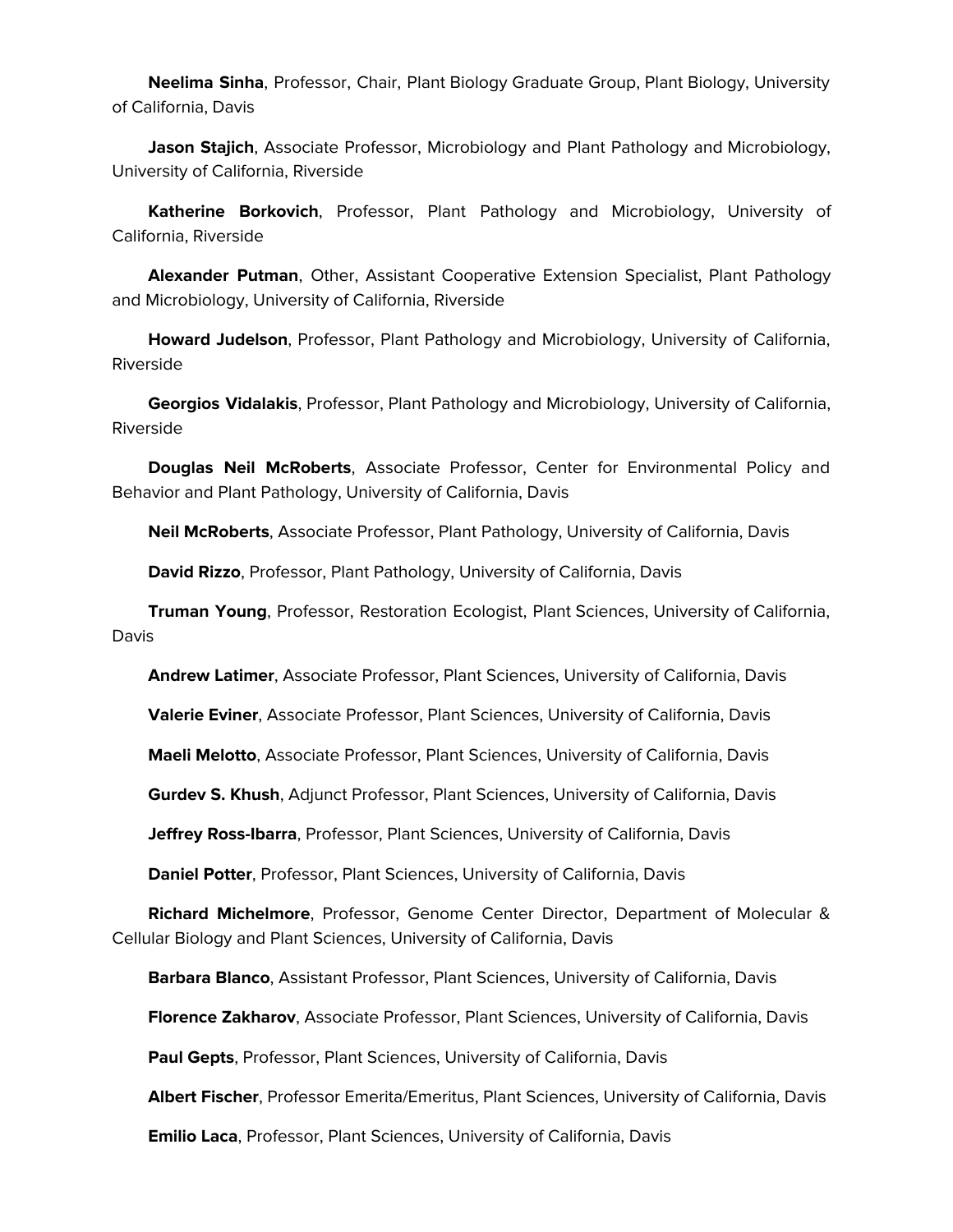**Alison Berry**, Professor, Emerita, Plant Sciences, University of California, Davis

**Patrick Brown**, Professor, Plant Sciences, University of California, Davis

**Richard Evans**, Professor, Plant Sciences, University of California, Davis

 **Steven Fennimore**, Other, Cooperative Extension Specialist, Plant Sciences, University of California, Davis

**Eduardo Blumwald**, Professor, Plant Sciences, University of California, Davis

 **Kent J. Bradford**, Professor, Director, Seed Biotechnology Center, Plant Sciences, University of California, Davis

**Daniel Runcie**, Assistant Professor, Plant Sciences, University of California, Davis

**Mary Cadenasso**, Professor, Plant Sciences, University of California, Davis

**Judy Jernstedt**, Professor, Plant Sciences, University of California, Davis

**Ken Shackel**, Professor, Plant Sciences, University of California, Davis

 **Rachel Brem**, Adjunct Professor, Adjunct Associate Professor, Plant and Microbial Biology, University of California, Berkeley

 **Loy Volkman**, Professor Emerita/Emeritus, Professor Emerita, Plant and Microbial Biology, University of California, Berkeley

 **Britt Glaunsinger**, Associate Professor, Plant and Microbial Biology, University of California, Berkeley

 **Kimberley Seed**, Assistant Professor, Plant and Microbial Biology, University of California, Berkeley

 **Michi Taga**, Associate Professor, Plant and Microbial Biology, University of California, **Berkeley** 

**John Taylor**, Professor, Plant and Microbial Biology, University of California, Berkeley

 **Kathleen Ryan**, Associate Professor, Plant and Microbial Biology, University of California, **Berkeley** 

**Chelsea Specht**, Professor, Plant and Microbial Biology, University of California, Berkeley

 **Steven E. Brenner**, Professor, Plant and Microbial Biology, University of California, **Berkeley** 

**Tom Bruns**, Professor, Plant and Microbial Biology, University of California, Berkeley

 **Sarah Hake**, Adjunct Professor, Plant and Microbial Biology, University of California, **Berkeley** 

**Chris Somerville**, Professor, Plant and Microbial Biology, University of California, Berkeley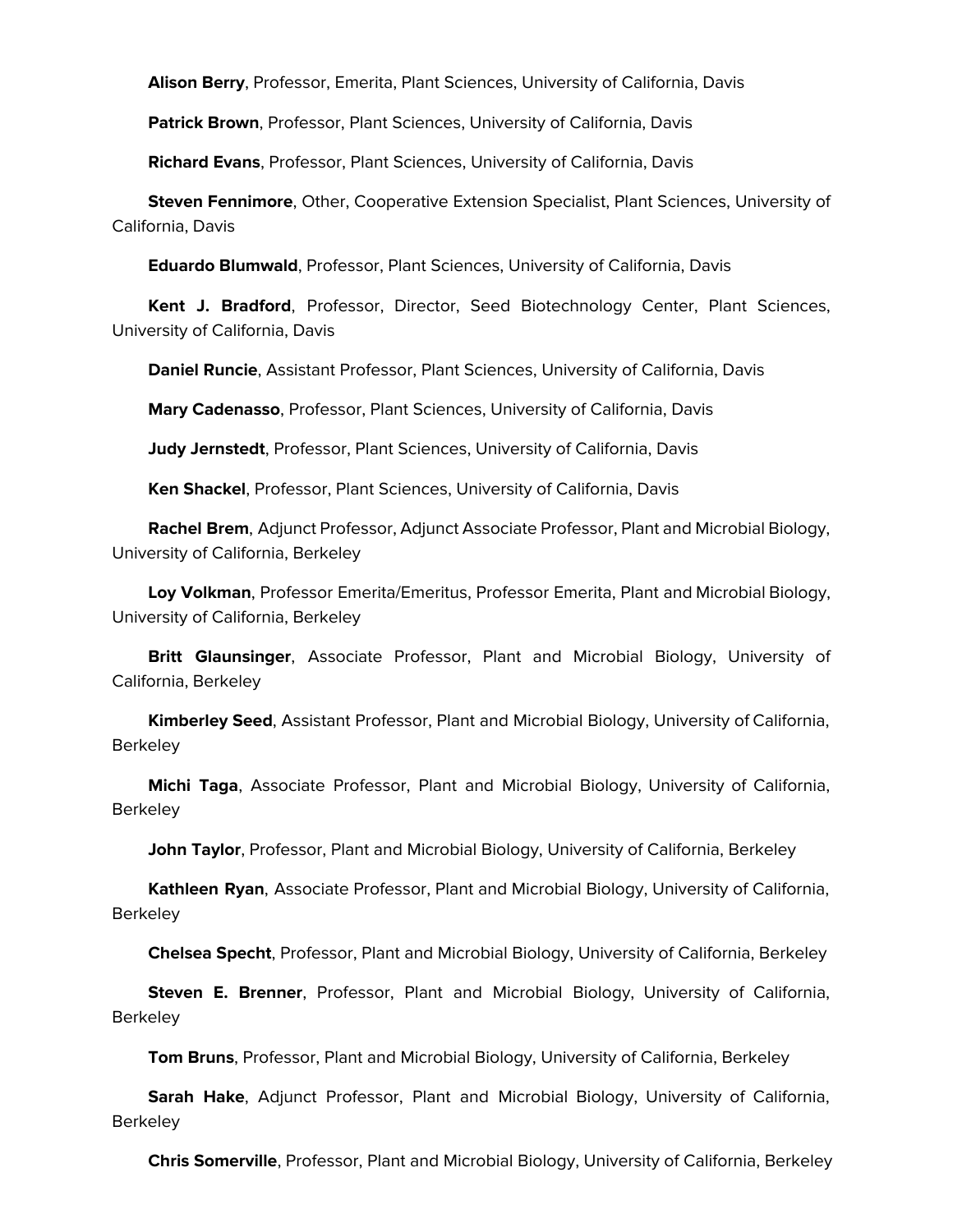**Krishna Niyogi**, Professor, Professor and Chair, Plant and Microbial Biology, University of California, Berkeley

 **Benjamin Blackman**, Assistant Professor, Plant and Microbial Biology, University of California, Berkeley

 **Peggy G. Lemaux**, Other, Cooperative Extension Specialist, Plant and Microbial Biology, University of California, Berkeley

 **Patricia Zambryski**, Professor, Plant and Microbial Biology, University of California, **Berkeley** 

 **Jennifer Denbow**, Assistant Professor, Political Science, California Polytechnic University, San Luis Obispo

 **Shelley Hurt**, Associate Professor, Political Science, California Polytechnic University, San Luis Obispo

 **Martin Battle**, Assistant Professor, Political Science, California Polytechnic University, San Luis Obispo

 **Michael Latner**, Associate Professor, Political Science, California Polytechnic University, San Luis Obispo

 **Jean Williams**, Professor, Political Science, California Polytechnic University, San Luis Obispo

 **Craig Arceneaux**, Professor, Political Science, California Polytechnic University, San Luis Obispo

 **Matthew Moore**, Professor, Political Science, California Polytechnic University, San Luis Obispo

 **Sherman Lewis**, Professor Emerita/Emeritus, Political Science, California State University, East Bay

**Mark Somma**, Professor, Political Science, California State University, Fresno

 **Bowman**, Professor, Associate Vice President for Research, Political Science, California State University, Los Angeles

 **Wendy Brown**, Professor, Class of 1936 Chair, Political Science, University of California, **Berkeley** 

**Kinch Hoekstra**, Professor, Political Science, University of California, Berkeley

**Lindsay Reid**, Assistant Professor, Political Science, University of California, Davis

**Gabriella Montinola**, Associate Professor, Political Science, University of California, Davis

**Brandon J Kinne**, Assistant Professor, Political Science, University of California, Davis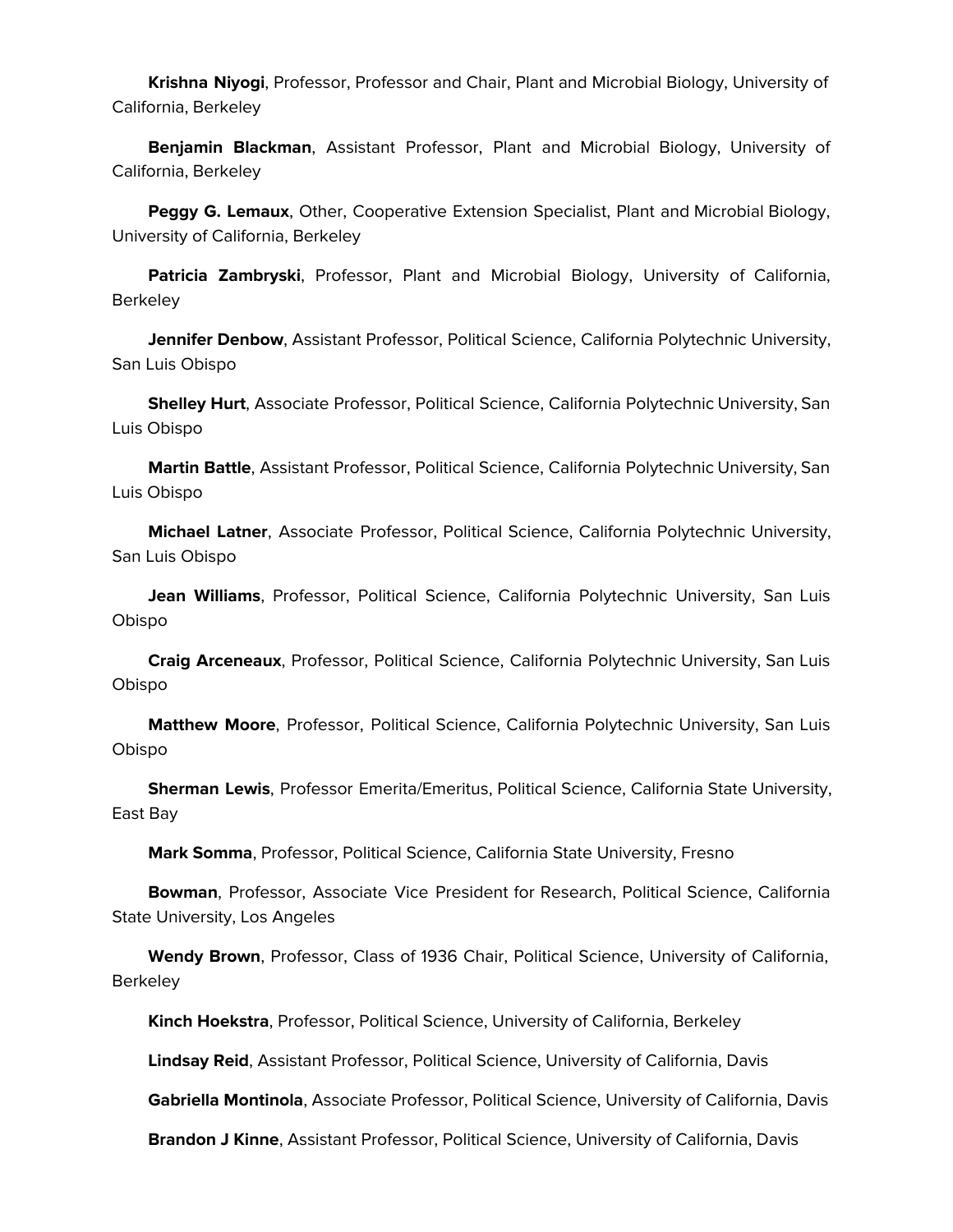**Matthew Shugart**, Professor, Political Science, University of California, Davis

**Josephine Andrews**, Associate Professor, Political Science, University of California, Davis

 **Zeev Maoz**, Professor, Distinguished Professor, Political Science, University of California, Davis

**Daniel Kono**, Associate Professor, Political Science, University of California, Davis

**Lauren Peritz**, Assistant Professor, Political Science, University of California, Davis

**Jeannette Money**, Associate Professor, Political Science, University of California, Davis

 **Dorothy J. Solinger**, Professor Emerita/Emeritus, Political Science, University of California, Irvine

**Michael Chwe**, Professor, Political Science, University of California, Los Angeles

**Emily Ritter**, Assistant Professor, Political Science, University of California, Merced

 **Fonna Forman**, Associate Professor, Director, UCSD Center on Global Justice and Political Science, University of California, San Diego

**Megan Thomas**, Associate Professor, Politics, University of California, Santa Cruz

 **Ronnie Lipschutz**, Professor, Provost of Rachel Carson College, Politics, University of California, Santa Cruz

**Vanita Seth**, Associate Professor, Politics, University of California, Santa Cruz

 **Mark S. Cohen**, Professor, Psychiatry and Biobehavioral Sciences, University of California, Los Angeles

 **Philippe Bourgois**, Professor, Director, Center for Social Medicine, Professor of Anthropology and Psychiatry and Biobehavioral Sciences, University of California, Los Angeles

**Vanessa Lauzon**, Assistant Professor, Psychiatry, University of California, San Diego

**Savita Bhakta**, Assistant Professor, Psychiatry, University of California, San Diego

**Michael McCarthy**, Assistant Professor, Psychiatry, University of California, San Diego

**Laura Redwine**, Associate Professor, Psychiatry, University of California, San Diego

 **Lauren Weiss**, Associate Professor, Institute for Human Genetics and Psychiatry, University of California, San Francisco

 **Michael S Fanselow**, Professor, Psychiatry and Psychobiology, University of California, Los Angeles

 **Eleonora Rossi**, Assistant Professor, Psychology and Child Development, California Polytechnic University, Pomona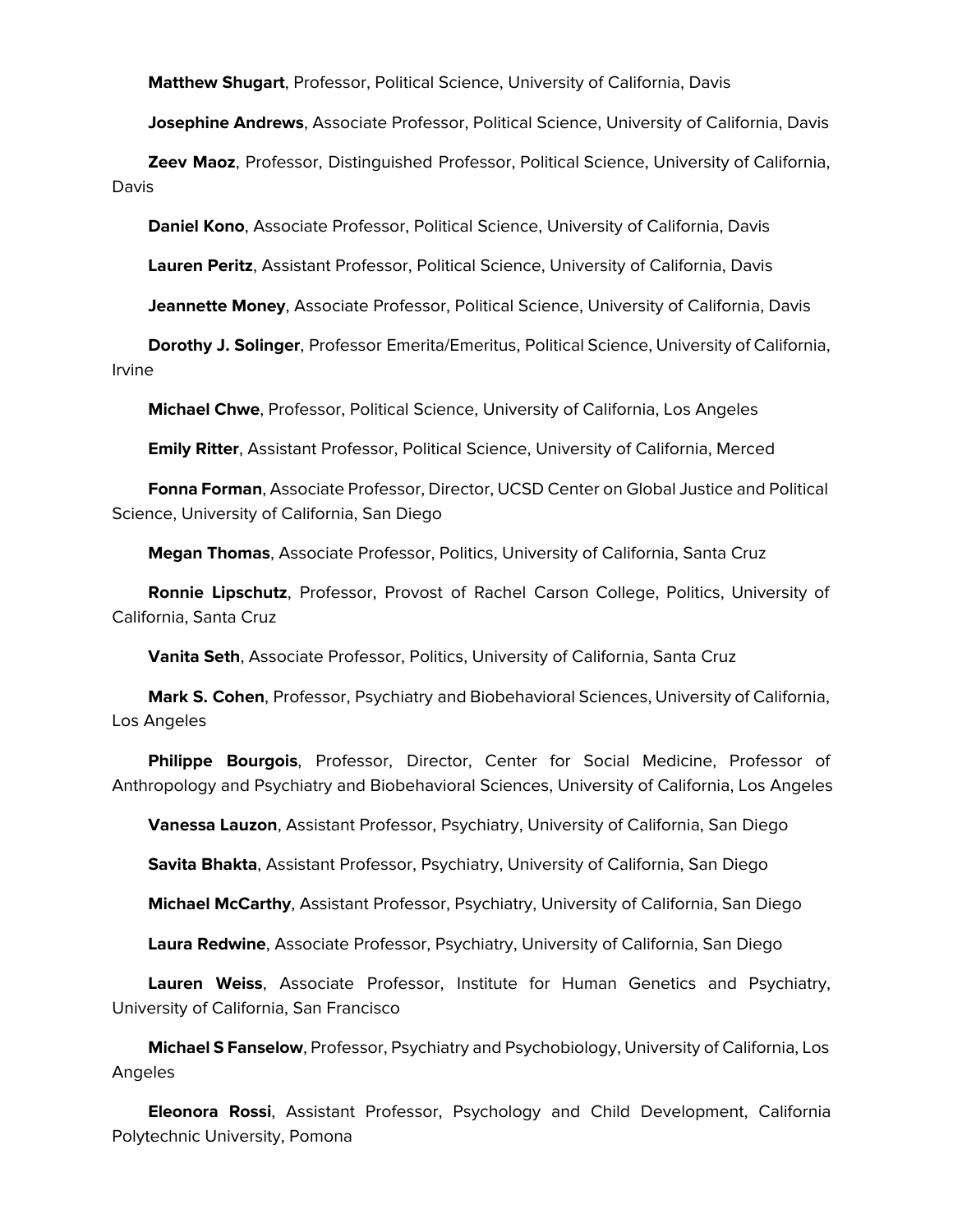**Shawn Burn**, Professor, Psychology and Child Development, California Polytechnic University, San Luis Obispo

 **julie Rodgers**, Associate Professor, Psychology and Child Development, California Polytechnic University, San Luis Obispo

 **Daniel Levi**, Professor, Psychology and Child Development, California Polytechnic University, San Luis Obispo

 **David Campbell**, Professor Emerita/Emeritus, Psychology and Child Development, California State University, Humboldt State

 **Kenneth Green**, Professor Emerita/Emeritus, Chair Emeritus, Psychology and Child Development, California State University, Long Beach

 **Toni Campbell**, Professor, Chair, Psychology and Child Development, California State University, San Jose State

 **Dan Stokols**, Professor Emerita/Emeritus, Planning, Policy, and Design and Psychology and Social Behavior, University of California, Irvine

**Kevin Volkan**, Professor, Psychology, California State University, Channel Islands

 **Criss Wilhite**, Lecturer, Founder, Applied Behavior Analysis Programs and Psychology, California State University, Fresno

**Richard Ivry**, Professor, Psychology, University of California, Berkeley

**Dacher Keltner**, Professor, Psychology, University of California, Berkeley

**Joseph Campos**, Professor, Psychology, University of California, Berkeley

**Alison Gopnik**, Professor, Psychology, University of California, Berkeley

**Tania Lombrozo**, Associate Professor, Psychology, University of California, Berkeley

 **Sheri Johnson**, Professor of the Graduate School, Psychology, University of California, **Berkeley** 

 **Lucia Jacobs**, Professor, Helen Wills Neuroscience Institute and Psychology, University of California, Berkeley

**Silvia Bunge**, Professor, Psychology, University of California, Berkeley

**Mahesh Srinivasan**, Assistant Professor, Psychology, University of California, Berkeley

**Serena chen** , Professor, Vice chair , Psychology, University of California, Berkeley

 **Stephen Palmer**, Professor of the Graduate School, Psychology, University of California, **Berkeley** 

**Ann Kring**, Professor, Chair, Psychology, University of California, Berkeley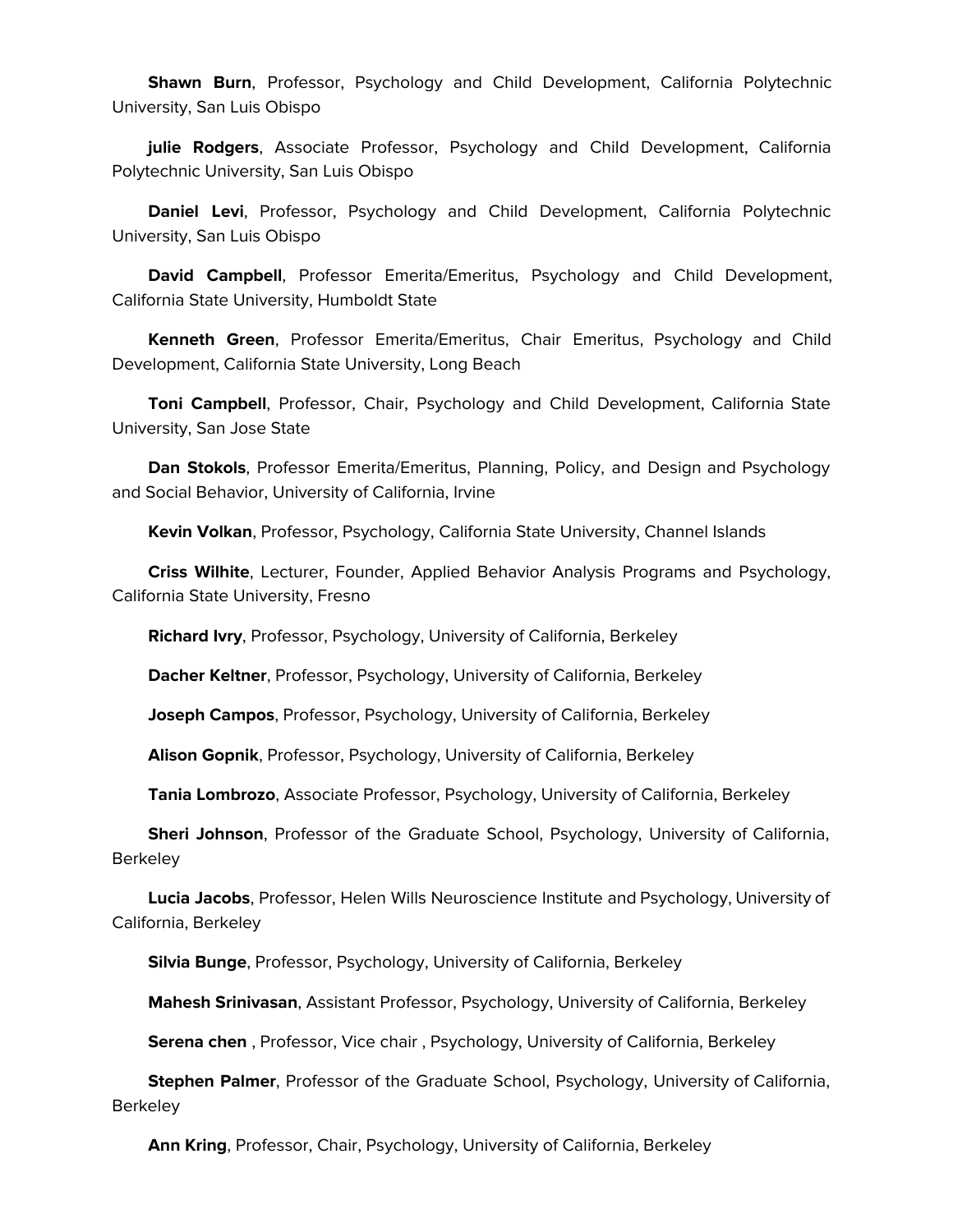**Frederic Theunissen**, Professor, Psychology, University of California, Berkeley

 **Rhona S. Weinstein**, Professor of the Graduate School, Psychology, University of California, Berkeley

**Aaron Fisher**, Assistant Professor, Psychology, University of California, Berkeley

 **Barbara W. Sarnecka**, Associate Professor, Logic & Philosophy of Science and Psychology, University of California, Irvine

**Jesse Rissman**, Assistant Professor, Psychology, University of California, Los Angeles

**Denise Chavira**, Associate Professor, Psychology, University of California, Los Angeles

 **Ladan Shams**, Associate Professor, BioEngineering and Psychology, University of California, Los Angeles

 **Bruce L. Baker**, Professor Emerita/Emeritus, Distinguished Research Professor, Psychology, University of California, Los Angeles

 **Gregory A. Miller**, Professor, Chair of Department, Psychology, University of California, Los Angeles

**Anna Lau**, Professor, Psychology, University of California, Los Angeles

**Benjamin Karney**, Professor, Psychology, University of California, Los Angeles

 **Chris Dunkel Schetter**, Professor, Associate Vice Chancellor of Faculty Development, Psychology, University of California, Los Angeles

**Julienne Bower**, Professor, Psychology, University of California, Los Angeles

**Adriana Galvan**, Associate Professor, Psychology, University of California, Los Angeles

**Carolyn Parkinson**, Assistant Professor, Psychology, University of California, Los Angeles

 **Katherine Karlsgodt**, Assistant Professor, Psychiatry and Biobehavioral Sciences and Psychology, University of California, Los Angeles

**Jennifer Silvers** , Assistant Professor, Psychology, University of California, Los Angeles

 **Howard Adelman**, Professor, Center Co-director, Psychology, University of California, Los Angeles

**Bruce Chorpita**, Professor, Psychology, University of California, Los Angeles

 **Stan Schein**, Professor, California NanoSystems Institute and Psychology, University of California, Los Angeles

 **Michelle Craske**, Professor, Vice-Chair, Psychiatry & Biobehavioral Sciences and Psychology, University of California, Los Angeles

**Andrew Christensen**, Professor, Psychology, University of California, Los Angeles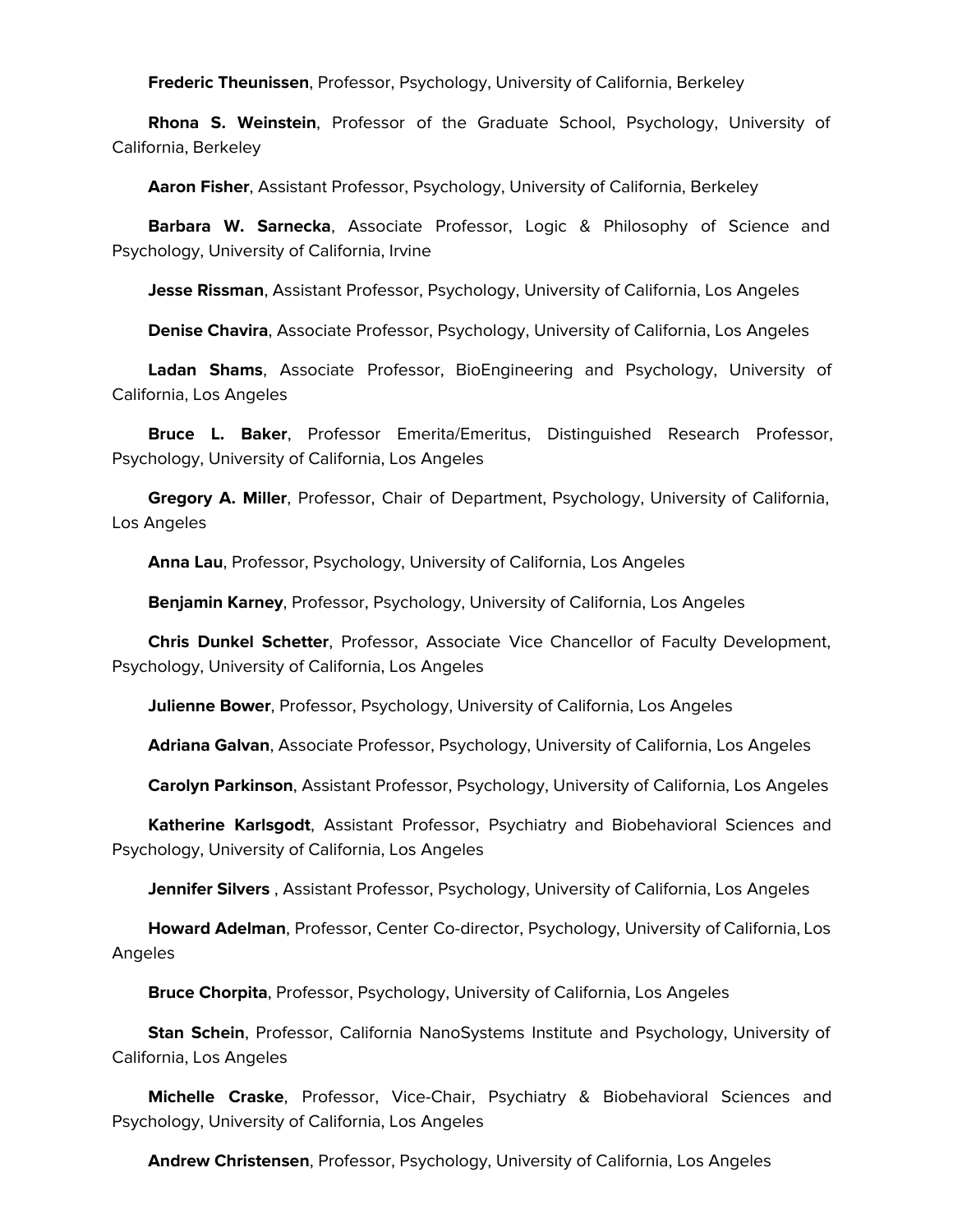**Jitske Tiemensma**, Assistant Professor, Psychology, University of California, Merced **Eric A. Walle**, Assistant Professor, Psychology, University of California, Merced **Matthew Zawadzki**, Assistant Professor, Psychology, University of California, Merced **Heather Bortfeld**, Professor, Psychology, University of California, Merced **Meaghan Altman**, Lecturer, Psychology, University of California, Merced **Linda Cameron**, Professor, Chair, Psychology, University of California, Merced **Deborah Wiebe**, Professor, Psychology, University of California, Merced **Rose Scott**, Assistant Professor, Psychology, University of California, Merced **Alexander Khislavsky**, Lecturer, Psychology, University of California, Merced **Edward Zagha**, Assistant Professor, Psychology, University of California, Riverside **Sara Mednick**, Associate Professor, Psychology, University of California, Riverside **Carolyn Murray**, Professor, Psychology, University of California, Riverside **Curt Burgess**, Professor, Psychology, University of California, Riverside **Tuppett Yates**, Associate Professor, Psychology, University of California, Riverside

 **Glenn Stanley**, Professor, Chair, Cell Biology and Neuroscience and Psychology, University of California, Riverside

 **Ilana Bennett**, Assistant Professor, Psychology, University of California, Riverside **Rachel Wu**, Assistant Professor, Psychology, University of California, Riverside **John Franchak**, Assistant Professor, Psychology, University of California, Riverside **Megan Robbins**, Assistant Professor, Psychology, University of California, Riverside **David Barner**, Professor, Psychology, University of California, San Diego **LARRY SQUIRE**, Professor, Psychology, University of California, San Diego

**Adam Aron**, Professor, Psychology, University of California, San Diego

 **Leslie Carver**, Professor, Provost, Human Development and Psychology, University of California, San Diego

 **Donald MacLeod**, Professor Emerita/Emeritus, Psychology, University of California, San Diego

 **Adena Schachner**, Assistant Professor, Psychology, University of California, San Diego **Timothy Gentner**, Professor, Director, Neurosciences Graduate Program and Psychology,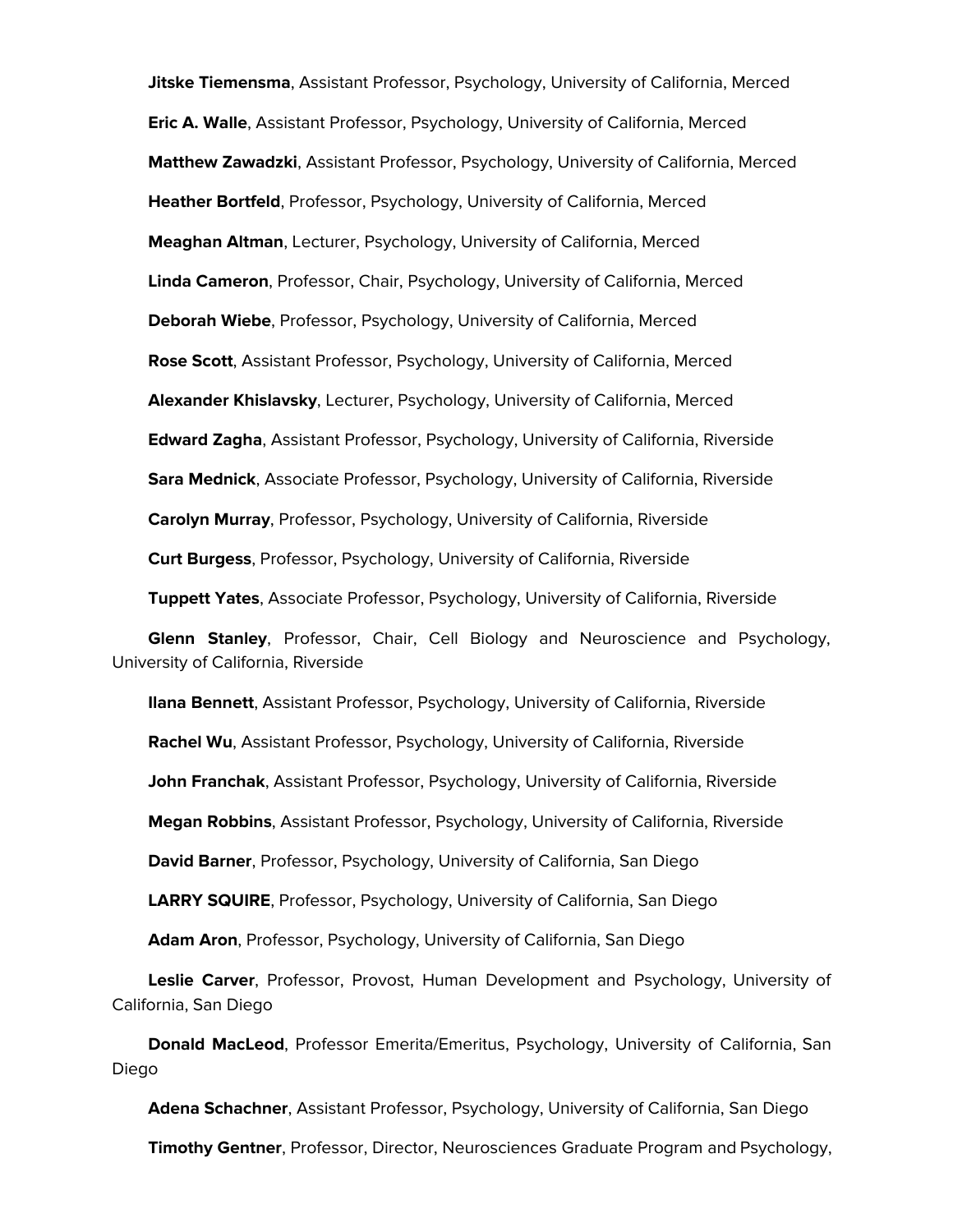University of California, San Diego

**Caren Walker**, Assistant Professor, Psychology, University of California, San Diego

**Christina Gremel**, Assistant Professor, Psychology, University of California, San Diego

**Daine Mackie**, Professor, Psychology, University of California, Santa Barbara

**per gjerde**, Professor Emerita/Emeritus, Psychology, University of California, Santa Cruz

 **Walter Zelman** , Professor, Chair, Department of Public Health, Public Health , California State University, Los Angeles

**Marc Schenker**, Professor, Public Health Sciences, University of California, Davis

**Deborah Bennett**, Professor, Public Health Sciences, University of California, Davis

**Guiyun Yan**, Professor, Public Health Sciences, University of California, Irvine

 **Nancy J. Burke**, Associate Professor, Chair, Public Health Sciences, University of California, Merced

 **Susana Ramirez** , Assistant Professor, Public Health Sciences, University of California, Merced

 **Andrea Joyce**, Assistant Professor, Public Health Sciences, University of California, Merced

 **Sidra Goldman-Mellor**, Assistant Professor, Public Health Sciences, University of California, Merced

**Nan Martin**, Assistant Professor, Public Health, California State University, Los Angeles

**Beth Hoffman**, Associate Professor, Public Health, California State University, Los Angeles

 **Kimberly Kisler**, Assistant Professor, Public Health, California State University, Los Angeles

 **Eunha Hoh**, Associate Professor, Public Health, California State University, San Diego **State** 

**Naomi Janowitz**, Professor, Religious Studies, University of California, Davis

**Amanda Lucia**, Associate Professor, Religious Studies, University of California, Riverside

 **Muhamad Ali**, Associate Professor, Director, Middle East and Islamic Studies and Religious Studies, University of California, Riverside

**Matthew King**, Assistant Professor, Religious Studies, University of California, Riverside

 **Melissa M. Wilcox**, Professor, Holstein Family and Community Chair in Religious Studies, Religious Studies, University of California, Riverside

**Pashaura Singh**, Professor, Chair of Religious Studies Department. , Saini Chair in Sikh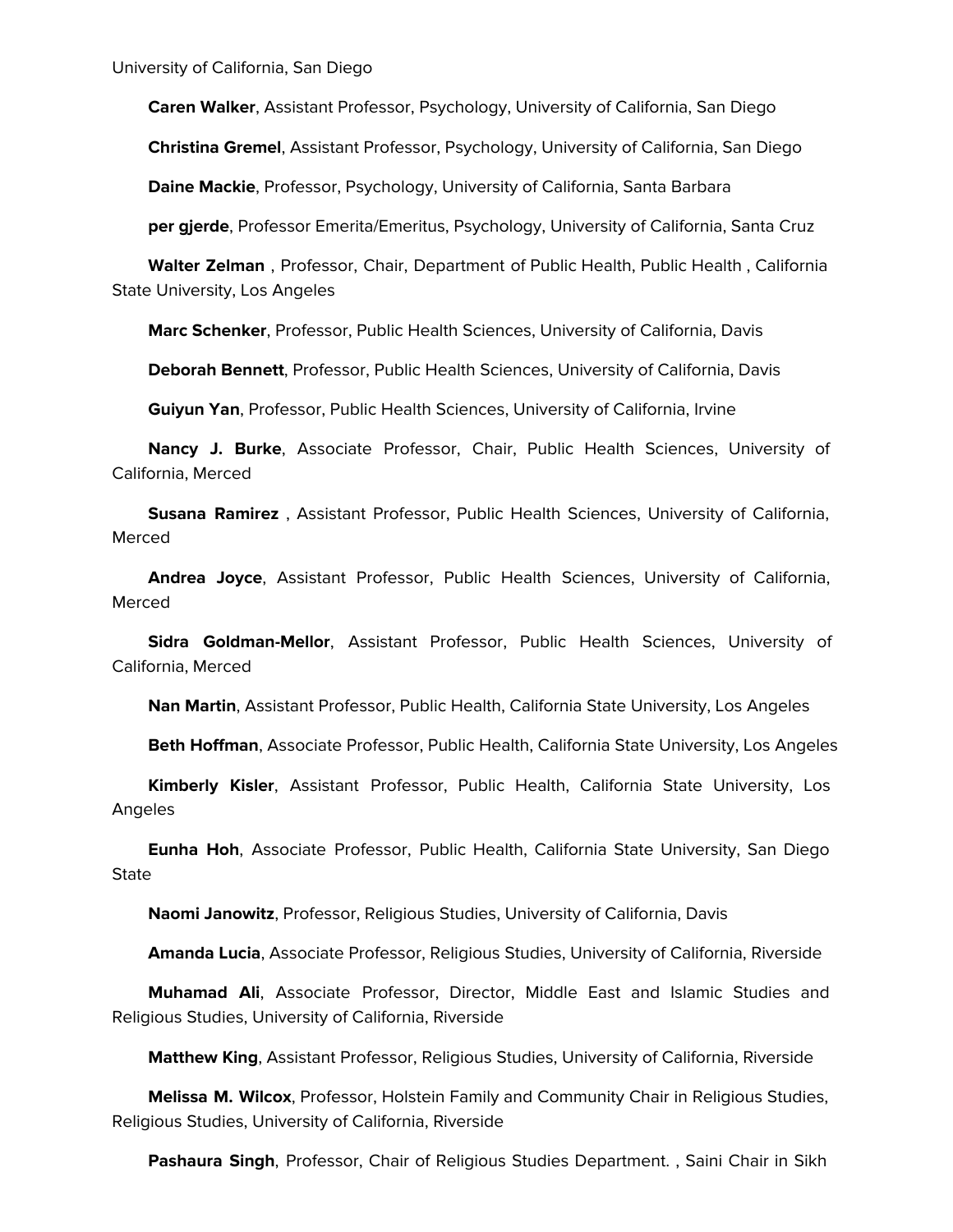Studies and Religious Studies, University of California, Riverside

 **david white**, Professor, J. F. Rowny Chair of Comparative Religion, Religious Studies, University of California, Santa Barbara

 **Juan E. Campo**, Associate Professor, Faculty Director, UCSB Education Abroad Program, Global Studies and Religious Studies, University of California, Santa Barbara

 **Joseph Blankholm**, Assistant Professor, Religious Studies, University of California, Santa Barbara

 **Sara Pankenier Weld**, Assistant Professor, Comparative Literature Program and Russian, University of California, Santa Barbara

 **Jade d'Alpoim Guedes**, Assistant Professor, Anthropology and SIO Graduate Department, University of California, San Diego

**Matthew Alford**, Professor, SIO Graduate Department, University of California, San Diego

**Amato**, Associate Professor, SIO Graduate Department, University of California, San Diego

**Douglas Bartlett**, Professor, SIO Graduate Department, University of California, San Diego

 **Veerabhadran Ramanathan**, Professor, Distinguished Professor & Council member Pontifical Academy of Sciences, SIO Graduate Department, University of California, San Diego

 **Jane Teranes**, Associate Professor, Academic Director, Environmental Systems Program, SIO Graduate Department, University of California, San Diego

 **Richard Somerville**, Professor Emerita/Emeritus, Distinguished Professor Emeritus, Research Professor and SIO Graduate Department, University of California, San Diego

**Karin Sanders**, Professor, Scandinavian, University of California, Berkeley

**Mark Sandberg**, Professor, Scandinavian, University of California, Berkeley

**Sirpa Tuomainen**, Lecturer, Scandinavian, University of California, Berkeley

**Kate Heslop**, Assistant Professor, Scandinavian, University of California, Berkeley

**Jonas Wellendorf**, Assistant Professor, Scandinavian, University of California, Berkeley

 **Carol J. Clover**, Professor Emerita/Emeritus, Emerita, Scandinavian, University of California, Berkeley

 **Yasha Karant**, Professor, School of Computer Science and Engineering, California State University, San Bernardino

 **Leah Wood**, Assistant Professor, Program Coordinator, School of Education, California Polytechnic University, San Luis Obispo

**Lisa Nyberg**, Professor, School of Education, California State University, Fresno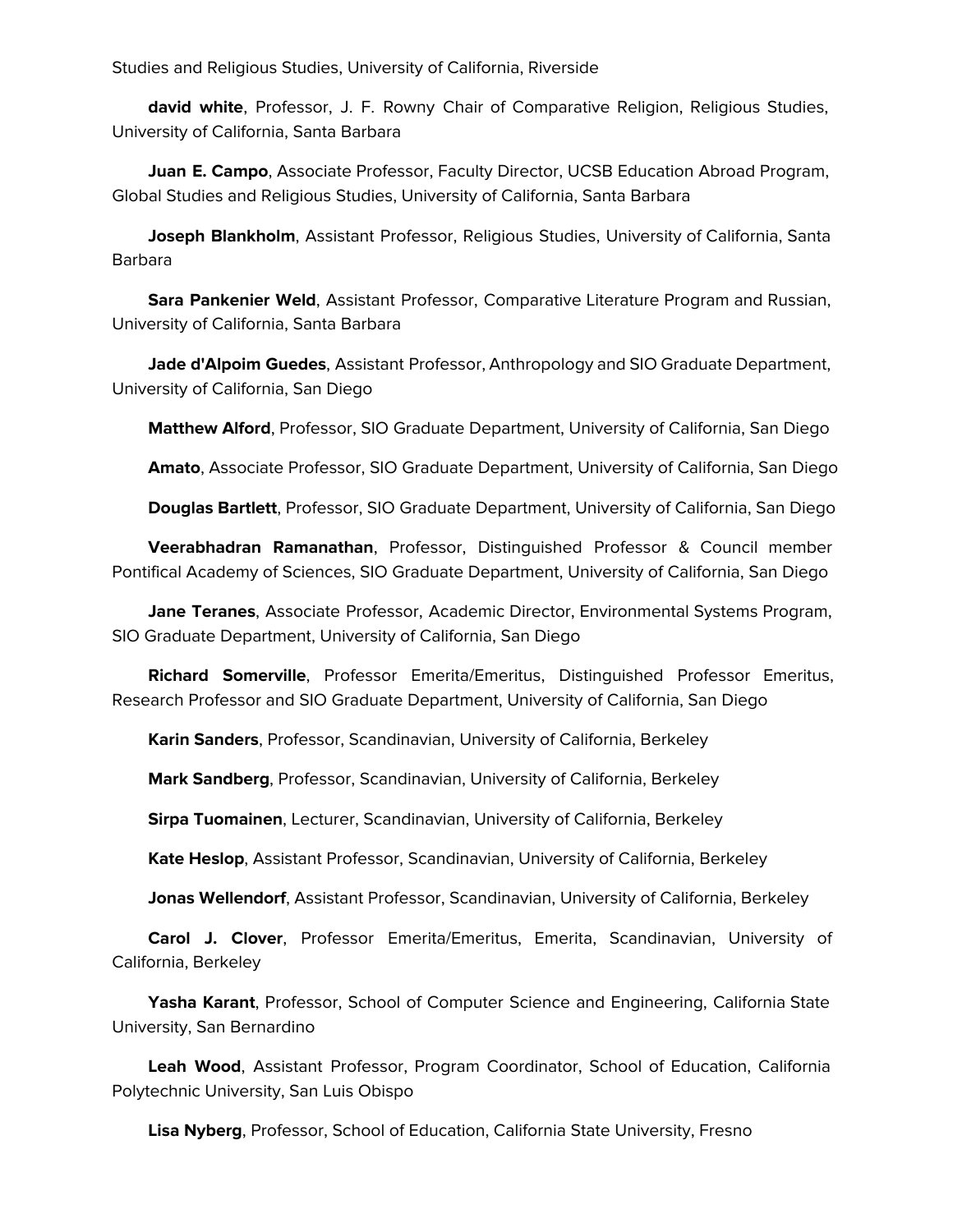**Frederick Nelson**, Assistant Professor, Coordinator of Liberal Studies, School of Education, California State University, Fresno

 **Jerry D. Valadez**, Adjunct Professor, Director - Central Valley Science Project, Board of Directors - National Science Teachers Association and School of Education, California State University, Fresno

 **Allison Mattheis**, Assistant Professor, School of Education, California State University, Los Angeles

 **Catherine Terrell**, Lecturer, Director, School of Education, California State University, San Bernardino

 **David Whitenack**, Associate Professor, School of Education, California State University, San Jose State

 **Marcella McCollum**, Adjunct Professor, School of Education, California State University, San Jose State

**Mark Felton**, Professor, School of Education, California State University, San Jose State

 **Schaack Anita**, Lecturer, Professor, School of Education, California State University, San Jose State

 **Grinell Smith**, Associate Professor, School of Education, California State University, San Jose State

 **Nadia Sorkhabi**, Associate Professor, Institute of Human Development, University of California Berkeley and School of Education, California State University, San Jose State

 **Daniel Perlstein**, Associate Professor, School of Education, University of California, Berkeley

**John Chuang**, Professor, School of Information, University of California, Berkeley

 **Neil Henry**, Professor Emerita/Emeritus, Emeritus, School of Journalism, University of California, Berkeley

 **Kathryn Abrams**, Professor, Herma Hill Kay Distinguished Professor of Law, School of Law (Boalt Hall), University of California, Berkeley

 **Franklin Zimring**, Professor, William Simon Professor of Law, School of Law (Boalt Hall), University of California, Berkeley

 **David Oppenheimer**, Professor, Clinical Professor of Law, School of Law (Boalt Hall), University of California, Berkeley

 **Leti Volpp**, Professor, Robert D. and Leslie Kay Raven Professor of Law, School of Law (Boalt Hall), University of California, Berkeley

**Daniel Farber**, Professor, Sho Sato Professor, School of Law (Boalt Hall), University of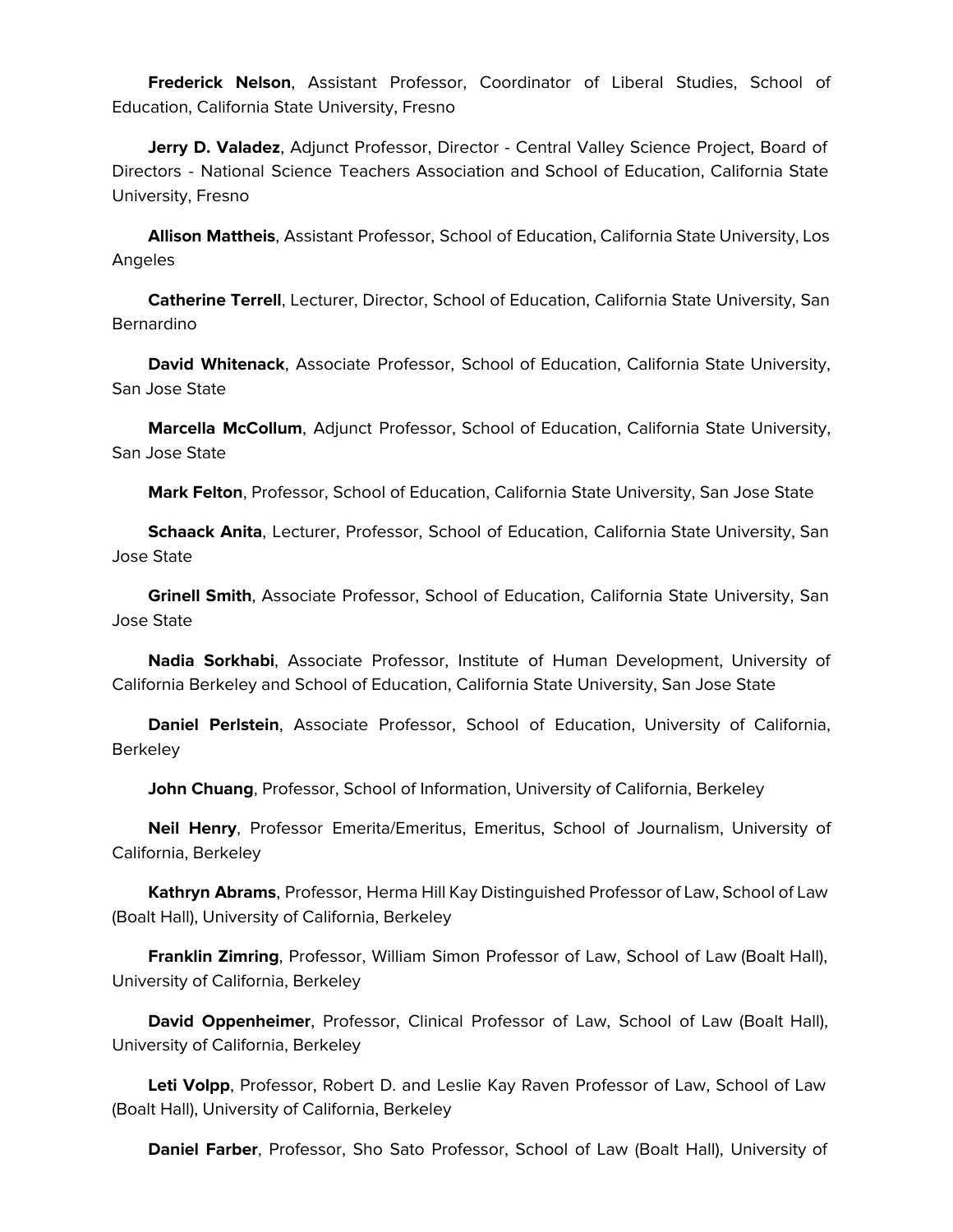California, Berkeley

 **Saira Mohamed**, Assistant Professor, Assistant Professor of Law, School of Law (Boalt Hall), University of California, Berkeley

 **Christopher Kutz**, Professor, C. William Maxeiner Distinguished Professor of International Law, School of Law (Boalt Hall), University of California, Berkeley

 **Claudia Polsky**, Assistant Professor, Assistant Clinical Professor of Law, School of Law (Boalt Hall), University of California, Berkeley

 **Laurent Mayali**, Professor, Lloyd M. Robbins Professor of Law, School of Law (Boalt Hall), University of California, Berkeley

 **Elisabeth Semel**, Professor, Clinical Professor of Law, School of Law (Boalt Hall), University of California, Berkeley

 **Richard M. Buxbaum**, Professor, Ralston Professor of International Law em., School of Law (Boalt Hall), University of California, Berkeley

 **Ian Haney Lopez**, Professor, John H. Boalt Professor of Law, School of Law (Boalt Hall), University of California, Berkeley

 **Catherine Crump**, Assistant Professor, Assistant Clinical Professor of Law, School of Law (Boalt Hall), University of California, Berkeley

 **Laurel E. Fletcher**, Professor, Clinical Professor of Law, School of Law (Boalt Hall), University of California, Berkeley

 **Katerina Linos**, Professor, Professor of Law, School of Law (Boalt Hall), University of California, Berkeley

 **Anne Joseph O'Connell**, Professor, George Johnson Professor of Law, School of Law (Boalt Hall), University of California, Berkeley

 **Scott A. Zimmermann**, Lecturer, School of Law (Boalt Hall), University of California, **Berkeley** 

 **Mary Louise Frampton**, Adjunct Professor, School of Law (Boalt Hall), University of California, Berkeley

 **Jeff Selbin**, Professor, Clinical Professor of Law, School of Law (Boalt Hall), University of California, Berkeley

 **Holly Doremus**, Professor, House and Hurd Professor of Environmental Regulation, School of Law (Boalt Hall), University of California, Berkeley

 **Calvin Morrill**, Professor, Stefan A. Riesenfeld Professor of Law and Professor of Sociology, School of Law (Boalt Hall), University of California, Berkeley

 **Robert H. Cole**, Professor Emerita/Emeritus, Professor Law Emeritus, School of Law (Boalt Hall), University of California, Berkeley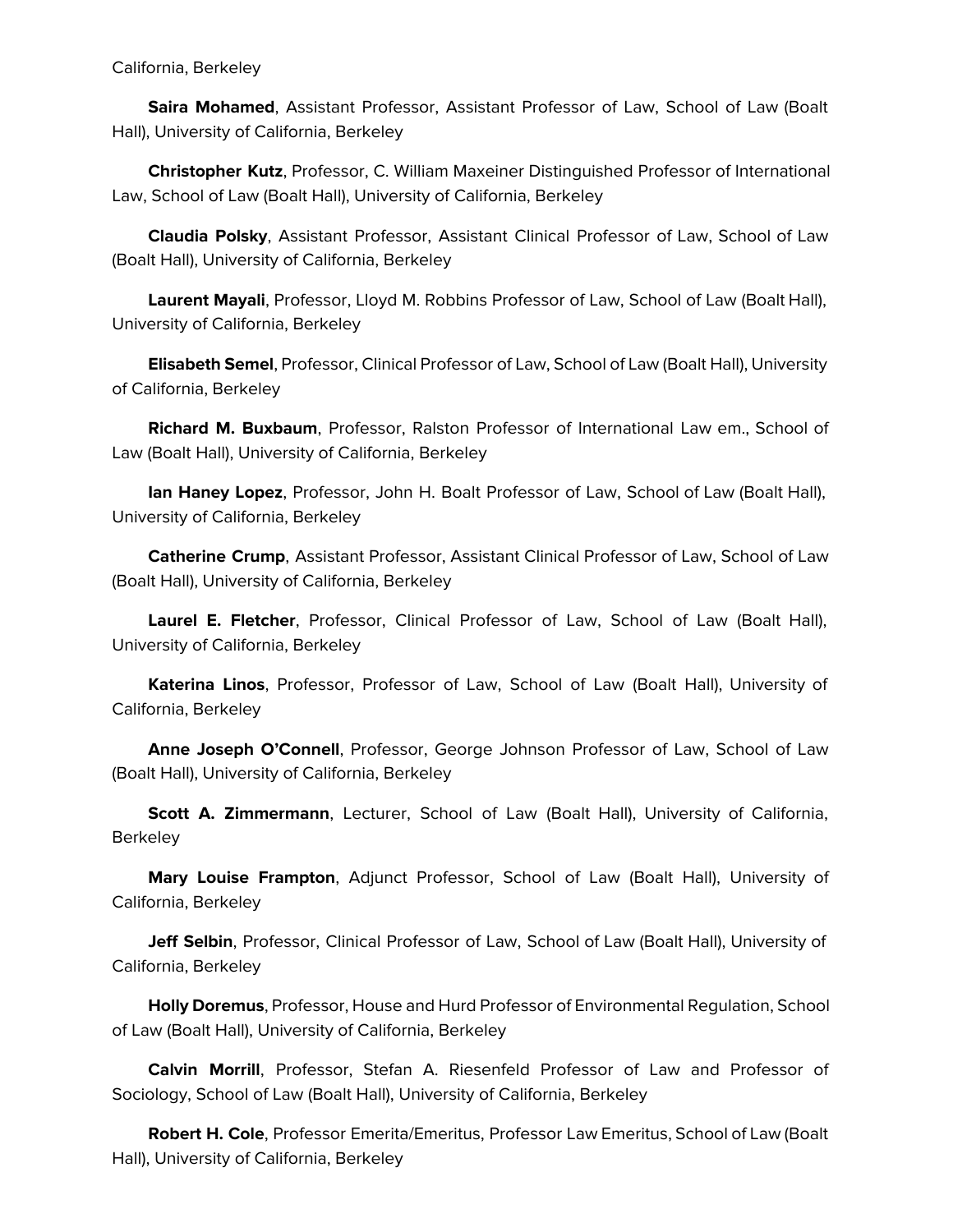**Dylan Penningroth**, Professor, Professor of Law and History, School of Law (Boalt Hall), University of California, Berkeley

 **Justin McCrary**, Professor, Professor of Law, School of Law (Boalt Hall), University of California, Berkeley

 **Jonathan Simon**, Professor, Adrian Kragen Professor of Law, School of Law (Boalt Hall), University of California, Berkeley

 **Andrea Peterson**, Professor Emerita/Emeritus, Professor of Law Emerita, School of Law (Boalt Hall), University of California, Berkeley

 **Robert Cooter**, Professor, Herman Selvin Professor of Law, School of Law (Boalt Hall), University of California, Berkeley

 **Karen Tani**, Assistant Professor, Assistant Professor of Law, School of Law (Boalt Hall), University of California, Berkeley

 **Eric Biber**, Professor, Professor of Law, School of Law (Boalt Hall), University of California, **Berkeley** 

 **David Lieberman**, Professor, James W. and Isabel Coffroth Professor of Jurisprudence, School of Law (Boalt Hall), University of California, Berkeley

 **Sarah Song**, Professor, Professor of Law and Political Science, School of Law (Boalt Hall), University of California, Berkeley

 **Tarik Benmarhnia**, Assistant Professor, School of Medicine, University of California, San Diego

 **Wael Al-Delaimy**, Professor, Division Chief of Global Health , School of Medicine, University of California, San Diego

**Nigel Calcutt**, Professor, School of Medicine, University of California, San Diego

**Loki Natarajan**, Adjunct Professor, School of Medicine, University of California, San Diego

 **Sara Gianella Weibel**, Assistant Professor, School of Medicine, University of California, San Diego

 **Jane Burns**, Professor, Director, Kawasaki Disease Research Center, School of Medicine, University of California, San Diego

 **Cinnamon Bloss**, Assistant Professor, School of Medicine, University of California, San Diego

 **Armin Schwartzman**, Associate Professor, School of Medicine, University of California, San Diego

 **MPH MD Margaret Ryan**, Professor, School of Medicine, University of California, San Diego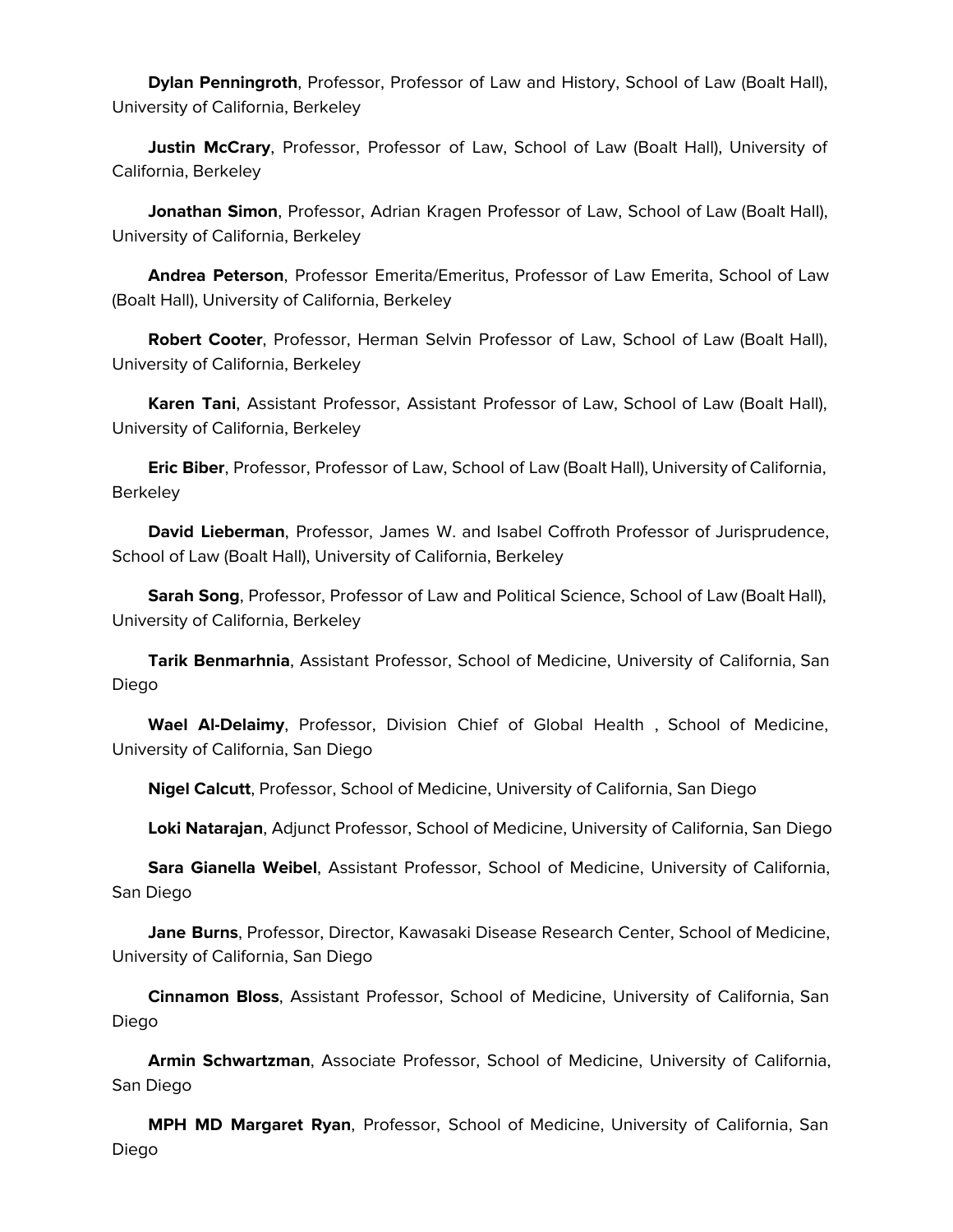**Cedric Garland**, Adjunct Professor, School of Medicine, University of California, San Diego

**Maria Araneta**, Professor, School of Medicine, University of California, San Diego

**Ahmed Shabaik**, Professor, School of Medicine, University of California, San Diego

**Gerry R. Boss**, Professor, School of Medicine, University of California, San Diego

 **Bess Marcus**, Professor, Chair, Family Medicine and Public Health, Senior Associate Dean For Public Health and School of Medicine, University of California, San Diego

 **Nickols Kerry**, Assistant Professor, School of Natural Sciences, California State University, Monterey Bay

 **Daniel Orr**, Lecturer, Research Associate, Marine Landscape Ecology Lab and School of Natural Sciences, California State University, Monterey Bay

 **Arlene Maki Haffa**, Associate Professor, School of Natural Sciences, California State University, Monterey Bay

 **Arlene Haffa**, Associate Professor, School of Natural Sciences, California State University, Monterey Bay

 **Nicholas P. Jewell**, Professor, Professor of Biostatistics & Statistics, School of Public Health, University of California, Berkeley

 **Emily J. Ozer**, Professor, Professor of Community Health Sciences, School of Public Health, University of California, Berkeley

 **John Marshall**, Assistant Professor, Assistant Professor in Residence, School of Public Health, University of California, Berkeley

**Arthur Reingold**, Professor, School of Public Health, University of California, Berkeley

 **Sarah Stanley**, Assistant Professor, School of Public Health, University of California, **Berkeley** 

 **Catherine Metayer**, Adjunct Professor, School of Public Health, University of California, **Berkeley** 

 **Julia A. Walsh**, Professor, Professor Maternal and Child Health and International Health , School of Public Health, University of California, Berkeley

**Lori Dorfman**, Adjunct Professor, School of Public Health, University of California, Berkeley

 **Asa Bradman**, Adjunct Professor, School of Public Health, University of California, **Berkeley** 

 **Eva Harris**, Professor, Professor of Infectious Diseases, School of Public Health, University of California, Berkeley

**Seth Holmes**, Associate Professor, School of Public Health, University of California,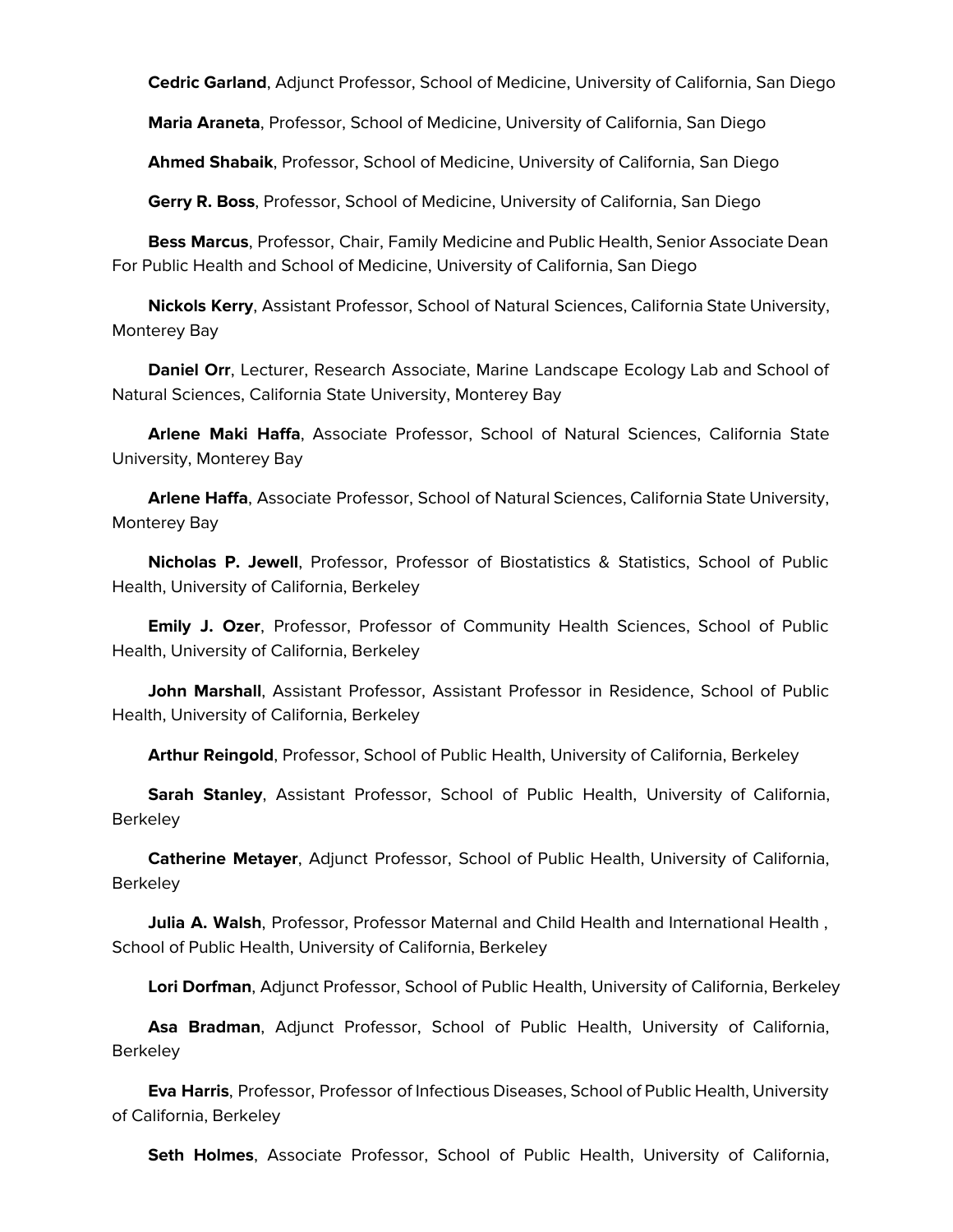**James R. Hull**, Lecturer, PSOE, School of Social Sciences and Department of Sociology, University of California, Irvine

 **Mark Aldenderfer**, Professor, School of Social Sciences, Humanities, and Arts, University of California, Merced

 **Ignatius Nip**, Associate Professor, School of Speech, Language, & Hearing Sciences, California State University, San Diego State

 **Sarah McCullough**, Lecturer, Associate Director, Feminist Research Institute and Science & Technology Studies, University of California, Davis

 **Luba Golburt**, Associate Professor, Slavic Languages and Literatures, University of California, Berkeley

 **Ronelle Alexander**, Professor, Slavic Languages and Literatures, University of California, Berkeley

 **Eric Naiman**, Professor, Slavic Languages and Literatures, University of California, **Berkeley** 

 **Johanna Nichols**, Professor of the Graduate School, Affiliate professor emeritus, Linguistics and Slavic Languages and Literatures, University of California, Berkeley

 **Gregory S. Bohr**, Associate Professor, Social Sciences, California Polytechnic University, San Luis Obispo

 **Ryan Alaniz**, Assistant Professor, Social Sciences, California Polytechnic University, San Luis Obispo

 **Brian Pompeii**, Lecturer, Social Sciences, California Polytechnic University, San Luis Obispo

 **Jaime Matera**, Assistant Professor, Social Sciences, California State University Channel Islands

 **L. Zachary DuBois**, Assistant Professor, Women's and Gender Studies and Social Sciences, California State University Long Beach

 **Jaime Matera**, Assistant Professor, Social Sciences, California State University, Channel Islands

**Sean Boyd**, Lecturer, Social Sciences, California State University, Fresno

**Jennifer Randles**, Assistant Professor, Social Sciences, California State University, Fresno

**Andrew Jones**, Associate Professor, Social Sciences, California State University, Fresno

**Robert Voeks**, Professor, Social Sciences, California State University, Fullerton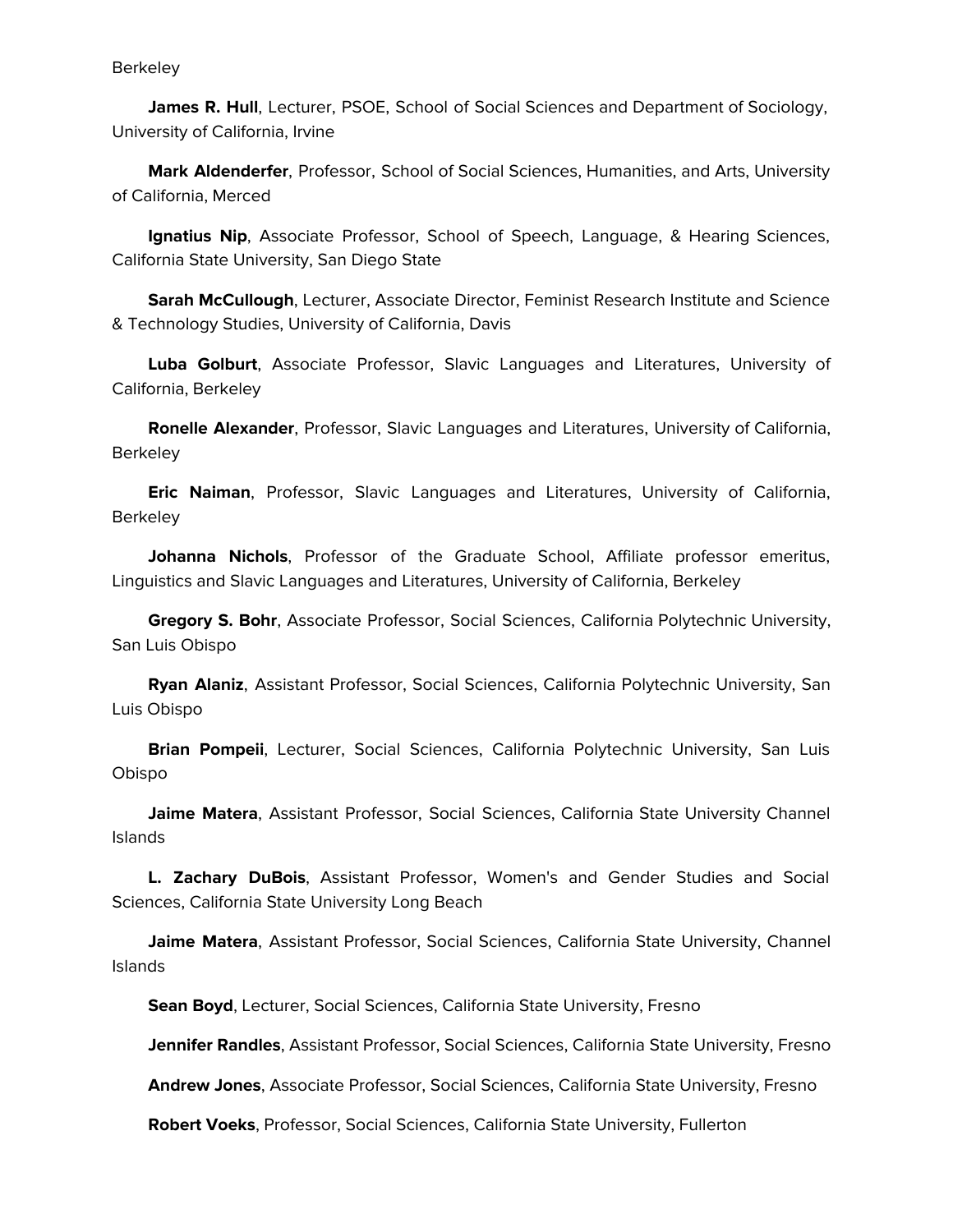**Oliver Wang**, Associate Professor, Social Sciences, California State University, Long Beach

 **Molly Talcott**, Associate Professor, Social Sciences, California State University, Los Angeles

 **Elaine Alma Draper**, Professor, Director, Law and Society Program, Social Sciences, California State University, Los Angeles

**Kazim Konyar**, Professor, Social Sciences, California State University, San Bernardino

**Michael Wilken**, Lecturer, Social Sciences, California State University, San Marcos

 **Anna Muraco**, Associate Professor, Department Chair, Social Sciences, Loyola Marymount **University** 

 **Sylvia Zamora**, Assistant Professor, Sociology and Social Sciences, Loyola Marymount **University** 

 **David FitzGerald**, Professor, Theodore E. Gildred Chair in U.S.-Mexican Relations, Social Sciences, University of California, San Diego

**Kerry Woodward**, Associate Professor, Sociology, California State University, Long Beach

 **Louis Edgar Esparza**, Assistant Professor, Sociology, California State University, Los Angeles

**Rachel Washburn**, Associate Professor, Sociology, Loyola Marymount University

**Karen Barkey**, Professor, Sociology, University of California, Berkeley

**Thomas B. Gold**, Professor, Sociology, University of California, Berkeley

 **Neil Fligstein**, Professor, Class of 1939 Professor, Sociology, University of California, **Berkeley** 

**Heather A. Haveman**, Professor, Sociology, University of California, Berkeley

**Christopher Muller**, Assistant Professor, Sociology, University of California, Berkeley

**G. Cristina Mora**, Assistant Professor, Sociology, University of California, Berkeley

**Cybelle Fox**, Associate Professor, Sociology, University of California, Berkeley

**David J. Harding**, Associate Professor, Sociology, University of California, Berkeley

**Mara Loveman**, Professor, Sociology, University of California, Berkeley

**Sandra Susan Smith**, Associate Professor, Sociology, University of California, Berkeley

**Kim Voss**, Professor, Sociology, University of California, Berkeley

**Carroll Seron**, Professor, Sociology, University of California, Irvine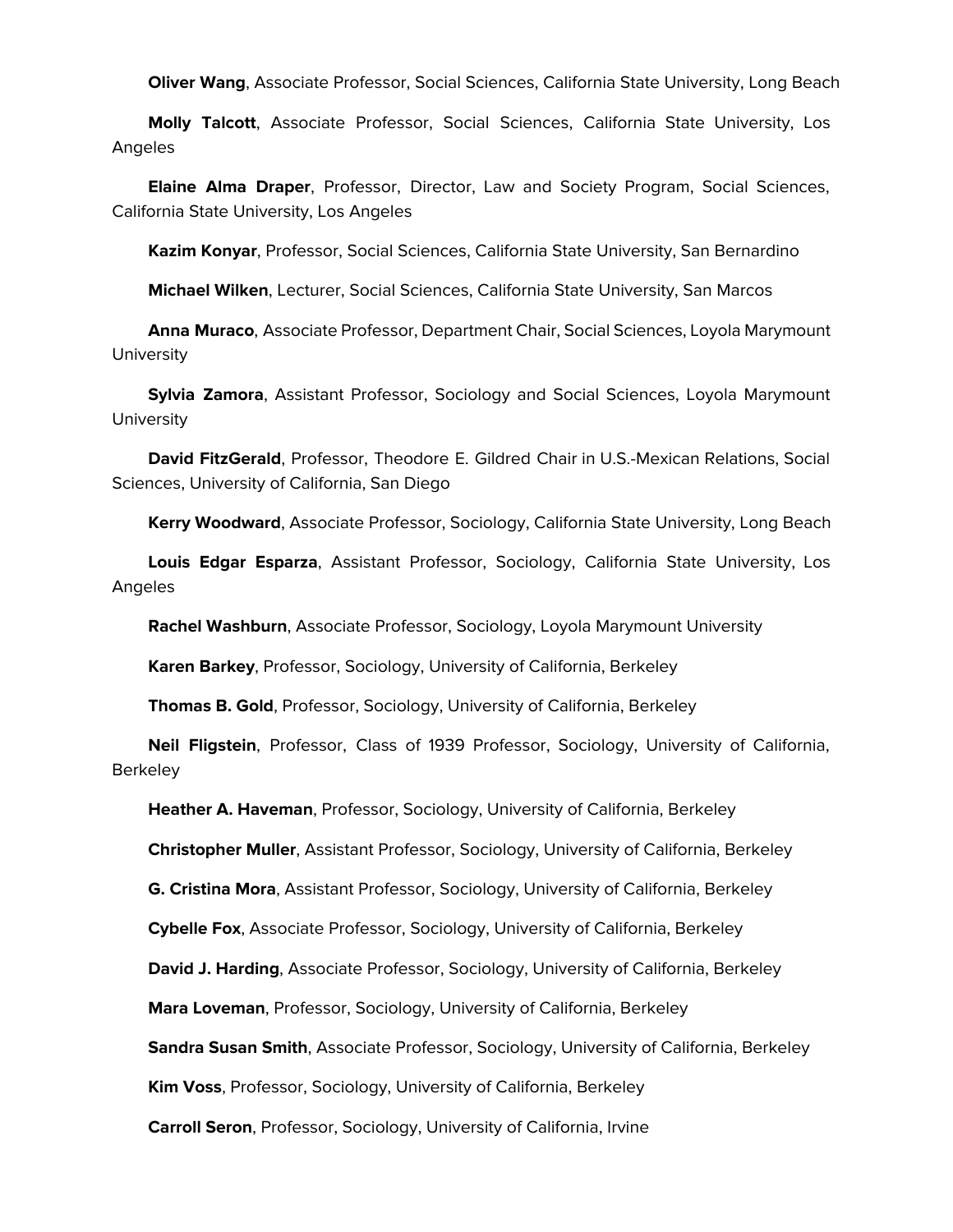**David John Frank**, Professor, Sociology, University of California, Irvine

**JUDITH TREAS**, Professor, Director, Center for Demographic & Social Analysis and Sociology, University of California, Irvine

**Francesca Polletta**, Professor, Sociology, University of California, Irvine

**Nina Bandelj**, Professor, Sociology, University of California, Irvine

 **Matt Huffman**, Professor, Paul Merage School of Business and Sociology, University of California, Irvine

**Jennifer Kane**, Assistant Professor, Sociology, University of California, Irvine

**Cynthia Feliciano**, Associate Professor, Sociology, University of California, Irvine

 **Ruben G. Rumbaut**, Professor, Distinguished Professor, Sociology, University of California, Irvine

 **Katherine Faust**, Professor, Sociology, University of California, Irvine **Jeffrey Prager**, Professor, Sociology, University of California, Los Angeles **Whitney Pirtle**, Assistant Professor, Sociology, University of California, Merced **Paul Almeida**, Professor, Chair, Sociology, University of California, Merced **Irenee Beattie**, Associate Professor, Sociology, University of California, Merced **Laura Hamilton**, Associate Professor, Sociology, University of California, Merced **Tanya Golash-Boza**, Professor, Sociology, University of California, Merced **Sharla Alegria**, Assistant Professor, Sociology, University of California, Merced **Matthew Jendian**, Lecturer, Sociology, University of California, Merced **zulema valdez**, Associate Professor, Sociology, University of California, Merced **Fernando Cortés Chirino**, Lecturer, Sociology, University of California, Merced **Nella Van Dyke**, Professor, Sociology, University of California, Merced **Tanya Nieri**, Associate Professor, Sociology, University of California, Riverside **Sharon S. Oselin**, Associate Professor, Sociology, University of California, Riverside **Steven Brint**, Professor, Distinguished Professor, School of Public Policy and Sociology, University of California, Riverside

**Augustine Kposowa**, Professor, Co-Chair, Sociology, University of California, Riverside

 **Hugh Mehan**, Professor Emerita/Emeritus, Education Studies and Sociology, University of California, San Diego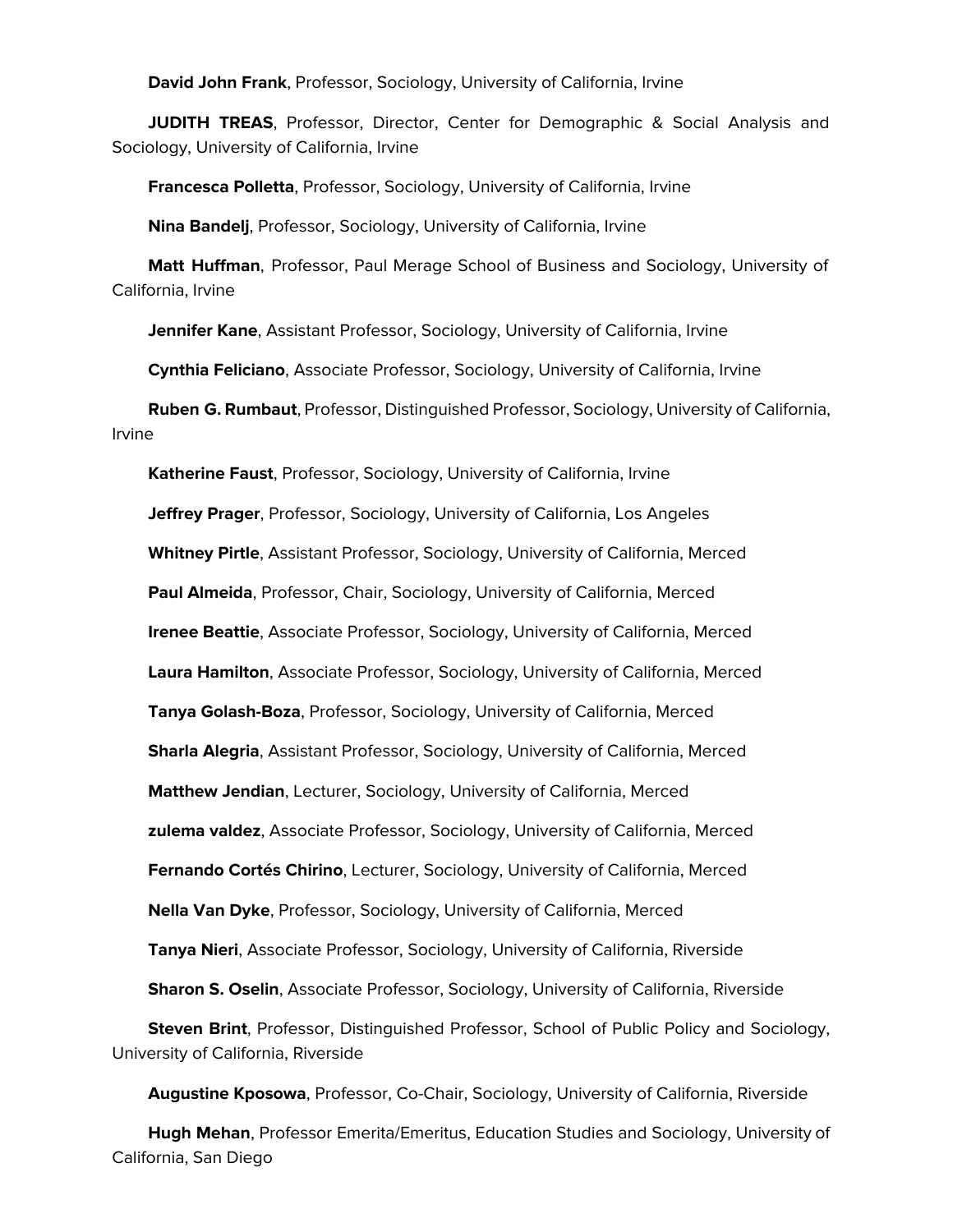**Daniel Navon**, Assistant Professor, Science Studies and Sociology, University of California, San Diego

**Isaac Martin**, Professor, Sociology, University of California, San Diego

**Mary Blair-Loy**, Associate Professor, Sociology, University of California, San Diego

**Abigail Andrews**, Assistant Professor, Sociology, University of California, San Diego

 **Amy Binder**, Professor, Director of Graduate Studies, Sociology, University of California, San Diego

**Kevin Lewis**, Assistant Professor, Sociology, University of California, San Diego

**Jeffrey Haydu**, Professor, Sociology, University of California, San Diego

 **Martha Lampland** , Professor, Core Faculty member of Science Studies , Sociology, University of California, San Diego

**Charles Thorpe**, Associate Professor, Sociology, University of California, San Diego

**Akos Rona-Tas**, Professor, Chair, Sociology, University of California, San Diego

 **Ivan Evans**, Professor, Provost of Eleanor Roosevelt College, Sociology, University of California, San Diego

**John Foran**, Professor, Sociology, University of California, Santa Barbara

**David Pellow**, Professor, Dehlsen Chair, Sociology, University of California, Santa Barbara

**Pamela Roby** , Professor Emerita/Emeritus, Sociology, University of California, Santa Cruz

**Deborah Gould**, Associate Professor, Sociology, University of California, Santa Cruz

 **Jeffrey Hadler**, Associate Professor, Associate Professor, South and Southeast Asian Studies, University of California, Berkeley

 **Robert Goldman**, Professor, Magistretti Professor of South and Southeast Asian Studies, South and Southeast Asian Studies, University of California, Berkeley

 **Ivonne del Valle**, Associate Professor, Associate Professor Latin American Literature, Spanish and Portuguese, University of California, Berkeley

 **Charles Faulhaber**, Professor Emerita/Emeritus, Director Emeritus, The Bancroft Library, Spanish and Portuguese, University of California, Berkeley

 **Clélia Donovan**, Lecturer, Lecturer in Portuguese, Spanish and Portuguese, University of California, Berkeley

 **Francine Masiello**, Professor, Professor Spanish and Comparative Literature, Spanish and Portuguese, University of California, Berkeley

**Michael Iarocci**, Professor, Professor Spanish Literature and Culture, Spanish and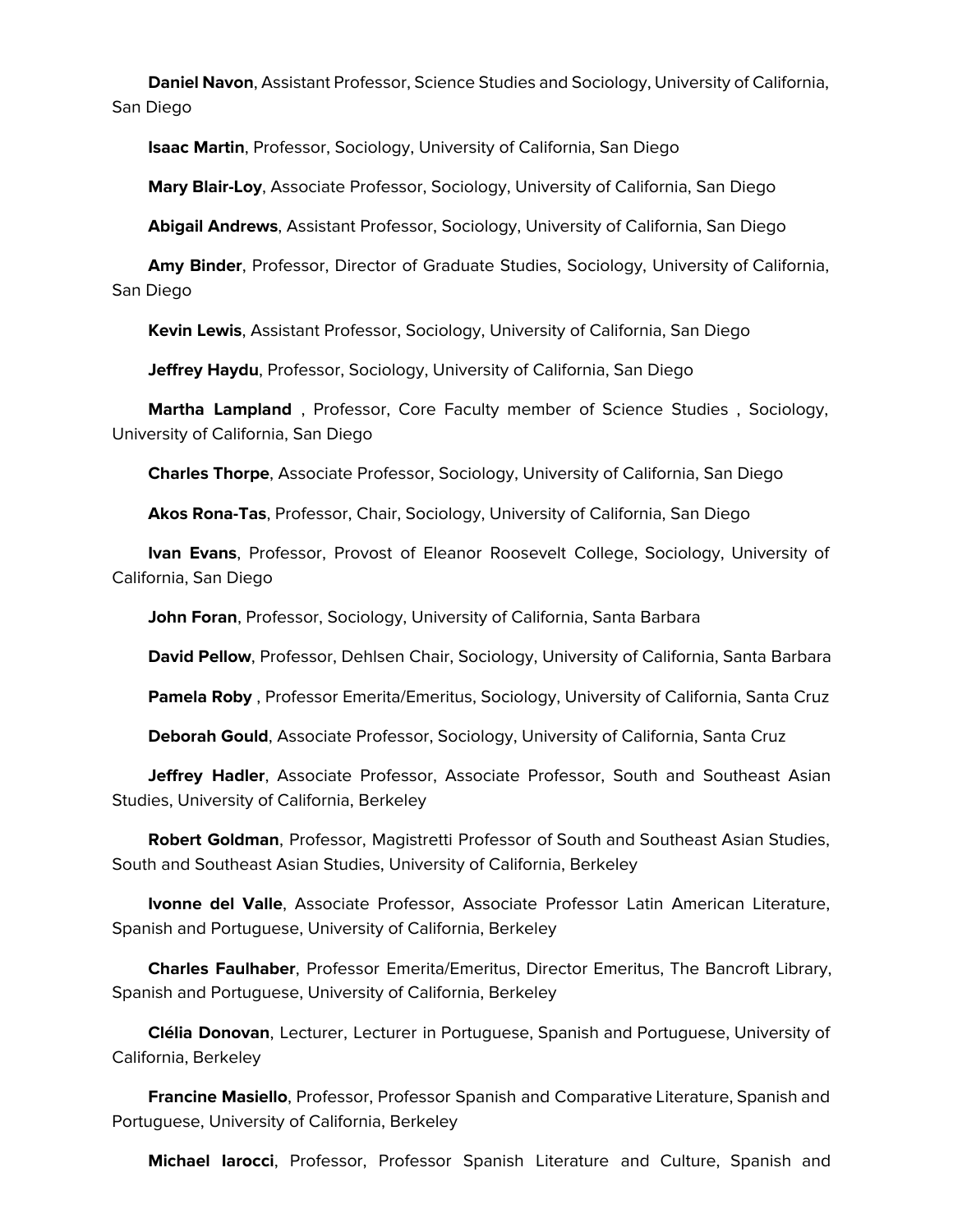Portuguese, University of California, Berkeley

**Barbara Fuchs**, Professor, Spanish and Portuguese, University of California, Los Angeles

 **Laura Marques-Pascual**, Lecturer, Language Program Director, Spanish and Portuguese, University of California, Santa Barbara

**Charles Oriel**, Lecturer, Spanish, University of California, Davis

**Alfonso Gonzalez**, Professor Emerita/Emeritus, Spanish, University of California, Merced

 **Cristián Ricci**, Professor, Education Abroad Program Director , Spanish, University of California, Merced

**Carles Ferrando Valero**, Lecturer, Spanish, University of California, Merced

 **Jill Robbins**, Professor, Dean, School of Social Sciences, Humanities and Arts and Spanish, University of California, Merced

**Christina Soto**, Assistant Professor, Spanish, University of California, Riverside

 **Suzanne Levine**, Professor, Director, Translation Studies and Spanish, University of California, Santa Barbara

**Silvia Bermudez**, Professor, Spanish, University of California, Santa Barbara

 **Juan Lupi**, Associate Professor, Comparative Literature and Spanish, University of California, Santa Barbara

**Jorge Luis Castillo**, Professor, Spanish, University of California, Santa Barbara

 **Lewis Shapiro**, Professor Emerita/Emeritus, Speech, Language, Hearing Sciences, California State University, San Diego State

 **Jon McAuliffe**, Adjunct Professor, Adjunct Associate Professor, Statistics, University of California, Berkeley

**David Aldous**, Professor, Statistics, University of California, Berkeley

**David R. Brillinger**, Professor, Statistics, University of California, Berkeley

**Sandrine Dudoit**, Professor, Statistics, University of California, Berkeley

 **Steven N. Evans**, Professor, Professor of Mathematics and Statistics, University of California, Berkeley

 **Shobhana Murali Stoyanov**, Lecturer, Continuing Lecturer, Statistics, University of California, Berkeley

**Robion Kirby**, Professor, Statistics, University of California, Berkeley

**Allan Sly**, Associate Professor, Statistics, University of California, Berkeley

**Michael Klass** , Professor, Mathematics and Statistics, University of California, Berkeley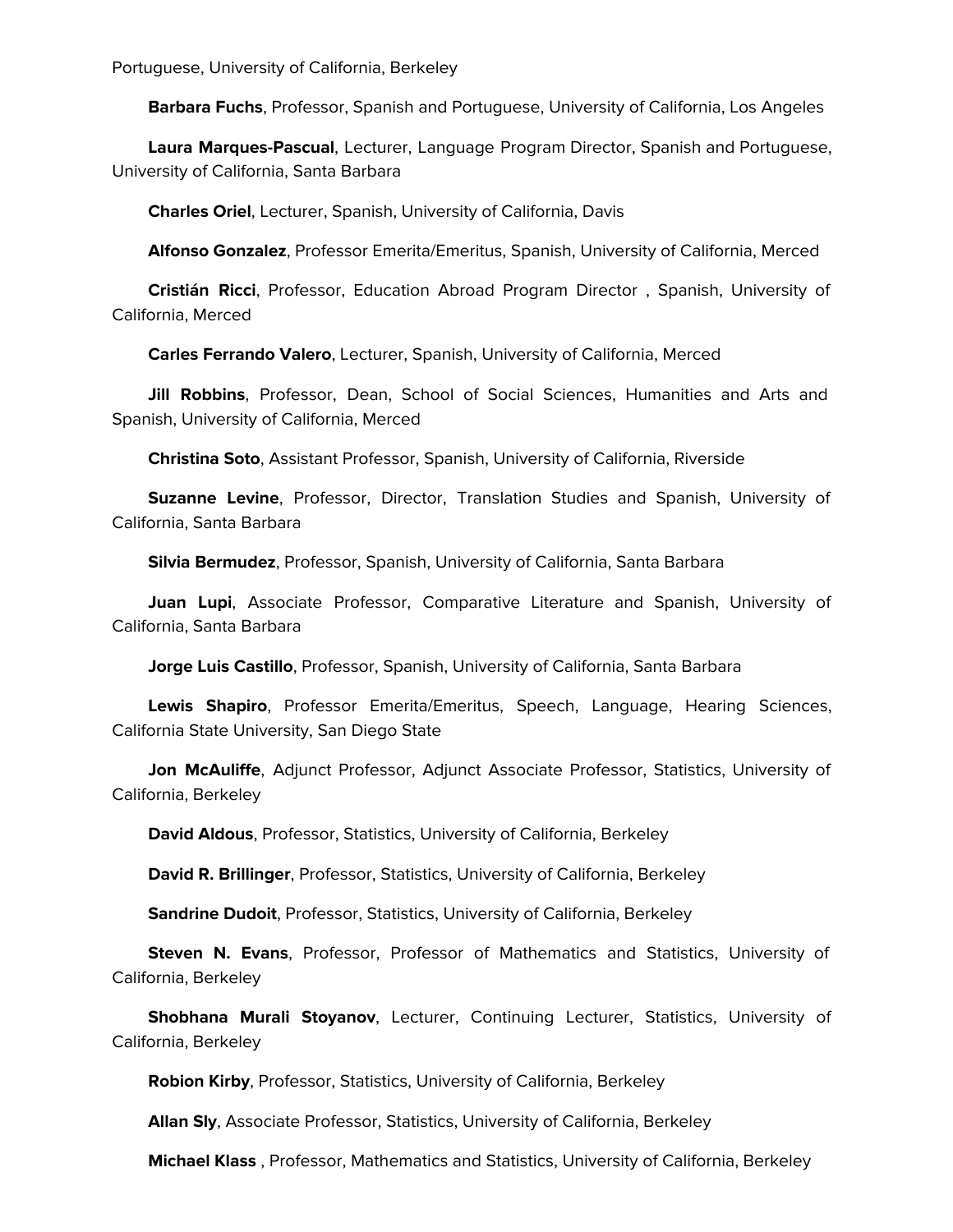**Katherine Pollard**, Professor, Director, Statistics, University of California, San Francisco

**Alicia Kim**, Associate Professor, Structural Engineering, University of California, San Diego

 **Jonathan Hiatt**, Professor, Vice Dean for Faculty, David Geffen School of Medicine, Surgery, University of California, Los Angeles

 **Allison Berndtson**, Assistant Professor, Assistant Clinical Professor, Surgery, University of California, San Diego

 **Colette Rabin**, Associate Professor, Teacher Education, California State University, San Jose State

 **Elba Maldonado-Colon**, Professor, Teacher Education, California State University, San Jose State

 **Brent Haddad**, Professor, Chair, Professor of Environmental Studies and Technology Management, University of California, Santa Cruz

 **Lisa McConlogue**, Adjunct Professor, Visiting Investigator, J David Gladstone Institutes and The Department of Biochemistry and Biophysics , University of California, San Francisco

 **Sen Chiao**, Associate Professor, Theatre and Dance, California State University, San Jose **State** 

 **Anthony Kubiak**, Professor, Member of the PhD faculty and Theatre and Dance, University of California, Irvine

 **Jacqueline Shea Murphy**, Associate Professor, Graduate Advisor, Theatre and Dance, University of California, Riverside

 **Donatella Galella**, Assistant Professor, Theatre, Film & Digital Production, University of California, Riverside

 **Stu Krieger**, Professor, Theatre, Film & Digital Production, University of California, Riverside

 **Robin Russin**, Professor, Theatre, Film & Digital Production, University of California, Riverside

 **Susanna Hecht**, Professor of the Graduate School, Graduate School of International Deevelopment studies, geneva., IOES and Urban Planning, University of California, Los Angeles

 **Mona Seymour**, Associate Professor, Program Director, Urban Studies and Environmental Studies, Loyola Marymount University

 **K. Wayne Yang**, Associate Professor, Urban Studies and Planning, University of California, San Diego

**Leslie R Lewis**, Lecturer, Urban Studies and Planning, University of California, San Diego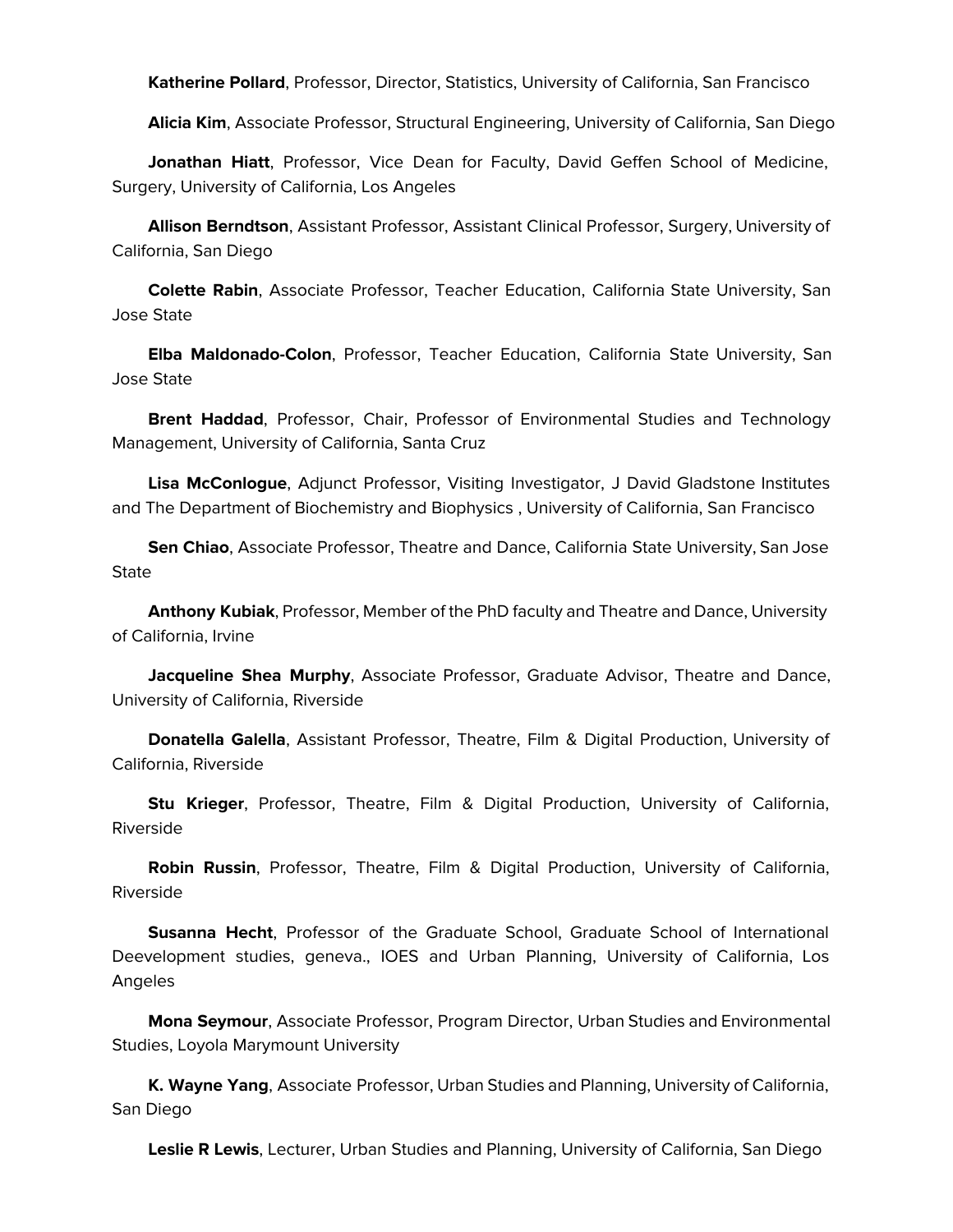**Keith Pezzoli**, Associate Professor, Director, Communication and Urban Studies and Planning, University of California, San Diego

 **Benjamin Sacks**, Adjunct Professor, Director, Mammalian Ecology and Conservation Unit, Center for Veterinary Genetics and Veterinary Medicine, School of, University of California, Davis

 **James Statham**, Lecturer, Project Scientist, Veterinary Medicine, School of, University of California, Davis

 **Richard E. Connon**, Associate Professor, Veterinary Medicine, School of, University of California, Davis

 **Alan Conley**, Professor, Chair, Veterinary Medicine, School of, University of California, Davis

**Janet Foley**, Professor, Veterinary Medicine, School of, University of California, Davis

 **Nicole Baumgarth**, Professor, Center for Comparative Medicine and Veterinary Medicine, School of, University of California, Davis

**Amy Alexander**, Associate Professor, Visual Arts, University of California, San Diego

 **Jerome Rothenberrg**, Professor Emerita/Emeritus, Visual Arts, University of California, San Diego

**Ruth Wallen**, Lecturer, Visual Arts, University of California, San Diego

 **Andrew Waterhouse**, Professor, Associate Dean, Graduate Studies, Viticulture & Enology, University of California, Davis

 **Susan Ebeler**, Professor, Associate Dean, Undergraduate Academic Programs, College of Agricultural and Environmental Sciences, Viticulture & Enology, University of California, Davis

**David Smart**, Professor, Viticulture & Enology, University of California, Davis

 **Jeffrey Martin Black**, Professor, Dr., DSc. and Fellow of the California Academy of Sciences, Wildlife Managment, Humboldt State University

**Eric Post**, Professor, Wildlife, Fish and Conservation Biology, University of California, Davis

 **Daniel Karp**, Assistant Professor, Wildlife, Fish and Conservation Biology, University of California, Davis

 **James Hobbs**, Adjunct Professor, Wildlife, Fish and Conservation Biology, University of California, Davis

 **Dirk H. Van Vuren**, Professor, Wildlife, Fish and Conservation Biology, University of California, Davis

**Brian Todd**, Associate Professor, Wildlife, Fish and Conservation Biology, University of